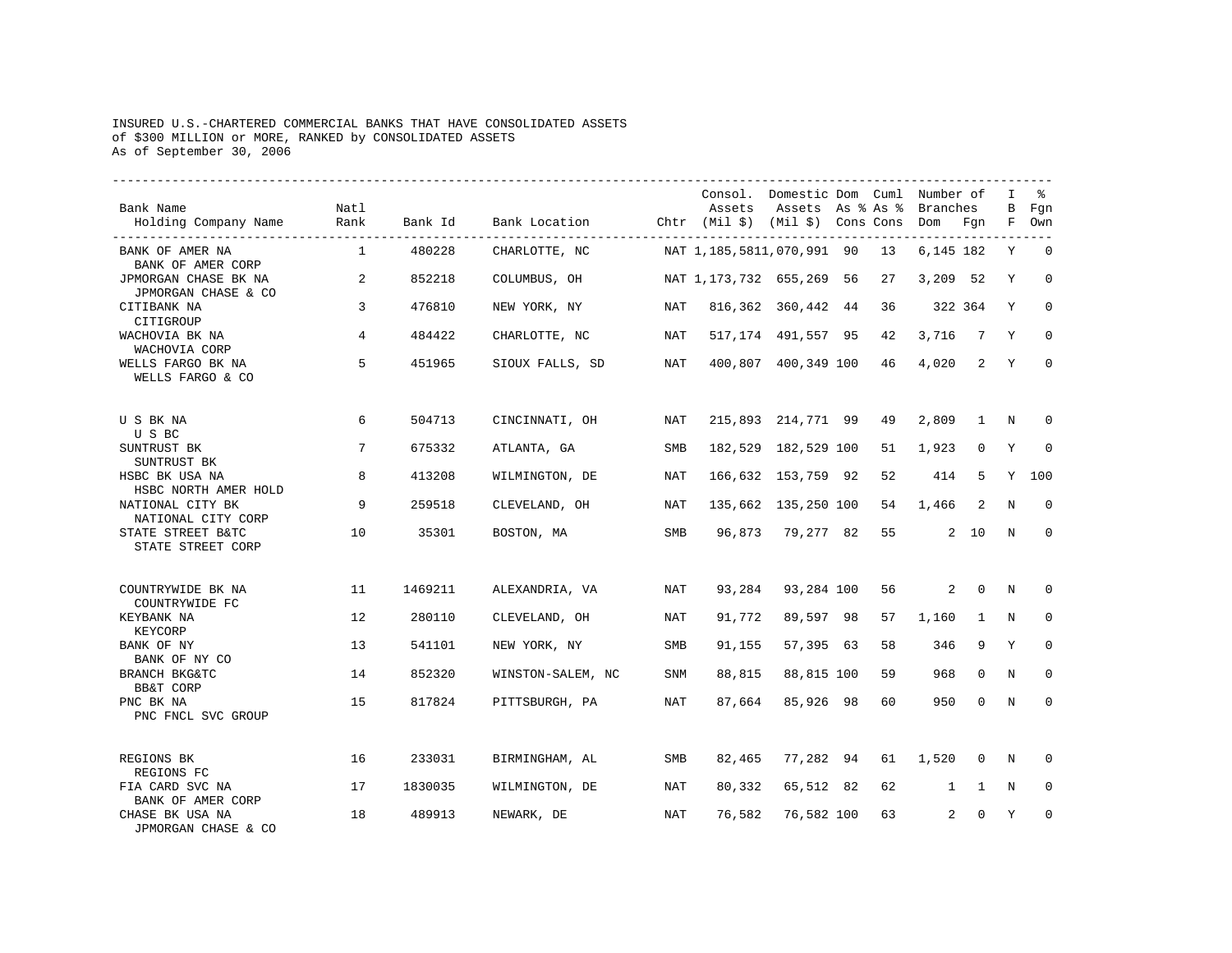| LASALLE BK NA<br>ABN AMRO N AMER HC                                | 19 | 455534  | CHICAGO, IL       | NAT        | 71,435 | 71,435 100 | 64 | 141         | 1            | N       | 100         |
|--------------------------------------------------------------------|----|---------|-------------------|------------|--------|------------|----|-------------|--------------|---------|-------------|
| COMERICA BK<br>COMERICA                                            | 20 | 60143   | DETROIT, MI       | SMB        | 58,823 | 57,374 98  | 64 | 418         | 1            | $\rm N$ | $\mathbf 0$ |
| FIFTH THIRD BK<br>FIFTH THIRD BC                                   | 21 | 723112  | CINCINNATI, OH    | SMB        | 58,493 | 58,493 100 | 65 | 415         | $\mathbf{1}$ | N       | 0           |
| NORTH FORK BK<br>NORTH FORK BC                                     | 22 | 332907  | MATTITUCK, NY     | <b>SNM</b> | 58,357 | 58,357 100 | 66 | 346         | $\mathbf 0$  | N       | $\mathbf 0$ |
| BANK OF AMER NA USA<br>BANK OF AMER CORP                           | 23 | 1417557 | PHOENIX, AZ       | NAT        | 57,282 | 57,282 100 | 66 | $\mathbf 0$ | $\Omega$     | N       | $\mathbf 0$ |
| BANK OF THE WEST<br><b>BANCWEST CORP</b>                           | 24 | 804963  | SAN FRANCISCO, CA | SNM        | 56,429 | 56,429 100 | 67 | 710         | $\mathbf 0$  | Υ       | 99          |
| MANUFACTURERS & TRADERS TC<br>M&T BK CORP                          | 25 | 501105  | BUFFALO, NY       | SMB        | 55,673 | 55,673 100 | 68 | 675         | $\mathbf{1}$ | Y       | 22          |
| AMSOUTH BK<br>AMSOUTH BC                                           | 26 | 245333  | BIRMINGHAM, AL    | SMB        | 54,244 | 54,244 100 | 68 | 717         | $\mathbf 0$  | N       | 0           |
| UNION BK OF CA NA<br>UNIONBANCAL CORP                              | 27 | 212465  | SAN FRANCISCO, CA | <b>NAT</b> | 51,266 | 50,739 99  | 69 | 343         | 6            | Y       | 62          |
| LASALLE BK MIDWEST NA<br>ABN AMRO N AMER HC                        | 28 | 445843  | TROY, MI          | NAT        | 49,803 | 48,615 98  | 69 | 287         | $\mathbf 0$  | N       | 100         |
| FIFTH THIRD BK<br>FIFTH THIRD BC                                   | 29 | 913940  | GRAND RAPIDS, MI  | SMB        | 48,970 | 48,970 100 | 70 | 796         | $\mathbf 0$  | N       | $\Omega$    |
| NORTHERN TC<br>NORTHERN TR CORP                                    | 30 | 210434  | CHICAGO, IL       | SMB        | 47,296 | 31,208 66  | 70 | 17          | 2            | Y       | $\mathbf 0$ |
| M&I MARSHALL & ILSLEY BK                                           | 31 | 983448  | MILWAUKEE, WI     | SMB        | 47,259 | 47,259 100 | 71 | 301         | $\mathbf 0$  | N       | 0           |
| MARSHALL & ILSLEY CORP<br>CHARTER ONE BK NA<br>CITIZENS FNCL GROUP | 32 | 897273  | CLEVELAND, OH     | <b>NAT</b> | 46,369 | 46,369 100 | 71 | 428         | 1            | N       | 100         |
| CITIBANK SD NA<br>CITIGROUP                                        | 33 | 486752  | SIOUX FALLS, SD   | NAT        | 46,117 | 46,117 100 | 72 | $\mathsf 0$ | $\mathbf 0$  | N       | $\mathbf 0$ |
| HARRIS NA<br>HARRIS FC                                             | 34 | 75633   | CHICAGO, IL       | NAT        | 40,640 | 40,527 100 | 72 | 194         | 0            | N       | 100         |
| TD BANKNORTH NA<br>TD BANKNORTH                                    | 35 | 497404  | PORTLAND, ME      | <b>NAT</b> | 39,926 | 39,926 100 | 73 | 663         | $\mathbf{1}$ | $\rm N$ | 56          |
| FIRST TENNESSEE BK NA MMPHS<br>FIRST HORIZON NAT CORP              | 36 | 485559  | MEMPHIS, TN       | <b>NAT</b> | 39,771 | 39,771 100 | 73 | 274         | $\mathbf 0$  | N       | $\mathbf 0$ |
| COMMERCE BK NA<br>COMMERCE BC                                      | 37 | 363415  | PHILADELPHIA, PA  | <b>NAT</b> | 39,454 | 39,454 100 | 74 | 308         | $\mathbf 0$  | N       | $\mathbf 0$ |
| DEUTSCHE BK TC AMERICAS<br>TAUNUS CORP                             | 38 | 214807  | NEW YORK, NY      | SMB        | 38,817 | 30,564 79  | 74 | 1           | 4            | Y       | 100         |
| CITIZENS BK OF MA<br>CITIZENS FNCL GROUP                           | 39 | 14409   | BOSTON, MA        | <b>SNM</b> | 35,515 | 35,515 100 | 75 | 317         | 1            | N       | 100         |
| HUNTINGTON NB<br>HUNTINGTON BSHRS                                  | 40 | 12311   | COLUMBUS, OH      | NAT        | 35,308 | 35,308 100 | 75 | 485         | $\Omega$     | N       | $\mathbf 0$ |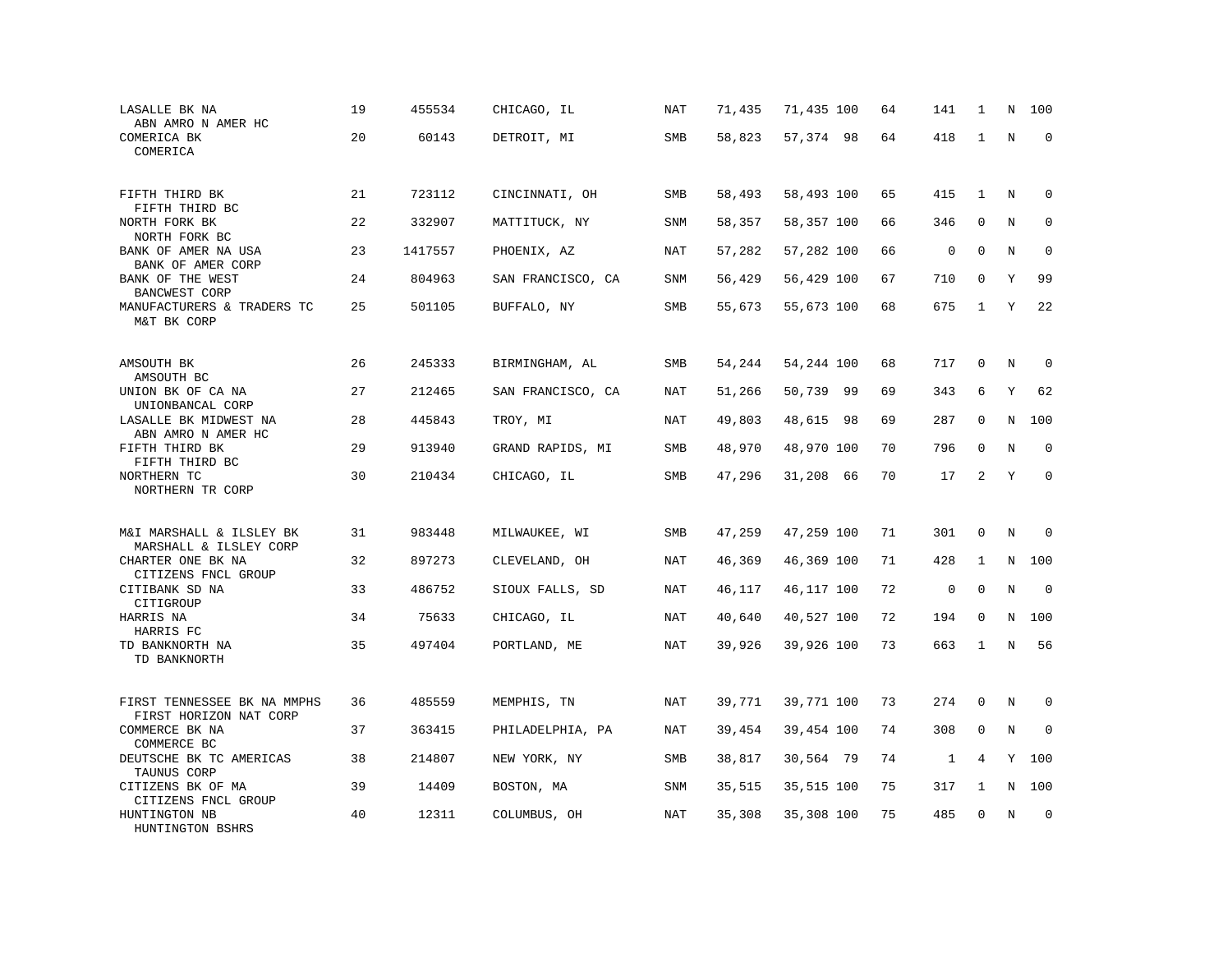| COMPASS BK<br>COMPASS BSHRS                                   | 41 | 697633  | BIRMINGHAM, AL     | SMB        | 33,963 | 33,963 100 | 75 | 441          | 0            | Ν       | $\mathbf 0$  |
|---------------------------------------------------------------|----|---------|--------------------|------------|--------|------------|----|--------------|--------------|---------|--------------|
| CAPITAL ONE BK<br>CAPITAL ONE FC                              | 42 | 2253891 | GLEN ALLEN, VA     | <b>SMB</b> | 31,383 | 28,622 91  | 76 | $\mathbf 0$  | 2            | N       | $\mathbf 0$  |
| CAPTIAL ONE NA<br>CAPITAL ONE FC                              | 43 | 112837  | NEW ORLEANS, LA    | NAT        | 30,517 | 30,517 100 | 76 | 324          | $\Omega$     | N       | $\mathbf 0$  |
| MELLON BK NA                                                  | 44 | 934329  | PITTSBURGH, PA     | NAT        | 28,115 | 22,579 80  | 76 | 26           | $\mathbf{1}$ | N       | 0            |
| MELLON FNCL CORP<br>BRANCH B&TC OF VA<br><b>BB&amp;T CORP</b> | 45 | 969723  | RICHMOND, VA       | <b>SNM</b> | 24,759 | 24,759 100 | 77 | 522          | $\mathbf 0$  | N       | $\mathbf{0}$ |
| COLONIAL BK NA                                                | 46 | 570231  | MONTGOMERY, AL     | NAT        | 22,357 | 22,357 100 | 77 | 318          | $\mathbf{1}$ | Y       | $\mathbf 0$  |
| COLONIAL BANCGROUP<br>DISCOVER BK<br>MORGAN STANLEY           | 47 | 30810   | GREENWOOD, DE      | <b>SNM</b> | 21,802 | 21,802 100 | 77 | $\mathbf{0}$ | $\mathbf 0$  | $\rm N$ | $\mathbf 0$  |
| RBC CENTURA BK<br>ROYAL BK HOLD                               | 48 | 1494240 | ROCKY MOUNT, NC    | SMB        | 20,990 | 20,990 100 | 77 | 281          | $\mathbf{1}$ | N       | 99           |
| ASSOCIATED BK NA<br>ASSOCIATED BANC-CORP                      | 49 | 917742  | GREEN BAY, WI      | NAT        | 20,606 | 20,606 100 | 78 | 356          | $\mathbf 0$  | N       | $\mathbf 0$  |
| WELLS FARGO BK NORTHWEST NA<br>WELLS FARGO & CO               | 50 | 688079  | OGDEN, UT          | NAT        | 19,658 | 19,658 100 | 78 | $\mathbf 0$  | $\mathbf 0$  | N       | $\mathbf 0$  |
| WEBSTER BK NA<br>WEBSTER FNCL CORP                            | 51 | 761806  | WATERBURY, CT      | NAT        | 17,885 | 17,885 100 | 78 | 158          | $\mathbf{1}$ | N       | $\Omega$     |
| CITIZENS BK NA<br>CITIZENS FNCL GROUP                         | 52 | 3303298 | ALBANY, NY         | NAT        | 16,744 | 16,744 100 | 78 | 262          | 1            | N       | 100          |
| SKY BK<br>SKY FNCL GROUP                                      | 53 | 576710  | SALINEVILLE, OH    | SMB        | 15,728 | 15,728 100 | 78 | 294          | $\mathbf 0$  | N       | $\mathbf 0$  |
| TD BK USA NA                                                  | 54 | 2121196 | NEW YORK, NY       | NAT        | 14,927 | 14,927 100 | 79 | 1            | $\mathbf 0$  | N       | 100          |
| ZIONS FIRST NB<br>ZIONS BC                                    | 55 | 276579  | SALT LAKE CITY, UT | NAT        | 14,725 | 14,717 100 | 79 | 163          | $\Omega$     | N       | $\mathbf 0$  |
| CITY NB<br>CITY NAT CORP                                      | 56 | 63069   | BEVERLY HILLS, CA  | NAT        | 14,408 | 14,408 100 | 79 | 73           | $\mathbf 0$  | N       | 0            |
| TCF NB<br>TCF FC                                              | 57 | 266271  | WAYZATA, MN        | NAT        | 14,401 | 14,401 100 | 79 | 429          | $\mathbf{0}$ | N       | $\mathbf 0$  |
| CITIZENS BK RI<br>CITIZENS FNCL GROUP                         | 58 | 1000409 | PROVIDENCE, RI     | SNM        | 14,116 | 14,116 100 | 79 | 68           | $\mathbf 0$  | N       | 100          |
| CITIBANK NV NA<br>CITIGROUP                                   | 59 | 455365  | LAS VEGAS, NV      | NAT        | 13,949 | 13,949 100 | 79 | $\mathsf 0$  | $\mathbf 0$  | N       | $\mathbf 0$  |
| COMMERCE BK NA<br>COMMERCE BSHRS                              | 60 | 601050  | KANSAS CITY, MO    | NAT        | 13,726 | 13,726 100 | 80 | 168          | $\Omega$     | N       | $\mathbf 0$  |
| BANK OF AMER OR NA<br>BANK OF AMER CORP                       | 61 | 2867056 | PORTLAND, OR       | NAT        | 13,717 | 13,717 100 | 80 | $\Omega$     | $\Omega$     | N       | $\mathbf 0$  |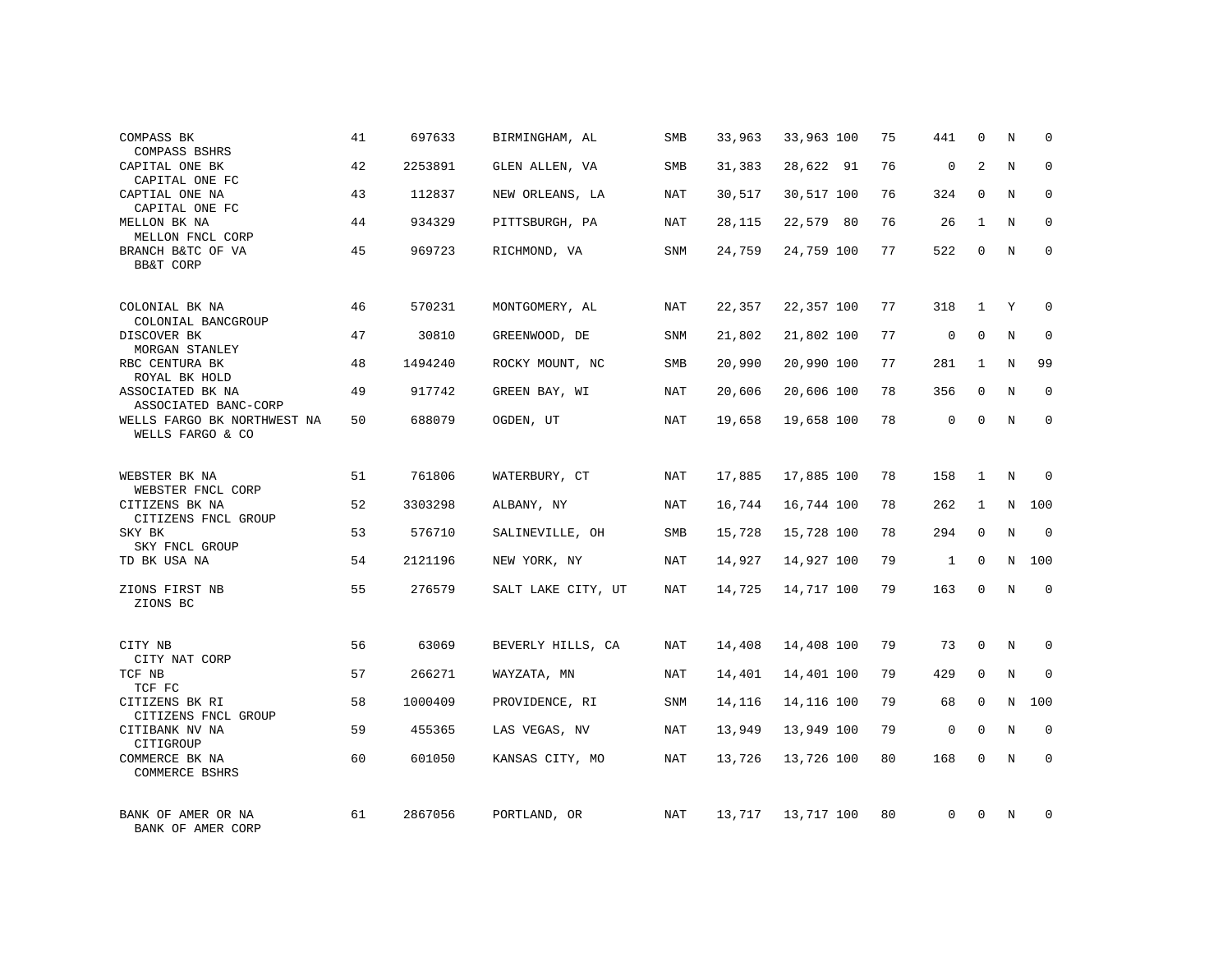| FIRST-CITIZENS B&TC<br>FIRST CITIZENS BSHRS               | 62 | 491224  | RALEIGH, NC     | <b>SNM</b> | 13,435 | 13,435 100 | 80 | 356         | $\mathbf 0$  | N       | $\mathbf 0$  |
|-----------------------------------------------------------|----|---------|-----------------|------------|--------|------------|----|-------------|--------------|---------|--------------|
| VALLEY NB<br>VALLEY NBC                                   | 63 | 229801  | PASSAIC, NJ     | <b>NAT</b> | 12,408 | 12,408 100 | 80 | 161         | $\mathbf 0$  | $\rm N$ | $\mathbf 0$  |
| BANCO POPULAR NORTH AMER<br>POPULAR                       | 64 | 2736291 | NEW YORK, NY    | SMB        | 12,287 | 12,287 100 | 80 | 130         | 0            | Y       | 100          |
| FIRST HAWAIIAN BK<br><b>BANCWEST CORP</b>                 | 65 | 980661  | HONOLULU, HI    | <b>SNM</b> | 11,878 | 11,243 95  | 80 | 62          | $\mathbf 0$  | Y       | 99           |
| BANCORPSOUTH BK<br>BANCORPSOUTH                           | 66 | 606046  | TUPELO, MS      | <b>SNM</b> | 11,854 | 11,854 100 | 80 | 261         | $\mathbf{0}$ | Ν       | 0            |
| FROST NB<br>CULLEN/FROST BKR                              | 67 | 682563  | SAN ANTONIO, TX | NAT        | 11,709 | 11,709 100 | 81 | 109         | 0            | N       | $\mathbf 0$  |
| BANK OF OK NA<br>BOK FC                                   | 68 | 339858  | TULSA, OK       | <b>NAT</b> | 11,599 | 11,079 96  | 81 | 75          | $\mathbf 0$  | N       | $\mathbf 0$  |
| INVESTORS B&TC<br>INVESTORS FNCL SVC CORP                 | 69 | 911807  | BOSTON, MA      | <b>SNM</b> | 11,574 | 11,564 100 | 81 | 0           | $\Omega$     | Υ       | $\mathbf 0$  |
| UNITED STATES TC NA<br>CHARLES SCHWAB CORP                | 70 | 2333412 | NEW YORK, NY    | NAT        | 11,116 | 11,063 100 | 81 | 23          | $\Omega$     | Y       | $\Omega$     |
| CALIFORNIA B&TC<br>ZIONS BC                               | 71 | 837260  | SAN DIEGO, CA   | SNM        | 10,835 | 10,835 100 | 81 | 101         | 0            | Y       | 0            |
| EAST WEST BK<br>EAST WEST BC                              | 72 | 197478  | PASADENA, CA    | SMB        | 10,805 | 10,805 100 | 81 | 68          | $\mathbf 0$  | N       | $\mathbf 0$  |
| FIRST REPUBLIC BK                                         | 73 | 131360  | LAS VEGAS, NV   | <b>SNM</b> | 10,719 | 10,719 100 | 81 | 35          | $\mathbf 0$  | N       | $\mathbf 0$  |
| BANK OF HAWAII<br>BANK OF HAWAII CORP                     | 74 | 795968  | HONOLULU, HI    | SMB        | 10,420 | 9,712 93   | 81 | 84          | 1            | Y       | $\Omega$     |
| FIRSTMERIT BK NA<br>FIRSTMERIT CORP                       | 75 | 67311   | AKRON, OH       | <b>NAT</b> | 10,206 | 10,206 100 | 81 | 201         | $\mathbf 0$  | N       | $\mathbf 0$  |
| WHITNEY NB                                                | 76 | 873138  | NEW ORLEANS, LA | NAT        | 10,085 | 10,085 100 | 82 | 163         | $\mathbf{1}$ | N       | 0            |
| WHITNEY HC<br>CHARLES SCHWAB BK NA<br>CHARLES SCHWAB CORP | 77 | 3150447 | RENO, NV        | <b>NAT</b> | 10,050 | 10,050 100 | 82 | $\mathbf 0$ | $\mathbf 0$  | N       | $\mathbf{0}$ |
| FIRST BK<br>FIRST BKS                                     | 78 | 169653  | SAINT LOUIS, MO | SMB        | 9,726  | 9,726 100  | 82 | 194         | 0            | N       | 0            |
| CORUS BK NA<br>CORUS BSHRS                                | 79 | 259031  | CHICAGO, IL     | <b>NAT</b> | 9,641  | 9,641 100  | 82 | 13          | $\mathbf 0$  | N       | $\mathbf 0$  |
| WILMINGTON TC<br>WILMINGTON TR CORP                       | 80 | 272218  | WILMINGTON, DE  | SNM        | 9,566  | 9,566 100  | 82 | 62          | $\mathbf 0$  | N       | $\mathbf 0$  |
| AMEGY BK NA<br>ZIONS BC                                   | 81 | 676656  | HOUSTON, TX     | NAT        | 9,504  | 9,504 100  | 82 | 82          | 0            | N       | $\Omega$     |
| ISRAEL DISCOUNT BK OF NY<br>DISCOUNT BC                   | 82 | 320119  | NEW YORK, NY    | <b>SNM</b> | 9,167  | 7,909 86   | 82 | 6           | 0            | Υ       | 100          |
| INTERNATIONAL BK OF CMRC<br>INTERNATIONAL BSHRS CORP      | 83 | 1001152 | LAREDO, TX      | <b>SNM</b> | 8,966  | 8,966 100  | 82 | 180         | $\mathbf 0$  | N       | $\mathbf 0$  |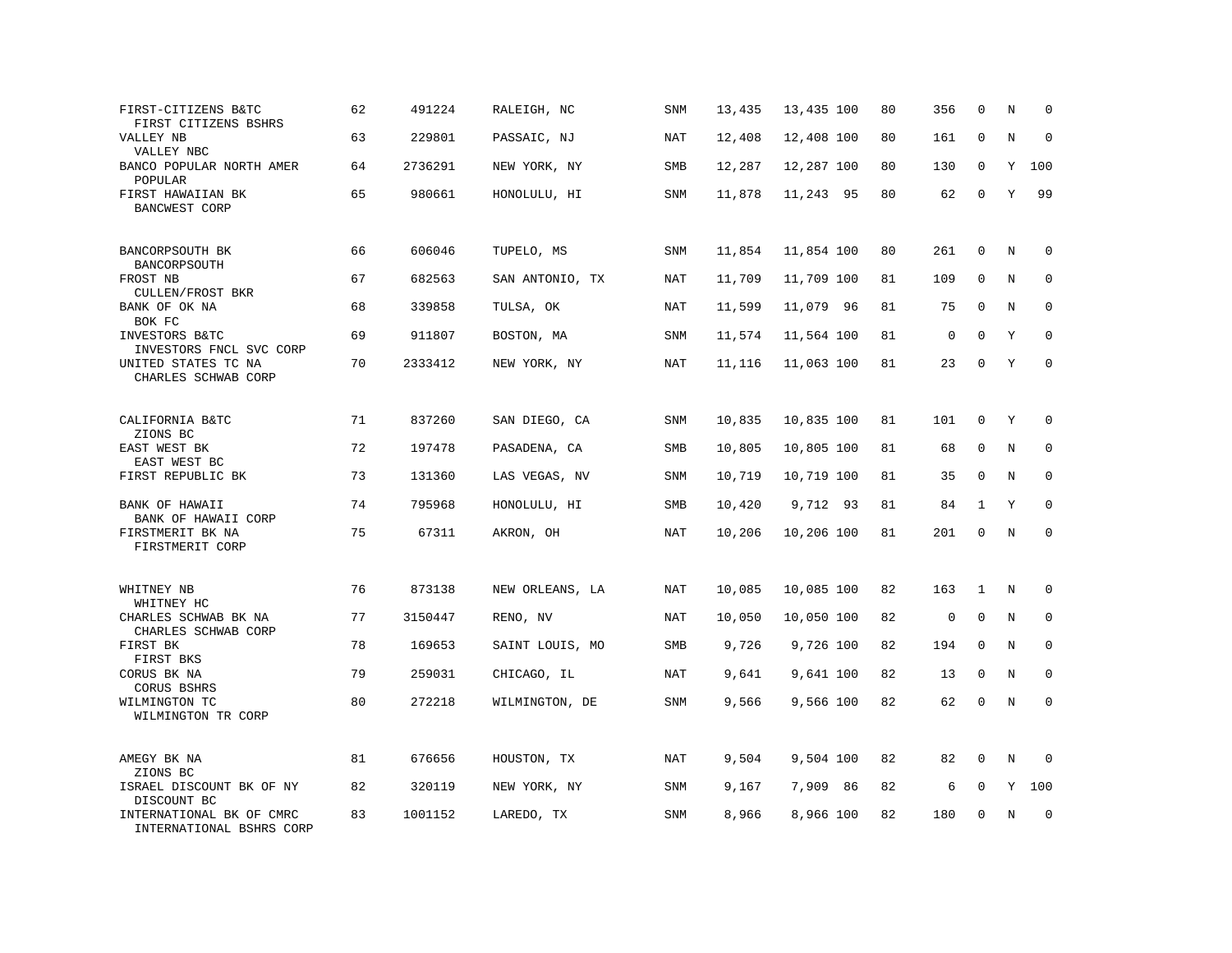| MELLON TR OF NEW ENGLAND NA<br>MELLON FNCL CORP                     | 84  | 44602   | BOSTON, MA        | NAT        | 8,889 | 8,889 100 | 82 | 1            | $\mathbf 0$  | N       | $\mathbf 0$ |
|---------------------------------------------------------------------|-----|---------|-------------------|------------|-------|-----------|----|--------------|--------------|---------|-------------|
| TRUSTMARK NB<br>TRUSTMARK CORP                                      | 85  | 342634  | JACKSON, MS       | NAT        | 8,734 | 8,734 100 | 83 | 161          | $\mathbf 0$  | N       | $\mathbf 0$ |
| CAROLINA FIRST BK<br>SOUTH FNCL GROUP                               | 86  | 310727  | GREENVILLE, SC    | <b>SNM</b> | 8,715 | 8,715 100 | 83 | 102          | 0            | N       | 0           |
| STERLING SVG BK<br>STERLING FC                                      | 87  | 741871  | SPOKANE, WA       | <b>SNM</b> | 8,625 | 8,625 100 | 83 | $\mathsf{0}$ | $\mathbf 0$  | N       | $\mathbf 0$ |
| FIRST MIDWEST BK<br>FIRST MIDWEST BC                                | 88  | 1007846 | ITASCA, IL        | SMB        | 8,556 | 8,556 100 | 83 | 101          | $\mathbf 0$  | N       | $\mathbf 0$ |
| ARVEST BK<br>ARVEST BK GROUP                                        | 89  | 311845  | FAYETTEVILLE, AR  | SMB        | 8,434 | 8,434 100 | 83 | 218          | $\mathbf 0$  | N       | $\mathbf 0$ |
| UNITED CMRL BK<br>UCBH HOLD                                         | 90  | 43173   | SAN FRANCISCO, CA | SNM        | 8,340 | 7,805 94  | 83 | 46           | $\mathbf{1}$ | Υ       | $\mathbf 0$ |
| MERCANTILE-SAFE DEPOSIT & TC                                        | 91  | 208927  | BALTIMORE, MD     | SNM        | 7,983 | 7,983 100 | 83 | 64           | $\mathbf 0$  | N       | 0           |
| MERCANTILE BSHRS CORP<br>BANK OF AMERICA RI NA<br>BANK OF AMER CORP | 92  | 3344611 | PROVIDENCE, RI    | NAT        | 7,969 | 7,969 100 | 83 | $\mathsf 0$  | $\mathbf 0$  | N       | 0           |
| OLD NB<br>OLD NAT BANCORP                                           | 93  | 208244  | EVANSVILLE, IN    | NAT        | 7,773 | 7,773 100 | 83 | 180          | $\mathbf 0$  | N       | $\mathbf 0$ |
| CATHAY BK<br>CATHAY GENERAL BC                                      | 94  | 595869  | LOS ANGELES, CA   | SNM        | 7,620 | 7,620 100 | 83 | 50           | $\mathbf 0$  | N       | $\mathbf 0$ |
| BRANCH BKG&TC OF SC<br><b>BB&amp;T CORP</b>                         | 95  | 392228  | GREENVILLE, SC    | SNM        | 7,445 | 7,445 100 | 83 | 94           | $\mathbf 0$  | $\rm N$ | $\mathbf 0$ |
| CITIZENS BK                                                         | 96  | 222147  | FLINT, MI         | SMB        | 7,375 | 7,375 100 | 84 | 191          | 0            | N       | 0           |
| CITIZENS BKG CORP<br>CITIBANK USA NA<br>CITIGROUP                   | 97  | 112855  | SIOUX FALLS, SD   | NAT        | 7,374 | 7,374 100 | 84 | $\mathbf 0$  | $\Omega$     | N       | $\Omega$    |
| METLIFE BK NA<br>METLIFE                                            | 98  | 2777650 | BRIDGEWATER, NJ   | NAT        | 7,294 | 7,294 100 | 84 | $\mathbf{1}$ | $\mathbf 0$  | N       | 0           |
| PACIFIC CAP BK NA<br>PACIFIC CAP BC                                 | 99  | 785062  | SANTA BARBARA, CA | NAT        | 7,206 | 7,206 100 | 84 | 56           | $\mathbf 0$  | N       | $\mathbf 0$ |
| UMPQUA BK<br>UMPQUA HC                                              | 100 | 143662  | ROSEBURG, OR      | SNM        | 7,187 | 7,187 100 | 84 | 134          | 0            | N       | $\mathbf 0$ |
| BANK OF AMER CA NA<br>BANK OF AMER CORP                             | 101 | 1443266 | SAN FRANCISCO, CA | <b>NAT</b> | 7,157 | 7,157 100 | 84 | $\mathsf 0$  | $\mathbf 0$  | N       | 0           |
| TEXAS ST BK<br>TEXAS RGNL BSHRS                                     | 102 | 1017658 | MCALLEN, TX       | SMB        | 6,944 | 6,944 100 | 84 | 78           | 0            | N       | $\mathbf 0$ |
| FIRST NB OF OMAHA<br>LAURITZEN CORP                                 | 103 | 527954  | OMAHA, NE         | NAT        | 6,888 | 6,888 100 | 84 | 28           | $\mathbf 0$  | N       | 0           |
| GREATER BAY BK NA<br>GREATER BAY BC                                 | 104 | 1156539 | PALO ALTO, CA     | NAT        | 6,878 | 6,878 100 | 84 | 45           | $\mathbf 0$  | N       | $\mathbf 0$ |
| NORTHERN TR NA<br>NORTHERN TR CORP                                  | 105 | 665931  | MIAMI, FL         | NAT        | 6,381 | 6,380 100 | 84 | 36           | $\mathbf 0$  | Y       | $\mathbf 0$ |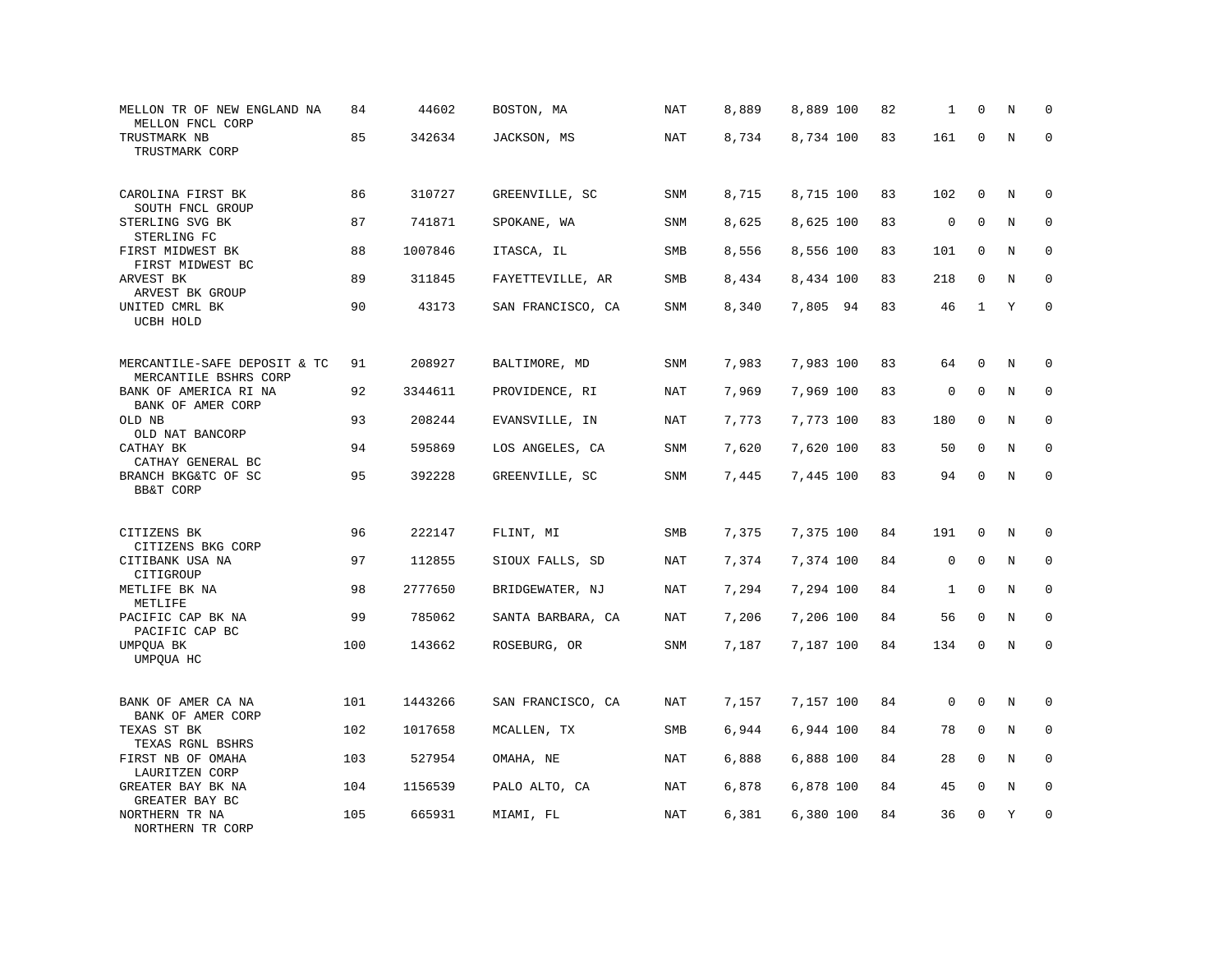| CITIBANK TX NA<br>CITIGROUP                           | 106 | 1363270 | DALLAS, TX      | <b>NAT</b> | 6,245 | 6,245 100 | 84 | 130 | 0            | Ν | 0            |
|-------------------------------------------------------|-----|---------|-----------------|------------|-------|-----------|----|-----|--------------|---|--------------|
| UMB BK NA<br>UMB FC                                   | 107 | 936855  | KANSAS CITY, MO | NAT        | 6,241 | 6,241 100 | 84 | 110 | $\mathbf 0$  | N | $\mathbf 0$  |
| REPUBLIC BK<br>REPUBLIC BC                            | 108 | 1003848 | LANSING, MI     | <b>SNM</b> | 6,186 | 6,186 100 | 84 | 83  | $\Omega$     | N | $\mathbf 0$  |
| COLUMBUS B&TC<br>SYNOVUS FC                           | 109 | 395238  | COLUMBUS, GA    | SNM        | 6,162 | 6,162 100 | 85 | 21  | 1            | N | 0            |
| PROVIDENT BK OF MD<br>PROVIDENT BSHRS CORP            | 110 | 437521  | BALTIMORE, MD   | <b>SNM</b> | 6,135 | 6,135 100 | 85 | 151 | $\mathbf 0$  | N | $\mathbf{0}$ |
| FIRST COMMONWEALTH BK<br>FIRST COMMONWEALTH FNCL CORP | 111 | 42420   | INDIANA, PA     | SNM        | 6,041 | 6,041 100 | 85 | 121 | 0            | N | 0            |
| CITIZENS BUS BK<br>CVB FC                             | 112 | 933966  | ONTARIO, CA     | <b>SNM</b> | 5,968 | 5,968 100 | 85 | 40  | $\mathbf 0$  | N | $\mathbf 0$  |
| FIRST NB OF PA<br>FNB CORP                            | 113 | 379920  | GREENVILLE, PA  | NAT        | 5,897 | 5,897 100 | 85 | 173 | $\mathbf 0$  | N | 0            |
| OCEAN BK<br><b>OCEAN BSHRS</b>                        | 114 | 663834  | MIAMI, FL       | SNM        | 5,793 | 5,793 100 | 85 | 22  | $\mathbf 0$  | N | $\mathbf 0$  |
| MERCANTLE BK<br>SOUTH FNCL GROUP                      | 115 | 1396652 | ORLANDO, FL     | SNM        | 5,602 | 5,602 100 | 85 | 61  | 0            | N | $\mathbf 0$  |
| BANK LEUMI USA<br>BANK LEUMI LE-ISRAEL CORP           | 116 | 101019  | NEW YORK, NY    | <b>SNM</b> | 5,595 | 5,367 96  | 85 | 12  | $\mathbf 0$  | Y | 97           |
| CALIFORNIA NB<br>FBOP CORP                            | 117 | 2643438 | LOS ANGELES, CA | NAT        | 5,590 | 5,590 100 | 85 | 64  | $\mathbf 0$  | N | 0            |
| IRWIN UNION B&TC<br>IRWIN FC                          | 118 | 130943  | COLUMBUS, IN    | SMB        | 5,563 | 5,261 95  | 85 | 23  | $\Omega$     | N | $\mathbf 0$  |
| FIRST CITIZENS B&T CO<br>FIRST CITIZENS BC            | 119 | 93721   | COLUMBIA, SC    | SNM        | 5,489 | 5,489 100 | 85 | 167 | $\mathbf 0$  | N | 0            |
| MB FNCL BK NA<br>M B FNCL                             | 120 | 656733  | CHICAGO, IL     | NAT        | 5,485 | 5,448 99  | 85 | 49  | $\mathbf 0$  | Y | $\mathbf 0$  |
| SILICON VALLEY BK<br>SVB FNCL GRP                     | 121 | 802866  | SANTA CLARA, CA | SMB        | 5,448 | 5,448 100 | 85 | 23  | $\mathbf 0$  | N | 0            |
| AMCORE BK NA<br>AMCORE FNCL                           | 122 | 938840  | ROCKFORD, IL    | NAT        | 5,410 | 5,410 100 | 85 | 72  | $\mathbf{0}$ | N | $\mathbf 0$  |
| UNITED CMNTY BK<br>UNITED CMNTY BK                    | 123 | 1017939 | BLAIRSVILLE, GA | SNM        | 5,371 | 5,371 100 | 85 | 72  | $\mathbf 0$  | N | 0            |
| CENTRAL PACIFIC BK<br>CENTRAL PACIFIC FNCL CORP       | 124 | 701062  | HONOLULU, HI    | SNM        | 5,370 | 5,370 100 | 85 | 36  | $\mathbf 0$  | N | $\mathbf 0$  |
| NATIONAL PENN BK<br>NATIONAL PENN BSHRS               | 125 | 802110  | BOYERTOWN, PA   | NAT        | 5,309 | 5,309 100 | 86 | 88  | $\Omega$     | N | $\mathbf 0$  |
| FULTON BK<br>FULTON FNCL CORP                         | 126 | 474919  | LANCASTER, PA   | SNM        | 5,204 | 5,204 100 | 86 | 77  | $\Omega$     | N | $\mathbf 0$  |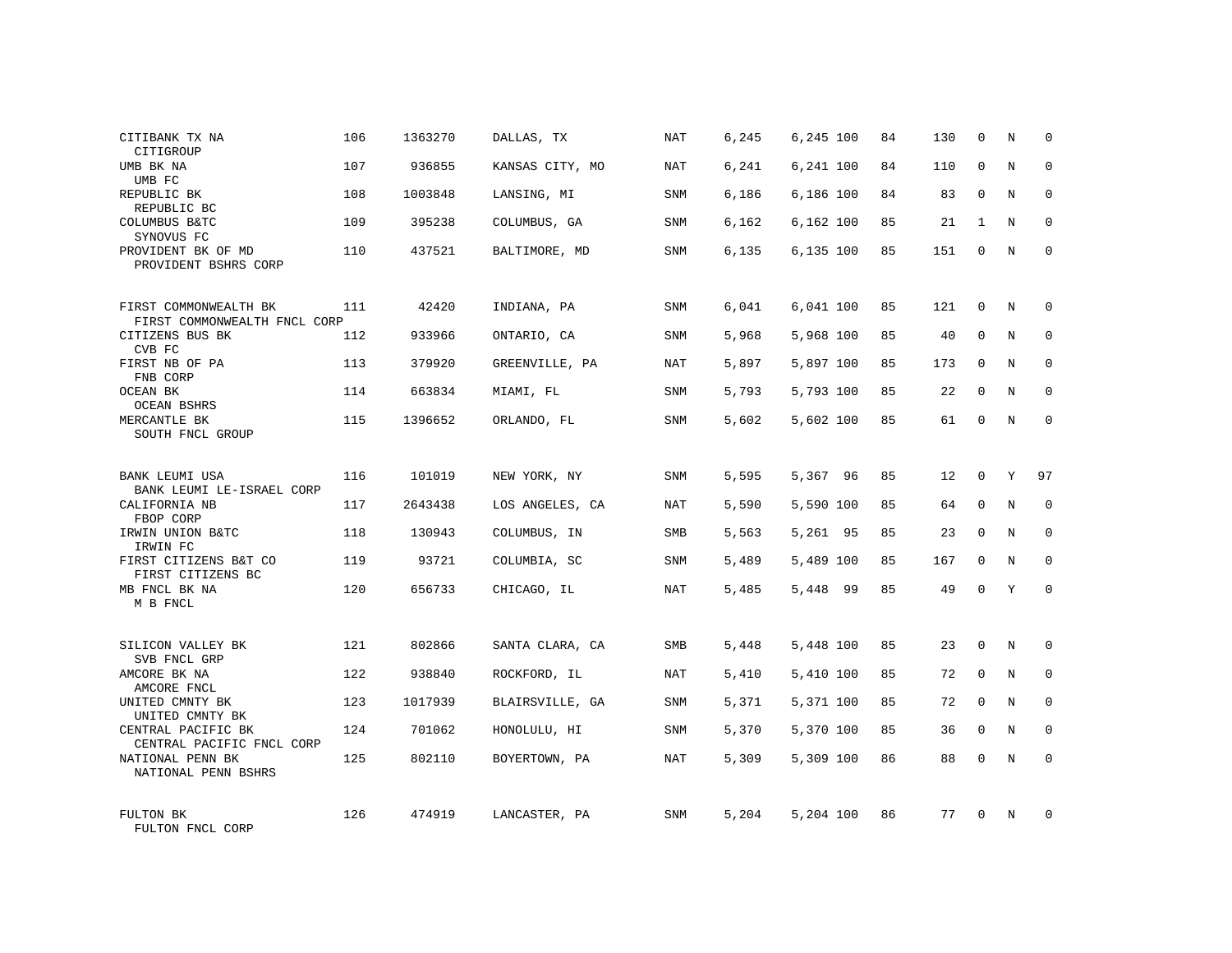| NBT BK NA<br>NBT BC                        | 127 | 702117  | NORWICH, NY      | <b>NAT</b> | 5,027 | 5,027 100 | 86 | 123         | $\mathbf 0$  | N           | $\mathbf 0$ |
|--------------------------------------------|-----|---------|------------------|------------|-------|-----------|----|-------------|--------------|-------------|-------------|
| RABOBANK NA<br>RABOBANK INTL HOLD BV       | 128 | 877369  | EL CENTRO, CA    | NAT        | 4,923 | 4,923 100 | 86 | 43          | $\mathbf{0}$ | $\mathbf N$ | 100         |
| WESTAMERICA BK<br>WESTAMERICA BC           | 129 | 697763  | SAN RAFAEL, CA   | SMB        | 4,805 | 4,805 100 | 86 | 88          | $\mathbf{0}$ | N           | $\mathbf 0$ |
| FIRST INTRST BK<br>FIRST INTRST BANCSYSTEM | 130 | 659855  | BILLINGS, MT     | SMB        | 4,798 | 4,798 100 | 86 | 66          | $\mathbf{0}$ | N           | $\mathbf 0$ |
| SIGNATURE BK                               | 131 | 2942690 | NEW YORK, NY     | <b>SNM</b> | 4,716 | 4,716 100 | 86 | 7           | $\mathbf 0$  | N           | $\mathbf 0$ |
| COMMERCEBANK NA<br>COMMERCEBANK HC         | 132 | 83638   | CORAL GABLES, FL | NAT        | 4,664 | 4,664 100 | 86 | 13          | $\mathbf 0$  | Υ           | 99          |
| CITIBANK DE<br>CITIGROUP                   | 133 | 490115  | NEW CASTLE, DE   | SNM        | 4,629 | 4,629 100 | 86 | $\mathbf 0$ | $\Omega$     | N           | $\mathbf 0$ |
| NATIONAL BK OF AZ<br>ZIONS BC              | 134 | 1004368 | TUCSON, AZ       | NAT        | 4,534 | 4,534 100 | 86 | 62          | $\Omega$     | N           | $\Omega$    |
| BARCLAYS BK DE<br>BARCLAYS GROUP US        | 135 | 2980209 | WILMINGTON, DE   | <b>SNM</b> | 4,456 | 4,456 100 | 86 | $\mathsf 0$ | $\mathbf{0}$ | N           | 100         |
| PROSPERITY BK<br>PROSPERITY BSHRS          | 136 | 664756  | EL CAMPO, TX     | SNM        | 4,446 | 4,446 100 | 86 | 98          | $\mathbf 0$  | N           | 0           |
| COMMERCE BK NORTH<br>COMMERCE BC           | 137 | 782904  | RAMSEY, NJ       | <b>SNM</b> | 4,416 | 4,416 100 | 86 | 10          | $\mathbf 0$  | N           | $\mathbf 0$ |
| SAFRA NB OF NY<br>SNBNY HOLD               | 138 | 918918  | NEW YORK, NY     | <b>NAT</b> | 4,384 | 3,920 89  | 86 | 1           | $\mathbf 0$  | Υ           | 99          |
| FIRST CHARTER BK<br>FIRST CHARTER CORP     | 139 | 45627   | CHARLOTTE, NC    | SMB        | 4,380 | 4,380 100 | 86 | 59          | $\Omega$     | N           | $\mathbf 0$ |
| LAREDO NB<br>LAREDO NAT BSHRS              | 140 | 800750  | LAREDO, TX       | NAT        | 4,361 | 4,361 100 | 86 | 42          | $\Omega$     | N           | 100         |
| COMMUNITY BK NA<br>COMMUNITY BK SYS        | 141 | 202907  | CANTON, NY       | <b>NAT</b> | 4,360 | 4,360 100 | 86 | 126         | $\mathbf 0$  | N           | $\mathbf 0$ |
| U S BK NA ND<br>U S BC                     | 142 | 2582023 | FARGO, ND        | NAT        | 4,351 | 4,351 100 | 86 | 1           | $\mathbf 0$  | N           | $\mathbf 0$ |
| AMALGAMATED BK<br>UNITE HERE               | 143 | 661308  | NEW YORK, NY     | SNM        | 4,285 | 4,285 100 | 86 | 11          | $\mathbf 0$  | N           | $\mathbf 0$ |
| STERLING BK<br>STERLING BSHRS              | 144 | 978154  | HOUSTON, TX      | <b>SNM</b> | 4,261 | 4,261 100 | 87 | 44          | $\mathbf 0$  | N           | $\mathbf 0$ |
| RIVERSIDE NB OF FL<br>RIVERSIDE BKG CO     | 145 | 101233  | FORT PIERCE, FL  | NAT        | 4,219 | 4,219 100 | 87 | 66          | $\mathbf{0}$ | N           | $\mathbf 0$ |
| SOUTHWEST BK<br>MARSHALL & ILSLEY CORP     | 146 | 543253  | SAINT LOUIS, MO  | SMB        | 4,103 | 4,103 100 | 87 | 16          | $\mathbf 0$  | N           | $\mathbf 0$ |
| WESBANCO BK<br>WESBANCO                    | 147 | 645625  | WHEELING, WV     | SMB        | 4,080 | 4,080 100 | 87 | 81          | 0            | Ν           | 0           |
| NATIONAL BK OF SC<br>SYNOVUS FC            | 148 | 580623  | SUMTER, SC       | <b>NAT</b> | 4,071 | 4,071 100 | 87 | 47          | $\mathbf 0$  | N           | $\mathbf 0$ |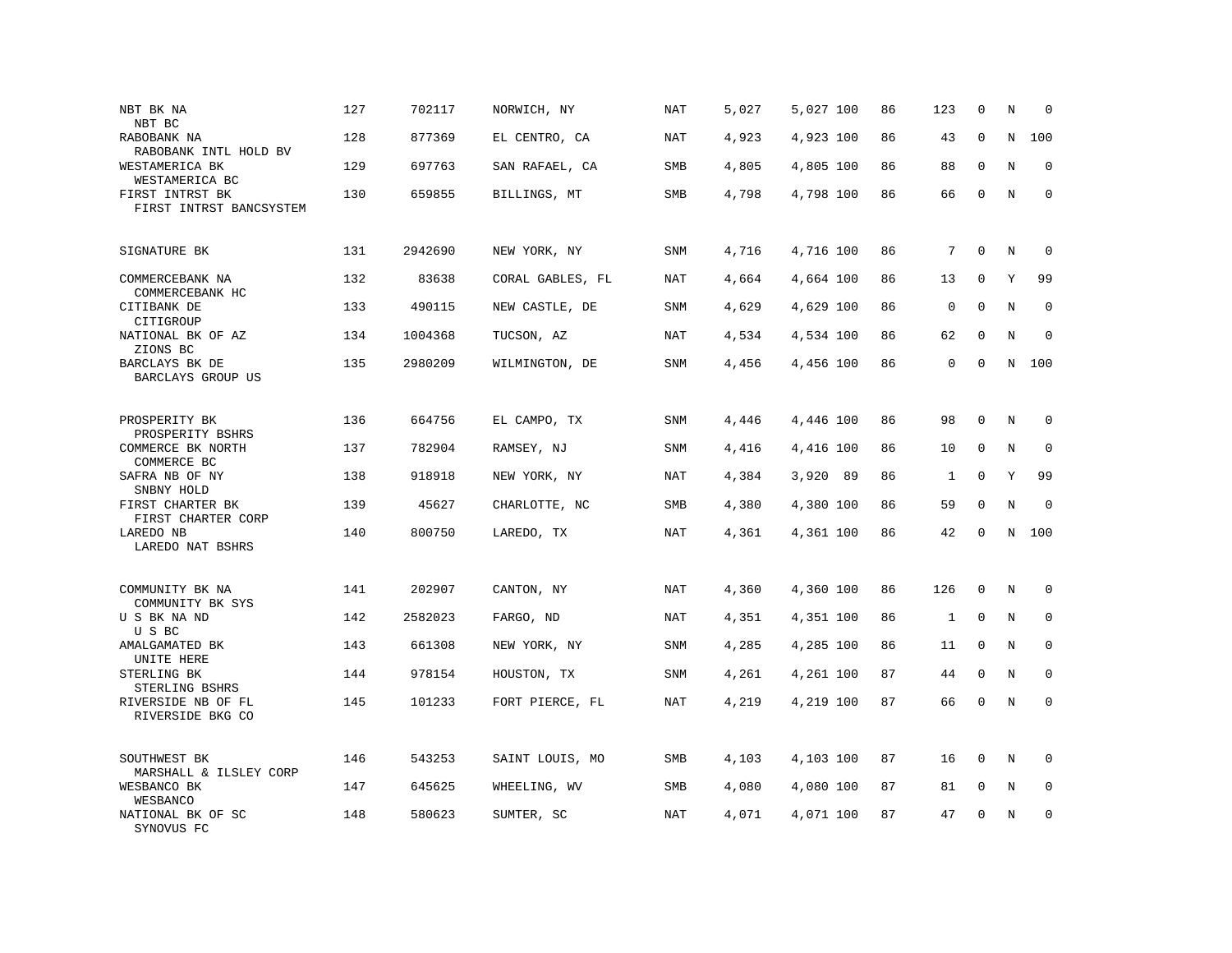| BANK TOK-MIT UFJ TC                                   | 149 | 968605  | NEW YORK, NY     | SNM        | 4,027 | 3,498<br>- 87 | 87 | 0   | 0            | Υ       | 100         |
|-------------------------------------------------------|-----|---------|------------------|------------|-------|---------------|----|-----|--------------|---------|-------------|
| NEVADA ST BK<br>ZIONS BC                              | 150 | 456960  | LAS VEGAS, NV    | <b>SNM</b> | 3,994 | 3,994 100     | 87 | 71  | $\mathbf 0$  | N       | $\mathbf 0$ |
| BANK OF N GA<br>SYNOVUS FC                            | 151 | 832377  | ALPHARETTA, GA   | SNM        | 3,975 | 3,975 100     | 87 | 23  | $\mathbf 0$  | N       | 0           |
| CHEMICAL BK                                           | 152 | 542649  | MIDLAND, MI      | SMB        | 3,831 | 3,831 100     | 87 | 128 | $\mathbf 0$  | N       | $\mathbf 0$ |
| CHEMICAL FC<br>JOHNSON BK<br>JOHNSON FNCL GRP         | 153 | 58243   | RACINE, WI       | SMB        | 3,803 | 3,803 100     | 87 | 48  | $\mathbf 0$  | N       | $\mathbf 0$ |
| WACHOVIA BK OF DE NA<br>WACHOVIA CORP                 | 154 | 1224812 | WILMINGTON, DE   | <b>NAT</b> | 3,793 | 3,793 100     | 87 | 29  | 0            | N       | 0           |
| WELLS FARGO FNCL BK<br>WELLS FARGO & CO               | 155 | 363956  | SIOUX FALLS, SD  | SNM        | 3,753 | 3,753 100     | 87 | 0   | $\mathbf{0}$ | N       | $\mathbf 0$ |
| HANMI BK                                              | 156 | 657365  | LOS ANGELES, CA  | SMB        | 3,737 | 3,737 100     | 87 | 26  | 0            | N       | 0           |
| HANMI FC<br>UNITED BK                                 | 157 | 1010930 | PARKERSBURG, WV  | SMB        | 3,716 | 3,716 100     | 87 | 55  | 0            | N       | 0           |
| UNITED BSHRS<br>HANCOCK BK<br>HANCOCK HC              | 158 | 463735  | GULFPORT, MS     | <b>SNM</b> | 3,678 | 3,678 100     | 87 | 52  | $\mathbf 0$  | N       | $\mathbf 0$ |
| PARK NB<br>FBOP CORP                                  | 159 | 15536   | CHICAGO, IL      | <b>NAT</b> | 3,629 | 3,629 100     | 87 | 24  | $\mathbf 0$  | N       | $\mathbf 0$ |
| BANK TX NA<br>BOK FC                                  | 160 | 533852  | DALLAS, TX       | <b>NAT</b> | 3,614 | 3,614 100     | 87 | 32  | $\mathbf 0$  | N       | $\mathbf 0$ |
| 1ST SOURCE BK                                         | 161 | 991340  | SOUTH BEND, IN   | SMB        | 3,562 | 3,562 100     | 87 | 64  | 0            | Ν       | $\mathbf 0$ |
| 1ST SOURCE CORP<br>BANK MIDWEST NA                    | 162 | 635859  | KANSAS CITY, MO  | <b>NAT</b> | 3,512 | 3,512 100     | 87 | 67  | $\mathbf 0$  | N       | $\mathbf 0$ |
| DICKINSON FC II<br>TEXAS CAP BK NA<br>TEXAS CAP BSHRS | 163 | 2618780 | DALLAS, TX       | NAT        | 3,491 | 3,491 100     | 87 | 7   | $\mathbf{0}$ | N       | $\mathbf 0$ |
| BANNER BK<br><b>BANNER CORP</b>                       | 164 | 352772  | WALLA WALLA, WA  | SNM        | 3,447 | 3,447 100     | 87 | 58  | 0            | N       | 0           |
| FIRST NB<br>FIRST NB GROUP                            | 165 | 659257  | EDINBURG, TX     | <b>NAT</b> | 3,439 | 3,439 100     | 87 | 38  | $\mathsf 0$  | $\rm N$ | $\mathbf 0$ |
| COMMUNITYBANKS<br>COMMUNITY BKS                       | 166 | 138211  | MILLERSBURG, PA  | <b>SNM</b> | 3,421 | 3,421 100     | 87 | 71  | 0            | Ν       | 0           |
| PACIFIC WESTERN BK<br>WJR CORP                        | 167 | 494261  | SANTA MONICA, CA | <b>SNM</b> | 3,413 | 3,413 100     | 88 | 100 | $\mathbf 0$  | N       | $\mathbf 0$ |
| PACIFIC WESTERN BK<br>EGGEMEYER ADVISORY CORP         | 167 | 494261  | SANTA MONICA, CA | SNM        |       |               |    |     |              |         |             |
| CHITTENDEN TC<br>CHITTENDEN CORP                      | 168 | 40305   | BURLINGTON, VT   | SNM        | 3,387 | 3,380 100     | 88 | 62  | 0            | N       | $\mathbf 0$ |
| COLE TAYLOR BK<br>TAYLOR CAP GRP                      | 169 | 412135  | CHICAGO, IL      | SMB        | 3,376 | 3,376 100     | 88 | 12  | $\mathbf 0$  | N       | $\mathbf 0$ |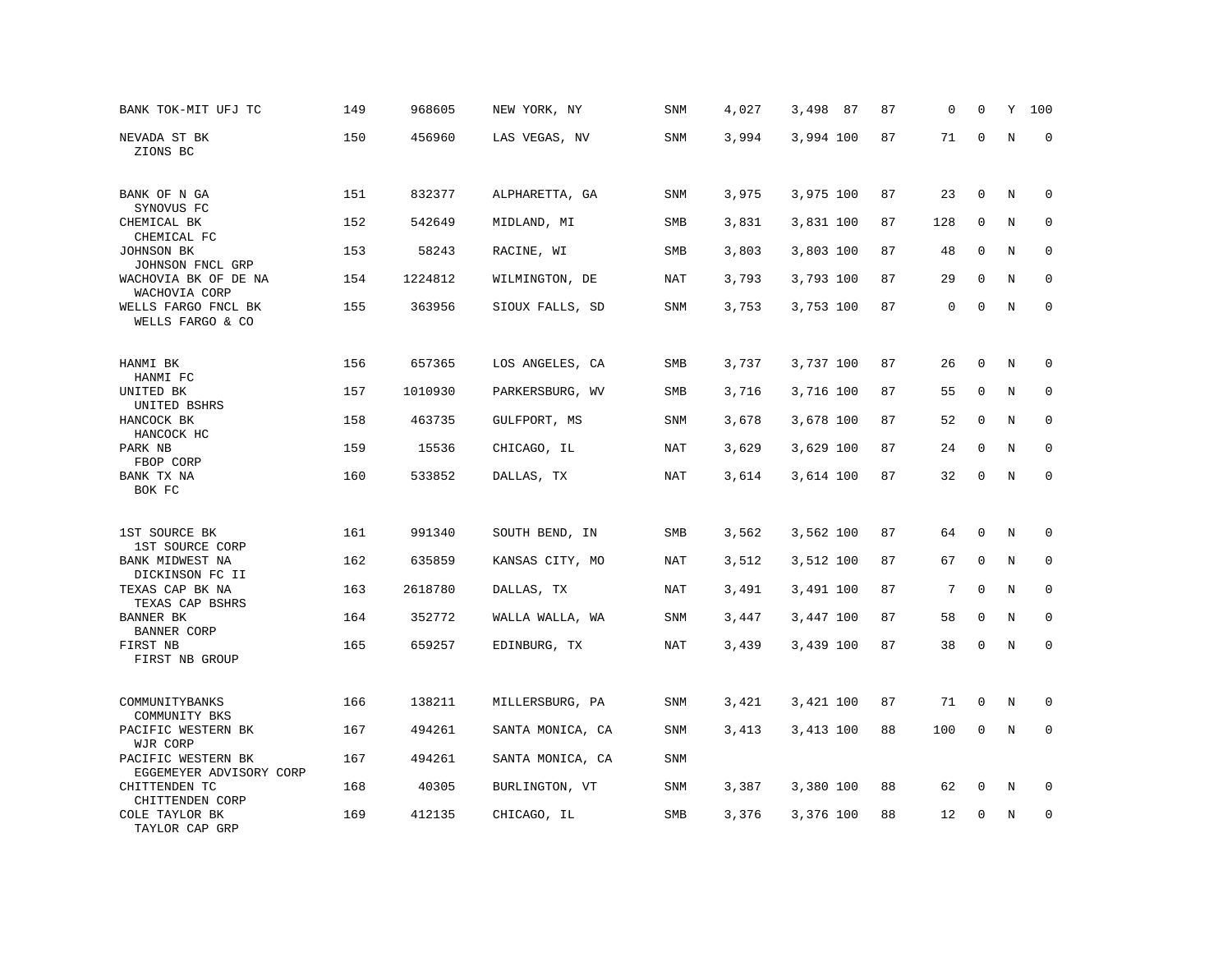| <b>BANCFIRST</b><br>BANCFIRST CORP          | 170 | 1386251 | OKLAHOMA CITY, OK | SNM        | 3,339 | 3,339 100 | 88 | 81          | $\mathbf 0$  | N       | $\Omega$    |
|---------------------------------------------|-----|---------|-------------------|------------|-------|-----------|----|-------------|--------------|---------|-------------|
| HARLEYSVILLE NB&TC<br>HARLEYSVILLE NAT CORP | 171 | 284819  | HARLEYSVILLE, PA  | <b>NAT</b> | 3,329 | 3,329 100 | 88 | 41          | $\Omega$     | N       | $\Omega$    |
| WASHINGTON TR BK<br>WTB FC                  | 172 | 58971   | SPOKANE, WA       | SNM        | 3,305 | 3,305 100 | 88 | 40          | $\mathbf 0$  | N       | $\mathbf 0$ |
| IMPERIAL CAP BK<br>ITLA CAP CORP            | 173 | 1349890 | LA JOLLA, CA      | <b>SNM</b> | 3,269 | 3,269 100 | 88 | 18          | $\Omega$     | N       | $\mathbf 0$ |
| FIRST FNCL BK NA<br>FIRST FNCL BC           | 174 | 165628  | HAMILTON, OH      | NAT        | 3,269 | 3,269 100 | 88 | 102         | $\mathbf 0$  | N       | $\mathbf 0$ |
| SUN NB<br>SUN BC NJ                         | 175 | 925710  | VINELAND, NJ      | <b>NAT</b> | 3,259 | 3,259 100 | 88 | 91          | $\mathbf 0$  | N       | $\mathbf 0$ |
| S&T BK<br>S&T BC                            | 176 | 936426  | INDIANA, PA       | <b>SNM</b> | 3,235 | 3,235 100 | 88 | 52          | $\mathbf{0}$ | N       | $\mathbf 0$ |
| INTRUST BK NA<br>INTRUST FC                 | 177 | 557858  | WICHITA, KS       | <b>NAT</b> | 3,131 | 3,131 100 | 88 | 51          | $\mathbf{0}$ | N       | $\mathbf 0$ |
| MELLON 1ST BUS BK NA<br>MELLON FNCL CORP    | 178 | 627863  | LOS ANGELES, CA   | NAT        | 3,107 | 3,107 100 | 88 | 2           | $\mathbf{0}$ | N       | $\mathbf 0$ |
| IBERIABANK<br>IBERIABANK CORP               | 179 | 808176  | LAFAYETTE, LA     | SMB        | 3,101 | 3,101 100 | 88 | 60          | $\mathbf{0}$ | N       | $\mathbf 0$ |
| MIZUHO CORP BK USA                          | 180 | 229913  | NEW YORK, NY      | <b>SMB</b> | 3,090 | 3,058 99  | 88 | $\mathbf 0$ | $\mathbf{1}$ | Y       | 100         |
| FRONTIER BK<br>FRONTIER FC                  | 181 | 150071  | EVERETT, WA       | <b>SNM</b> | 3,072 | 3,072 100 | 88 | 44          | $\mathbf{0}$ | N       | $\mathbf 0$ |
| NEW YORK CMRL BK<br>NEW YORK CMNTY BC       | 182 | 1438589 | ISLANDIA, NY      | <b>SNM</b> | 3,049 | 3,049 100 | 88 | 29          | $\Omega$     | N       | $\mathbf 0$ |
| FARMERS & MRCH BK                           | 183 | 871769  | LONG BEACH, CA    | SMB        | 2,998 | 2,998 100 | 88 | 19          | $\mathbf 0$  | N       | 0           |
| YARDVILLE NB<br>YARDVILLE NAT BC            | 184 | 156916  | YARDVILLE, NJ     | <b>NAT</b> | 2,998 | 2,998 100 | 88 | 22          | $\Omega$     | N       | $\mathbf 0$ |
| UNION STATE BK<br>USB HC                    | 185 | 644600  | NANUET, NY        | <b>SNM</b> | 2,995 | 2,995 100 | 88 | 28          | $\mathbf{0}$ | N       | $\mathbf 0$ |
| FIRST AMER BK<br>ALABAMA NBC                | 186 | 424035  | BIRMINGHAM, AL    | SMB        | 2,963 | 2,963 100 | 88 | 42          | 0            | $\rm N$ | 0           |
| UNITED BK<br>UNITED BSHRS                   | 187 | 365325  | FAIRFAX, VA       | <b>SMB</b> | 2,952 | 2,952 100 | 88 | 34          | $\Omega$     | N       | $\mathbf 0$ |
| ROCKLAND TC<br>INDEPENDENT BC               | 188 | 613008  | ROCKLAND, MA      | SNM        | 2,926 | 2,926 100 | 88 | 54          | $\mathbf 0$  | N       | 0           |
| MIDWEST B&TC<br>MIDWEST BANC HOLD           | 189 | 968436  | ELMWOOD PARK, IL  | SMB        | 2,923 | 2,923 100 | 88 | 23          | $\Omega$     | N       | $\mathbf 0$ |
| SUSQUEHANNA BK<br>SUSOUEHANNA BSHRS         | 190 | 818625  | HAGERSTOWN, MD    | <b>SMB</b> | 2,920 | 2,920 100 | 88 | 59          | $\Omega$     | N       | $\mathbf 0$ |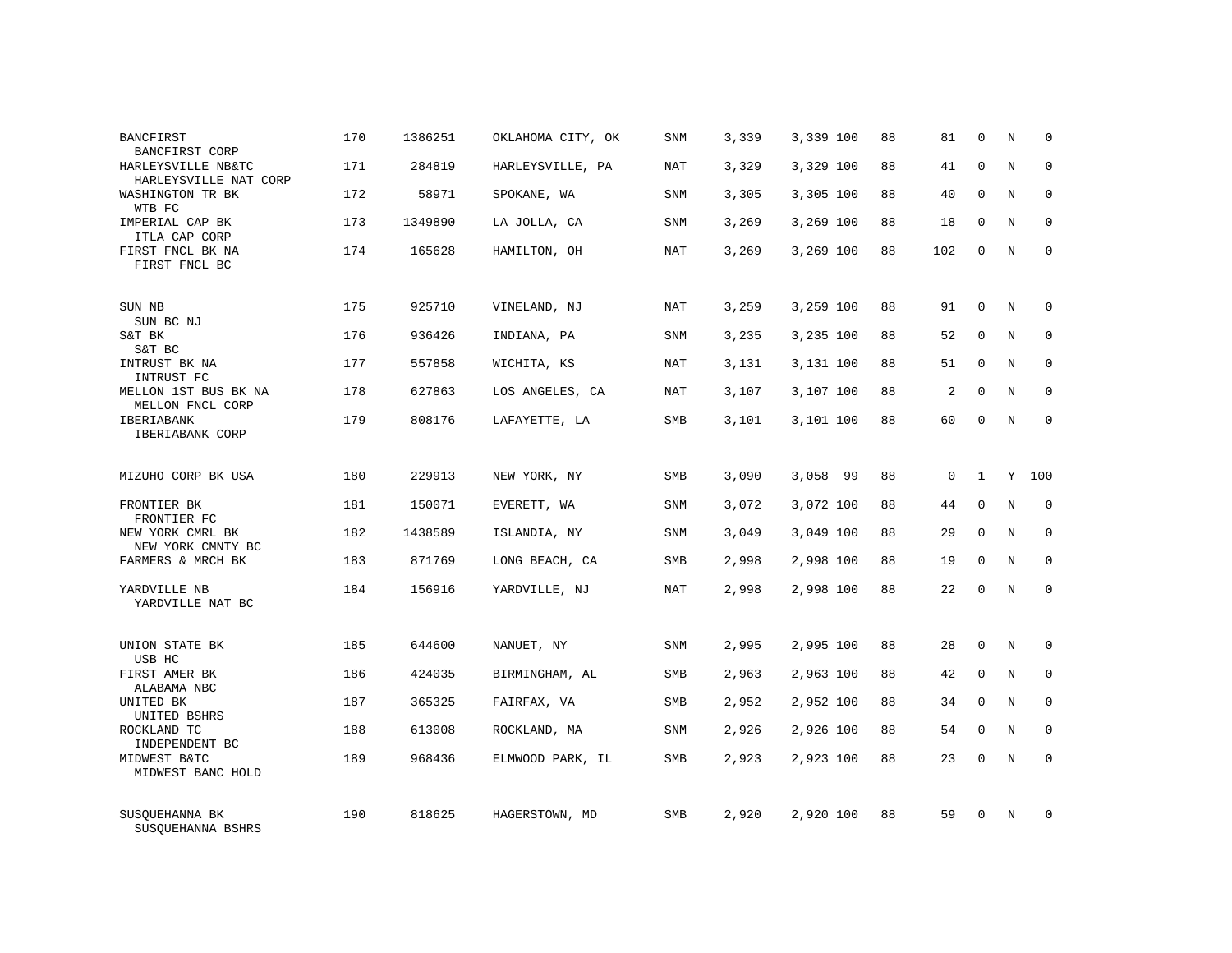| COMMUNITY TR BK INC<br>COMMUNITY TR BC      | 191 | 509811  | PIKEVILLE, KY   | SMB        | 2,880 | 2,880 100 | 88 | 85 | $\mathbf 0$  | N           | $\mathbf 0$ |
|---------------------------------------------|-----|---------|-----------------|------------|-------|-----------|----|----|--------------|-------------|-------------|
| SUSQUEHANNA PATRIOT BK<br>SUSOUEHANNA BSHRS | 192 | 189419  | MARLTON, NJ     | SMB        | 2,865 | 2,865 100 | 88 | 49 | $\mathbf{0}$ | $\rm N$     | $\mathbf 0$ |
| BANK OF NV<br>WESTERN ALLI BC               | 193 | 2197098 | LAS VEGAS, NV   | SNM        | 2,849 | 2,849 100 | 88 | 12 | $\mathbf 0$  | N           | $\mathbf 0$ |
| PRIVATEBANK & TC<br>PRIVATEBANCORP          | 194 | 1842065 | CHICAGO, IL     | <b>SNM</b> | 2,844 | 2,844 100 | 88 | 7  | $\mathbf 0$  | N           | $\mathbf 0$ |
| PNC BK DE<br>PNC FNCL SVC GROUP             | 195 | 83311   | WILMINGTON, DE  | <b>SNM</b> | 2,807 | 2,807 100 | 88 | 38 | $\mathbf 0$  | N           | $\mathbf 0$ |
| REPUBLIC B&TC<br>REPUBLIC BANCORP           | 196 | 316840  | LOUISVILLE, KY  | SNM        | 2,807 | 2,807 100 | 89 | 33 | 0            | N           | 0           |
| PLAINSCAPITAL BK<br>MAEDGEN & WHITE         | 197 | 637451  | LUBBOCK, TX     | SMB        | 2,766 | 2,766 100 | 89 | 24 | $\mathbf 0$  | N           | $\mathbf 0$ |
| CITY NB OF FL<br>CITY NAT BSHRS             | 198 | 814430  | MIAMI, FL       | <b>NAT</b> | 2,751 | 2,751 100 | 89 | 17 | $\mathbf 0$  | N           | $\mathbf 0$ |
| AMBOY NB<br>AMBOY BC                        | 199 | 9807    | OLD BRIDGE, NJ  | <b>NAT</b> | 2,750 | 2,750 100 | 89 | 21 | $\mathbf 0$  | N           | $\mathbf 0$ |
| MECHANICS BK                                | 200 | 936462  | RICHMOND, CA    | SNM        | 2,715 | 2,715 100 | 89 | 31 | $\mathbf 0$  | N           | $\mathbf 0$ |
| INTEGRA BK NA<br>INTEGRA BK CORP            | 201 | 23241   | EVANSVILLE, IN  | <b>NAT</b> | 2,704 | 2,704 100 | 89 | 82 | $\mathbf 0$  | N           | $\mathbf 0$ |
| PLACER SIERRA BK<br>PLACER SIERRA BSHRS     | 202 | 33772   | AUBURN, CA      | SMB        | 2,658 | 2,658 100 | 89 | 49 | $\mathbf 0$  | $\rm N$     | $\mathbf 0$ |
| FIRST CMNTY BK<br>FIRST ST BC               | 203 | 236751  | TAOS, NM        | SMB        | 2,656 | 2,656 100 | 89 | 50 | $\Omega$     | N           | $\mathbf 0$ |
| CHINATRUST BK USA<br>CHINATRUST CAP CORP    | 204 | 996260  | TORRANCE, CA    | SNM        | 2,600 | 2,600 100 | 89 | 19 | $\mathbf 0$  | N           | 100         |
| SANDY SPRING BK<br>SANDY SPRING BC          | 205 | 506922  | OLNEY, MD       | <b>SMB</b> | 2,597 | 2,597 100 | 89 | 32 | $\mathbf 0$  | N           | $\mathbf 0$ |
| FIRST NB OF AZ<br>FIRST NAT BHC             | 206 | 1397190 | SCOTTSDALE, AZ  | NAT        | 2,589 | 2,589 100 | 89 | 16 | $\mathbf 0$  | N           | 0           |
| CAPITAL CITY BK<br>CAPITAL CITY BK GRP      | 207 | 876634  | TALLAHASSEE, FL | SMB        | 2,547 | 2,547 100 | 89 | 75 | $\mathbf 0$  | N           | $\mathbf 0$ |
| OAK BROOK BK<br>M B FNCL                    | 208 | 847643  | OAK BROOK, IL   | SNM        | 2,538 | 2,538 100 | 89 | 21 | $\mathbf 0$  | N           | $\Omega$    |
| RENASANT BK<br>RENASANT CORP                | 209 | 749242  | TUPELO, MS      | SNM        | 2,525 | 2,525 100 | 89 | 64 | $\mathbf 0$  | $\mathbf N$ | $\mathbf 0$ |
| CITY NB OF WV<br>CITY HC                    | 210 | 1011526 | CHARLESTON, WV  | NAT        | 2,521 | 2,521 100 | 89 | 69 | 0            | N           | 0           |
| BANK OF THE OZARKS<br>BANK OF THE OZARKS    | 211 | 107244  | LITTLE ROCK, AR | SNM        | 2,506 | 2,506 100 | 89 | 61 | $\mathbf 0$  | N           | $\mathbf 0$ |
| MELLON UNITED NB<br>MELLON FNCL CORP        | 212 | 53033   | MIAMI, FL       | NAT        | 2,471 | 2,471 100 | 89 | 13 | $\mathbf 0$  | Y           | $\mathbf 0$ |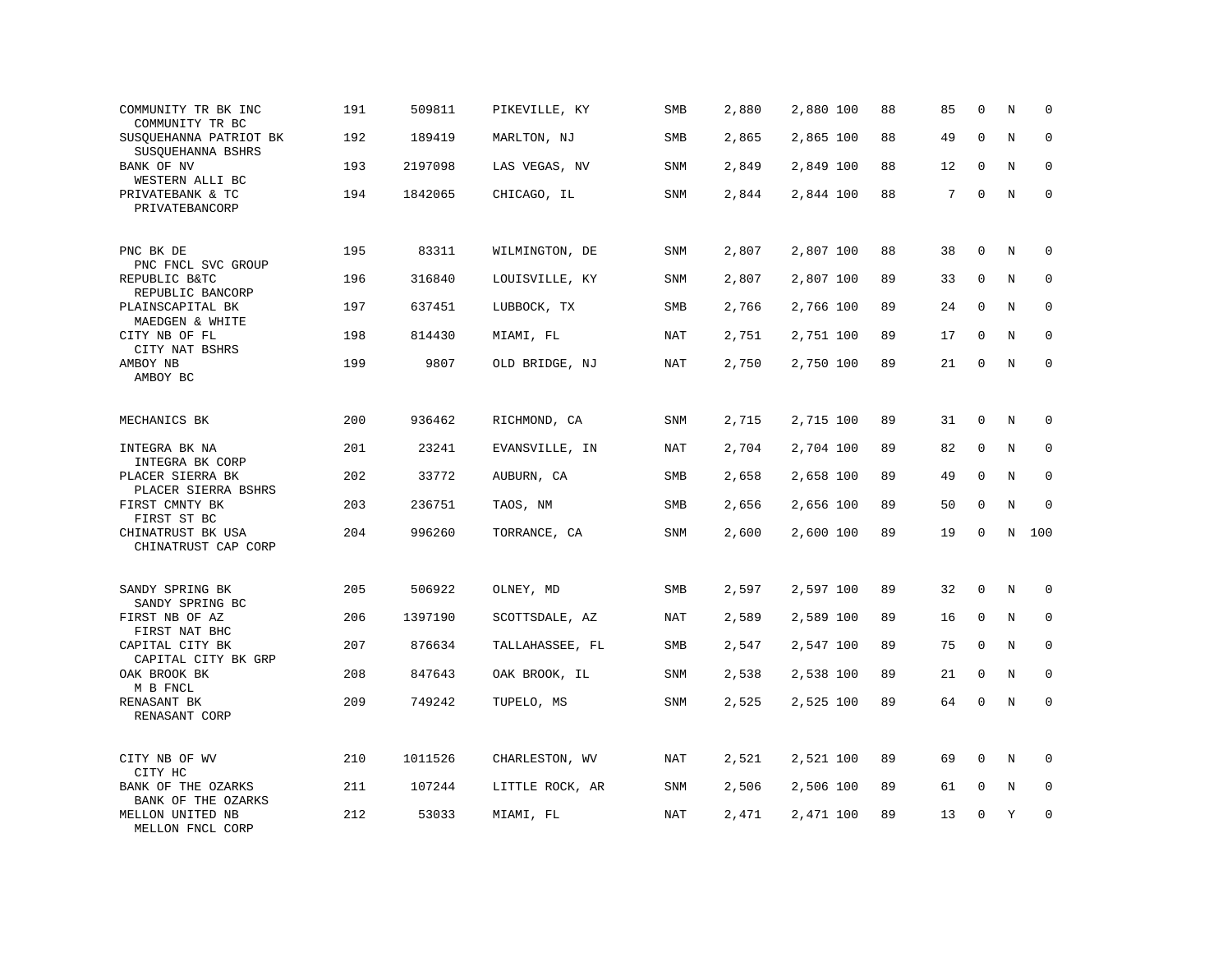| HANCOCK BK OF LA<br>HANCOCK HC                            | 213 | 1464122 | BATON ROUGE, LA      | SNM        | 2,428 | 2,428 100 | 89 | 57          | $\mathbf 0$  | N       | $\mathbf 0$ |
|-----------------------------------------------------------|-----|---------|----------------------|------------|-------|-----------|----|-------------|--------------|---------|-------------|
| SAN DIEGO NB<br>FBOP CORP                                 | 214 | 127260  | SAN DIEGO, CA        | <b>NAT</b> | 2,411 | 2,411 100 | 89 | 20          | $\mathbf 0$  | $\rm N$ | $\mathbf 0$ |
| VECTRA BK COLORADO NA<br>ZIONS BC                         | 215 | 933957  | FARMINGTON, NM       | NAT        | 2,404 | 2,404 100 | 89 | 53          | $\mathbf 0$  | N       | 0           |
| WASHINGTON TC<br>WASHINGTON TR BC                         | 216 | 816603  | WESTERLY, RI         | SNM        | 2,402 | 2,402 100 | 89 | 12          | $\mathbf 0$  | N       | $\mathbf 0$ |
| FIRST AMER BK<br>FIRST AMER BK CORP                       | 217 | 850036  | CARPENTERSVILLE, IL  | <b>SNM</b> | 2,385 | 2,385 100 | 89 | 35          | $\mathbf{0}$ | N       | $\mathbf 0$ |
| MID-STATE B&TC<br>MID-ST BSHRS                            | 218 | 24266   | ARROYO GRANDE, CA    | <b>SNM</b> | 2,367 | 2,367 100 | 89 | 40          | $\mathbf 0$  | N       | $\mathbf 0$ |
| WEST COAST BK<br>WEST COAST BC                            | 219 | 593865  | LAKE OSWEGO, OR      | SNM        | 2,364 | 2,364 100 | 89 | 56          | $\mathbf 0$  | N       | $\mathbf 0$ |
| ORION BK                                                  | 220 | 270036  | NAPLES, FL           | SMB        | 2,350 | 2,350 100 | 89 | 17          | $\mathbf 0$  | N       | $\mathbf 0$ |
| ORION BC<br>SEACOAST NB                                   | 221 | 34537   | STUART, FL           | NAT        | 2,350 | 2,350 100 | 89 | 45          | 0            | N       | 0           |
| SEACOAST BKG CORP OF FL<br>BOSTON PRIVATE B&TC            | 222 | 964700  | BOSTON, MA           | <b>SNM</b> | 2,344 | 2,344 100 | 89 | 7           | $\mathbf{0}$ | N       | $\mathbf 0$ |
| BOSTON PRIVATE FNCL HOLD<br>FIRST NB ALASKA               | 223 | 114260  | ANCHORAGE, AK        | NAT        | 2,311 | 2,311 100 | 89 | 28          | $\mathbf 0$  | N       | $\mathbf 0$ |
| BREMER BK NA<br>OTTO BREMER FOUNDATION                    | 224 | 800657  | SOUTH SAINT PAUL, MN | <b>NAT</b> | 2,308 | 2,308 100 | 89 | 27          | $\mathbf 0$  | $\rm N$ | $\mathbf 0$ |
| AMERICAN CHARTERED BK                                     | 225 | 231242  | SCHAUMBURG, IL       | SNM        | 2,278 | 2,278 100 | 89 | 9           | $\mathbf 0$  | N       | $\mathbf 0$ |
| AMERICAN CHARTERED BC<br>COLUMBIA ST BK                   | 226 | 2078290 | TACOMA, WA           | SNM        | 2,271 | 2,271 100 | 89 | 36          | $\mathbf 0$  | N       | $\mathbf 0$ |
| COLUMBIA BKG SYS<br>HSBC BK NV NA<br>HSBC NORTH AMER HOLD | 227 | 2129008 | LAS VEGAS, NV        | NAT        | 2,261 | 2,261 100 | 89 | $\mathsf 0$ | $\mathbf{0}$ | N       | 64          |
| LAKELAND BK<br>LAKELAND BC                                | 228 | 687009  | NEWFOUNDLAND, NJ     | SNM        | 2,250 | 2,250 100 | 89 | 44          | $\Omega$     | N       | 0           |
| BANK OF THE CASCADES<br>CASCADE BC                        | 229 | 17464   | BEND, OR             | SNM        | 2,246 | 2,246 100 | 89 | 29          | $\mathbf 0$  | $\rm N$ | $\mathbf 0$ |
| GREAT SOUTHERN BK<br>GREAT SOUTHERN BANCORP               | 230 | 572374  | REEDS SPRING, MO     | SNM        | 2,211 | 2,211 100 | 89 | 37          | $\mathbf 0$  | $\rm N$ | 0           |
| SUSQUEHANNA BK PA<br>SUSQUEHANNA BSHRS                    | 231 | 682611  | LITITZ, PA           | SMB        | 2,170 | 2,170 100 | 89 | 58          | $\mathbf 0$  | N       | 0           |
| VINEYARD BK NA<br>VINEYARD NAT BC                         | 232 | 807665  | CORONA, CA           | NAT        | 2,147 | 2,147 100 | 90 | 16          | 0            | N       | $\mathbf 0$ |
| WOODFOREST NB<br>WOODFOREST FNCL GROUP                    | 233 | 412751  | HOUSTON, TX          | NAT        | 2,147 | 2,147 100 | 90 | 165         | $\mathbf 0$  | N       | $\mathbf 0$ |
| FIRST IN BK NA<br>FIRST IN CORP                           | 234 | 889876  | INDIANAPOLIS, IN     | <b>NAT</b> | 2,144 | 2,144 100 | 90 | 31          | $\mathbf{0}$ | N       | $\mathbf 0$ |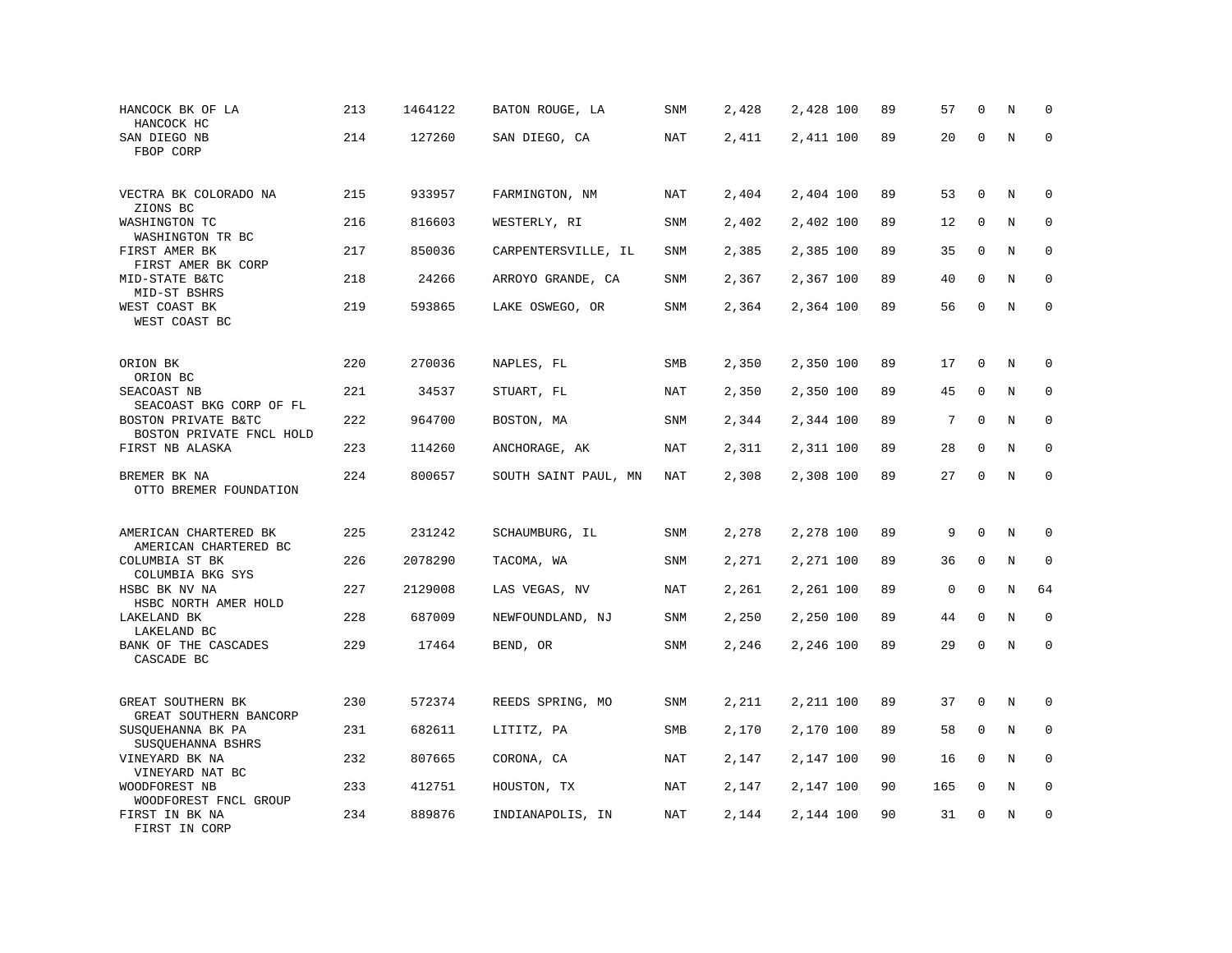| HUDSON VALLEY BK<br>HUDSON VALLEY HOLD CORP   | 235 | 436711  | YONKERS, NY          | SNM        | 2,123 | 2,123 100 | 90 | 18           | $\mathbf 0$  | N              | $\Omega$    |
|-----------------------------------------------|-----|---------|----------------------|------------|-------|-----------|----|--------------|--------------|----------------|-------------|
| TOWNEBANK                                     | 236 | 2797724 | PORTSMOUTH, VA       | <b>SNM</b> | 2,097 | 2,097 100 | 90 | 15           | $\Omega$     | N              | $\Omega$    |
| COMMUNITY BK                                  | 237 | 770367  | PASADENA, CA         | SNM        | 2,090 | 2,090 100 | 90 | 20           | $\mathbf 0$  | N              | $\mathbf 0$ |
| AMERICAN ST BK                                | 238 | 822154  | LUBBOCK, TX          | <b>SNM</b> | 2,089 | 2,089 100 | 90 | 31           | $\Omega$     | N              | $\Omega$    |
| AMERICAN ST FNCL CORP<br>COBIZ BK NA<br>COBIZ | 239 | 56557   | DENVER, CO           | NAT        | 2,080 | 2,080 100 | 90 | 14           | $\Omega$     | N              | $\Omega$    |
| FIRST BK                                      | 240 | 216922  | TROY, NC             | <b>SNM</b> | 2,080 | 2,080 100 | 90 | 59           | $\mathbf{0}$ | N              | $\mathbf 0$ |
| FIRST BC<br>STILLWATER NB&TC<br>SOUTHWEST BC  | 241 | 398350  | STILLWATER, OK       | NAT        | 2,079 | 2,079 100 | 90 | 12           | $\mathbf{0}$ | N              | $\mathbf 0$ |
| AMERICAN BKG CO<br>AMERIS BC                  | 242 | 764030  | MOULTRIE, GA         | <b>SNM</b> | 2,078 | 2,078 100 | 90 | 35           | $\Omega$     | N              | $\mathbf 0$ |
| FISERV TC                                     | 243 | 665052  | DENVER, CO           | SNM        | 2,072 | 2,072 100 | 90 | 0            | $\mathbf 0$  | N              | 0           |
| FIRST FNCL BK NA<br>FIRST FC                  | 244 | 693345  | TERRE HAUTE, IN      | <b>NAT</b> | 2,063 | 2,063 100 | 90 | 45           | $\Omega$     | $\overline{N}$ | $\mathbf 0$ |
| PINNACLE NB<br>PINNACLE FNCL PTNR             | 245 | 2925666 | NASHVILLE, TN        | NAT        | 2,049 | 2,049 100 | 90 | 16           | $\mathbf{0}$ | N              | $\mathbf 0$ |
| MERIDIAN BANK NA<br>MARQUETTE FNCL CO         | 246 | 978369  | WICKENBURG, AZ       | <b>NAT</b> | 2,047 | 2,047 100 | 90 | 9            | $\mathbf{0}$ | N              | 0           |
| MACATAWA BK<br>MACATAWA BC                    | 247 | 2634351 | HOLLAND, MI          | SNM        | 2,040 | 2,040 100 | 90 | 15           | $\mathbf{0}$ | N              | $\mathbf 0$ |
| FIRST RGNL BK<br>FIRST RGNL BC                | 248 | 974866  | LOS ANGELES, CA      | SNM        | 2,033 | 2,033 100 | 90 | 7            | $\mathbf{0}$ | N              | $\mathbf 0$ |
| MERCANTILE BK MI<br>MERCANTILE BK CORP        | 249 | 2608754 | GRAND RAPIDS, MI     | SNM        | 2,025 | 2,025 100 | 90 | $\mathbf{1}$ | $\mathbf 0$  | N              | $\mathbf 0$ |
| <b>BANKERS BK</b><br>COMMUNITY FNCL SVC       | 250 | 740931  | ATLANTA, GA          | SMB        | 2,018 | 2,018 100 | 90 | $\mathbf 0$  | $\mathbf 0$  | N              | $\mathbf 0$ |
| AMARILLO NB<br>AMARILLO NAT BC                | 251 | 353555  | AMARILLO, TX         | NAT        | 2,012 | 2,012 100 | 90 | 14           | $\mathbf 0$  | N              | $\mathbf 0$ |
| FIRST CMNTY BK NA<br>FIRST CMNTY BSHRS        | 252 | 2353595 | BLUEFIELD, VA        | NAT        | 1,997 | 1,997 100 | 90 | 51           | $\mathbf 0$  | N              | $\mathbf 0$ |
| PARK NB<br>PARK NAT CORP                      | 253 | 489623  | NEWARK, OH           | NAT        | 1,993 | 1,993 100 | 90 | 36           | $\mathbf 0$  | N              | $\mathbf 0$ |
| ALPINE BK<br>ALPINE BK OF CO                  | 254 | 260055  | GLENWOOD SPRINGS, CO | <b>SNM</b> | 1,992 | 1,992 100 | 90 | 32           | $\mathbf 0$  | N              | $\mathbf 0$ |
| NARA BK<br>NARA BC                            | 255 | 1398580 | LOS ANGELES, CA      | <b>SMB</b> | 1,977 | 1,977 100 | 90 | 20           | $\mathbf 0$  | N              | $\mathbf 0$ |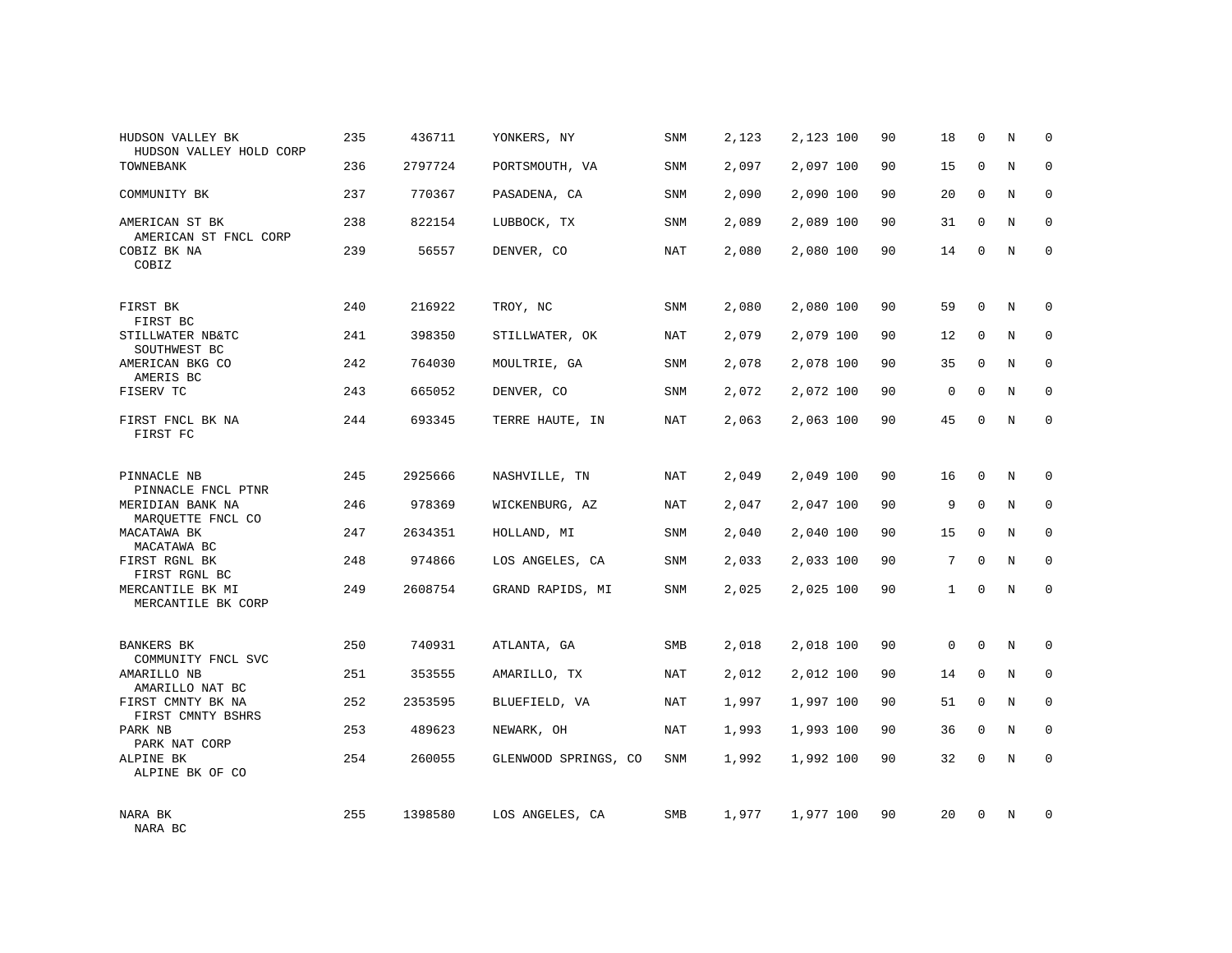| FIRST CMRL BK<br>SYNOVUS FC                     | 256 | 44134   | BIRMINGHAM, AL    | SNM        | 1,975 | 1,975 100 | 90 | 10 | 1           | N       | $\mathbf 0$         |
|-------------------------------------------------|-----|---------|-------------------|------------|-------|-----------|----|----|-------------|---------|---------------------|
| FARMERS & MECHANICS BK<br>MERCANTILE BSHRS CORP | 257 | 802129  | FREDERICK, MD     | <b>SMB</b> | 1,967 | 1,967 100 | 90 | 36 | $\mathbf 0$ | N       | $\mathbf 0$         |
| <b>BUSEY BK</b><br>FIRST BUSEY CORP             | 258 | 416245  | URBANA, IL        | SNM        | 1,958 | 1,958 100 | 90 | 26 | 0           | N       | 0                   |
| FIVE STAR BK<br>FINANCIAL INST                  | 259 | 601416  | WARSAW, NY        | SMB        | 1,945 | 1,945 100 | 90 | 47 | $\mathbf 0$ | N       | $\mathsf{O}\xspace$ |
| AMERICAN NAT BK<br>STURM FNCL GROUP INC         | 260 | 828651  | DENVER, CO        | <b>NAT</b> | 1,942 | 1,942 100 | 90 | 33 | $\mathbf 0$ | N       | $\mathbf 0$         |
| UNIVEST NB&TC<br>UNIVEST CORP OF PA             | 261 | 354310  | BLUE BELL, PA     | <b>NAT</b> | 1,920 | 1,920 100 | 90 | 43 | $\mathbf 0$ | N       | $\mathbf 0$         |
| FIFTH THIRD BK<br>FIFTH THIRD BC                | 262 | 1408069 | NASHVILLE, TN     | NAT        | 1,911 | 1,911 100 | 90 | 26 | 0           | N       | $\mathbf 0$         |
| STANDARD B&TC<br>STANDARD BSHRS                 | 263 | 19730   | HICKORY HILLS, IL | SNM        | 1,911 | 1,911 100 | 90 | 39 | $\mathbf 0$ | N       | $\mathbf 0$         |
| STERLING NB<br>STERLING BC                      | 264 | 64619   | NEW YORK, NY      | NAT        | 1,910 | 1,910 100 | 90 | 9  | $\Omega$    | Y       | $\Omega$            |
| WILSHIRE ST BK<br>WILSHIRE BC                   | 265 | 382667  | LOS ANGELES, CA   | <b>SNM</b> | 1,908 | 1,908 100 | 90 | 17 | $\mathbf 0$ | N       | 0                   |
| TRI CTY BK<br>TRICO BSHRS                       | 266 | 100562  | CHICO, CA         | SNM        | 1,907 | 1,907 100 | 90 | 52 | $\mathbf 0$ | N       | 0                   |
| COUNTY BK<br>CAPITAL CORP OF THE WEST           | 267 | 191663  | MERCED, CA        | <b>SMB</b> | 1,906 | 1,906 100 | 90 | 21 | $\mathbf 0$ | N       | $\mathbf 0$         |
| SHOREBANK<br>SHOREBANK CORP                     | 268 | 141734  | CHICAGO, IL       | <b>SNM</b> | 1,897 | 1,897 100 | 90 | 11 | $\mathbf 0$ | N       | 0                   |
| BANK OF STOCKTON<br>1867 WESTERN FC             | 269 | 479268  | STOCKTON, CA      | SNM        | 1,892 | 1,892 100 | 90 | 16 | $\mathbf 0$ | N       | $\mathbf 0$         |
| BANK OF LANCASTER CTY NA<br>STERLING FNCL CORP  | 270 | 872711  | STRASBURG, PA     | NAT        | 1,888 | 1,888 100 | 90 | 35 | 0           | $\rm N$ | 0                   |
| FREMONT BK<br>FREMONT BC                        | 271 | 739560  | FREMONT, CA       | SNM        | 1,884 | 1,884 100 | 90 | 25 | $\mathbf 0$ | N       | $\mathbf 0$         |
| SOUTHSIDE BK<br>SOUTHSIDE BSHRS                 | 272 | 361167  | TYLER, TX         | SNM        | 1,880 | 1,880 100 | 90 | 18 | 0           | N       | $\mathbf 0$         |
| VIRGINIA CMRC BK<br>VIRGINIA CMRC BC            | 273 | 1190074 | ARLINGTON, VA     | SMB        | 1,877 | 1,877 100 | 90 | 20 | $\mathbf 0$ | N       | $\mathbf 0$         |
| BANKERS TC NA<br>BTC FC                         | 274 | 811046  | DES MOINES, IA    | <b>NAT</b> | 1,875 | 1,875 100 | 90 | 16 | $\mathbf 0$ | N       | $\mathbf 0$         |
| PEOPLES BK NA<br>PEOPLES BC                     | 275 | 577128  | MARIETTA, OH      | NAT        | 1,874 | 1,874 100 | 90 | 50 | 0           | N       | 0                   |
| SOUTH CAROLINA B&T NA<br>SCBT FNCL CORP         | 276 | 540926  | ORANGEBURG, SC    | NAT        | 1,870 | 1,870 100 | 90 | 37 | 0           | N       | 0                   |
| OMEGA BK<br>OMEGA FNCL CORP                     | 277 | 868817  | STATE COLLEGE, PA | SMB        | 1,851 | 1,851 100 | 91 | 66 | $\mathbf 0$ | N       | $\mathbf 0$         |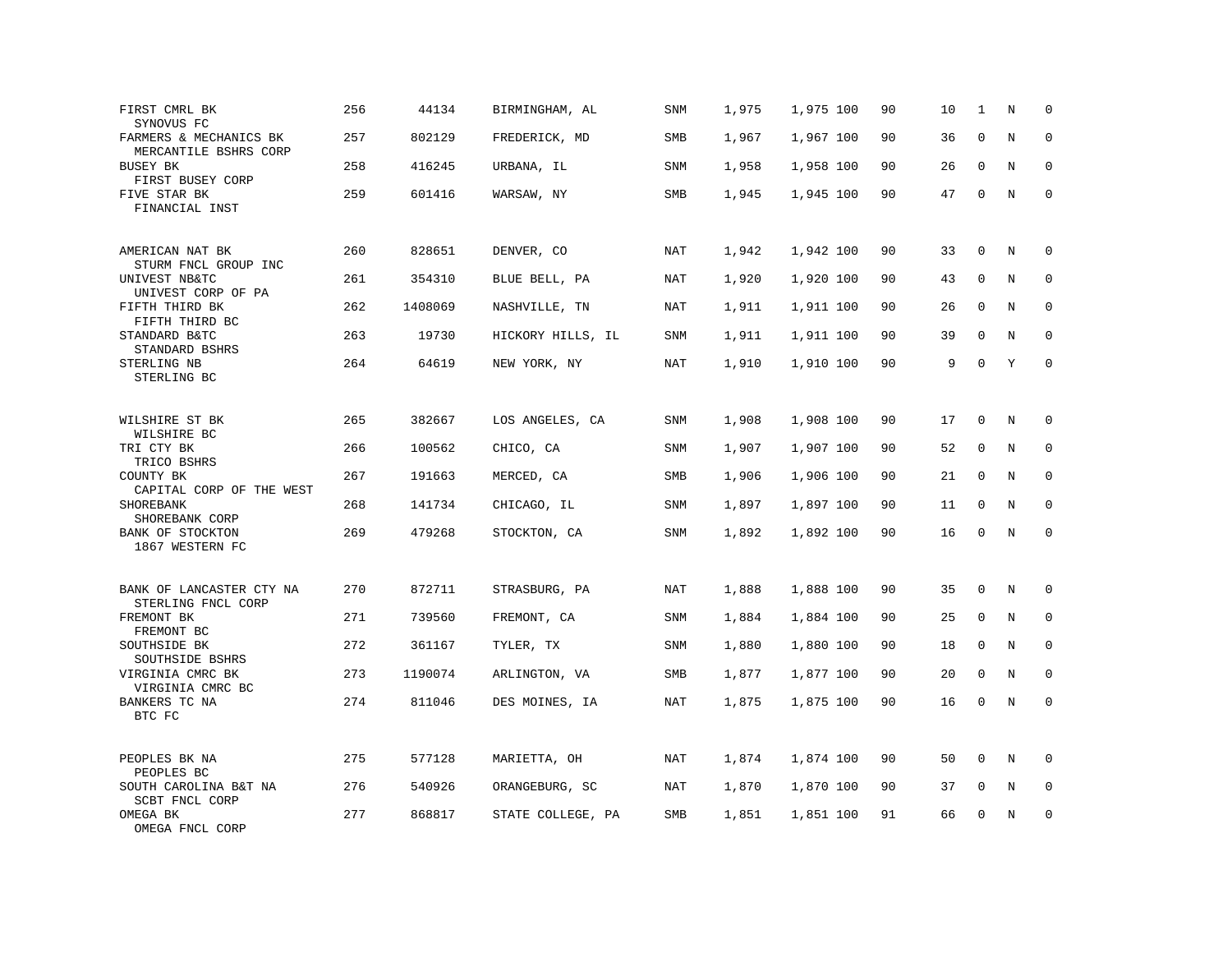| WEST SUBURBAN BK<br>WEST SUBURBAN BC                  | 278 | 375034  | LOMBARD, IL         | SNM        | 1,845 | 1,845 100 | 91 | 36           | $\mathbf 0$ | N       | $\mathbf 0$ |
|-------------------------------------------------------|-----|---------|---------------------|------------|-------|-----------|----|--------------|-------------|---------|-------------|
| PINNACLE BK<br>PINNACLE BC                            | 279 | 913856  | LINCOLN, NE         | SNM        | 1,840 | 1,840 100 | 91 | 45           | $\mathbf 0$ | $\rm N$ | $\mathbf 0$ |
| COMMERCE BK HARRISBURG NA<br>PENNSYLVANIA COMMERCE BC | 280 | 775214  | LEMOYNE, PA         | NAT        | 1,837 | 1,837 100 | 91 | 25           | $\mathbf 0$ | N       | 0           |
| INTERVEST NB<br>INTERVEST BSHRS CORP                  | 281 | 2764258 | NEW YORK, NY        | NAT        | 1,831 | 1,831 100 | 91 | 5            | $\mathbf 0$ | N       | $\mathbf 0$ |
| CITIBANK BANAMEX USA<br>CITIGROUP                     | 282 | 750864  | CENTURY CITY, CA    | <b>SNM</b> | 1,822 | 1,613 88  | 91 | $\mathbf{1}$ | $\mathbf 0$ | Υ       | $\mathbf 0$ |
| MERCANTILE PENINSULA BK<br>MERCANTILE BSHRS CORP      | 283 | 72614   | SELBYVILLE, DE      | SNM        | 1,807 | 1,807 100 | 91 | 39           | 0           | N       | $\mathbf 0$ |
| FAR EAST NB<br>SINOPAC BC                             | 284 | 676160  | LOS ANGELES, CA     | <b>NAT</b> | 1,802 | 1,760 98  | 91 | 14           | 1           | N       | 100         |
| LAKE CITY BK<br>LAKELAND FC                           | 285 | 874845  | WARSAW, IN          | <b>SMB</b> | 1,798 | 1,798 100 | 91 | 55           | $\mathbf 0$ | N       | $\mathbf 0$ |
| <b>BANKPLUS</b><br><b>BANCPLUS CORP</b>               | 286 | 121642  | BELZONI, MS         | SNM        | 1,783 | 1,783 100 | 91 | 58           | 0           | $\rm N$ | $\mathbf 0$ |
| CENTER BK<br>CENTER FC                                | 287 | 671464  | LOS ANGELES, CA     | SNM        | 1,780 | 1,780 100 | 91 | 17           | $\mathbf 0$ | N       | $\mathbf 0$ |
| FIRST NB&TC<br>FNB UNITED CORP                        | 288 | 591825  | ASHEBORO, NC        | NAT        | 1,772 | 1,772 100 | 91 | 42           | $\mathbf 0$ | N       | $\mathbf 0$ |
| PARKWAY B&TC<br>PARKWAY BC                            | 289 | 1001639 | HARWOOD HEIGHTS, IL | <b>SNM</b> | 1,771 | 1,771 100 | 91 | 18           | $\mathbf 0$ | N       | $\mathbf 0$ |
| FLAG BK<br>FLAG FC                                    | 290 | 203333  | ATLANTA, GA         | SNM        | 1,757 | 1,757 100 | 91 | 22           | $\mathbf 0$ | N       | 0           |
| CAMDEN NB<br>CAMDEN NAT CORP                          | 291 | 593007  | CAMDEN, ME          | NAT        | 1,735 | 1,735 100 | 91 | 29           | $\mathbf 0$ | N       | $\mathbf 0$ |
| MANUFACTURERS BK                                      | 292 | 930965  | LOS ANGELES, CA     | SNM        | 1,731 | 1,731 100 | 91 | 8            | 0           | N       | 100         |
| GREENE CTY BK<br>GREENE CTY BSHRS                     | 293 | 488439  | GREENEVILLE, TN     | <b>SNM</b> | 1,726 | 1,726 100 | 91 | 48           | $\mathbf 0$ | N       | $\mathbf 0$ |
| CADENCE BK NA<br>CADENCE FNCL CORP                    | 294 | 115641  | STARKVILLE, MS      | <b>NAT</b> | 1,725 | 1,725 100 | 91 | 40           | 0           | N       | $\mathbf 0$ |
| BROADWAY NB<br>BROADWAY BSHRS                         | 295 | 474254  | SAN ANTONIO, TX     | NAT        | 1,704 | 1,704 100 | 91 | 35           | 0           | N       | 0           |
| BANK OF COLORADO<br>PINNACLE BC                       | 296 | 255659  | FORT COLLINS, CO    | SNM        | 1,682 | 1,682 100 | 91 | 34           | 0           | $\rm N$ | 0           |
| CITIZENS BK<br>CITIZENS FNCL GROUP                    | 297 | 3041983 | WILMINGTON, DE      | SNM        | 1,669 | 1,669 100 | 91 | 19           | 0           | N       | 100         |
| GUARANTY B&TC<br>CENTENNIAL BK HOLD                   | 298 | 666657  | DENVER, CO          | SMB        | 1,663 | 1,663 100 | 91 | 17           | 0           | Ν       | 0           |
| OLD SECOND NB AURORA<br>OLD SECOND BC                 | 299 | 936136  | AURORA, IL          | <b>NAT</b> | 1,654 | 1,654 100 | 91 | 13           | $\mathbf 0$ | N       | $\mathbf 0$ |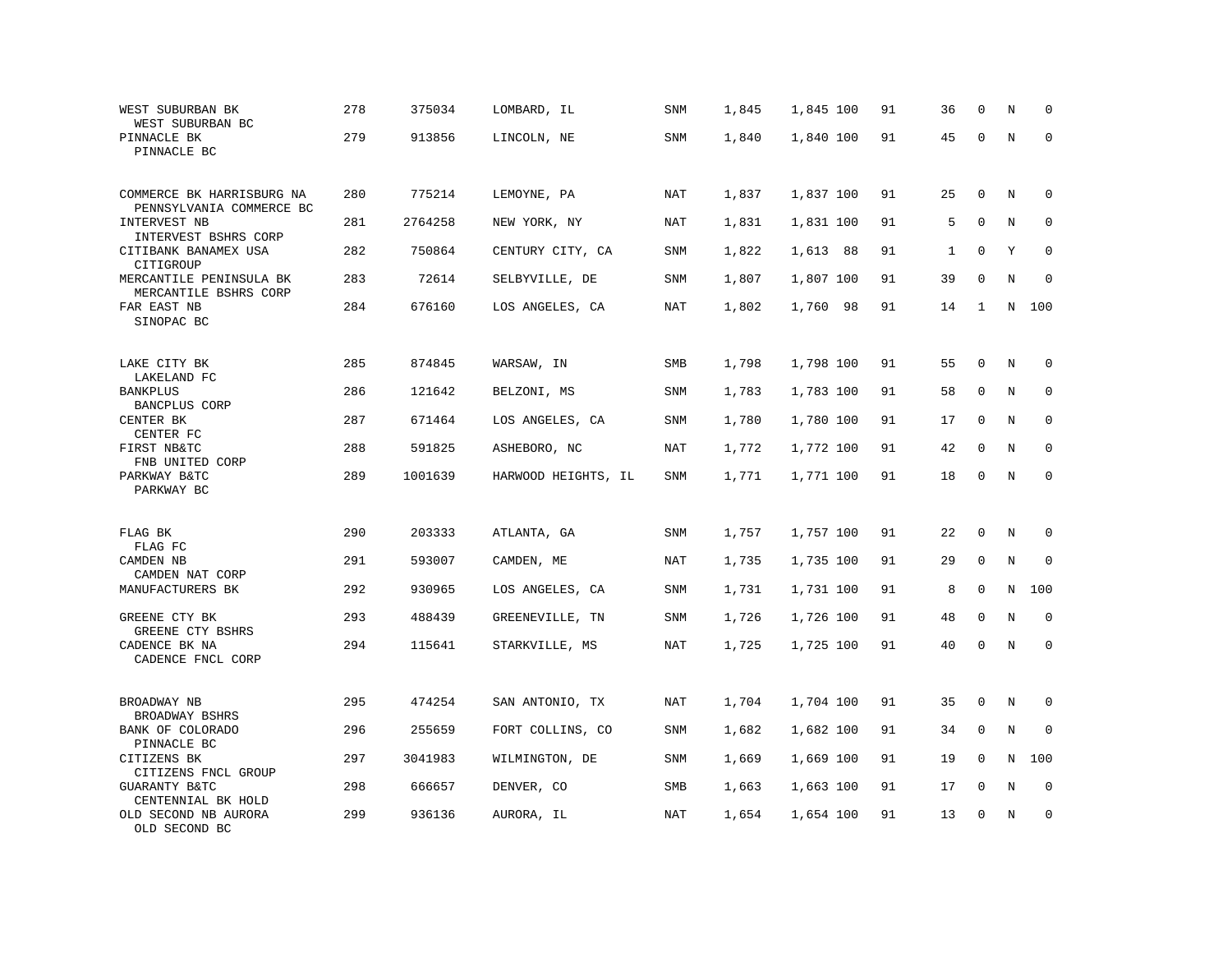| METROPOLITAN NB<br>ROGERS BSHRS                                 | 300 | 874649  | LITTLE ROCK, AR   | NAT        | 1,648 | 1,648 100 | 91 | 45  | $\mathbf 0$  | N | $\Omega$    |
|-----------------------------------------------------------------|-----|---------|-------------------|------------|-------|-----------|----|-----|--------------|---|-------------|
| FIRST NB OF NV<br>FIRST NAT BHC                                 | 301 | 411464  | RENO, NV          | NAT        | 1,646 | 1,646 100 | 91 | 8   | $\Omega$     | N | $\Omega$    |
| STATE NB<br>WJR CORP                                            | 302 | 2443478 | FORT WORTH, TX    | NAT        | 1,645 | 1,645 100 | 91 | 104 | 0            | N | $\Omega$    |
| STATE NB<br>EGGEMEYER ADVISORY CORP                             | 302 | 2443478 | FORT WORTH, TX    | <b>NAT</b> |       |           |    |     |              |   |             |
| CENTIER BK<br>FIRST BSHRS                                       | 303 | 783648  | WHITING, IN       | SNM        | 1,645 | 1,645 100 | 91 | 39  | 0            | N | $\Omega$    |
| COLUMBIA BK                                                     | 304 | 1189993 | COLUMBIA, MD      | SNM        | 1,628 | 1,628 100 | 91 | 24  | $\mathbf 0$  | N | $\mathbf 0$ |
| FULTON FNCL CORP<br>INTERCHANGE BK<br>INTERCHANGE FNCL SVC CORP | 305 | 3506    | SADDLE BROOK, NJ  | SMB        | 1,624 | 1,624 100 | 91 | 29  | 0            | N | 0           |
| CENTURY B&TC<br>CENTURY BC                                      | 306 | 377908  | SOMERVILLE, MA    | <b>SNM</b> | 1,614 | 1,614 100 | 91 | 19  | $\Omega$     | N | $\mathbf 0$ |
| STATE BK OF LONG ISLAND<br>STATE BC                             | 307 | 651103  | NEW HYDE PARK, NY | SNM        | 1,611 | 1,611 100 | 91 | 14  | 0            | N | 0           |
| <b>OCEAN NB</b><br>CHITTENDEN CORP                              | 308 | 252706  | PORTSMOUTH, NH    | NAT        | 1,600 | 1,600 100 | 91 | 43  | $\Omega$     | N | $\mathbf 0$ |
| MONROE BK & TR<br>MBT FC                                        | 309 | 364449  | MONROE, MI        | SNM        | 1,588 | 1,588 100 | 91 | 26  | $\mathbf 0$  | N | $\mathbf 0$ |
| AMERICAN NB<br>AMERICAN NAT CORP                                | 310 | 660655  | OMAHA, NE         | NAT        | 1,586 | 1,586 100 | 91 | 25  | $\mathbf 0$  | N | 0           |
| STATE B&T<br>STATE BSHRS                                        | 311 | 929352  | FARGO, ND         | SNM        | 1,585 | 1,585 100 | 91 | 10  | $\mathbf 0$  | N | $\mathbf 0$ |
| BANK ONE TC NA<br>JPMORGAN CHASE & CO                           | 312 | 8417    | COLUMBUS, OH      | NAT        | 1,584 | 1,584 100 | 91 | 4   | 0            | N | $\mathbf 0$ |
| FIRST UNITED B&TC<br>DURANT BC                                  | 313 | 509950  | DURANT, OK        | SNM        | 1,582 | 1,582 100 | 91 | 26  | 0            | N | $\mathbf 0$ |
| LONE STAR NB<br>LONE STAR NATL BSHRS TX                         | 314 | 842460  | PHARR, TX         | NAT        | 1,575 | 1,575 100 | 91 | 19  | 0            | N | $\mathbf 0$ |
| FIDELITY BK<br>FIDELITY SOUTHERN CORP                           | 315 | 598534  | NORCROSS, GA      | SNM        | 1,569 | 1,569 100 | 91 | 20  | $\mathbf 0$  | N | $\mathbf 0$ |
| MAIN ST B&TC<br>MAIN ST TR                                      | 316 | 251736  | CHAMPAIGN, IL     | SNM        | 1,545 | 1,545 100 | 91 | 23  | 0            | N | $\mathbf 0$ |
| CARDINAL BK<br>CARDINAL FC                                      | 317 | 2683014 | MCLEAN, VA        | <b>SNM</b> | 1,542 | 1,542 100 | 91 | 23  | $\mathbf 0$  | N | $\mathbf 0$ |
| HILLS B&TC<br>HILLS BC                                          | 318 | 731247  | HILLS, IA         | SNM        | 1,535 | 1,535 100 | 91 | 12  | $\mathbf{0}$ | N | $\mathbf 0$ |
| MERCHANTS & FARMERS BK<br>FIRST M&F CORP                        | 319 | 844343  | KOSCIUSKO, MS     | <b>SNM</b> | 1,531 | 1,531 100 | 91 | 47  | $\Omega$     | N | $\mathbf 0$ |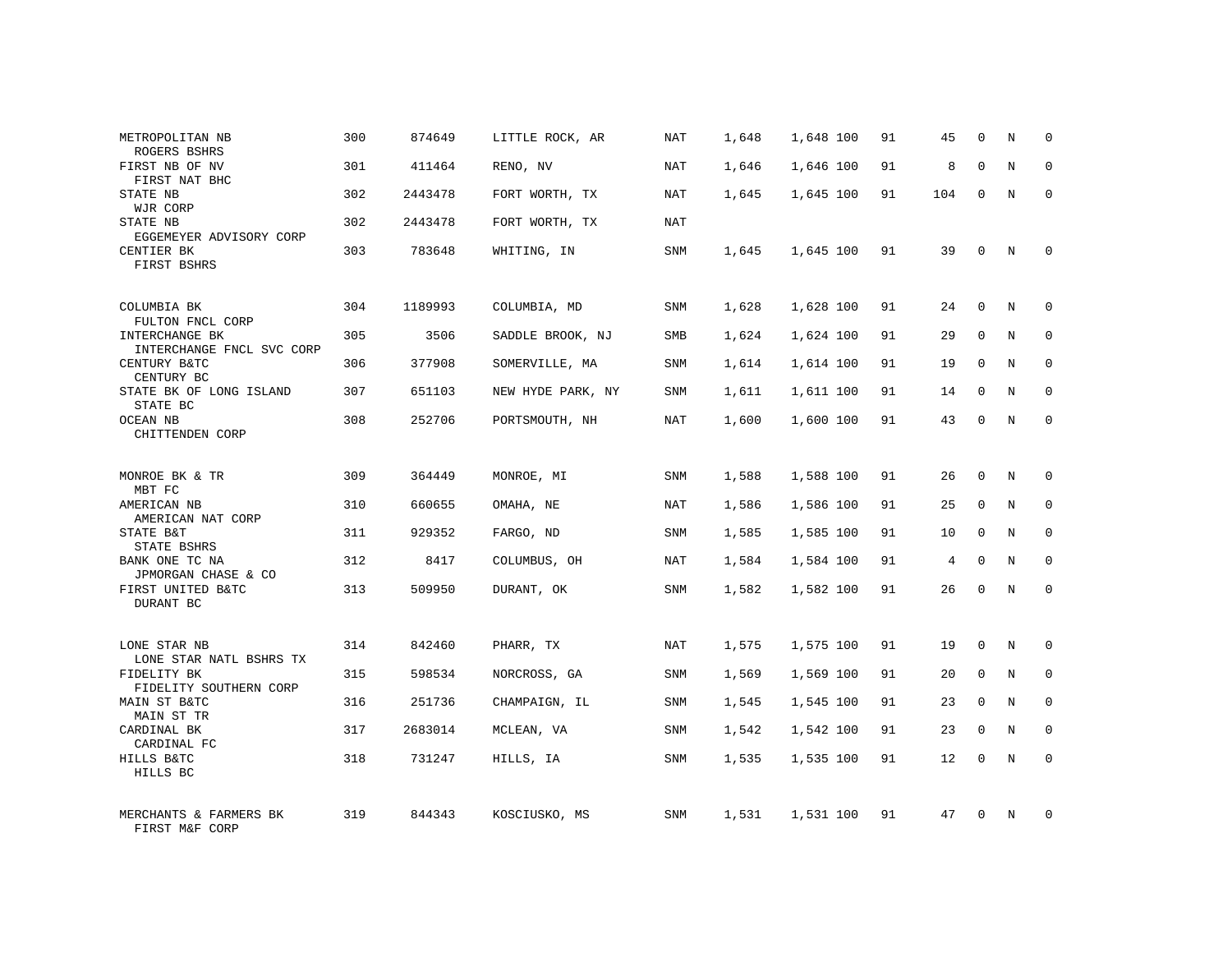| LIBERTY BANK OF ARKANSAS<br>LIBERTY BSHRS           | 320 | 2967349 | JONESBORO, AR       | <b>SNM</b> | 1,531 | 1,531 100 | 91 | 27           | $\mathbf 0$  | N       | $\mathbf 0$  |
|-----------------------------------------------------|-----|---------|---------------------|------------|-------|-----------|----|--------------|--------------|---------|--------------|
| STAR FNCL BK<br>STAR FNCL GRP                       | 321 | 547840  | FORT WAYNE, IN      | <b>SNM</b> | 1,507 | 1,507 100 | 91 | 45           | $\mathbf{0}$ | N       | $\mathbf 0$  |
| NORTHERN TR BK CA NA<br>NORTHERN TR CORP            | 322 | 846262  | SANTA BARBARA, CA   | NAT        | 1,505 | 1,505 100 | 91 | 10           | $\mathbf 0$  | Y       | $\mathbf 0$  |
| TIB INDEPENDENT BANKERSBANK<br>INDEPENDENT BKR FC   | 323 | 529958  | IRVING, TX          | SMB        | 1,504 | 1,504 100 | 91 | $\mathbf{1}$ | $\mathbf 0$  | N       | $\mathbf 0$  |
| FIRST NB<br>FNB CORP                                | 324 | 1009420 | CHRISTIANSBURG, VA  | <b>NAT</b> | 1,502 | 1,502 100 | 91 | 26           | $\mathbf 0$  | N       | $\mathbf 0$  |
| WELLS FARGO HSBC TRADE BK NA<br>WELLS FARGO & CO    | 325 | 2332808 | SAN FRANCISCO, CA   | NAT        | 1,500 | 1,500 100 | 91 | 0            | $\mathbf 0$  | N       | 20           |
| <b>BANK RHODE ISLAND</b><br>BANCORP RHODE ISLAND    | 326 | 2434113 | EAST PROVIDENCE, RI | SNM        | 1,497 | 1,497 100 | 91 | 13           | $\mathbf 0$  | N       | $\mathbf 0$  |
| BURKE & HERBERT B&TC                                | 327 | 933621  | ALEXANDRIA, VA      | SNM        | 1,495 | 1,495 100 | 91 | 15           | $\Omega$     | N       | $\Omega$     |
| WELLS FARGO FNCL NB<br>WELLS FARGO & CO             | 328 | 1225761 | LAS VEGAS, NV       | NAT        | 1,494 | 1,494 100 | 91 | $\mathbf 0$  | $\mathbf{0}$ | N       | $\mathbf 0$  |
| MAINSOURCE BK<br>MAINSOURCE FNCL GRP                | 329 | 623445  | GREENSBURG, IN      | SNM        | 1,492 | 1,492 100 | 91 | 56           | $\mathbf 0$  | N       | 0            |
| EXCHANGE BK<br>FRANK P DOYLE TR ARTICLE IX          | 330 | 507068  | SANTA ROSA, CA      | <b>SNM</b> | 1,492 | 1,492 100 | 91 | 19           | $\mathbf{0}$ | N       | $\mathbf 0$  |
| INDEPENDENT BK<br>INDEPENDENT BK CORP               | 331 | 636771  | BAY CITY, MI        | SNM        | 1,480 | 1,480 100 | 92 | 38           | $\mathbf 0$  | N       | 0            |
| HILLCREST BK<br>HILLCREST BSHRS                     | 332 | 400253  | OVERLAND PARK, KS   | <b>SNM</b> | 1,478 | 1,478 100 | 92 | 24           | $\Omega$     | N       | $\mathbf{0}$ |
| GEORGIAN BK<br>GEORGIAN BC                          | 333 | 3030969 | ATLANTA, GA         | SNM        | 1,471 | 1,471 100 | 92 | 5            | $\Omega$     | $\rm N$ | $\Omega$     |
| UNION B&TC<br>FARMERS & MRCH INV                    | 334 | 450856  | LINCOLN, NE         | SNM        | 1,448 | 1,448 100 | 92 | 30           | $\mathbf 0$  | N       | $\mathbf 0$  |
| FIRST BK<br>FIRST SOUTH BC                          | 335 | 436159  | LEXINGTON, TN       | SNM        | 1,442 | 1,442 100 | 92 | 33           | 0            | N       | $\mathbf 0$  |
| RESOURCE BK                                         | 336 | 1216291 | VIRGINIA BEACH, VA  | SMB        | 1,438 | 1,438 100 | 92 | 5            | $\mathbf 0$  | N       | $\mathbf 0$  |
| FULTON FNCL CORP<br>LAKE FOREST B&TC<br>WINTRUST FC | 337 | 1917301 | LAKE FOREST, IL     | SMB        | 1,432 | 1,432 100 | 92 | 6            | $\mathbf 0$  | N       | $\mathbf 0$  |
| FIRST BK OF BEVERLY HILLS<br>BEVERLY HILLS BC       | 338 | 402172  | CALABASAS, CA       | SNM        | 1,428 | 1,428 100 | 92 | $\mathbf{1}$ | $\mathbf 0$  | N       | $\mathbf 0$  |
| UNION B&TC<br>UNION BSHRS                           | 339 | 693224  | BOWLING GREEN, VA   | SMB        | 1,425 | 1,425 100 | 92 | 31           | 0            | N       | $\mathbf 0$  |
| SOUTHERN CMNTY B&TC<br>SOUTHERN CMNTY FC            | 340 | 2514547 | WINSTON-SALEM, NC   | SMB        | 1,413 | 1,413 100 | 92 | 20           | 0            | Ν       | 0            |
| SUFFOLK CTY NB<br>SUFFOLK BC                        | 341 | 799612  | RIVERHEAD, NY       | NAT        | 1,412 | 1,412 100 | 92 | 25           | $\mathbf 0$  | N       | $\mathbf 0$  |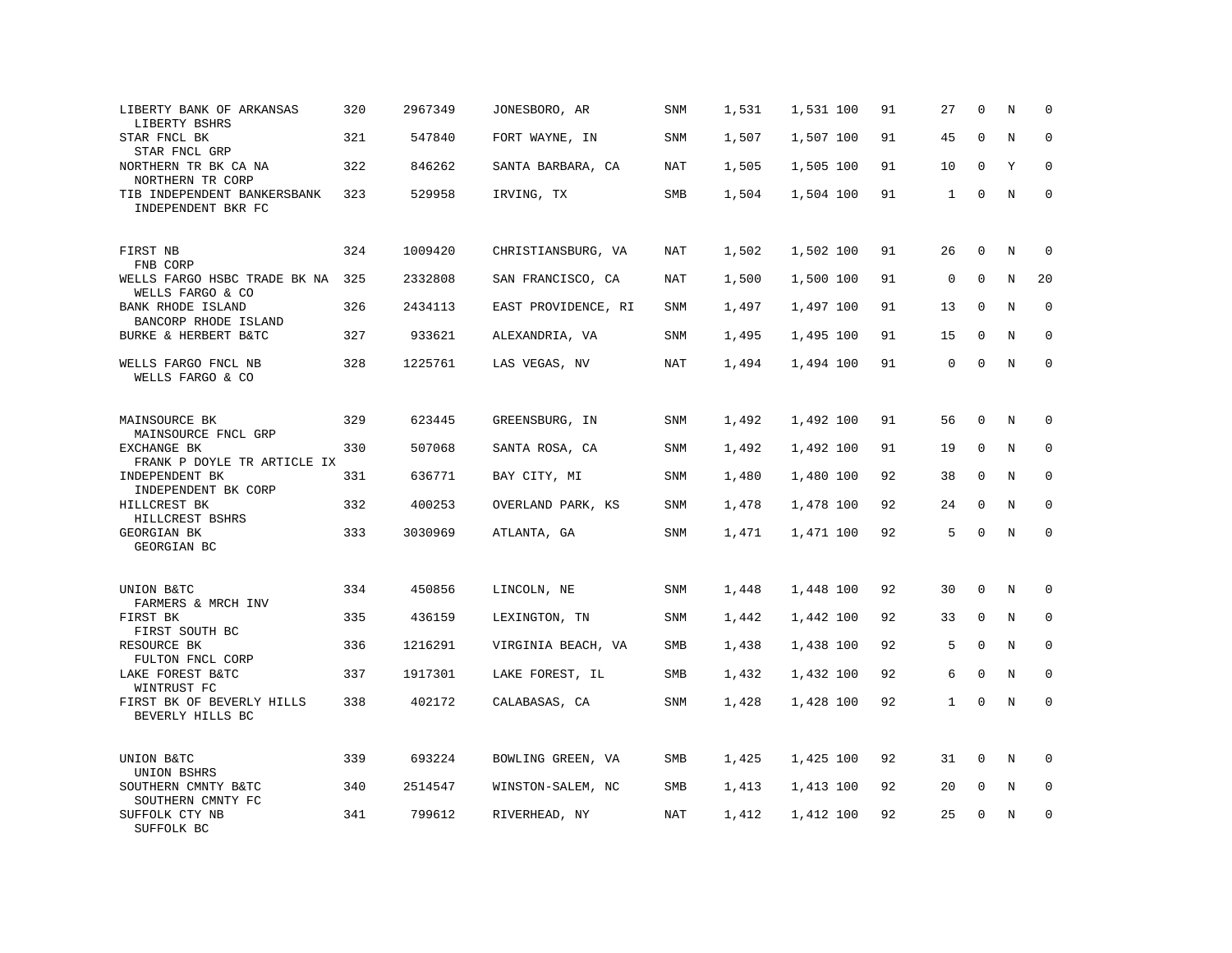| FARMERS & MRCH BK CENT CA<br>FARMERS & MRCHS BC        | 342 | 808260  | LODI, CA           | SNM        | 1,408 | 1,408 100 | 92 | 20             | $\mathbf 0$ | N       | $\mathbf 0$  |
|--------------------------------------------------------|-----|---------|--------------------|------------|-------|-----------|----|----------------|-------------|---------|--------------|
| MORTON CMNTY BK<br>HOMETOWN CMNTY BC ESOP & TR         | 343 | 825146  | MORTON, IL         | SNM        | 1,407 | 1,407 100 | 92 | 12             | $\mathbf 0$ | $\rm N$ | $\mathbf 0$  |
| CITIZENS NB<br>MERCANTILE BSHRS CORP                   | 344 | 229427  | LAUREL, MD         | NAT        | 1,404 | 1,404 100 | 92 | 27             | $\mathbf 0$ | N       | 0            |
| FIRST SECURITY BK<br>FIRST SECURITY BANCORP            | 345 | 673440  | SEARCY, AR         | SNM        | 1,403 | 1,403 100 | 92 | 39             | $\mathbf 0$ | N       | $\mathbf 0$  |
| CENTRAL TR BK<br>CENTRAL BANCOMPANY                    | 346 | 853952  | JEFFERSON CITY, MO | <b>SNM</b> | 1,400 | 1,400 100 | 92 | 9              | $\mathbf 0$ | N       | $\mathbf 0$  |
| FIRST NB<br>LAURITZEN CORP                             | 347 | 552451  | FORT COLLINS, CO   | NAT        | 1,397 | 1,397 100 | 92 | 7              | $\mathbf 0$ | N       | $\mathbf 0$  |
| CAPITAL BK<br>CAPITAL BK CORP                          | 348 | 2532662 | RALEIGH, NC        | SNM        | 1,388 | 1,388 100 | 92 | 31             | $\mathbf 0$ | N       | $\mathbf 0$  |
| GREAT FL BK                                            | 349 | 3277876 | MIAMI, FL          | SNM        | 1,386 | 1,386 100 | 92 | 17             | 0           | Y       | $\mathbf 0$  |
| AMERICAN NB TX<br>ANB HC                               | 350 | 599764  | TERRELL, TX        | NAT        | 1,385 | 1,385 100 | 92 | 31             | 0           | $\rm N$ | $\mathbf 0$  |
| GREAT WESTERN BK<br>GREAT WESTERN BC                   | 351 | 131650  | WATERTOWN, SD      | SNM        | 1,376 | 1,376 100 | 92 | 28             | $\mathbf 0$ | N       | $\mathbf 0$  |
| SUNFLOWER BK NA<br>SUNFLOWER BK                        | 352 | 474759  | SALINA, KS         | <b>NAT</b> | 1,373 | 1,373 100 | 92 | 34             | $\mathbf 0$ | N       | $\mathbf 0$  |
| MARQUETTE BK<br>MARQUETTE NAT CORP                     | 353 | 716833  | CHICAGO, IL        | SMB        | 1,373 | 1,373 100 | 92 | 19             | $\mathbf 0$ | N       | $\mathbf 0$  |
| NORTHERN TR BK NA                                      | 354 | 943068  | PHOENIX, AZ        | <b>NAT</b> | 1,370 | 1,370 100 | 92 | 10             | $\mathbf 0$ | Υ       | $\mathbf 0$  |
| NORTHERN TR CORP<br>AMERICANWEST BK<br>AMERICANWEST BC | 355 | 39475   | SPOKANE, WA        | <b>SNM</b> | 1,367 | 1,367 100 | 92 | 43             | 0           | N       | $\mathbf 0$  |
| SONOMA NB<br>NORTHERN EMPIRE BSHRS                     | 356 | 420868  | SANTA ROSA, CA     | NAT        | 1,365 | 1,365 100 | 92 | 10             | 0           | N       | $\mathbf 0$  |
| FIDELITY BK<br>FIDELITY BSHRS NC                       | 357 | 584920  | FUQUAY-VARINA, NC  | <b>SNM</b> | 1,363 | 1,363 100 | 92 | 59             | $\mathbf 0$ | N       | $\mathbf{0}$ |
| STOCK YARDS B&TC<br>S Y BANCORP                        | 358 | 317342  | LOUISVILLE, KY     | SNM        | 1,348 | 1,348 100 | 92 | 23             | 0           | N       | $\Omega$     |
| BANK OF AMER GA NA<br>BANK OF AMER CORP                | 359 | 2962652 | ATLANTA, GA        | NAT        | 1,347 | 1,347 100 | 92 | 0              | $\Omega$    | N       | 0            |
| ANB FNCL NAT ASSOC<br>ANB BSHRS                        | 360 | 2203355 | ROGERS, AR         | <b>NAT</b> | 1,340 | 1,340 100 | 92 | 9              | $\mathbf 0$ | N       | 0            |
| LOS ALAMOS NB<br>TRINITY CAP CORP                      | 361 | 205654  | LOS ALAMOS, NM     | NAT        | 1,334 | 1,334 100 | 92 | $\overline{4}$ | $\Omega$    | N       | $\mathbf 0$  |
| CASCADE BK<br>CASCADE FC                               | 362 | 641476  | EVERETT, WA        | SNM        | 1,314 | 1,314 100 | 92 | 18             | 0           | $\rm N$ | 0            |
| <b>BANK</b><br>FULTON FNCL CORP                        | 363 | 1407932 | WOODBURY, NJ       | SNM        | 1,313 | 1,313 100 | 92 | 27             | $\mathbf 0$ | N       | $\mathbf 0$  |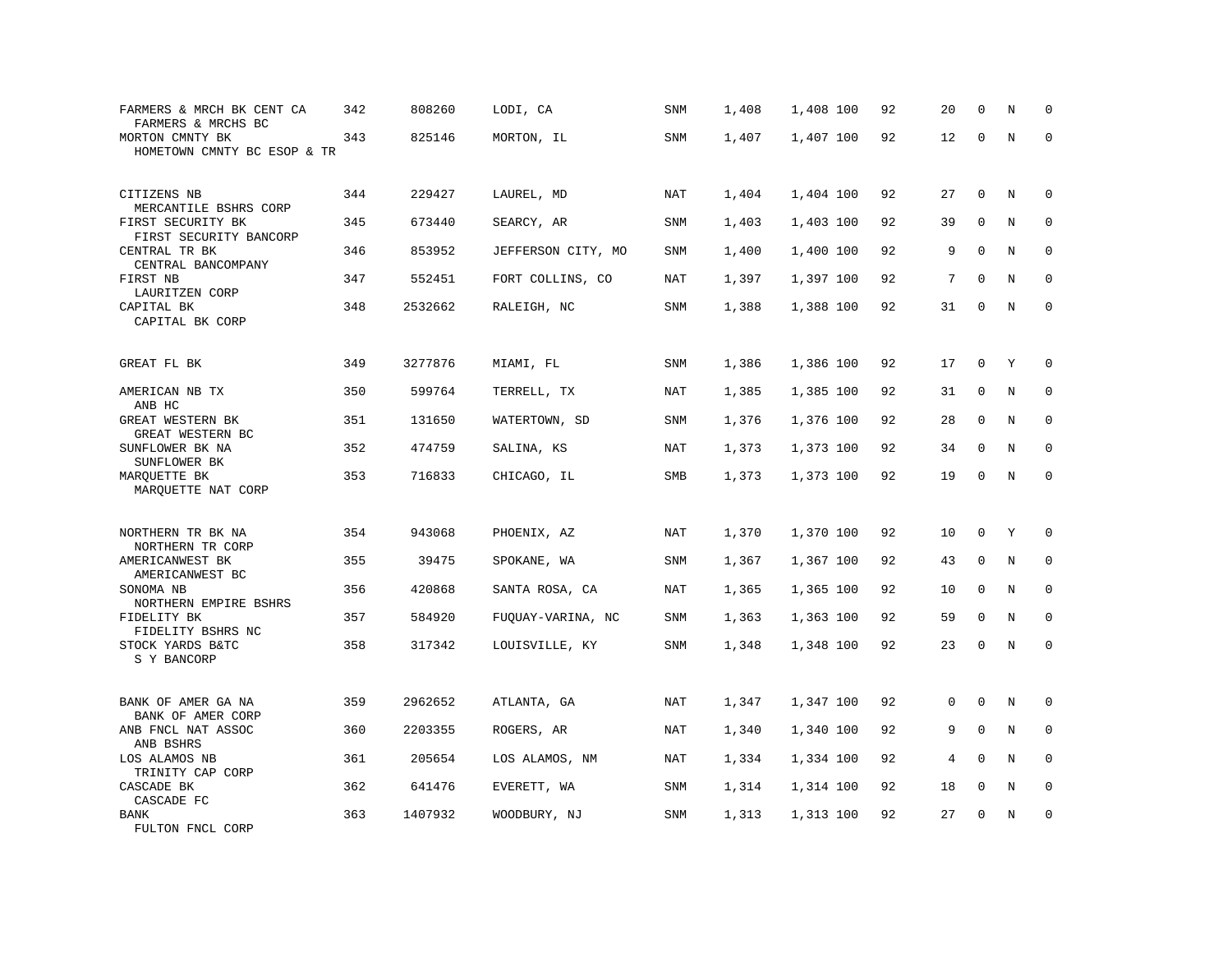| BRIDGEVIEW BK GRP<br>BRIDGEVIEW BC                  | 364 | 312730  | BRIDGEVIEW, IL      | <b>SNM</b> | 1,310 | 1,310 100 | 92 | 15          | $\mathbf 0$ | N       | $\Omega$     |
|-----------------------------------------------------|-----|---------|---------------------|------------|-------|-----------|----|-------------|-------------|---------|--------------|
| FIRST UNITED B&TC<br>FIRST UNITED CORP              | 365 | 61122   | OAKLAND, MD         | SNM        | 1,309 | 1,309 100 | 92 | 22          | $\mathbf 0$ | N       | $\mathbf 0$  |
| LAFAYETTE AMBASSADOR BK<br>FULTON FNCL CORP         | 366 | 140018  | EASTON, PA          | SMB        | 1,308 | 1,308 100 | 92 | 24          | $\mathbf 0$ | N       | $\mathbf 0$  |
| GLENS FALLS NB&TC<br>ARROW FC                       | 367 | 866000  | GLENS FALLS, NY     | NAT        | 1,307 | 1,307 100 | 92 | 25          | $\mathbf 0$ | N       | $\mathbf 0$  |
| SIMMONS FIRST NB<br>SIMMONS FIRST NAT CORP          | 368 | 663245  | PINE BLUFF, AR      | <b>NAT</b> | 1,299 | 1,299 100 | 92 | 42          | $\mathbf 0$ | N       | $\mathbf{0}$ |
| ENTERPRISE BK & TR<br>ENTERPRISE FINANCIAL SVC CORP | 369 | 1190476 | CLAYTON, MO         | SNM        | 1,297 | 1,297 100 | 92 | 5           | $\mathbf 0$ | N       | 0            |
| CENTRAL B&TC<br>CENTRAL BSHRS                       | 370 | 1007015 | LEXINGTON, KY       | SNM        | 1,295 | 1,295 100 | 92 | 13          | $\mathbf 0$ | N       | $\mathbf 0$  |
| FIRST MARINER BK<br>FIRST MARINER BC                | 371 | 309570  | BALTIMORE, MD       | SNM        | 1,293 | 1,293 100 | 92 | 25          | $\Omega$    | N       | 0            |
| FIRST AMER BK                                       | 372 | 653648  | FORT DODGE, IA      | SMB        | 1,284 | 1,284 100 | 92 | 17          | $\mathbf 0$ | N       | 0            |
| STARK BK GRP<br>KLEINBANK<br>KLEIN FNCL             | 373 | 303550  | BIG LAKE, MN        | <b>SNM</b> | 1,272 | 1,272 100 | 92 | 19          | $\mathbf 0$ | $\rm N$ | 0            |
| COMMERCE BK NA<br>COMMERCE BSHRS                    | 374 | 500050  | WICHITA, KS         | <b>NAT</b> | 1,269 | 1,269 100 | 92 | 32          | $\mathbf 0$ | N       | $\mathbf 0$  |
| FIRST NB OF ST LOUIS                                | 375 | 506249  | CLAYTON, MO         | NAT        | 1,264 | 1,264 100 | 92 | 10          | $\mathbf 0$ | N       | $\mathbf 0$  |
| CENTRAL BANCOMPANY<br>WEST BK<br>WEST BC            | 376 | 139740  | WEST DES MOINES, IA | <b>SNM</b> | 1,262 | 1,262 100 | 92 | 10          | $\Omega$    | N       | $\mathbf 0$  |
| FIRST NB&TC<br>HASTEN BSHRS                         | 377 | 399142  | KOKOMO, IN          | NAT        | 1,261 | 1,261 100 | 92 | 33          | $\mathbf 0$ | N       | $\mathbf 0$  |
| PEAPACK GLADSTONE BK<br>PEAPACK GLADSTONE FNCL CORP | 378 | 236706  | GLADSTONE, NJ       | SMB        | 1,256 | 1,256 100 | 92 | 18          | 0           | N       | $\mathbf 0$  |
| TIB BK<br>TIB FNCL CORP                             | 379 | 267737  | KEY LARGO, FL       | SNM        | 1,256 | 1,256 100 | 92 | 13          | $\mathbf 0$ | N       | 0            |
| BANK OF ALBUQUERQUE NA<br>BOK FC                    | 380 | 2727673 | ALBUQUERQUE, NM     | NAT        | 1,255 | 1,255 100 | 92 | 19          | $\mathbf 0$ | N       | 0            |
| OAK HILL BK<br>OAK HILL FNCL                        | 381 | 623922  | JACKSON, OH         | SNM        | 1,253 | 1,253 100 | 92 | 31          | 0           | N       | 0            |
| BANCORP BK<br><b>BANCORP</b>                        | 382 | 2858960 | WILMINGTON, DE      | SNM        | 1,252 | 1,252 100 | 92 | $\mathbf 0$ | $\Omega$    | N       | $\mathbf{0}$ |
| TOTALBANK<br>TOTAL BSHRS CORP                       | 383 | 790534  | MIAMI, FL           | SNM        | 1,244 | 1,244 100 | 92 | 16          | $\mathbf 0$ | N       | $\mathbf 0$  |
| PREFERRED BK                                        | 384 | 1918344 | LOS ANGELES, CA     | SNM        | 1,237 | 1,237 100 | 92 | 9           | 0           | N       | 0            |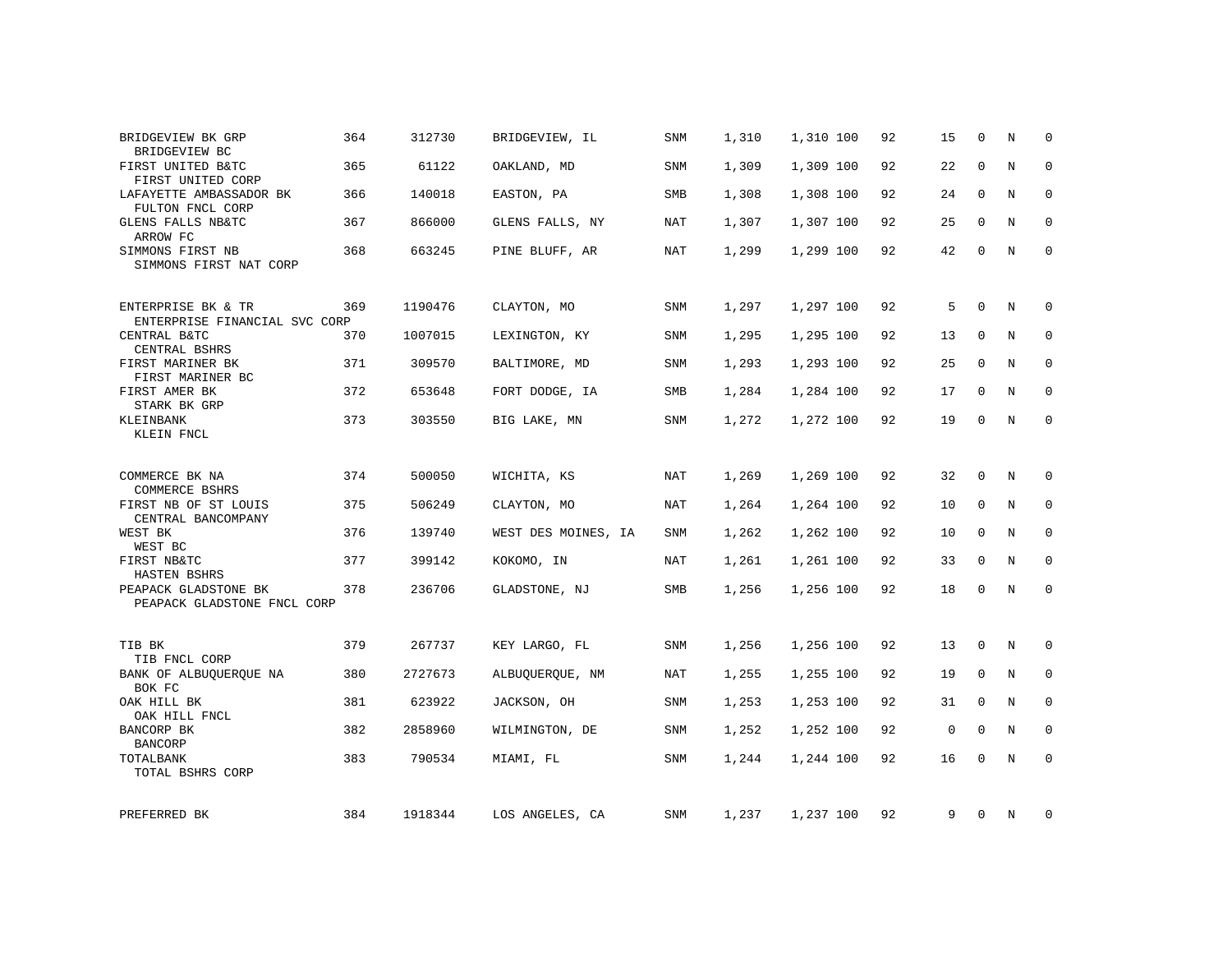| HORIZON BK<br>HORIZON FC                           | 385 | 508878  | BELLINGHAM, WA       | <b>SNM</b> | 1,233 | 1,233 100 | 92 | 20           | $\mathbf 0$  | N       | $\mathbf 0$ |
|----------------------------------------------------|-----|---------|----------------------|------------|-------|-----------|----|--------------|--------------|---------|-------------|
| ROYAL BK AMERICA<br>ROYAL BSHRS OF PA              | 386 | 471217  | NARBERTH, PA         | SNM        | 1,222 | 1,222 100 | 92 | 18           | $\mathbf{0}$ | N       | $\mathbf 0$ |
| STEARNS BK NA<br>STEARNS FNCL SVC ESOP             | 387 | 141556  | SAINT CLOUD, MN      | NAT        | 1,213 | 1,213 100 | 92 | 5            | $\Omega$     | N       | 0           |
| STOCKMENS BK<br>STOCKMENS BC                       | 388 | 458263  | KINGMAN, AZ          | SNM        | 1,212 | 1,212 100 | 92 | 44           | 0            | N       | $\mathbf 0$ |
| INWOOD NB<br>INWOOD BSHRS                          | 389 | 913753  | DALLAS, TX           | NAT        | 1,208 | 1,208 100 | 92 | 17           | $\mathbf{0}$ | N       | $\mathbf 0$ |
| SYNOVUS BK OF TAMPA BAY<br>SYNOVUS FC              | 390 | 2458119 | SAINT PETERSBURG, FL | SNM        | 1,207 | 1,207 100 | 92 | 11           | $\mathbf 0$  | N       | $\mathbf 0$ |
| F&M B&TC<br>ONE RICH HILL MINING LLC               | 391 | 405959  | TULSA, OK            | SMB        | 1,206 | 1,206 100 | 92 | 11           | $\Omega$     | N       | $\mathbf 0$ |
| BREMER BK NA<br>OTTO BREMER FOUNDATION             | 392 | 2516327 | FARGO, ND            | <b>NAT</b> | 1,205 | 1,205 100 | 92 | 22           | $\mathbf 0$  | N       | $\mathbf 0$ |
| INTER NB<br>INB FNCL CORP                          | 393 | 894553  | MCALLEN, TX          | <b>NAT</b> | 1,204 | 1,204 100 | 92 | 13           | $\mathbf 0$  | N       | $\mathbf 0$ |
| NEW FRONTIER BK<br>NEW FRONTIER BC                 | 394 | 2694935 | GREELEY, CO          | SNM        | 1,199 | 1,199 100 | 92 | $\mathbf{1}$ | $\mathbf 0$  | N       | $\mathbf 0$ |
| INTERAUDI BK                                       | 395 | 538802  | NEW YORK, NY         | SNM        | 1,193 | 1,192 100 | 92 | 1            | $\mathbf 0$  | Υ       | 0           |
| LEGACYTEXAS BK<br>LEGACYTX GRP                     | 396 | 913267  | PLANO, TX            | SMB        | 1,193 | 1,193 100 | 92 | 11           | $\mathbf 0$  | N       | 0           |
| FIRST NB<br>WJR CORP                               | 397 | 931766  | RANCHO SANTA FE, CA  | <b>NAT</b> | 1,192 | 1,192 100 | 92 | 52           | $\mathbf{0}$ | N       | $\mathbf 0$ |
| FIRST NB<br>EGGEMEYER ADVISORY CORP                | 397 | 931766  | RANCHO SANTA FE, CA  | NAT        |       |           |    |              |              |         |             |
| DACOTAH BK<br>DACOTAH BKS                          | 398 | 256553  | ABERDEEN, SD         | SMB        | 1,191 | 1,191 100 | 92 | 29           | $\mathbf{0}$ | N       | $\mathbf 0$ |
| CITY BK<br>SOUTH PLAINS FNCL ESOP                  | 399 | 575254  | LUBBOCK, TX          | SNM        | 1,186 | 1,186 100 | 93 | 17           | 0            | N       | 0           |
| WHITAKER BK<br>WHITAKER BC                         | 400 | 1445943 | LEXINGTON, KY        | SMB        | 1,182 | 1,182 100 | 93 | 35           | 0            | N       | $\mathbf 0$ |
| SUMMIT BK NA<br>SUMMIT BSHRS                       | 401 | 243151  | FORT WORTH, TX       | NAT        | 1,179 | 1,179 100 | 93 | 8            | $\mathbf 0$  | N       | $\Omega$    |
| CANANDAIGUA UA NTL BK & TR<br>CANANDAIGUA NAT CORP | 402 | 161602  | CANANDAIGUA, NY      | <b>NAT</b> | 1,173 | 1,173 100 | 93 | 19           | $\mathsf 0$  | $\rm N$ | $\mathbf 0$ |
| BANK OF THE SIERRA<br>SIERRA BC                    | 403 | 662369  | PORTERVILLE, CA      | <b>SNM</b> | 1,172 | 1,172 100 | 93 | 18           | 0            | N       | 0           |
| STOCKMAN BK OF MT<br>STOCKMAN FC                   | 404 | 651859  | MILES CITY, MT       | SNM        | 1,167 | 1,167 100 | 93 | 20           | $\mathbf 0$  | N       | 0           |
| HORIZON BK NA<br>HORIZON BC                        | 405 | 130541  | MICHIGAN CITY, IN    | <b>NAT</b> | 1,158 | 1,158 100 | 93 | 19           | $\mathbf{0}$ | N       | $\mathbf 0$ |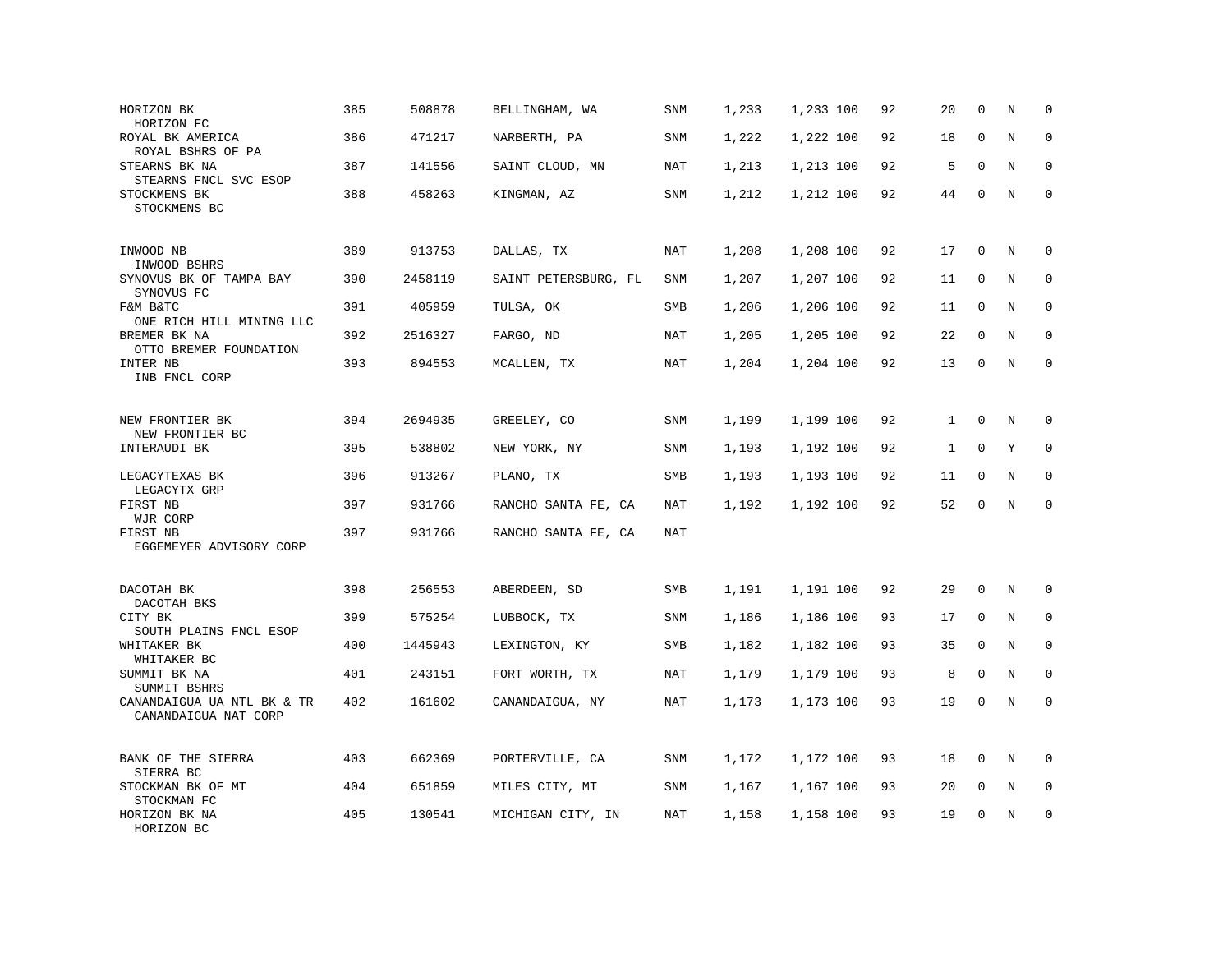| <b>BANK OF GRANITE</b><br>BANK OF GRANITE CORP       | 406 | 470724  | GRANITE FALLS, NC     | <b>SNM</b> | 1,153 | 1,153 100 | 93 | 17          | $\mathbf 0$ | $\rm N$ | 0           |
|------------------------------------------------------|-----|---------|-----------------------|------------|-------|-----------|----|-------------|-------------|---------|-------------|
| AFB&T<br>SYNOVUS FC                                  | 407 | 947178  | ATHENS, GA            | SNM        | 1,153 | 1,153 100 | 93 | 15          | 0           | N       | $\Omega$    |
| CENTURY BK NA<br>CENTURY BSHRS                       | 408 | 896566  | TEXARKANA, TX         | NAT        | 1,151 | 1,151 100 | 93 | 21          | $\mathbf 0$ | N       | 0           |
| STATE BK<br>TEXAS UNITED BSHRS                       | 409 | 620453  | LA GRANGE, TX         | SNM        | 1,151 | 1,151 100 | 93 | 22          | $\mathbf 0$ | N       | 0           |
| WILSON B&TC<br>WILSON BHC                            | 410 | 159636  | LEBANON, TN           | <b>SNM</b> | 1,146 | 1,146 100 | 93 | 20          | $\mathbf 0$ | N       | $\mathbf 0$ |
| TEMECULA VALLEY BK<br>TEMECULA VALLEY BC             | 411 | 2522681 | TEMECULA, CA          | SNM        | 1,143 | 1,143 100 | 93 | 9           | $\mathbf 0$ | N       | 0           |
| COMMERCE B&TC<br>COMMERCE FNCL CORP ESOP             | 412 | 361055  | TOPEKA, KS            | SNM        | 1,139 | 1,139 100 | 93 | 21          | $\mathbf 0$ | N       | $\mathbf 0$ |
| PALMETTO BK<br>PALMETTO BSHRS                        | 413 | 862824  | LAURENS, SC           | SNM        | 1,132 | 1,132 100 | 93 | 36          | $\Omega$    | N       | $\Omega$    |
| MERCHANTS BK<br>GENERAL EDUC FUND                    | 414 | 166803  | BURLINGTON, VT        | SNM        | 1,130 | 1,130 100 | 93 | 36          | $\mathbf 0$ | N       | $\mathbf 0$ |
| FIRST VICTORIA NB<br>MOW/RPW MGMT II                 | 415 | 488167  | VICTORIA, TX          | NAT        | 1,129 | 1,129 100 | 93 | 13          | $\mathbf 0$ | N       | $\mathbf 0$ |
| STATE BK COUNTRYSIDE<br><b>SBC</b>                   | 416 | 225335  | COUNTRYSIDE, IL       | SNM        | 1,128 | 1,128 100 | 93 | 4           | 0           | N       | $\mathbf 0$ |
| COMMUNITY BKS OF CO<br>COMMUNITY BSHRS               | 417 | 785259  | GREENWOOD VILLAGE, CO | SMB        | 1,124 | 1,124 100 | 93 | 28          | $\mathbf 0$ | $\rm N$ | $\mathbf 0$ |
| GATEWAY B&TC                                         | 418 | 2748650 | ELIZABETH CITY, NC    | SMB        | 1,124 | 1,124 100 | 93 | 21          | $\mathbf 0$ | N       | 0           |
| GATEWAY FNCL HOLD<br>BANK OF PENSACOLA<br>SYNOVUS FC | 419 | 391838  | PENSACOLA, FL         | SNM        | 1,116 | 1,116 100 | 93 | 11          | $\mathbf 0$ | N       | $\Omega$    |
| CENTENNIAL BK W<br>CENTENNIAL BK HOLD                | 420 | 83450   | FORT COLLINS, CO      | SMB        | 1,115 | 1,115 100 | 93 | 15          | $\mathbf 0$ | N       | $\mathbf 0$ |
| TOMPKINS TC<br>TOMPKINS TRUSTCO                      | 421 | 433608  | ITHACA, NY            | SNM        | 1,111 | 1,111 100 | 93 | 14          | $\mathbf 0$ | N       | $\mathbf 0$ |
| FSGBANK NA<br>FIRST SCTY GRP                         | 422 | 2920737 | CHATTANOOGA, TN       | <b>NAT</b> | 1,105 | 1,105 100 | 93 | 33          | $\mathsf 0$ | $\rm N$ | $\mathbf 0$ |
| MUTUAL BK<br>FIRST MUTUAL BC IL                      | 423 | 754433  | HARVEY, IL            | <b>SNM</b> | 1,102 | 1,102 100 | 93 | 7           | $\mathbf 0$ | N       | $\mathbf 0$ |
| BANK OF EDWARDSVILLE<br>BANC ED CORP                 | 424 | 219343  | EDWARDSVILLE, IL      | SNM        | 1,097 | 1,097 100 | 93 | 15          | $\mathbf 0$ | N       | 0           |
| US CENTURY BK                                        | 425 | 3146150 | MIAMI, FL             | <b>SNM</b> | 1,096 | 1,096 100 | 93 | $\mathbf 0$ | $\mathbf 0$ | N       | $\mathbf 0$ |
| YADKIN VALLEY B&TC<br>YADKIN VALLEY FC               | 426 | 282329  | ELKIN, NC             | SNM        | 1,095 | 1,095 100 | 93 | 22          | $\mathbf 0$ | N       | $\mathbf 0$ |
| PARK AVE BK<br>PAB BSHRS                             | 427 | 104038  | VALDOSTA, GA          | SMB        | 1,094 | 1,094 100 | 93 | 16          | $\mathbf 0$ | N       | $\mathbf 0$ |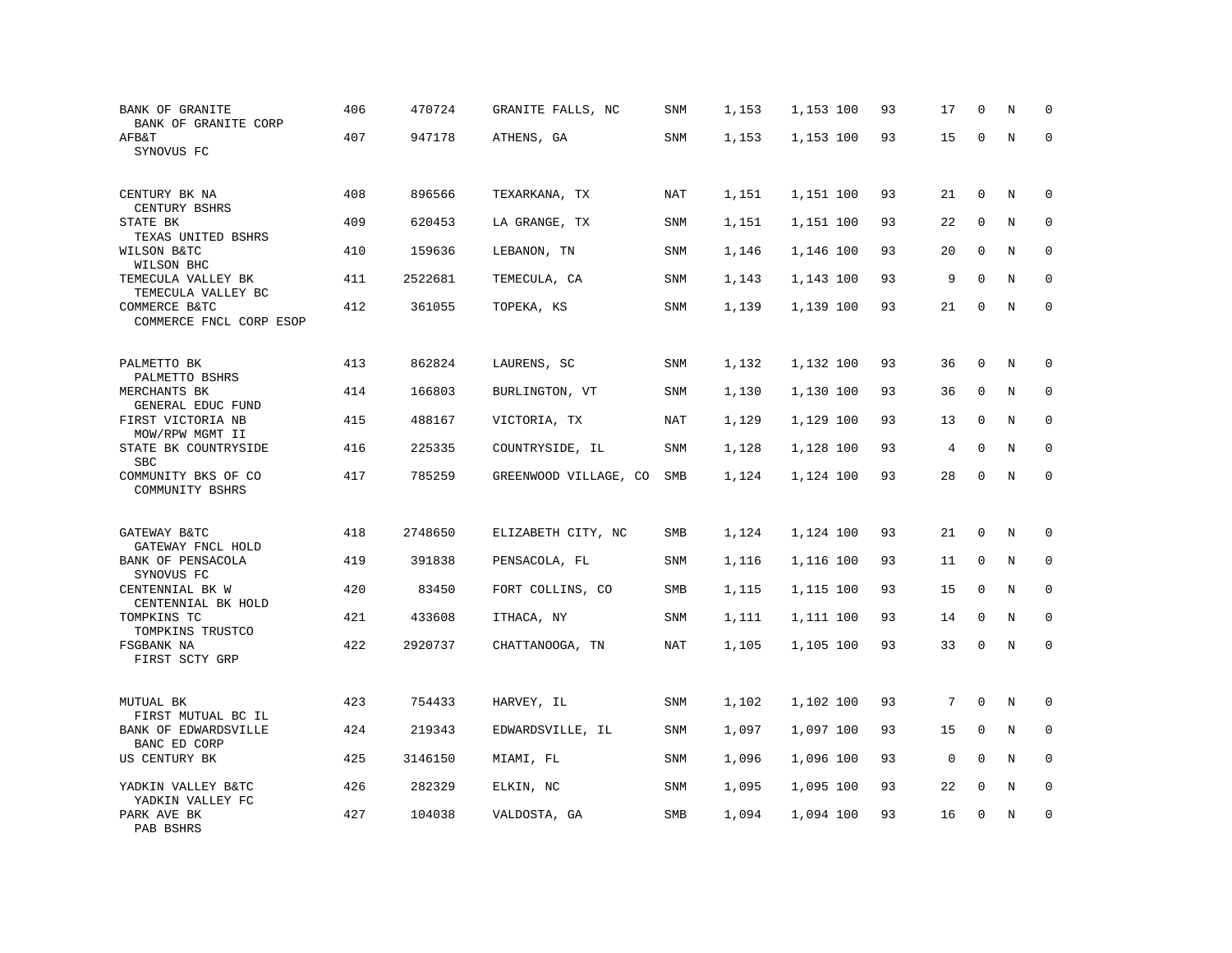| BAYLAKE BK<br><b>BAYLAKE CORP</b>                      | 428 | 280044  | STURGEON BAY, WI    | SMB        | 1,093 | 1,093 100 | 93 | 27             | $\mathbf 0$  | N | $\mathbf 0$  |
|--------------------------------------------------------|-----|---------|---------------------|------------|-------|-----------|----|----------------|--------------|---|--------------|
| NATIONAL BK<br>NATIONAL BSHRS                          | 429 | 2949710 | MOLINE, IL          | NAT        | 1,093 | 1,093 100 | 93 | 30             | $\Omega$     | N | $\mathbf 0$  |
| SOUTHERN B&TC<br>SOUTHERN BSHRS NC                     | 430 | 717924  | MOUNT OLIVE, NC     | <b>SNM</b> | 1,091 | 1,091 100 | 93 | 52             | $\mathbf 0$  | N | $\mathbf 0$  |
| UNITED CMNTY BK<br>UNITED CMNTY BK                     | 431 | 749121  | MURPHY, NC          | <b>SNM</b> | 1,087 | 1,087 100 | 93 | 18             | $\mathbf 0$  | N | $\mathbf 0$  |
| FIRST NAT CMNTY BK<br>FIRST NAT CMNTY BC               | 432 | 239613  | DUNMORE, PA         | <b>NAT</b> | 1,084 | 1,084 100 | 93 | 14             | $\Omega$     | N | $\Omega$     |
| FNB OF KS                                              | 433 | 2033123 | OVERLAND PARK, KS   | <b>NAT</b> | 1,083 | 1,083 100 | 93 | 6              | $\Omega$     | N | $\mathbf 0$  |
| LAURITZEN CORP<br>GREAT WESTERN BK<br>GREAT WESTERN BC | 434 | 465757  | OMAHA, NE           | SNM        | 1,072 | 1,072 100 | 93 | 21             | $\mathbf 0$  | N | 0            |
| CAPITAL CROSSING BK                                    | 435 | 1167889 | BOSTON, MA          | <b>SNM</b> | 1,071 | 1,071 100 | 93 | $\mathbf 0$    | $\Omega$     | N | $\mathbf 0$  |
| FIRST NA<br>FIRST NAT LINCOLN CORP                     | 436 | 439404  | DAMARISCOTTA, ME    | NAT        | 1,066 | 1,066 100 | 93 | 14             | $\mathbf 0$  | N | 0            |
| CITIZENS & NORTHERN BK<br>CITIZENS & NORTHERN CORP     | 437 | 895710  | WELLSBORO, PA       | <b>SNM</b> | 1,061 | 1,061 100 | 93 | 19             | $\mathbf 0$  | N | $\mathbf 0$  |
| HERITAGE BK OF CMRC<br>HERITAGE CMRC CORP              | 438 | 2209553 | SAN JOSE, CA        | SMB        | 1,061 | 1,061 100 | 93 | 9              | $\mathbf 0$  | N | $\mathbf 0$  |
| AFFINITY BK<br>AFFINITY BK HOLD                        | 439 | 1187391 | VENTURA, CA         | <b>SNM</b> | 1,061 | 1,061 100 | 93 | 6              | $\mathbf{0}$ | N | $\mathbf 0$  |
| COMMERCIAL BK FL<br>COMMERCIAL BSHRS                   | 440 | 889036  | MIAMI, FL           | SMB        | 1,058 | 1,058 100 | 93 | 13             | $\mathbf 0$  | N | $\mathbf 0$  |
| WILMINGTON TR OF PA<br>WILMINGTON TR CORP              | 441 | 551315  | VILLANOVA, PA       | <b>SMB</b> | 1,054 | 1,054 100 | 93 | $\overline{a}$ | $\mathbf{0}$ | N | $\mathbf 0$  |
| PROSPERITY BK<br>PROSPERITY BKG CO                     | 442 | 879532  | SAINT AUGUSTINE, FL | SNM        | 1,053 | 1,053 100 | 93 | 7              | $\mathbf{0}$ | N | $\mathbf 0$  |
| ADVANTAGE BK<br>CAMCO FNCL CORP                        | 443 | 834979  | CAMBRIDGE, OH       | SNM        | 1,050 | 1,050 100 | 93 | 24             | $\mathbf 0$  | N | 0            |
| PREMIER BK<br>PREMIER BSHRS                            | 444 | 2302379 | JEFFERSON CITY, MO  | SNM        | 1,046 | 1,046 100 | 93 | 7              | $\mathbf{0}$ | N | 0            |
| GERMAN AMERICAN BK<br>GERMAN AMERICAN BANCORP          | 445 | 37640   | JASPER, IN          | SNM        | 1,046 | 1,046 100 | 93 | 10             | $\Omega$     | N | $\mathbf{0}$ |
| HORIZON BK NA<br>BIG SANDY HC                          | 446 | 515353  | LIMON, CO           | NAT        | 1,044 | 1,044 100 | 93 | 8              | $\mathbf 0$  | N | 0            |
| HINSDALE B&TC<br>WINTRUST FC                           | 447 | 2119773 | HINSDALE, IL        | SMB        | 1,043 | 1,043 100 | 93 | 5              | $\Omega$     | N | $\mathbf 0$  |
| SECURITY BK OF BIBB CTY<br>SECURITY BK CORP            | 448 | 1221558 | MACON, GA           | <b>SNM</b> | 1,037 | 1,037 100 | 93 | 13             | $\Omega$     | N | $\mathbf 0$  |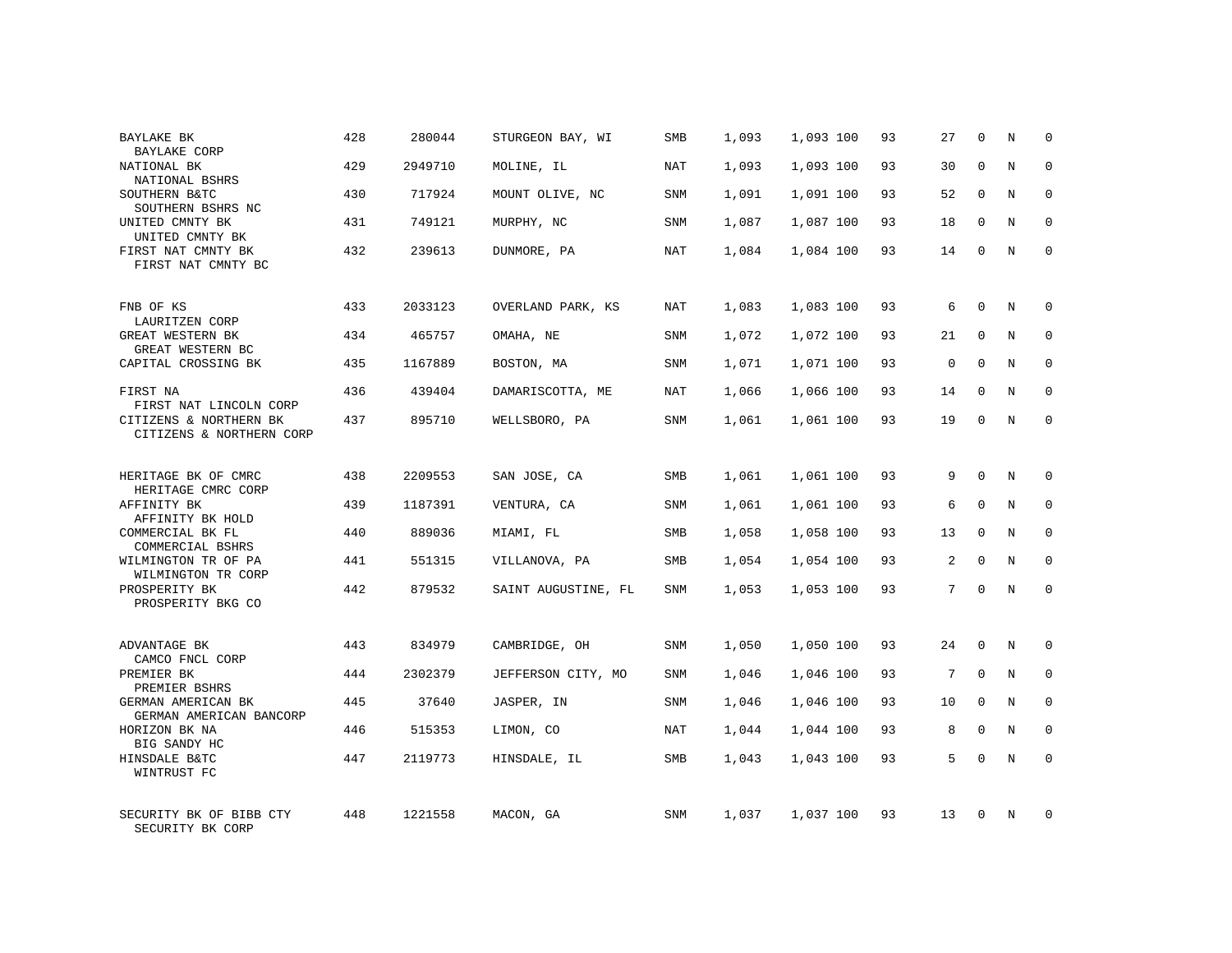| ALLIANCE BK NA<br>ALLIANCE FC                                              | 449 | 814216  | SYRACUSE, NY      | <b>NAT</b> | 1,034 | 1,034 100 | 93 | 21          | $\mathbf 0$  | N       | $\mathbf 0$ |
|----------------------------------------------------------------------------|-----|---------|-------------------|------------|-------|-----------|----|-------------|--------------|---------|-------------|
| PACIFIC MERCANTILE BK<br>PACIFIC MERCANTILE BC                             | 450 | 2717012 | COSTA MESA, CA    | SMB        | 1,031 | 1,031 100 | 93 | 9           | $\mathbf{0}$ | $\rm N$ | $\mathbf 0$ |
| EXTRACO BKS NA<br>EXTRACO CORP                                             | 451 | 537560  | TEMPLE, TX        | NAT        | 1,026 | 1,026 100 | 93 | 12          | $\mathbf 0$  | N       | 0           |
| UNION CTR NB<br>CENTER BC                                                  | 452 | 29104   | UNION, NJ         | NAT        | 1,020 | 1,020 100 | 93 | 11          | $\mathbf 0$  | N       | $\mathbf 0$ |
| COMMUNITY BK OF NV<br>COMMUNITY BC                                         | 453 | 2319676 | LAS VEGAS, NV     | SMB        | 1,018 | 1,018 100 | 93 | 8           | $\mathbf{0}$ | $\rm N$ | 0           |
| CITY BK                                                                    | 454 | 456474  | LYNNWOOD, WA      | SNM        | 1,017 | 1,017 100 | 93 | 8           | $\mathbf 0$  | N       | $\mathbf 0$ |
| INTEGRITY BK<br>INTEGRITY BSHES                                            | 455 | 2922339 | ALPHARETTA, GA    | <b>SNM</b> | 1,015 | 1,015 100 | 93 | 3           | $\Omega$     | N       | $\mathbf 0$ |
| FNB SOUTHEAST<br>FNB FNCL SVC CORP                                         | 456 | 390925  | REIDSVILLE, NC    | <b>SMB</b> | 1,013 | 1,013 100 | 93 | 17          | $\mathbf 0$  | N       | $\mathbf 0$ |
| FLORIDA CMNTY BK<br>FLORIDA CMNTY BK                                       | 457 | 92630   | IMMOKALEE, FL     | <b>SNM</b> | 1,013 | 1,013 100 | 93 | 4           | $\Omega$     | N       | $\mathbf 0$ |
| MERCANTILE SOUTHERN MD BK                                                  | 458 | 489128  | LEONARDTOWN, MD   | SNM        | 1,013 | 1,013 100 | 93 | 17          | $\mathbf 0$  | N       | 0           |
| MERCANTILE BSHRS CORP<br>BOONE COUNTY NB OF COLUMBIA<br>CENTRAL BANCOMPANY | 459 | 299046  | COLUMBIA, MO      | NAT        | 1,011 | 1,011 100 | 93 | 15          | $\mathbf{0}$ | N       | $\mathbf 0$ |
| NATIONAL EXCHANGE B&T<br>NEB CORP                                          | 460 | 722544  | FOND DU LAC, WI   | <b>NAT</b> | 1,003 | 1,003 100 | 93 | 27          | $\mathbf 0$  | N       | $\mathbf 0$ |
| LEESPORT BK<br>LEESPORT FNCL CORP                                          | 461 | 678717  | WYOMISSING, PA    | SNM        | 999   | 999 100   | 93 | 19          | $\Omega$     | N       | $\Omega$    |
| NORTH SHORE CMNTY B&T<br>WINTRUST FC                                       | 462 | 2239288 | WILMETTE, IL      | SMB        | 999   | 999 100   | 93 | 7           | $\Omega$     | N       | $\mathbf 0$ |
| SILVER ST BK<br>SILVER ST BC                                               | 463 | 2479310 | HENDERSON, NV     | <b>SNM</b> | 996   | 996 100   | 93 | 8           | $\mathbf 0$  | N       | 0           |
| BANK OF SMITHTOWN<br>SMITHTOWN BC                                          | 464 | 475215  | SMITHTOWN, NY     | <b>SMB</b> | 995   | 995 100   | 93 | 12          | $\mathbf{0}$ | N       | $\mathbf 0$ |
| GEORGIA B&TC OF AUGUSTA<br>SOUTHEASTERN BK FC                              | 465 | 1402610 | AUGUSTA, GA       | <b>SNM</b> | 995   | 995 100   | 93 | 9           | $\Omega$     | N       | $\Omega$    |
| NATIONAL BK INDIANAPOLIS<br>NATIONAL BK INDIANAPOLIS CORP                  | 466 | 2132941 | INDIANAPOLIS, IN  | <b>NAT</b> | 994   | 994 100   | 93 | 8           | $\mathbf{1}$ | N       | $\mathbf 0$ |
| PBI BK<br>PORTER BANCORP                                                   | 467 | 522847  | LOUISVILLE, KY    | SNM        | 994   | 994 100   | 93 | 15          | $\mathbf 0$  | N       | $\mathbf 0$ |
| FIRST BK HIGHLAND PARK<br>BANK HIGHLAND PARK FC                            | 468 | 804338  | HIGHLAND PARK, IL | SNM        | 994   | 994 100   | 93 | $\mathbf 0$ | $\Omega$     | N       | $\Omega$    |
| MOODY NB<br>MOODY BSHRS                                                    | 469 | 253356  | GALVESTON, TX     | <b>NAT</b> | 993   | 993 100   | 93 | 17          | 0            | $\rm N$ | 0           |
| LEXINGTON ST BK<br>LSB BSHRS                                               | 470 | 617024  | LEXINGTON, NC     | SNM        | 991   | 991 100   | 93 | 26          | $\mathbf 0$  | N       | $\mathbf 0$ |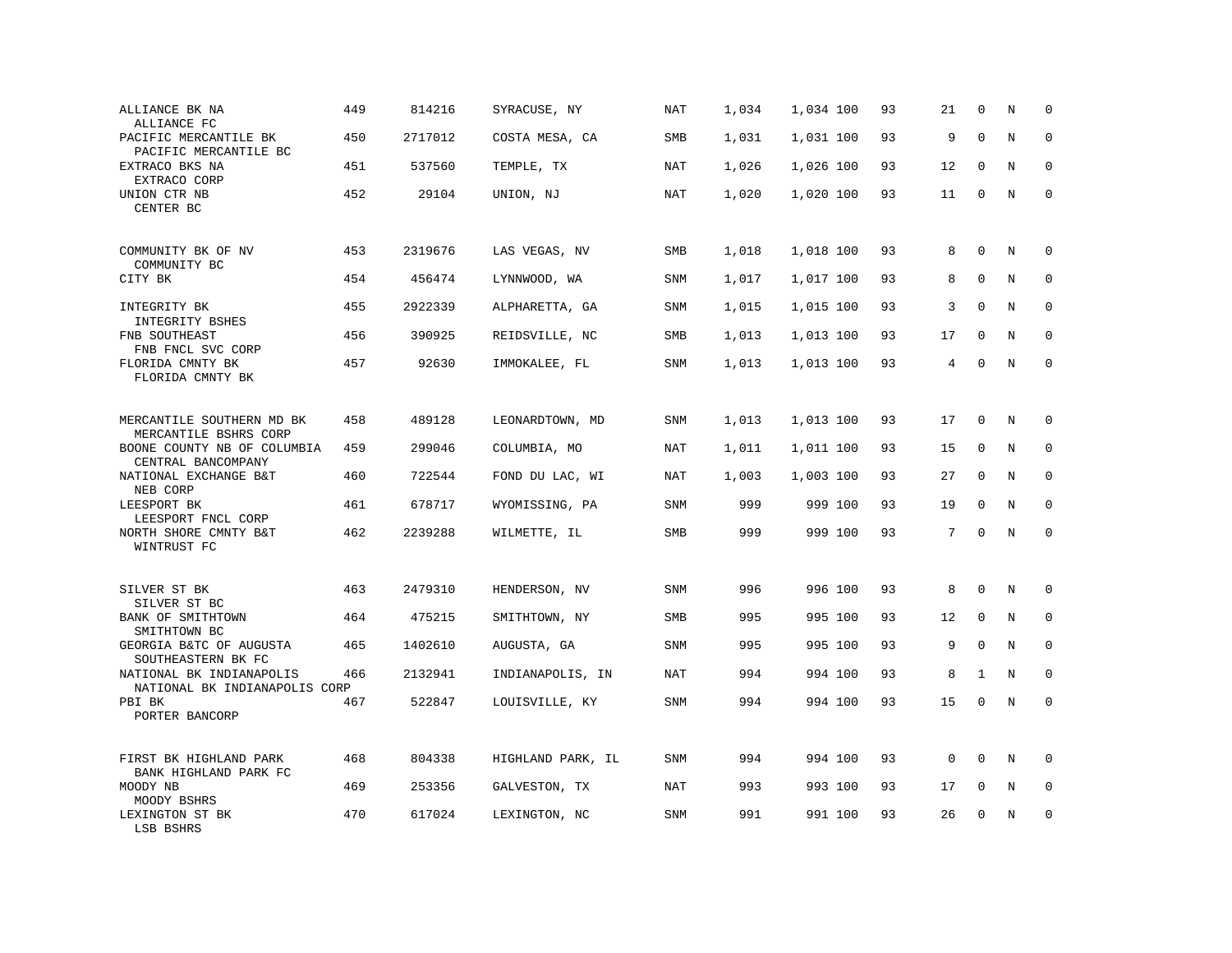| CITIZENS FIRST NB<br>PRINCETON NAT BC                | 471 | 669443  | PRINCETON, IL       | <b>NAT</b> | 990 | 990 100 | 93 | 18          | $\mathbf 0$  | N       | $\mathbf 0$ |
|------------------------------------------------------|-----|---------|---------------------|------------|-----|---------|----|-------------|--------------|---------|-------------|
| FIRST NB OF LONG ISLAND<br>FIRST OF LONG ISLAND CORP | 472 | 837000  | GLEN HEAD, NY       | <b>NAT</b> | 989 | 989 100 | 93 | 25          | $\mathbf 0$  | $\rm N$ | $\mathbf 0$ |
| PEOPLES BK<br>PEOPLES FC                             | 473 | 870539  | BILOXI, MS          | <b>SNM</b> | 989 | 989 100 | 93 | 17          | $\mathbf 0$  | N       | 0           |
| CITIZENS NB OF MERIDIAN<br>CITIZENS NAT BANC CORP    | 474 | 69333   | MERIDIAN, MS        | NAT        | 987 | 987 100 | 93 | 25          | $\mathbf 0$  | N       | $\mathbf 0$ |
| FIDUCIARY TC INTL<br>FRANKLIN RESOURCES              | 475 | 160614  | NEW YORK, NY        | <b>SNM</b> | 987 | 967 98  | 93 | $\mathsf 0$ | 1            | Υ       | $\mathbf 0$ |
| FIRST MID-IL B&T NA<br>FIRST MID-IL BSHRS            | 476 | 762447  | MATTOON, IL         | <b>NAT</b> | 986 | 986 100 | 93 | 26          | $\mathbf 0$  | N       | $\mathbf 0$ |
| CITIZENS B&TC<br>YOUNG CORP                          | 477 | 381343  | CHILLICOTHE, MO     | <b>SNM</b> | 984 | 984 100 | 93 | 24          | $\Omega$     | N       | $\mathbf 0$ |
| COLUMBIA RIVER BK<br>COLUMBIA BC                     | 478 | 644178  | THE DALLES, OR      | SNM        | 982 | 982 100 | 93 | 20          | $\mathbf 0$  | N       | $\mathbf 0$ |
| LAFAYETTE B&TC NA<br>FIRST MRCH CORP                 | 479 | 308649  | LAFAYETTE, IN       | <b>NAT</b> | 982 | 982 100 | 93 | 20          | 0            | N       | 0           |
| PREMIERWEST BK<br>PREMIERWEST BC                     | 480 | 1457003 | MEDFORD, OR         | SNM        | 980 | 980 100 | 93 | 32          | $\mathbf 0$  | N       | $\mathbf 0$ |
| MERCANTILE CTY BK<br>MERCANTILE BSHRS CORP           | 481 | 610623  | ELKTON, MD          | SNM        | 980 | 980 100 | 93 | 17          | $\mathbf 0$  | N       | $\mathbf 0$ |
| REPUBLIC FIRST BK<br>REPUBLIC FIRST BC               | 482 | 1216321 | PHILADELPHIA, PA    | <b>SNM</b> | 979 | 979 100 | 94 | 10          | $\mathbf 0$  | $\rm N$ | $\mathbf 0$ |
| MIDWEST BANKCENTRE<br>STUPP BROS                     | 483 | 657459  | LEMAY, MO           | <b>SMB</b> | 977 | 977 100 | 94 | 10          | $\mathbf 0$  | N       | $\mathbf 0$ |
| METROBANK NA<br>METROCORP BSHRS                      | 484 | 189352  | HOUSTON, TX         | <b>NAT</b> | 976 | 976 100 | 94 | 12          | $\mathbf 0$  | N       | $\mathbf 0$ |
| BANK OF KY<br>BANK OF KY FNCL CORP                   | 485 | 1459034 | CRESTVIEW HILLS, KY | SNM        | 975 | 975 100 | 94 | 23          | $\mathbf{0}$ | N       | $\mathbf 0$ |
| ENTERPRISE B&TC<br>ENTERPRISE BC                     | 486 | 1356768 | LOWELL, MA          | SNM        | 972 | 972 100 | 94 | 13          | $\Omega$     | N       | 0           |
| VENTURE BK<br>VENTURE FNCL GROUP                     | 487 | 452270  | LACEY, WA           | <b>SNM</b> | 960 | 960 100 | 94 | 15          | $\mathbf 0$  | N       | $\mathbf 0$ |
| ADAMS CTY NB<br>ACNB CORP                            | 488 | 5210    | GETTYSBURG, PA      | <b>NAT</b> | 952 | 952 100 | 94 | 20          | $\mathbf{0}$ | N       | 0           |
| FOUNDERS BK<br>PEOTONE BC                            | 489 | 554745  | WORTH, IL           | <b>SNM</b> | 950 | 950 100 | 94 | 10          | $\mathbf 0$  | N       | 0           |
| FIRST ST BK<br>COMMUNITY FIRST BSHRS                 | 490 | 126254  | UNION CITY, TN      | <b>SNM</b> | 945 | 945 100 | 94 | 27          | $\Omega$     | N       | $\mathbf 0$ |
| AMERICAN BK OF TX<br>NORTH AMER BSHRS                | 491 | 627658  | SHERMAN, TX         | <b>SNM</b> | 943 | 943 100 | 94 | 21          | $\mathbf 0$  | N       | $\mathbf 0$ |
| BANTERRA BK<br>BANTERRA CORP                         | 492 | 502849  | MARION, IL          | <b>SNM</b> | 939 | 939 100 | 94 | 29          | $\mathbf{0}$ | N       | $\mathbf 0$ |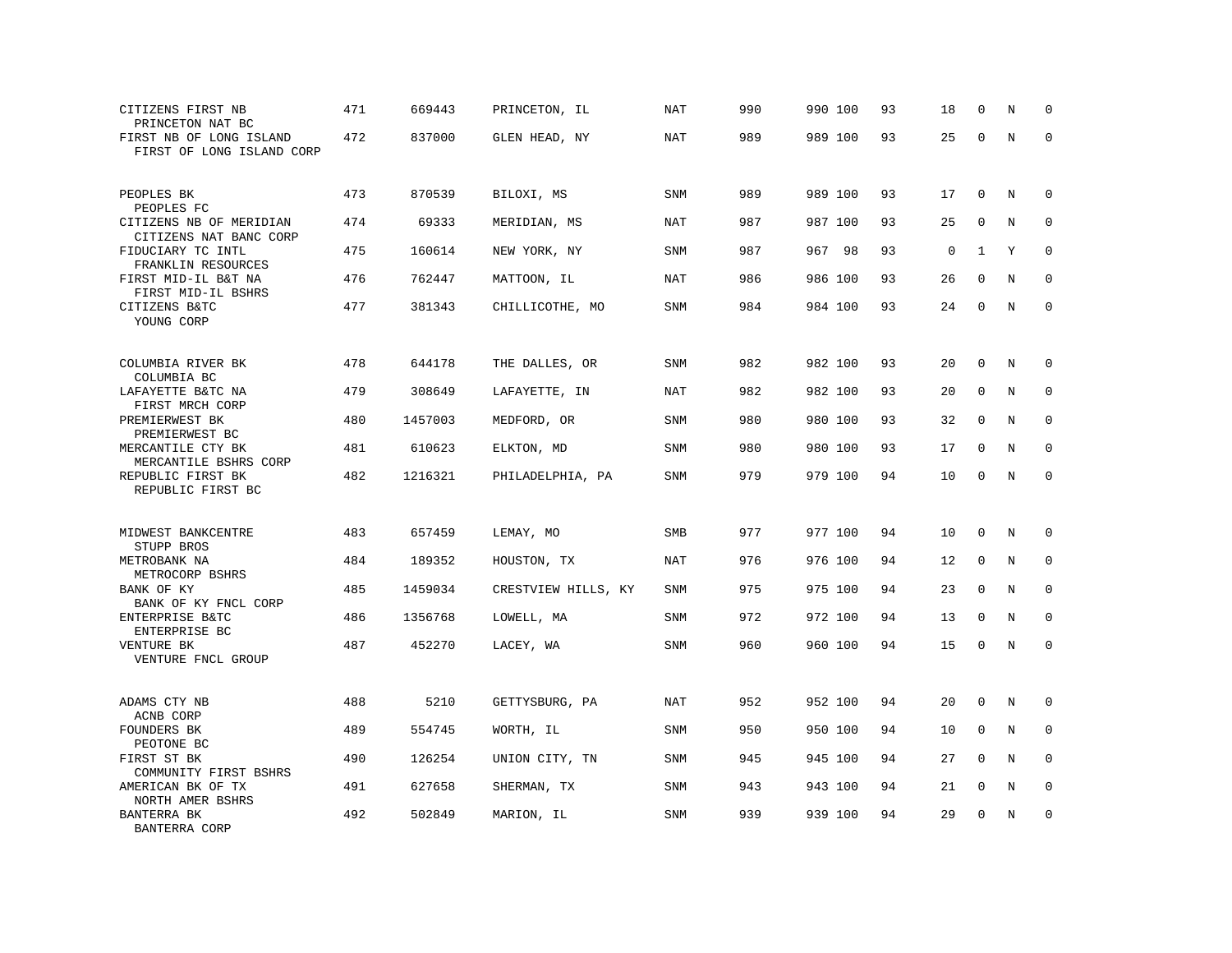| SPIRITBANK<br>SPIRIT BC                                 | 493 | 142955  | TULSA, OK          | <b>SNM</b> | 936 | 936 100 | 94 | 14 | $\mathbf 0$  | N | $\Omega$    |
|---------------------------------------------------------|-----|---------|--------------------|------------|-----|---------|----|----|--------------|---|-------------|
| JP MORGAN TC NA<br>JPMORGAN CHASE & CO                  | 494 | 2607382 | LOS ANGELES, CA    | <b>NAT</b> | 933 | 933 100 | 94 | 3  | $\Omega$     | N | $\Omega$    |
| BOREL PRIVATE B&TC<br>BOSTON PRIVATE FNCL HOLD          | 495 | 208169  | SAN MATEO, CA      | SNM        | 931 | 931 100 | 94 | 2  | $\Omega$     | N | $\mathbf 0$ |
| NORTH DALLAS B&TC                                       | 496 | 490450  | DALLAS, TX         | <b>SNM</b> | 924 | 924 100 | 94 | 4  | $\Omega$     | N | $\Omega$    |
| BROADWAY BK                                             | 497 | 268734  | CHICAGO, IL        | SNM        | 923 | 923 100 | 94 | 3  | $\Omega$     | N | $\mathbf 0$ |
| FIRST MRCH BK NA                                        | 498 | 17147   | MUNCIE, IN         | <b>NAT</b> | 920 | 920 100 | 94 | 17 | $\mathbf 0$  | N | $\mathbf 0$ |
| FIRST MRCH CORP<br>FIRST INDEP BK                       | 499 | 6972    | VANCOUVER, WA      | SNM        | 918 | 918 100 | 94 | 23 | $\mathbf{0}$ | N | $\mathbf 0$ |
| FIRST INDEP INV GROUP<br>HEARTLAND B&TC<br>HEARTLAND BC | 500 | 426534  | BLOOMINGTON, IL    | SNM        | 914 | 914 100 | 94 | 21 | $\mathbf 0$  | N | $\mathbf 0$ |
| FIRST SOUTH BK<br>FIRST SOUTH BC                        | 501 | 883874  | WASHINGTON, NC     | <b>SNM</b> | 914 | 914 100 | 94 | 21 | $\mathbf{0}$ | N | $\mathbf 0$ |
| ALIANT BK<br>ALIANT FNCL CORP                           | 502 | 861434  | ALEXANDER CITY, AL | SMB        | 914 | 914 100 | 94 | 12 | $\mathbf 0$  | N | $\mathbf 0$ |
| FIRSTBANK OF COLORADO<br>FIRSTBANK HC                   | 503 | 288853  | LAKEWOOD, CO       | SNM        | 913 | 913 100 | 94 | 5  | $\Omega$     | N | $\mathbf 0$ |
| NORTH VALLEY BK<br>NORTH VALLEY BC                      | 504 | 808167  | REDDING, CA        | <b>SMB</b> | 912 | 912 100 | 94 | 24 | $\mathbf 0$  | N | $\mathbf 0$ |
| LIBERTYVILLE B&TC<br>WINTRUST FC                        | 505 | 2339795 | LIBERTYVILLE, IL   | <b>SMB</b> | 911 | 911 100 | 94 | 8  | $\Omega$     | N | $\mathbf 0$ |
| COMMERCE B&TC<br>COMMERCE BSHRS CORP                    | 506 | 824000  | WORCESTER, MA      | SNM        | 910 | 910 100 | 94 | 12 | $\mathbf 0$  | N | 0           |
| HOME NB<br>HNB CORP                                     | 507 | 518952  | BLACKWELL, OK      | NAT        | 910 | 910 100 | 94 | 19 | $\Omega$     | N | $\mathbf 0$ |
| CITRUS & CHEM BK                                        | 508 | 391137  | BARTOW, FL         | <b>SNM</b> | 908 | 908 100 | 94 | 6  | $\Omega$     | N | $\mathbf 0$ |
| CITRUS & CHEM BC<br>SALIN B&TC<br>SALIN BSHRS           | 509 | 123646  | INDIANAPOLIS, IN   | SMB        | 901 | 901 100 | 94 | 31 | $\mathbf 0$  | N | 0           |
| BANK OF NC<br>BNC BC                                    | 510 | 1908082 | THOMASVILLE, NC    | <b>SNM</b> | 900 | 900 100 | 94 | 8  | $\Omega$     | N | $\mathbf 0$ |
| COLORADO ST B&TC NA<br>BOK FC                           | 511 | 658559  | DENVER, CO         | NAT        | 898 | 898 100 | 94 | 3  | $\mathbf 0$  | N | 0           |
| NORTHRIM BK<br>NORTHRIM BC                              | 512 | 1718188 | ANCHORAGE, AK      | SNM        | 898 | 898 100 | 94 | 9  | $\Omega$     | N | $\mathbf 0$ |
| COPPERMARK BK<br>COPPERMARK BSHRS                       | 513 | 36054   | OKLAHOMA CITY, OK  | <b>SNM</b> | 896 | 896 100 | 94 | 9  | $\Omega$     | N | $\mathbf 0$ |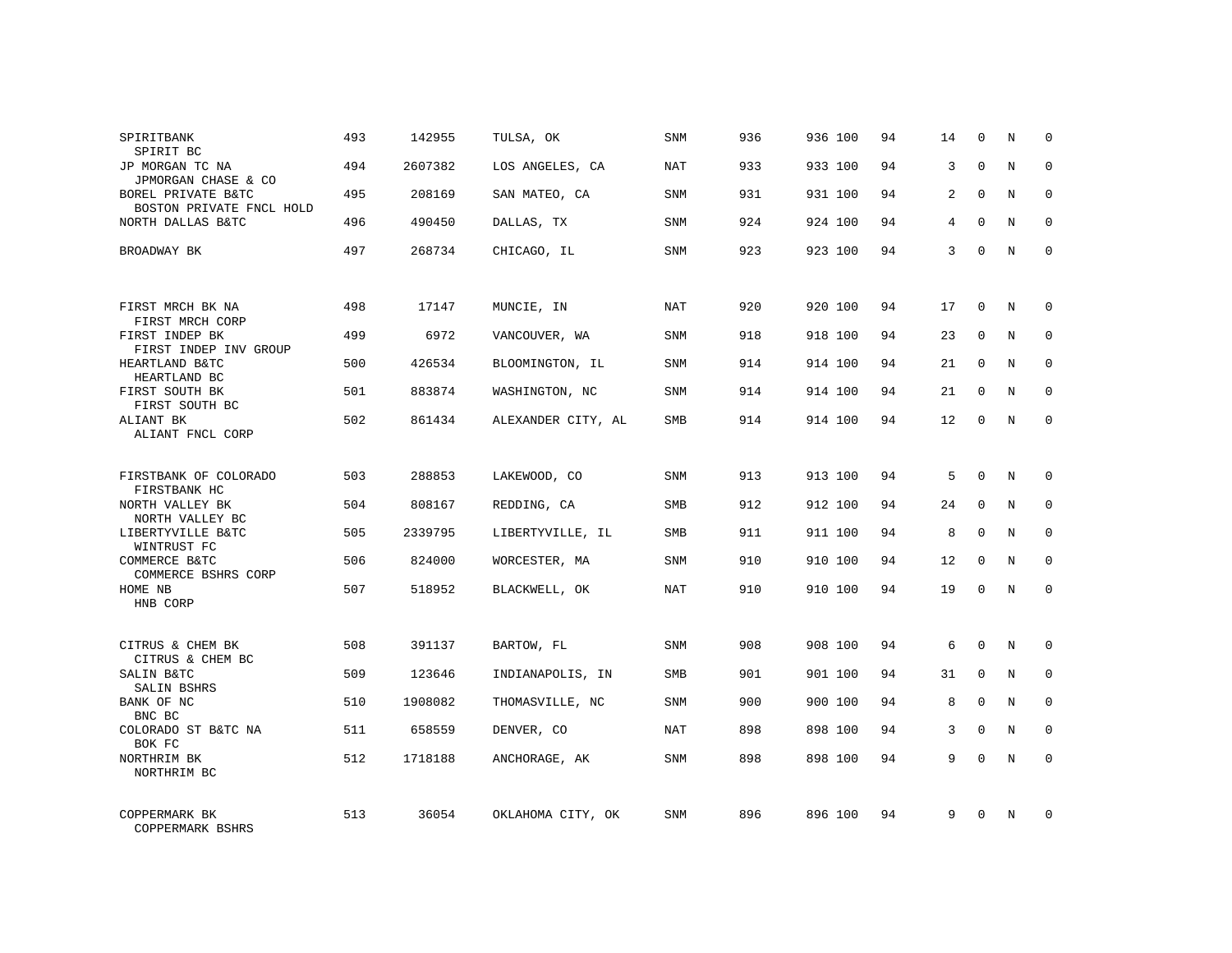| WESTMINSTER UNION BK<br>MERCANTILE BSHRS CORP | 514 | 526229  | WESTMINSTER, MD   | SNM        | 895 | 895 100 | 94 | 20           | $\mathbf 0$  | N       | $\mathbf 0$ |
|-----------------------------------------------|-----|---------|-------------------|------------|-----|---------|----|--------------|--------------|---------|-------------|
| MOUNTAIN WEST BK<br>GLACIER BC                | 515 | 2114282 | COEUR D'ALENE, ID | <b>SNM</b> | 893 | 893 100 | 94 | 18           | $\mathbf 0$  | N       | $\mathbf 0$ |
| GREATER CMNTY BK<br>GREATER CMNTY BC          | 516 | 367208  | TOTOWA, NJ        | SNM        | 893 | 893 100 | 94 | 15           | $\Omega$     | N       | 0           |
| FIRST NB IN SIOUX FALLS<br>MINNEHAHA BSHRS    | 517 | 326858  | SIOUX FALLS, SD   | <b>NAT</b> | 892 | 892 100 | 94 | 15           | $\mathbf 0$  | N       | $\mathbf 0$ |
| MONTGOMERY FIRST NB<br>MONTGOMERY BANCORP     | 518 | 613558  | SIKESTON, MO      | NAT        | 892 | 892 100 | 94 | 11           | $\mathbf 0$  | N       | $\mathbf 0$ |
| BERKSHIRE BK<br>BERKSHIRE BC                  | 519 | 1396764 | NEW YORK, NY      | SNM        | 890 | 890 100 | 94 | 9            | $\mathbf 0$  | N       | $\mathbf 0$ |
| CITYWIDE BKS<br>CITYWIDE BKS CO               | 520 | 697754  | AURORA, CO        | <b>SNM</b> | 887 | 887 100 | 94 | 12           | $\Omega$     | N       | $\mathbf 0$ |
| HOMEFEDERAL BK<br>HOME FED BC                 | 521 | 832470  | COLUMBUS, IN      | SMB        | 883 | 883 100 | 94 | 18           | $\mathbf 0$  | N       | $\mathbf 0$ |
| WOORI AMER BK                                 | 522 | 384018  | NEW YORK, NY      | <b>SNM</b> | 882 | 882 100 | 94 | 12           | $\mathbf{0}$ | N       | 100         |
|                                               |     |         |                   |            |     |         |    |              |              |         |             |
| COMMUNITY NB<br>COMMUNITY BC                  | 523 | 175560  | ESCONDIDO, CA     | <b>NAT</b> | 879 | 879 100 | 94 | 8            | $\mathbf 0$  | N       | $\mathbf 0$ |
| PEOPLES B&TC<br>PEOPLES BANCTRUST CO          | 524 | 237936  | SELMA, AL         | SMB        | 878 | 878 100 | 94 | 27           | $\mathbf 0$  | N       | $\mathbf 0$ |
| PANHANDLE ST BK<br>INTERMOUNTAIN CMNTY BC     | 525 | 257868  | SANDPOINT, ID     | SNM        | 877 | 877 100 | 94 | 15           | $\mathbf{0}$ | N       | $\mathbf 0$ |
| AMERISERV FNCL BK<br>AMERISERV FNCL           | 526 | 928618  | JOHNSTOWN, PA     | SMB        | 873 | 873 100 | 94 | 24           | $\Omega$     | N       | $\mathbf 0$ |
| SECURITY NB&TC<br>PARK NAT CORP               | 527 | 429526  | SPRINGFIELD, OH   | NAT        | 873 | 873 100 | 94 | 24           | $\mathbf 0$  | N       | $\mathbf 0$ |
| <b>BANK OF MARIN</b>                          | 528 | 1436204 | CORTE MADERA, CA  | SNM        | 873 | 873 100 | 94 | 8            | $\mathbf{0}$ | N       | $\mathbf 0$ |
| SUPERIOR SVG OF NEW ENGLAND<br>NORTH FORK BC  | 529 | 110404  | BRANFORD, CT      | NAT        | 870 | 870 100 | 94 | $\mathbf{1}$ | $\Omega$     | N       | 0           |
| FIRST NB OF SHELBY                            | 530 | 86527   | SHELBY, NC        | <b>NAT</b> | 869 | 869 100 | 94 | 13           | $\mathbf 0$  | N       | $\mathbf 0$ |
| GLENVIEW ST BK<br>CUMMINS-AMER CORP           | 531 | 750239  | GLENVIEW, IL      | SNM        | 868 | 868 100 | 94 | 6            | $\mathbf 0$  | N       | $\Omega$    |
| CITIZENS BK & SVG CO<br>CBS BANC CORP         | 532 | 594433  | RUSSELLVILLE, AL  | SNM        | 866 | 866 100 | 94 | 23           | $\mathbf{0}$ | $\rm N$ | $\mathbf 0$ |
| COMMUNITY B&TC<br>COMMUNITY BSHRS             | 533 | 184937  | CORNELIA, GA      | <b>SNM</b> | 866 | 866 100 | 94 | 37           | 0            | N       | 0           |
| CUMBERLAND BK<br>CIVITAS BANKGROUP            | 534 | 732570  | FRANKLIN, TN      | SMB        | 862 | 862 100 | 94 | 14           | $\mathbf 0$  | N       | $\mathbf 0$ |
| FIRST FNCL BK NA<br>FIRST FNCL BSHRS          | 535 | 470050  | ABILENE, TX       | <b>NAT</b> | 862 | 862 100 | 94 | 10           | $\mathbf{0}$ | N       | $\mathbf 0$ |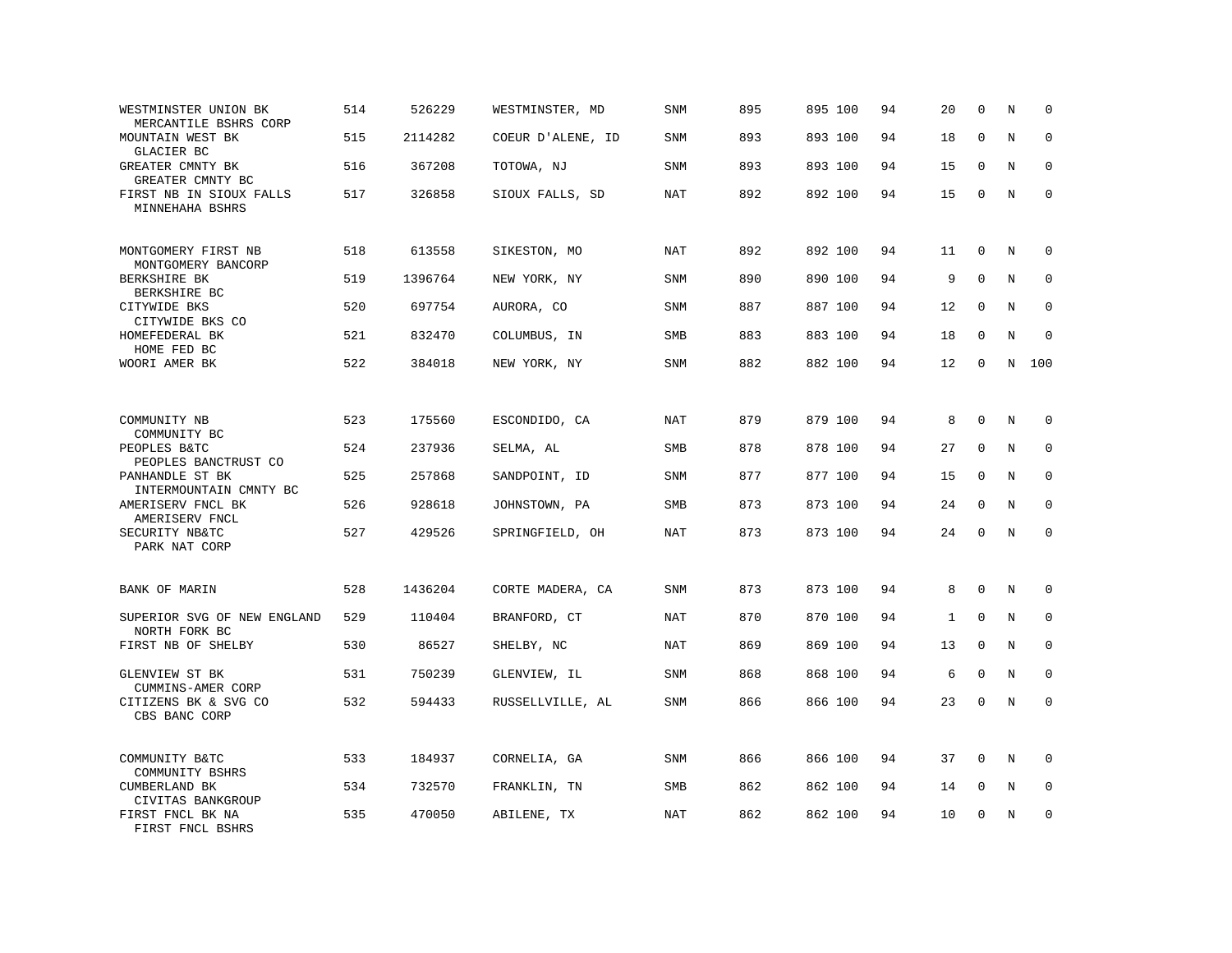| BAC FL BK                                                         | 536 | 725732  | MIAMI, FL            | <b>SNM</b> | 861 | 861 100 | 94 | 0            | $\mathbf 0$  | Υ       | $\mathbf 0$ |
|-------------------------------------------------------------------|-----|---------|----------------------|------------|-----|---------|----|--------------|--------------|---------|-------------|
| FIRST NB OF CHESTER CTY<br>FIRST CHESTER CTY CORP                 | 537 | 23812   | WEST CHESTER, PA     | <b>NAT</b> | 858 | 858 100 | 94 | 15           | $\mathbf 0$  | N       | $\mathbf 0$ |
| PACIFIC CONTINENTAL BK                                            | 538 | 693662  | EUGENE, OR           | SNM        | 855 | 855 100 | 94 | 12           | 0            | N       | 0           |
| PACIFIC CONTINENTAL CORP<br>JACKSON ST BK & TR<br>UNITED BC OF WY | 539 | 14258   | JACKSON, WY          | SMB        | 855 | 855 100 | 94 | 3            | $\mathbf{0}$ | N       | $\mathbf 0$ |
| UMB BK COLORADO NA<br>UMB FC                                      | 540 | 593753  | DENVER, CO           | <b>NAT</b> | 854 | 854 100 | 94 | 12           | $\mathbf 0$  | N       | $\mathbf 0$ |
| NEXITY BK<br>NEXITY FC                                            | 541 | 509231  | BIRMINGHAM, AL       | <b>SNM</b> | 853 | 853 100 | 94 | 0            | $\Omega$     | N       | $\mathbf 0$ |
| DUBUQUE B&TC<br>HEARTLAND FNCL USA                                | 542 | 642549  | DUBUQUE, IA          | SNM        | 852 | 852 100 | 94 | 9            | $\mathbf 0$  | N       | $\mathbf 0$ |
| CASTLE BK NA                                                      | 543 | 779539  | DE KALB, IL          | NAT        | 851 | 851 100 | 94 | 10           | $\mathbf 0$  | N       | $\mathbf 0$ |
| LAURITZEN CORP<br>CITIZENS FIRST BK<br>VILLAGES BC                | 544 | 1867983 | THE VILLAGES, FL     | SNM        | 851 | 851 100 | 94 | $\mathbf{1}$ | 0            | N       | 0           |
| SIGNATURE BK<br>CITY BANCORP                                      | 545 | 2582591 | SPRINGFIELD, MO      | <b>SNM</b> | 847 | 847 100 | 94 | 6            | $\mathbf{0}$ | N       | $\mathbf 0$ |
| CONWAY NB<br>CNB CORP                                             | 546 | 631422  | CONWAY, SC           | NAT        | 847 | 847 100 | 94 | 14           | $\Omega$     | N       | $\Omega$    |
| FIRST INTERNATIONAL B&TC<br>WATFORD CITY BSHRS                    | 547 | 236153  | WATFORD CITY, ND     | SNM        | 844 | 844 100 | 94 | 15           | 0            | $\rm N$ | $\mathbf 0$ |
| FIRST B&TC                                                        | 548 | 223322  | LEBANON, VA          | SMB        | 844 | 844 100 | 94 | 16           | $\mathbf{0}$ | N       | 0           |
| FIRST BC<br>COOPERATIVE BK                                        | 549 | 642370  | WILMINGTON, NC       | <b>SNM</b> | 843 | 843 100 | 94 | 20           | $\Omega$     | N       | $\Omega$    |
| COOPERATIVE BSHRS<br>PLANTERS B&TC OF VA<br>VIRGINIA FNCL GROUP   | 550 | 985620  | STAUNTON, VA         | SMB        | 842 | 842 100 | 94 | 23           | $\mathbf{0}$ | N       | 0           |
| LIBERTYBANK<br>LIBERTY FNCL GROUP                                 | 551 | 650674  | EUGENE, OR           | <b>SNM</b> | 842 | 842 100 | 94 | 12           | $\mathbf 0$  | N       | $\mathbf 0$ |
| NATIONAL BK OF BLACKSBURG<br>NATIONAL BSHRS                       | 552 | 754929  | BLACKSBURG, VA       | <b>NAT</b> | 841 | 841 100 | 94 | 28           | $\mathbf 0$  | N       | $\mathbf 0$ |
| ALLIANCE BK<br>ALLIANCE BSHRS CA                                  | 553 | 720465  | CULVER CITY, CA      | SNM        | 836 | 836 100 | 94 | 3            | $\mathbf 0$  | N       | $\mathbf 0$ |
| LORAIN NB<br>LNB BC                                               | 554 | 39420   | LORAIN, OH           | NAT        | 832 | 832 100 | 94 | 22           | $\mathbf 0$  | N       | $\mathbf 0$ |
| TOWN NORTH BK NA<br>CU BK SHARES                                  | 555 | 384652  | FARMERS BRANCH, TX   | NAT        | 831 | 831 100 | 94 | 0            | $\mathbf 0$  | N       | 0           |
| BRAND BKG CO<br>BRAND GRP HOLD                                    | 556 | 701736  | LAWRENCEVILLE, GA    | SMB        | 830 | 830 100 | 94 | 5            | $\mathbf 0$  | N       | $\mathbf 0$ |
| WESTBANK<br>WESTBANK CORP                                         | 557 | 893800  | WEST SPRINGFIELD, MA | SNM        | 825 | 825 100 | 94 | 16           | $\mathbf{0}$ | N       | $\mathbf 0$ |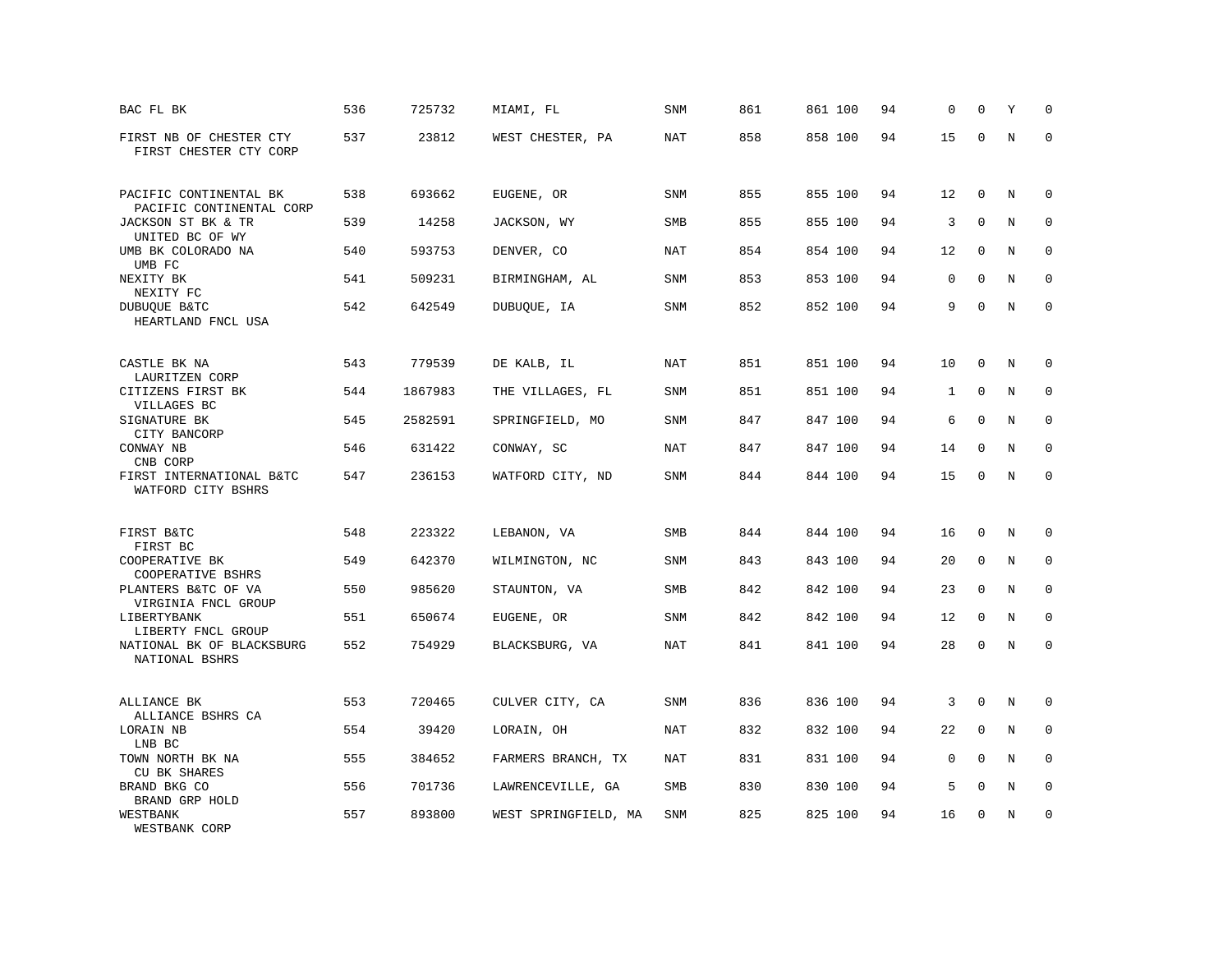| BARRINGTON B&TC NA<br>WINTRUST FC                    | 558 | 2508751 | BARRINGTON, IL   | NAT        | 825 | 825 100 | 94 | 2            | $\mathbf 0$  | N | $\Omega$    |
|------------------------------------------------------|-----|---------|------------------|------------|-----|---------|----|--------------|--------------|---|-------------|
| <b>CNLBANK</b><br><b>CNLBANCSHARES</b>               | 559 | 2596262 | ORLANDO, FL      | SNM        | 825 | 825 100 | 94 | $\mathbf{1}$ | $\Omega$     | N | $\Omega$    |
| FIRST CITIZENS NB<br>FIRST CITIZENS BSHRS            | 560 | 133850  | DYERSBURG, TN    | NAT        | 824 | 824 100 | 94 | 20           | $\Omega$     | N | $\mathbf 0$ |
| STATE B&TC<br>STATE BK & TR CO ESOP                  | 561 | 736448  | GREENWOOD, MS    | SNM        | 823 | 823 100 | 94 | 26           | $\Omega$     | N | $\Omega$    |
| QUAD CTY B&TC<br>QCR HOLD                            | 562 | 2142155 | BETTENDORF, IA   | SMB        | 820 | 820 100 | 94 | 4            | $\mathbf 0$  | N | $\Omega$    |
| OLD POINT NB OF PHOEBUS                              | 563 | 186221  | HAMPTON, VA      | NAT        | 817 | 817 100 | 94 | 21           | $\mathbf 0$  | N | $\mathbf 0$ |
| OLD POINT FC<br>WAINWRIGHT B&TC                      | 564 | 689302  | BOSTON, MA       | <b>SNM</b> | 816 | 816 100 | 94 | 10           | $\mathbf{0}$ | N | $\mathbf 0$ |
| INTERNATIONAL BK OF CMRC<br>INTERNATIONAL BSHRS CORP | 565 | 230759  | BROWNSVILLE, TX  | <b>SNM</b> | 816 | 816 100 | 94 | 11           | $\mathbf 0$  | N | $\mathbf 0$ |
| <b>EVB</b><br>EASTERN VA BSHRS                       | 566 | 790721  | TAPPAHANNOCK, VA | <b>SMB</b> | 816 | 816 100 | 94 | 23           | $\mathbf{0}$ | N | $\mathbf 0$ |
| FARMERS NB<br>FARMERS NAT BC                         | 567 | 680813  | CANFIELD, OH     | <b>NAT</b> | 815 | 815 100 | 94 | 17           | $\mathbf 0$  | N | $\mathbf 0$ |
| BANK OF HANOVER & TC<br>STERLING FNCL CORP           | 568 | 438715  | HANOVER, PA      | SNM        | 815 | 815 100 | 94 | 16           | $\Omega$     | N | $\mathbf 0$ |
| MID-MISSOURI BK<br>MID-MO BSHRS                      | 569 | 950141  | SPRINGFIELD, MO  | <b>SNM</b> | 815 | 815 100 | 94 | 16           | $\mathbf{0}$ | N | $\mathbf 0$ |
| <b>GLACIER BK</b><br>GLACIER BC                      | 570 | 2634191 | KALISPELL, MT    | <b>SMB</b> | 814 | 814 100 | 94 | 9            | $\Omega$     | N | $\mathbf 0$ |
| FIRST CITIZENS NB<br>FIRST CITIZENS FC               | 571 | 186744  | MASON CITY, IA   | <b>NAT</b> | 813 | 813 100 | 94 | 11           | $\mathbf 0$  | N | 0           |
| LEBANON VALLEY FARMERS BK<br>FULTON FNCL CORP        | 572 | 674513  | LEBANON, PA      | SMB        | 813 | 813 100 | 94 | 11           | $\Omega$     | N | $\mathbf 0$ |
| FIRST ST BK CENTRAL TX                               | 573 | 751759  | TEMPLE, TX       | SNM        | 812 | 812 100 | 94 | 22           | $\mathbf 0$  | N | $\mathbf 0$ |
| CENTRAL CMNTY CORP<br>RIVER CITY BK<br>RCB CORP      | 574 | 253468  | SACRAMENTO, CA   | <b>SNM</b> | 811 | 811 100 | 94 | 11           | $\mathbf{0}$ | N | 0           |
| INTERNATIONAL BK OF MIAMI NA<br>GRANVALOR HOLD       | 575 | 666031  | CORAL GABLES, FL | NAT        | 807 | 757 94  | 94 | $\mathbf{1}$ | $\Omega$     | Y | 40          |
| LAKESIDE BK<br>LAKESIDE BC                           | 576 | 201834  | CHICAGO, IL      | SNM        | 805 | 805 100 | 94 | 6            | $\mathbf{0}$ | N | 0           |
| RELIANCE BK<br>RELIANCE BSHRS                        | 577 | 2769589 | DES PERES, MO    | <b>SNM</b> | 804 | 804 100 | 94 | 9            | $\Omega$     | N | $\mathbf 0$ |
| COMMERCE BK OF WA NA<br>ZIONS BC                     | 578 | 1198641 | SEATTLE, WA      | NAT        | 802 | 802 100 | 94 | $\Omega$     | $\Omega$     | N | $\mathbf 0$ |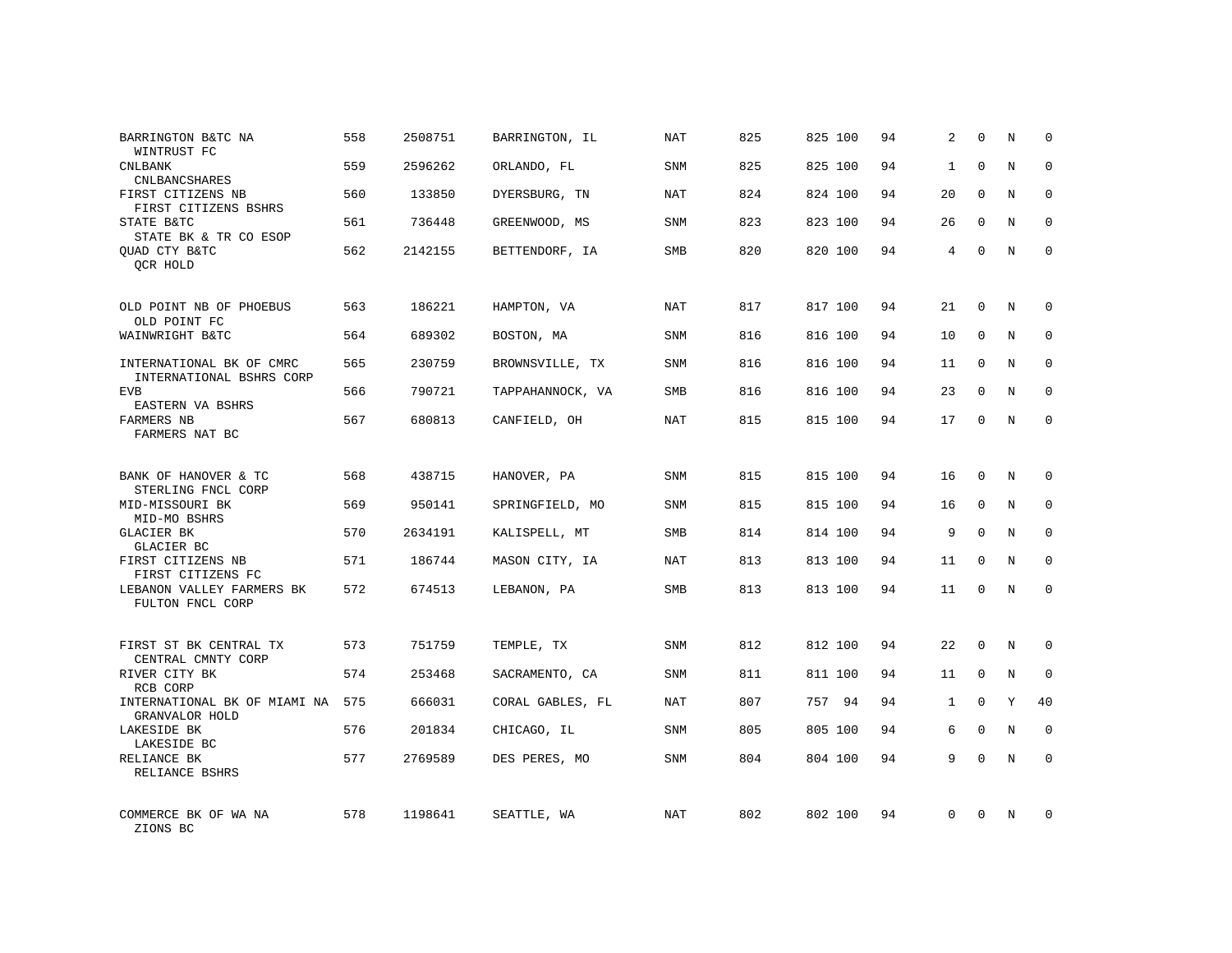| BANK OF TAMPA<br>TAMPA BKG CO                           | 579 | 273336  | TAMPA, FL         | <b>SNM</b> | 802 | 802 100 | 94 | 8  | $\Omega$    | N           | $\mathbf 0$ |
|---------------------------------------------------------|-----|---------|-------------------|------------|-----|---------|----|----|-------------|-------------|-------------|
| FIRST FSB<br>FIRST FNCL SERVICE CORP                    | 580 | 368175  | ELIZABETHTOWN, KY | <b>SNM</b> | 799 | 799 100 | 94 | 13 | $\mathbf 0$ | N           | $\mathbf 0$ |
| <b>BANK OF NASHVILLE</b><br>SYNOVUS FC                  | 581 | 1407521 | NASHVILLE, TN     | <b>SNM</b> | 798 | 798 100 | 94 | 8  | $\mathbf 0$ | N           | $\mathbf 0$ |
| BAR HARBOR BK & TR CO<br>BAR HARBOR BSHRS               | 582 | 522605  | BAR HARBOR, ME    | SNM        | 797 | 797 100 | 94 | 10 | $\mathbf 0$ | $\mathbf N$ | $\mathbf 0$ |
| TEXAS B&TC<br>OVERTON FC                                | 583 | 949154  | LONGVIEW, TX      | <b>SNM</b> | 796 | 796 100 | 94 | 8  | $\mathbf 0$ | N           | $\mathbf 0$ |
| FIRST FARMERS & MRCH B<br>FIRST FARMERS & MRCH CORP     | 584 | 150035  | COLUMBIA, TN      | <b>SMB</b> | 796 | 796 100 | 95 | 21 | $\Omega$    | N           | $\mathbf 0$ |
| PEOPLES BK<br>PEOPLES BC                                | 585 | 455972  | LYNDEN, WA        | <b>SNM</b> | 794 | 794 100 | 95 | 23 | $\Omega$    | N           | $\mathbf 0$ |
| NATIONAL BK OF KANSAS CITY<br>AMERI-NATIONAL CORP       | 586 | 2747587 | OVERLAND PARK, KS | NAT        | 794 | 794 100 | 95 | 3  | $\Omega$    | N           | $\Omega$    |
| PEOPLES BK<br>PEOPLES BC OF NC                          | 587 | 220527  | NEWTON, NC        | <b>SNM</b> | 793 | 793 100 | 95 | 16 | $\mathbf 0$ | N           | $\mathbf 0$ |
| FIRST PREMIER BK<br>UNITED NAT CORP                     | 588 | 374653  | SIOUX FALLS, SD   | SMB        | 792 | 792 100 | 95 | 12 | $\mathbf 0$ | N           | $\mathbf 0$ |
| AMERICAN NB&TC<br>AMERICAN NAT BSHRS                    | 589 | 958727  | DANVILLE, VA      | NAT        | 792 | 792 100 | 95 | 18 | $\mathbf 0$ | N           | $\mathbf 0$ |
| FIRST SECURITY BK MISSOULA<br>GLACIER BC                | 590 | 652351  | MISSOULA, MT      | SMB        | 791 | 791 100 | 95 | 10 | $\mathbf 0$ | N           | 0           |
| EMPRISE BK<br>EMPRISE FC                                | 591 | 65858   | WICHITA, KS       | SNM        | 788 | 788 100 | 95 | 30 | $\Omega$    | N           | $\mathbf 0$ |
| WHIDBEY ISLAND BK<br>WASHINGTON BKG CO                  | 592 | 63078   | COUPEVILLE, WA    | SNM        | 787 | 787 100 | 95 | 18 | $\Omega$    | N           | $\Omega$    |
| SUMMIT BK<br>SUMMIT BANCORP                             | 593 | 2505787 | ARKADELPHIA, AR   | <b>SNM</b> | 786 | 786 100 | 95 | 18 | $\mathbf 0$ | N           | 0           |
| FIRST NB OF FORT SMITH<br>FIRST BK CORP                 | 594 | 397540  | FORT SMITH, AR    | NAT        | 786 | 786 100 | 95 | 11 | 0           | N           | $\mathbf 0$ |
| MARATHON NB OF NY<br>MARATHON BKG CORP                  | 595 | 1416327 | ASTORIA, NY       | NAT        | 784 | 784 100 | 95 | 10 | $\mathbf 0$ | N           | 82          |
| MILLENNIUM BCPBANK NA<br>BCP INTERNACIONAL II SGPS SOCI | 596 | 2944715 | NEWARK, NJ        | <b>NAT</b> | 781 | 781 100 | 95 | 13 | $\mathbf 0$ | N           | 100         |
| AMERICAN T&SB<br>ATBANCORP                              | 597 | 596848  | DUBUQUE, IA       | SMB        | 779 | 779 100 | 95 | 9  | $\Omega$    | N           | $\mathbf 0$ |
| CASHMERE VALLEY BK<br>CASHMERE VALLEY FC                | 598 | 574976  | CASHMERE, WA      | SNM        | 779 | 779 100 | 95 | 8  | $\Omega$    | N           | $\Omega$    |
| BRYN MAWR TC<br>BRYN MAWR BK CORP                       | 599 | 765019  | BRYN MAWR, PA     | SMB        | 779 | 779 100 | 95 | 14 | $\mathbf 0$ | Ν           | 0           |
| INDIAN RIVER NB<br>ALABAMA NBC                          | 600 | 576439  | VERO BEACH, FL    | NAT        | 777 | 777 100 | 95 | 8  | $\mathbf 0$ | N           | $\mathbf 0$ |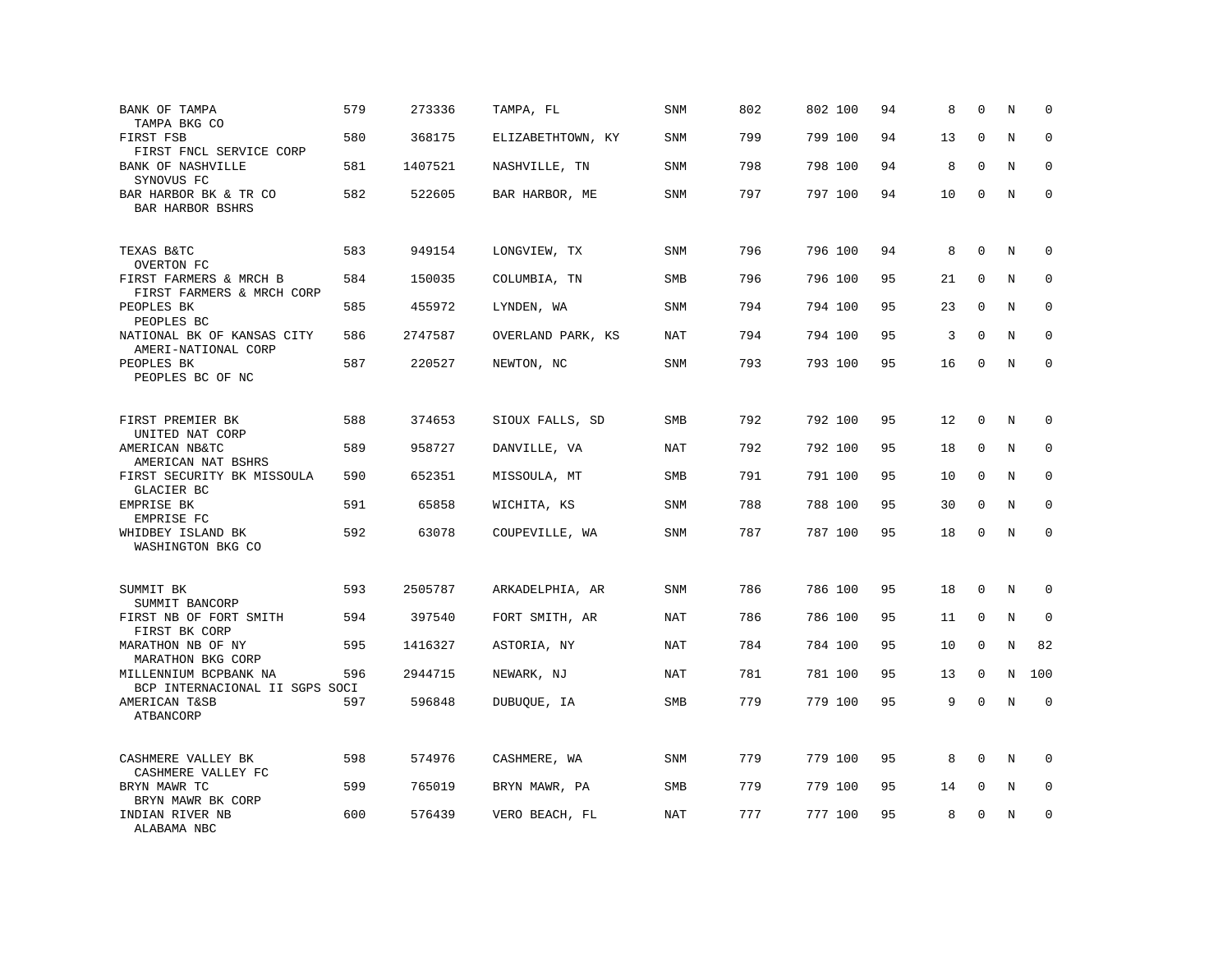| FARMERS & MERCHANTS TR CO OF<br>FRANKLIN FNCL SVC CORP      | 601 | 289515  | CHAMBERSBURG, PA     | <b>SNM</b> | 777 | 777 100 | 95 | 20          | $\mathbf 0$  | N       | $\mathbf 0$  |
|-------------------------------------------------------------|-----|---------|----------------------|------------|-----|---------|----|-------------|--------------|---------|--------------|
| BANK OF AMER FORK<br>PEOPLES UT BC                          | 602 | 984379  | AMERICAN FORK, UT    | <b>SNM</b> | 777 | 777 100 | 95 | 9           | $\mathbf 0$  | $\rm N$ | $\mathbf 0$  |
| COMMUNITY BK DEARBORN<br>DEARBORN BC                        | 603 | 2171100 | DEARBORN, MI         | SNM        | 774 | 774 100 | 95 | 10          | $\mathbf 0$  | N       | 0            |
| AUSTIN BK TX NA<br>JANE AUSTIN CHAPMAN LP                   | 604 | 548351  | JACKSONVILLE, TX     | NAT        | 773 | 773 100 | 95 | 50          | $\mathbf 0$  | N       | $\Omega$     |
| AUSTIN BK TX NA<br>JSA FAM LP                               | 604 | 548351  | JACKSONVILLE, TX     | NAT        |     |         |    |             |              |         |              |
| FIRST NB OF OLATHE<br>FIRST OLATHE BSHRS                    | 605 | 456456  | OLATHE, KS           | NAT        | 772 | 772 100 | 95 | 7           | $\mathbf 0$  | N       | $\mathbf 0$  |
| CAMBRIDGE TC<br>CAMBRIDGE BC                                | 606 | 736206  | CAMBRIDGE, MA        | <b>SNM</b> | 771 | 771 100 | 95 | 9           | $\Omega$     | N       | 7            |
| JEFFERSON B&TC                                              | 607 | 598954  | EUREKA, MO           | <b>SNM</b> | 770 | 770 100 | 95 | 4           | $\mathbf 0$  | N       | $\mathbf 0$  |
| DELTA BSHRS CO<br>FIRST FIDELITY BK NA<br>FIRST FIDELITY BC | 608 | 106359  | OKLAHOMA CITY, OK    | NAT        | 767 | 767 100 | 95 | 18          | 0            | N       | 0            |
| FIRST-KNOX NB<br>PARK NAT CORP                              | 609 | 273523  | MOUNT VERNON, OH     | NAT        | 766 | 766 100 | 95 | 17          | 0            | N       | $\mathbf{0}$ |
| MIDDLEBURG BK<br>MIDDLEBURG FC                              | 610 | 679826  | MIDDLEBURG, VA       | SMB        | 765 | 765 100 | 95 | 7           | $\Omega$     | N       | $\mathbf 0$  |
| FIRST ST BK EAST DETROIT<br>FIRST ST FC                     | 611 | 113740  | EASTPOINTE, MI       | SNM        | 763 | 763 100 | 95 | 12          | $\mathbf 0$  | $\rm N$ | $\mathbf 0$  |
| OHIO VALLEY BK CO                                           | 612 | 498317  | GALLIPOLIS, OH       | <b>SNM</b> | 763 | 763 100 | 95 | 14          | $\mathbf 0$  | N       | 0            |
| OHIO VALLEY BC<br>COUNTY NB<br>CNB FNCL CORP                | 613 | 399517  | CLEARFIELD, PA       | NAT        | 760 | 760 100 | 95 | 19          | $\mathbf 0$  | N       | $\mathbf 0$  |
| WILBER NB<br>WILBER CORP                                    | 614 | 875918  | ONEONTA, NY          | NAT        | 758 | 758 100 | 95 | 18          | $\mathbf 0$  | N       | $\mathbf 0$  |
| PARISH NB<br>PARISH NAT CORP                                | 615 | 651037  | BOGALUSA, LA         | NAT        | 758 | 758 100 | 95 | 16          | $\Omega$     | N       | 0            |
| TRADITIONAL BK<br>TRADITIONAL BC                            | 616 | 786210  | MOUNT STERLING, KY   | SNM        | 758 | 758 100 | 95 | 12          | $\mathbf 0$  | N       | $\mathbf 0$  |
| CRESCENT B&TC<br>CRESCENT BKG CO                            | 617 | 1391170 | JASPER, GA           | SNM        | 757 | 757 100 | 95 | 9           | $\mathbf 0$  | N       | 0            |
| INDEPENDENT BK WEST MI<br>INDEPENDENT BK CORP               | 618 | 938644  | GRAND RAPIDS, MI     | SNM        | 757 | 757 100 | 95 | 26          | $\mathbf 0$  | N       | $\mathbf 0$  |
| DEUTSCHE BK TR CO DE<br>TAUNUS CORP                         | 619 | 304913  | WILMINGTON, DE       | <b>SNM</b> | 750 | 750 100 | 95 | $\mathbf 0$ | $\mathbf 0$  | N       | 100          |
| ARMED FORCES BK NA<br>DICKINSON FC II                       | 620 | 983457  | FORT LEAVENWORTH, KS | NAT        | 750 | 750 100 | 95 | 46          | $\mathbf 0$  | N       | $\mathbf 0$  |
| BANK OF WESTERN MA<br>CHITTENDEN CORP                       | 621 | 387000  | SPRINGFIELD, MA      | SNM        | 749 | 749 100 | 95 | 12          | $\mathbf{0}$ | N       | $\mathbf 0$  |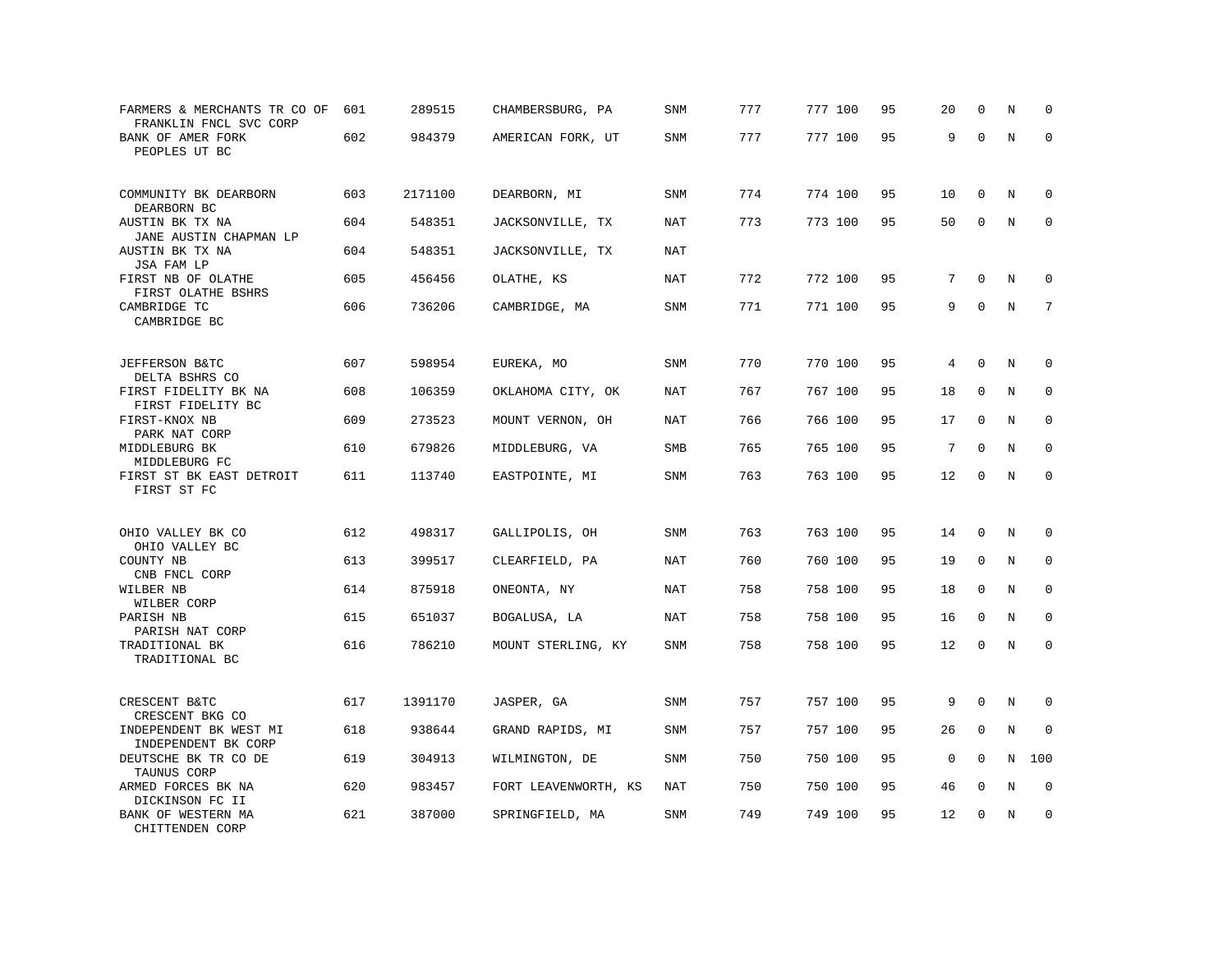| REPUBLIC BK OF CHICAGO<br>REPUBLIC BC CO                 | 622 | 671334  | DARIEN, IL         | SNM        | 747 | 747 100 | 95 | 9            | $\Omega$    | N          | $\Omega$     |
|----------------------------------------------------------|-----|---------|--------------------|------------|-----|---------|----|--------------|-------------|------------|--------------|
| MIZUHO CORPORATE BK OF CA                                | 623 | 742560  | LOS ANGELES, CA    | SNM        | 745 | 745 100 | 95 | $\mathbf{1}$ | $\Omega$    | Y          | 100          |
| BARNES BKG CO<br>BARNES BC                               | 624 | 868376  | KAYSVILLE, UT      | SMB        | 743 | 743 100 | 95 | 8            | $\Omega$    | N          | $\Omega$     |
| APPALACHIAN CMNTY BK<br>APPALACHIAN BSHRS                | 625 | 2280552 | ELLIJAY, GA        | <b>SNM</b> | 742 | 742 100 | 95 | 8            | $\Omega$    | N          | $\Omega$     |
| BANK OF UTICA                                            | 626 | 254317  | UTICA, NY          | SNM        | 742 | 742 100 | 95 | 0            | $\Omega$    | N          | $\Omega$     |
| SUMMIT CMNTY BK                                          | 627 | 2372774 | MOOREFIELD, WV     | SNM        | 742 | 742 100 | 95 | 7            | $\mathbf 0$ | N          | $\mathbf 0$  |
| SUMMIT FNCL GROUP<br>FIRST GUARANTY BK                   | 628 | 422433  | HAMMOND, LA        | SNM        | 740 | 740 100 | 95 | 17           | $\Omega$    | N          | $\mathbf 0$  |
| MONTECITO B&T<br>MONTECITO BC                            | 629 | 514066  | SANTA BARBARA, CA  | SNM        | 737 | 737 100 | 95 | 6            | $\mathbf 0$ | N          | $\mathbf 0$  |
| CITIZENS BKG CO<br>FIRST CITIZENS BC                     | 630 | 542528  | SANDUSKY, OH       | <b>SMB</b> | 737 | 737 100 | 95 | 22           | $\Omega$    | N          | $\mathbf 0$  |
| FIRST B&T<br>FISHBACK FC                                 | 631 | 77851   | BROOKINGS, SD      | SNM        | 737 | 737 100 | 95 | 5            | $\mathbf 0$ | N          | $\mathbf 0$  |
| UNITED HERITAGE BK<br>UNITED HERITAGE BSHRS OF FL        | 632 | 3004803 | ORLANDO, FL        | SNM        | 735 | 735 100 | 95 | $7^{\circ}$  | $\Omega$    | $_{\rm N}$ | $\Omega$     |
| CENTRAL NB<br>CENTRAL OF KS                              | 633 | 234355  | JUNCTION CITY, KS  | NAT        | 734 | 734 100 | 95 | 33           | $\mathbf 0$ | N          | $\mathbf 0$  |
| <b>BANKTRUST</b><br>BANCTRUST FNCL GRP                   | 634 | 576130  | MOBILE, AL         | <b>SNM</b> | 733 | 733 100 | 95 | 15           | $\Omega$    | N          | $\mathbf 0$  |
| RIVER VALLEY ST BK<br>RIVER VALLEY BC                    | 635 | 163549  | WAUSAU, WI         | SNM        | 731 | 731 100 | 95 | 16           | 0           | N          | 0            |
| CHEMUNG CANAL TC<br>CHEMUNG FC                           | 636 | 884303  | ELMIRA, NY         | SMB        | 729 | 729 100 | 95 | 15           | $\Omega$    | N          | $\Omega$     |
| GREAT LAKES BK NA                                        | 637 | 395836  | BLUE ISLAND, IL    | NAT        | 728 | 728 100 | 95 | 20           | $\Omega$    | N          | $\mathbf 0$  |
| GREAT LAKES FNCL RESOURCE ESOP<br>MONROE BK<br>MONROE BC | 638 | 220545  | BLOOMINGTON, IN    | SNM        | 725 | 725 100 | 95 | 18           | 0           | N          | 0            |
| IRWIN B&TC<br>IBT BC                                     | 639 | 938523  | IRWIN, PA          | <b>SNM</b> | 725 | 725 100 | 95 | 10           | $\Omega$    | N          | $\mathbf{0}$ |
| FIRST BKG CTR<br>FIRST BKG CTR                           | 640 | 41647   | BURLINGTON, WI     | SMB        | 723 | 723 100 | 95 | 15           | $\mathbf 0$ | N          | 0            |
| INDEPENDENT BK EAST MI<br>INDEPENDENT BK CORP            | 641 | 144043  | TROY, MI           | SNM        | 723 | 723 100 | 95 | 26           | $\Omega$    | N          | $\mathbf 0$  |
| AMERICAN BK NA<br>AMERICAN BK HOLDING CORP               | 642 | 807955  | CORPUS CHRISTI, TX | NAT        | 723 | 723 100 | 95 | 11           | $\Omega$    | N          | $\mathbf 0$  |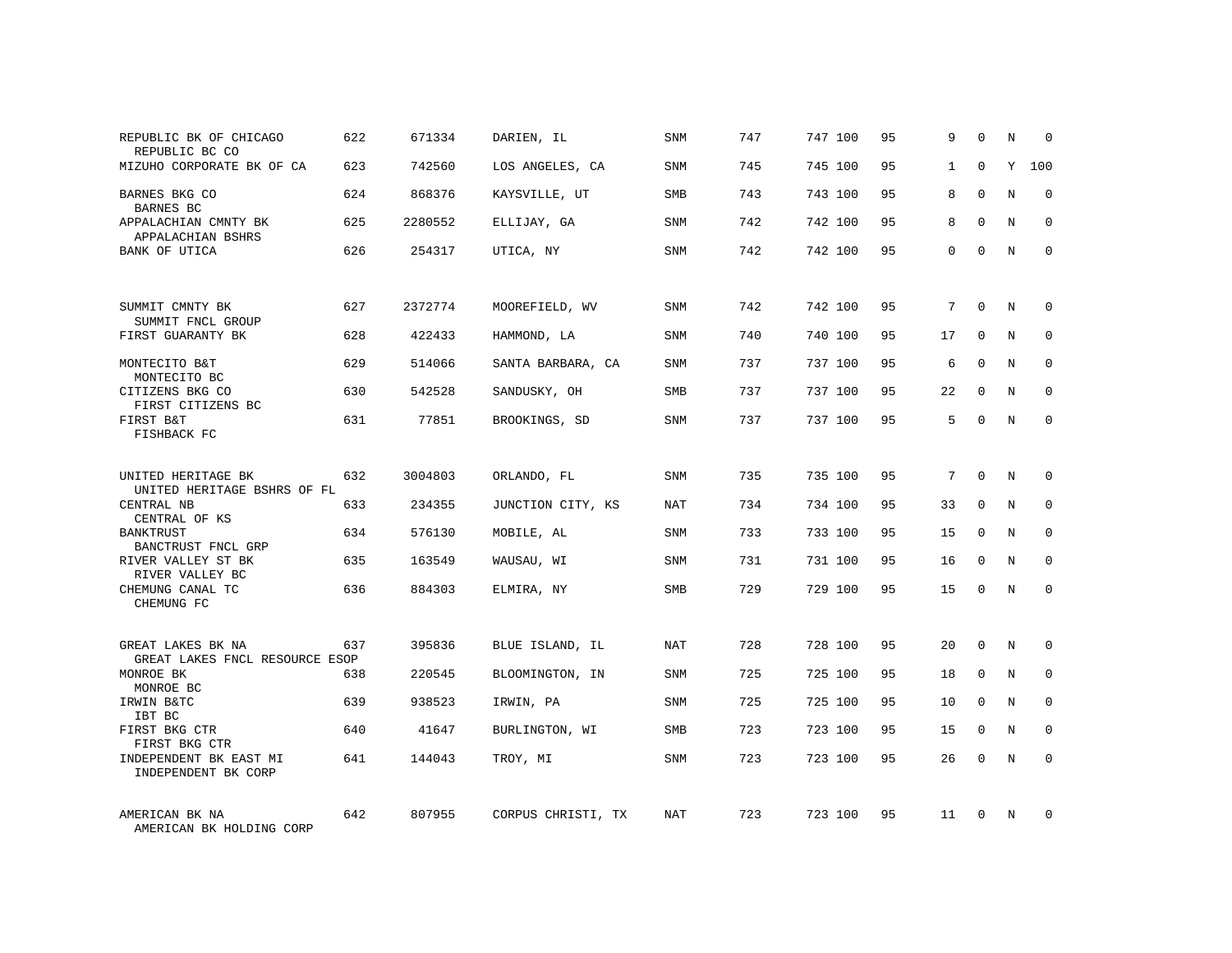| SAVINGS BK OF MENDOCINO CTY               | 643 | 146663  | UKIAH, CA       | SNM        | 722 | 722 100 | 95 | 9           | $\mathbf 0$ | N       | $\mathbf 0$ |
|-------------------------------------------|-----|---------|-----------------|------------|-----|---------|----|-------------|-------------|---------|-------------|
| <b>EAGLEBANK</b><br>EAGLE BC              | 644 | 2652092 | BETHESDA, MD    | SMB        | 720 | 720 100 | 95 | 10          | $\mathbf 0$ | $\rm N$ | $\mathbf 0$ |
| CENTURY NB<br>PARK NAT CORP               | 645 | 195072  | ZANESVILLE, OH  | <b>NAT</b> | 719 | 719 100 | 95 | 14          | $\mathbf 0$ | N       | 0           |
| HERITAGE BK<br>HERITAGE FC                | 646 | 881478  | OLYMPIA, WA     | SNM        | 718 | 718 100 | 95 | 12          | $\mathbf 0$ | N       | $\mathbf 0$ |
| NORTHBROOK B&TC<br>WINTRUST FC            | 647 | 2938198 | NORTHBROOK, IL  | SMB        | 718 | 718 100 | 95 | 4           | $\mathbf 0$ | $\rm N$ | 0           |
| BREMER BK NA<br>OTTO BREMER FOUNDATION    | 648 | 995450  | GRAND FORKS, ND | NAT        | 717 | 717 100 | 95 | 12          | $\mathbf 0$ | N       | $\mathbf 0$ |
| <b>BANK INDEP</b><br>BANCINDEPENDENT      | 649 | 539032  | SHEFFIELD, AL   | SMB        | 715 | 715 100 | 95 | 23          | $\mathbf 0$ | N       | $\mathbf 0$ |
| WORLD FNCL NETWORK NB                     | 650 | 1391778 | GAHANNA, OH     | <b>NAT</b> | 714 | 714 100 | 95 | $\mathbf 0$ | $\mathbf 0$ | N       | $\mathbf 0$ |
| HEMISPHERE NB<br>REMO DUQUOIN LLC         | 651 | 747435  | MIAMI, FL       | <b>NAT</b> | 713 | 688 97  | 95 | 5           | $\Omega$    | Y       | $\mathbf 0$ |
| MIDWESTONE BK<br>MIDWESTONE FNCL GRP ESOP | 652 | 66846   | OSKALOOSA, IA   | SNM        | 713 | 713 100 | 95 | 18          | $\mathbf 0$ | N       | $\mathbf 0$ |
| TRI CITY NB<br>TRI CITY BSHRS CORP        | 653 | 242444  | OAK CREEK, WI   | <b>NAT</b> | 713 | 713 100 | 95 | 33          | $\mathbf 0$ | N       | $\mathbf 0$ |
| PARK BK<br>BANKMANAGERS CORP              | 654 | 200640  | MILWAUKEE, WI   | SNM        | 712 | 712 100 | 95 | 9           | $\mathbf 0$ | N       | $\mathbf 0$ |
| NORSTATES BK<br>NORTHERN ST FC            | 655 | 545042  | WAUKEGAN, IL    | SNM        | 711 | 711 100 | 95 | 7           | $\Omega$    | N       | $\Omega$    |
| SAN JOAQUIN BK<br>SAN JOAQUIN BC          | 656 | 91969   | BAKERSFIELD, CA | SNM        | 711 | 711 100 | 95 | 3           | $\Omega$    | N       | $\mathbf 0$ |
| EMPIRE BK<br>CENTRAL BANCOMPANY           | 657 | 290052  | SPRINGFIELD, MO | SNM        | 709 | 709 100 | 95 | 13          | $\mathbf 0$ | N       | 0           |
| FARMERS & MRCH ST BK<br>FARMERS & MRCH BC | 658 | 214414  | ARCHBOLD, OH    | <b>SNM</b> | 707 | 707 100 | 95 | 12          | $\mathbf 0$ | N       | $\mathbf 0$ |
| AMERICAN BK<br>AMERICAN BC                | 659 | 34153   | SAINT PAUL, MN  | SMB        | 702 | 702 100 | 95 | 15          | 0           | N       | 0           |
| RCB BK<br>RCB HC                          | 660 | 945053  | CLAREMORE, OK   | <b>SNM</b> | 702 | 702 100 | 95 | 13          | $\mathbf 0$ | N       | $\mathbf 0$ |
| CITIZENS & FARMERS BK<br>C&F FC           | 661 | 928421  | WEST POINT, VA  | SNM        | 700 | 700 100 | 95 | 13          | $\mathbf 0$ | N       | $\mathbf 0$ |
| FIRST ST BK<br>HENRY CTY BSHRS            | 662 | 151331  | STOCKBRIDGE, GA | SNM        | 699 | 699 100 | 95 | 5           | $\Omega$    | N       | $\Omega$    |
| ALERUS FNCL NA<br>ALERUS FC               | 663 | 933256  | GRAND FORKS, ND | <b>NAT</b> | 698 | 698 100 | 95 | 13          | $\mathbf 0$ | Ν       | 0           |
| VANGUARD B&TC<br>SYNOVUS FC               | 664 | 293736  | VALPARAISO, FL  | SNM        | 697 | 697 100 | 95 | 9           | $\mathbf 0$ | N       | $\mathbf 0$ |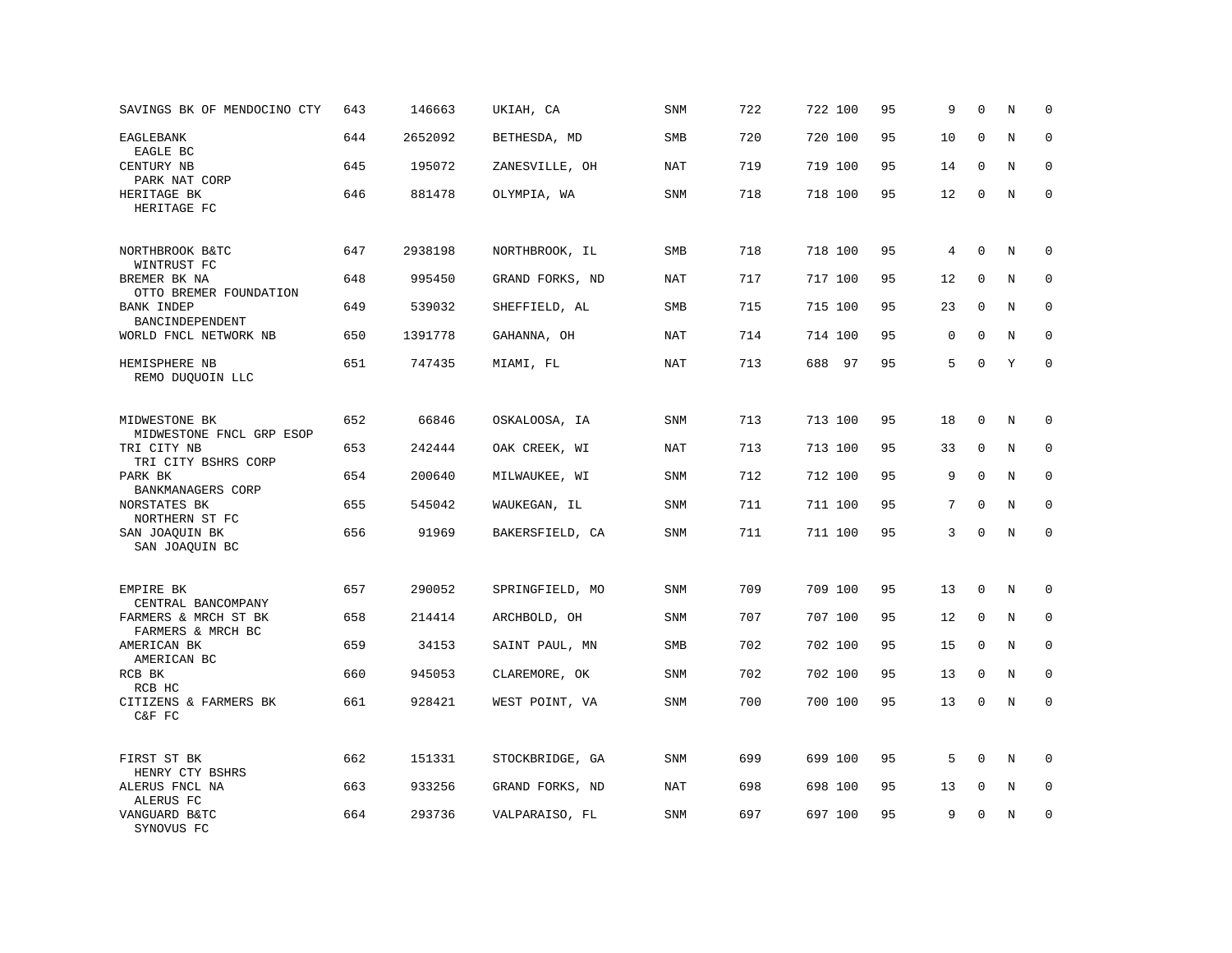| YOUR CMNTY BK<br>COMMUNITY BK SHARES                         | 665 | 54375   | NEW ALBANY, IN       | <b>SNM</b> | 697 | 697 100 | 95 | 15 | $\mathbf 0$  | N | $\mathbf 0$  |
|--------------------------------------------------------------|-----|---------|----------------------|------------|-----|---------|----|----|--------------|---|--------------|
| DELAWARE CTY B&TC<br>DCB FNCL CORP                           | 666 | 616410  | LEWIS CENTER, OH     | SNM        | 691 | 691 100 | 95 | 15 | $\mathbf 0$  | N | $\mathbf 0$  |
| CITIZENS NB<br>HENDERSON CITIZENS BSHRS                      | 667 | 56351   | HENDERSON, TX        | NAT        | 690 | 690 100 | 95 | 17 | $\mathbf 0$  | N | $\mathbf 0$  |
| FIRST SOUTHERN NB<br>FIRST SOUTHERN BC                       | 668 | 702612  | LANCASTER, KY        | <b>NAT</b> | 689 | 689 100 | 95 | 24 | $\mathbf 0$  | N | $\mathbf 0$  |
| ADIRONDACK TC<br>ADIRONDACK TR CO ESOT                       | 669 | 645317  | SARATOGA SPRINGS, NY | SMB        | 687 | 687 100 | 95 | 9  | $\mathbf 0$  | N | $\mathbf 0$  |
| BANK OF THE COMMONWEALTH<br>COMMONWEALTH BSHRS               | 670 | 821120  | NORFOLK, VA          | <b>SMB</b> | 687 | 687 100 | 95 | 10 | $\Omega$     | N | $\mathbf 0$  |
| CAPITALBANK<br>COMMUNITY CAPITAL CORP                        | 671 | 1356535 | GREENWOOD, SC        | SMB        | 685 | 685 100 | 95 | 16 | $\mathbf 0$  | N | $\mathbf 0$  |
| M&T BK NA                                                    | 672 | 2265456 | OAKFIELD, NY         | <b>NAT</b> | 685 | 685 100 | 95 | 0  | $\mathbf{0}$ | N | 22           |
| M&T BK CORP<br>AMALGAMATED BK CHICAGO                        | 673 | 397531  | CHICAGO, IL          | SNM        | 678 | 678 100 | 95 | 0  | $\mathbf 0$  | N | $\mathbf 0$  |
| AMALGAMATED INV CO<br>BREMER BK NA<br>OTTO BREMER FOUNDATION | 674 | 824550  | SAINT CLOUD, MN      | NAT        | 677 | 677 100 | 95 | 4  | $\mathbf{0}$ | N | $\mathbf 0$  |
| HIGH POINT B&TC<br>HIGH POINT BK CORP                        | 675 | 49821   | HIGH POINT, NC       | <b>SNM</b> | 677 | 677 100 | 95 | 5  | $\mathbf 0$  | N | $\Omega$     |
| GAINESVILLE B&TC<br><b>GB&amp;T BSHRS</b>                    | 676 | 1164329 | GAINESVILLE, GA      | SNM        | 676 | 676 100 | 95 | 11 | $\mathbf 0$  | N | $\mathbf 0$  |
| COAST BK OF FL                                               | 677 | 2904344 | BRADENTON, FL        | SNM        | 676 | 676 100 | 95 | 0  | $\Omega$     | N | 0            |
| COAST FNCL HOLD<br>BNC NB                                    | 678 | 2358769 | PHOENIX, AZ          | <b>NAT</b> | 676 | 676 100 | 95 | 15 | $\mathbf 0$  | N | $\mathbf 0$  |
| <b>BNCCORP</b><br>FIRST ST CMNTY BK                          | 679 | 707354  | FARMINGTON, MO       | SNM        | 676 | 676 100 | 95 | 19 | $\mathbf 0$  | N | $\mathbf 0$  |
| FIRST ST BSHRS<br>KITSAP BK<br>OLYMPIC BC                    | 680 | 584377  | PORT ORCHARD, WA     | SNM        | 675 | 675 100 | 95 | 22 | 0            | N | $\mathbf{0}$ |
| UNITED SCTY BK<br>UNITED SCTY BSHRS                          | 681 | 1162017 | FRESNO, CA           | SMB        | 674 | 674 100 | 95 | 10 | $\mathbf 0$  | N | $\mathbf 0$  |
| OZAUKEE BK                                                   | 682 | 180649  | CEDARBURG, WI        | SNM        | 673 | 673 100 | 95 | 8  | $\mathbf 0$  | N | 0            |
| HOME ST BK NA                                                | 683 | 696430  | CRYSTAL LAKE, IL     | NAT        | 673 | 673 100 | 95 | 6  | $\mathbf 0$  | N | 0            |
| HOME ST BC<br>CUSTODIAL TC<br>BEAR STEARNS CO                | 684 | 931319  | PRINCETON, NJ        | <b>SNM</b> | 671 | 671 100 | 95 | 0  | $\Omega$     | N | $\mathbf 0$  |
| UNITY BK<br>UNITY BC                                         | 685 | 1890525 | CLINTON, NJ          | SNM        | 670 | 670 100 | 95 | 13 | 0            | Ν | 0            |
| BANK OF BLUE VALLEY<br>BLUE VALLEY BC                        | 686 | 1421161 | OVERLAND PARK, KS    | <b>SMB</b> | 669 | 669 100 | 95 | 4  | $\mathbf 0$  | N | $\mathbf 0$  |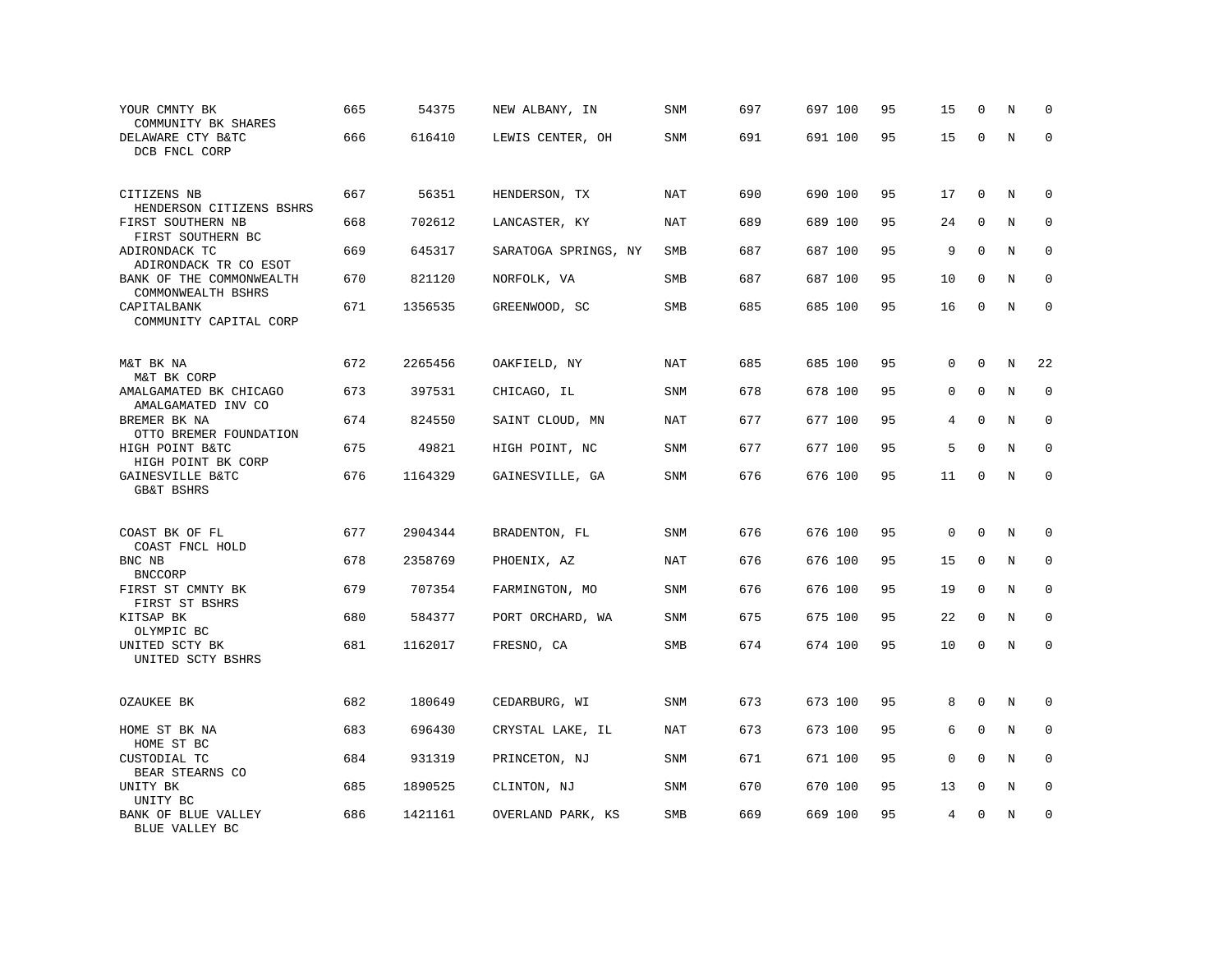| FIRST B&TC<br>FIRSTRUST CORP                          | 687 | 1862719 | NEW ORLEANS, LA       | SNM        | 668 | 668 100 | 95 | 10           | $\mathbf 0$  | N | $\Omega$     |
|-------------------------------------------------------|-----|---------|-----------------------|------------|-----|---------|----|--------------|--------------|---|--------------|
| TWIN CITY BK<br>HOME BSHRS                            | 688 | 2907484 | NORTH LITTLE ROCK, AR | SMB        | 667 | 667 100 | 95 | 15           | $\Omega$     | N | $\Omega$     |
| BYRON BK<br>OAK FC                                    | 689 | 945941  | BYRON CENTER, MI      | SMB        | 666 | 666 100 | 95 | 12           | $\mathbf 0$  | N | $\mathbf 0$  |
| BLACKHAWK ST BK<br>BLACKHAWK BC                       | 690 | 890742  | MILAN, IL             | SNM        | 666 | 666 100 | 95 | 8            | $\Omega$     | N | $\mathbf 0$  |
| SUMMIT NB<br>SUMMIT BC                                | 691 | 1167393 | ATLANTA, GA           | NAT        | 665 | 665 100 | 95 | 8            | $\mathbf 0$  | N | $\mathbf 0$  |
| FIRST CMRL BK OF FL                                   | 692 | 2737029 | ORLANDO, FL           | SMB        | 665 | 665 100 | 95 | 6            | $\mathbf{0}$ | N | $\mathbf 0$  |
| FCB FL BC<br>FIRST NB MANITOWOC<br>FIRST MANITOWOC BC | 693 | 594947  | MANITOWOC, WI         | <b>NAT</b> | 665 | 665 100 | 95 | 13           | $\mathbf{0}$ | N | $\mathbf 0$  |
| BANK OF CMRC                                          | 694 | 324863  | IDAHO FALLS, ID       | <b>SNM</b> | 664 | 664 100 | 95 | 13           | $\mathbf 0$  | N | $\mathbf 0$  |
| CARROLLTON BK<br>CBX CORP                             | 695 | 1001648 | CARROLLTON, IL        | SNM        | 664 | 664 100 | 95 | 7            | $\mathbf{0}$ | N | $\mathbf 0$  |
| FIRST NB TX<br>FIRST CMNTY BSHRS                      | 696 | 613950  | KILLEEN, TX           | <b>NAT</b> | 658 | 658 100 | 95 | 124          | $\mathbf{0}$ | N | $\mathbf 0$  |
| GREAT WESTERN BK<br>GREAT WESTERN BC                  | 697 | 813844  | CLIVE, IA             | SNM        | 658 | 658 100 | 95 | 39           | $\Omega$     | N | $\mathbf 0$  |
| FIRST NORTHERN BK<br>FIRST NORTHERN CMNTY BC          | 698 | 783161  | DIXON, CA             | <b>SNM</b> | 656 | 656 100 | 95 | 13           | $\mathbf{0}$ | N | 0            |
| BRIDGE BK NA<br>BRIDGE CAP HOLD                       | 699 | 3025406 | SAN JOSE, CA          | NAT        | 655 | 655 100 | 95 | $\mathbf{1}$ | $\Omega$     | N | $\mathbf 0$  |
| BANK OF UT<br>BOU BC                                  | 700 | 933975  | OGDEN, UT             | SMB        | 654 | 654 100 | 95 | 13           | $\mathbf 0$  | N | 0            |
| K BK<br>K CAP CORP                                    | 701 | 357375  | OWINGS MILLS, MD      | SNM        | 652 | 652 100 | 95 | 8            | $\Omega$     | N | $\mathbf 0$  |
| PENINSULA BK                                          | 702 | 61533   | ENGLEWOOD, FL         | SNM        | 652 | 652 100 | 95 | 5            | $\Omega$     | N | $\mathbf 0$  |
| LIBERTY BK<br>LIBERTY BSHRS                           | 703 | 2352235 | SPRINGFIELD, MO       | <b>SNM</b> | 651 | 651 100 | 95 | 10           | $\mathbf 0$  | N | 0            |
| UNIONBANK<br>UNIONBANCORP                             | 704 | 457547  | STREATOR, IL          | <b>SMB</b> | 649 | 649 100 | 95 | 15           | $\Omega$     | N | $\mathbf{0}$ |
| VINTAGE BK<br>NORTH BAY BC                            | 705 | 91866   | NAPA, CA              | SMB        | 649 | 649 100 | 95 | 9            | $\mathbf 0$  | N | 0            |
| ALLIANCE BK OF AZ<br>WESTERN ALLI BC                  | 706 | 3138146 | PHOENIX, AZ           | <b>SNM</b> | 646 | 646 100 | 95 | 7            | $\Omega$     | N | $\mathbf 0$  |
| FIRST AR VALLEY BK<br>LIBERTY BSHRS                   | 707 | 701240  | RUSSELLVILLE, AR      | SNM        | 645 | 645 100 | 95 | 16           | $\Omega$     | N | $\mathbf 0$  |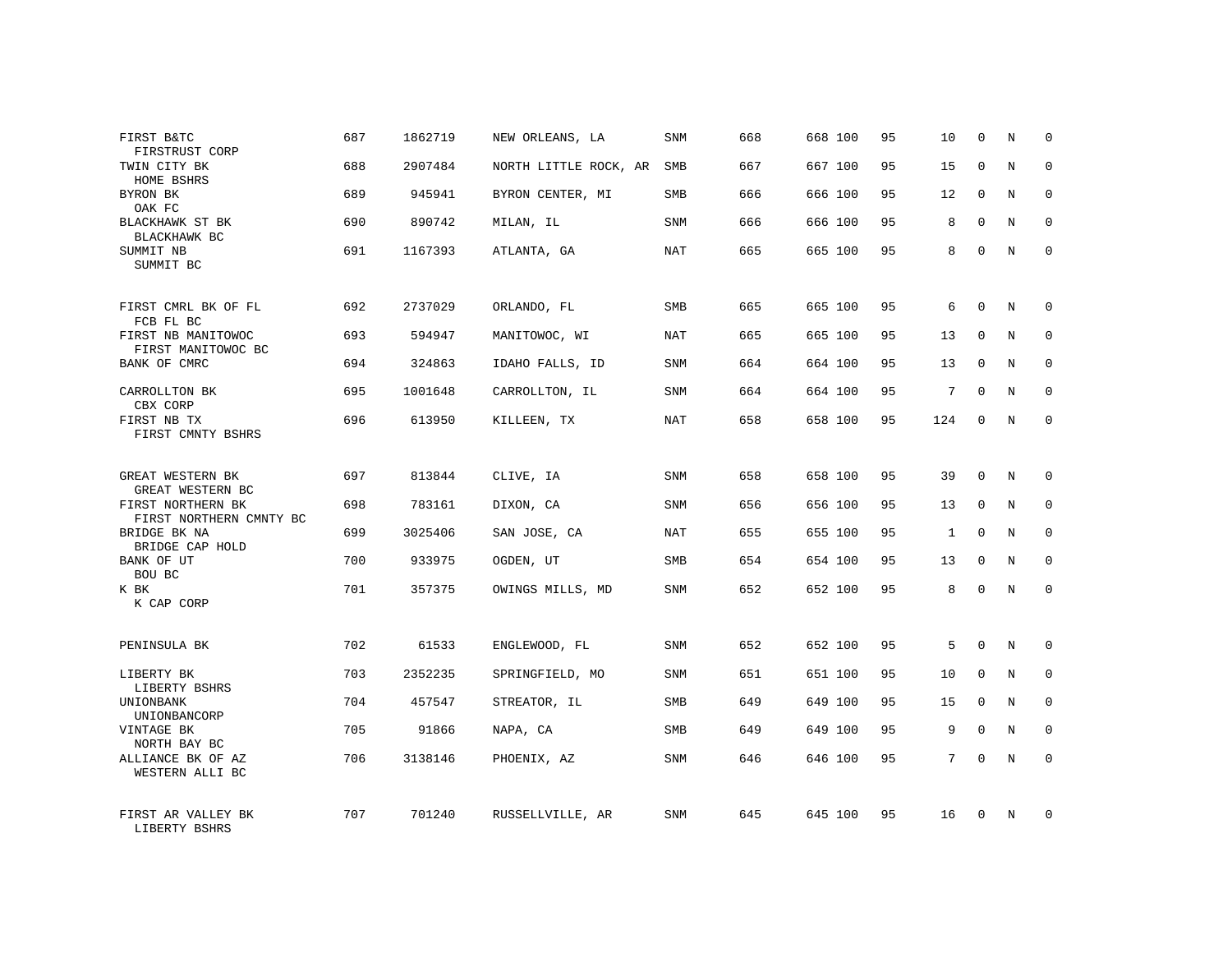| ALLIANCE BK CORP<br>ALLIANCE BSHRS CORP   | 708 | 2712978 | FAIRFAX, VA       | SMB        | 643 | 643 100 | 96 | 4  | $\mathbf 0$  | N       | $\mathbf 0$  |
|-------------------------------------------|-----|---------|-------------------|------------|-----|---------|----|----|--------------|---------|--------------|
| TOWER B&TC<br>TOWER FC                    | 709 | 2744063 | FORT WAYNE, IN    | SMB        | 642 | 642 100 | 96 | 6  | $\mathbf{0}$ | $\rm N$ | $\mathbf 0$  |
| D L EVANS BK<br>D L EVANS BC              | 710 | 543262  | BURLEY, ID        | <b>SNM</b> | 642 | 642 100 | 96 | 14 | $\mathbf 0$  | N       | 0            |
| FIRST UNITED SCTY BK<br>UNITED SCTY BSHRS | 711 | 259330  | THOMASVILLE, AL   | <b>SNM</b> | 642 | 642 100 | 96 | 19 | $\mathbf 0$  | N       | $\mathbf 0$  |
| ORRSTOWN BK<br>ORRSTOWN FNCL SVC          | 712 | 342410  | SHIPPENSBURG, PA  | SMB        | 641 | 641 100 | 96 | 16 | $\mathbf 0$  | $\rm N$ | 0            |
| WAUKESHA ST BK                            | 713 | 290249  | WAUKESHA, WI      | SNM        | 640 | 640 100 | 96 | 16 | 0            | N       | $\mathbf 0$  |
| AMERICAN BK TX NA<br>NORTH AMER BSHRS     | 714 | 485652  | MARBLE FALLS, TX  | <b>NAT</b> | 639 | 639 100 | 96 | 13 | $\mathbf 0$  | N       | 0            |
| FIRST AMER B&TC<br>ONE AMER CORP          | 715 | 101037  | VACHERIE, LA      | <b>SNM</b> | 639 | 639 100 | 96 | 21 | $\mathbf 0$  | N       | $\mathbf 0$  |
| WARREN BK<br>WARREN BC                    | 716 | 2685504 | WARREN, MI        | <b>SMB</b> | 639 | 639 100 | 96 | 4  | $\mathbf 0$  | N       | $\mathbf 0$  |
| OMNI NB                                   | 717 | 293026  | ATLANTA, GA       | NAT        | 639 | 639 100 | 96 | 7  | $\mathbf 0$  | N       | 0            |
| OMNI FNCL SVC<br>ONE UNITED BK            | 718 | 935308  | BOSTON, MA        | <b>SNM</b> | 638 | 638 100 | 96 | 8  | $\mathbf 0$  | N       | $\mathbf 0$  |
| CENTRA BK<br>CENTRA FNCL HOLD             | 719 | 2856500 | MORGANTOWN, WV    | <b>SNM</b> | 638 | 638 100 | 96 | 6  | $\mathbf 0$  | N       | $\mathbf 0$  |
| GULF COAST B&TC                           | 720 | 1458608 | NEW ORLEANS, LA   | SNM        | 637 | 637 100 | 96 | 11 | $\Omega$     | N       | $\Omega$     |
| BANK OF THE ORIENT<br>ORIENT BC           | 721 | 777366  | SAN FRANCISCO, CA | SMB        | 637 | 632 99  | 96 | 10 | 1            | Y       | $\mathbf 0$  |
| DARBY B&TC<br>DBT HC                      | 722 | 446336  | VIDALIA, GA       | <b>SNM</b> | 636 | 636 100 | 96 | 5  | $\mathbf 0$  | N       | 0            |
| OMNI BK<br>OMNI BSHRS                     | 723 | 1229424 | METAIRIE, LA      | <b>SNM</b> | 636 | 636 100 | 96 | 10 | $\mathbf 0$  | N       | $\mathbf{0}$ |
| FIRST NAT BK OF CO<br>LAURITZEN CORP      | 724 | 888758  | BOULDER, CO       | <b>NAT</b> | 636 | 636 100 | 96 | 8  | 0            | N       | 0            |
| FIRST DAKOTA NB<br>FIRST DAKOTA FC        | 725 | 441256  | YANKTON, SD       | <b>NAT</b> | 636 | 636 100 | 96 | 11 | $\mathbf 0$  | N       | $\mathbf 0$  |
| CENTRAL PROGRESSIVE BK<br>BLOSSMAN BSHRS  | 726 | 185037  | LACOMBE, LA       | <b>SNM</b> | 634 | 634 100 | 96 | 15 | $\mathbf 0$  | N       | $\mathbf 0$  |
| COCONUT GROVE BK<br>COCONUT GROVE BSHRS   | 727 | 648130  | MIAMI, FL         | SMB        | 634 | 634 100 | 96 | 3  | $\Omega$     | N       | 0            |
| FIRST GULF BK NA<br>ALABAMA NBC           | 728 | 2608905 | PENSACOLA, FL     | <b>NAT</b> | 633 | 633 100 | 96 | 12 | 0            | Ν       | 0            |
| KENTUCKY BK<br>KENTUCKY BSHRS INC         | 729 | 373115  | PARIS, KY         | <b>SNM</b> | 632 | 632 100 | 96 | 12 | $\mathbf 0$  | N       | $\mathbf 0$  |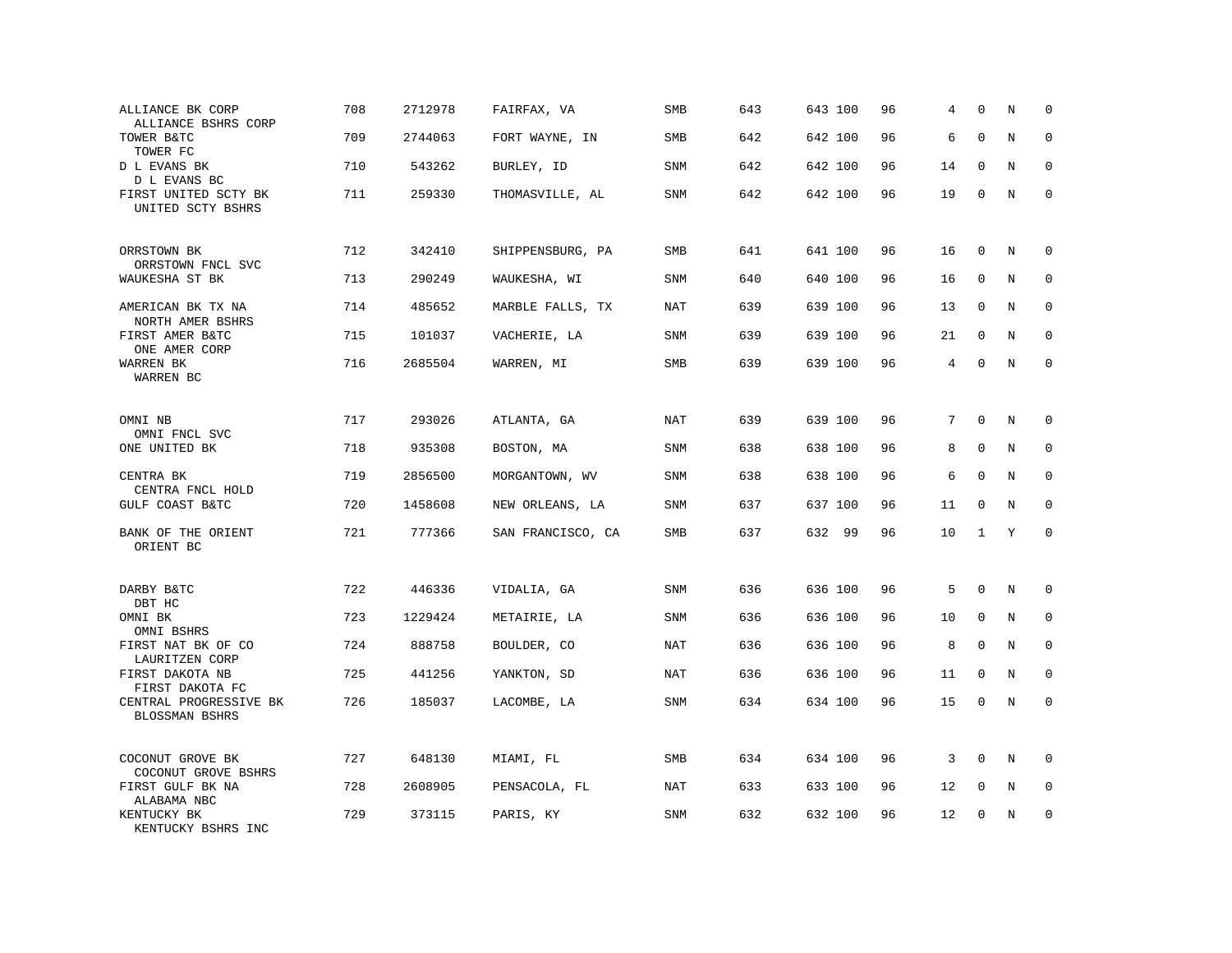| WESTERN NB<br>WNB BSHRS                              | 730 | 778466  | ODESSA, TX            | <b>NAT</b> | 632 | 632 100 | 96 | 7           | $\mathbf 0$  | N       | $\mathbf 0$  |
|------------------------------------------------------|-----|---------|-----------------------|------------|-----|---------|----|-------------|--------------|---------|--------------|
| AUBURNBANK<br>AUBURN NBC                             | 731 | 749635  | AUBURN, AL            | <b>SMB</b> | 632 | 632 100 | 96 | 7           | $\Omega$     | N       | $\Omega$     |
| FIRST ST BK OF THE FL                                | 732 | 191935  | KEY WEST, FL          | <b>SNM</b> | 631 | 631 100 | 96 | 6           | $\mathbf 0$  | N       | $\mathbf 0$  |
| ISABELLA B&T<br>IBT BC                               | 733 | 74140   | MOUNT PLEASANT, MI    | SMB        | 630 | 630 100 | 96 | 15          | $\mathbf 0$  | N       | 0            |
| COMMUNITY BK OF MS<br>COMMUNITY BSHRS ESOP           | 734 | 460033  | FOREST, MS            | <b>SNM</b> | 629 | 629 100 | 96 | 7           | $\Omega$     | N       | $\mathbf 0$  |
| QUEENSBOROUGH NB&TC<br>QUEENSBOROUGH CO              | 735 | 960935  | LOUISVILLE, GA        | <b>NAT</b> | 629 | 629 100 | 96 | 20          | $\mathbf 0$  | N       | $\mathbf 0$  |
| PARAGON CMRL BK<br>PARAGON CMRL CORP                 | 736 | 2806626 | RALEIGH, NC           | <b>SNM</b> | 629 | 629 100 | 96 | $\mathbf 0$ | $\mathbf{0}$ | N       | $\mathbf{0}$ |
| EXCEL BK MN<br>EXCEL BC                              | 737 | 131351  | MINNEAPOLIS, MN       | <b>SNM</b> | 628 | 628 100 | 96 | 1           | $\mathbf{0}$ | N       | 0            |
| UNITED BK IA<br>IDA GROVE BSHRS                      | 738 | 738040  | IDA GROVE, IA         | SNM        | 627 | 627 100 | 96 | 15          | 0            | N       | 0            |
| VALLEY VIEW ST BK<br>VALLEY VIEW BSHRS               | 739 | 339951  | OVERLAND PARK, KS     | <b>SNM</b> | 625 | 625 100 | 96 | 9           | $\mathbf 0$  | N       | $\mathbf 0$  |
| MIDSOUTH BK NA<br>MIDSOUTH BC                        | 740 | 223331  | LAFAYETTE, LA         | <b>NAT</b> | 625 | 625 100 | 96 | 23          | $\mathbf 0$  | N       | $\mathbf 0$  |
| HIGHLANDS UNION BK<br>HIGHLANDS BSHRS                | 741 | 969424  | ABINGDON, VA          | SMB        | 625 | 625 100 | 96 | 11          | $\mathbf 0$  | $\rm N$ | $\mathbf 0$  |
| FIRST BK OF THE S                                    | 742 | 2860066 | LAWRENCEVILLE, GA     | <b>SNM</b> | 625 | 625 100 | 96 | 4           | $\mathbf 0$  | N       | $\mathbf 0$  |
| GWINNETT CMRL GRP<br>VILLAGE B&TC<br>WINTRUST FC     | 743 | 2298995 | ARLINGTON HEIGHTS, IL | SMB        | 624 | 624 100 | 96 | 3           | $\mathbf 0$  | N       | $\mathbf 0$  |
| NORTHWAY BK<br>NORTHWAY FNCL                         | 744 | 30502   | BERLIN, NH            | <b>SNM</b> | 624 | 624 100 | 96 | 23          | $\mathbf{0}$ | $\rm N$ | $\mathbf 0$  |
| CENTRUE BK<br>CENTRUE FC                             | 745 | 212979  | KANKAKEE, IL          | SNM        | 622 | 622 100 | 96 | 21          | $\mathbf 0$  | N       | 0            |
| PARK BK<br>PARK BC                                   | 746 | 403946  | MADISON, WI           | <b>SNM</b> | 622 | 622 100 | 96 | 12          | $\mathbf 0$  | N       | $\mathbf 0$  |
| FIRST NB OF VALPARAISO<br>FINA BC                    | 747 | 703141  | VALPARAISO, IN        | <b>NAT</b> | 621 | 621 100 | 96 | 22          | $\mathbf 0$  | N       | $\mathbf 0$  |
| BANK OF THE WEST<br>WEST FNCL                        | 748 | 1447639 | EL PASO, TX           | SMB        | 621 | 621 100 | 96 | 5           | $\Omega$     | $\rm N$ | 0            |
| NEW PEOPLES BK<br>NEW PEOPLES BSHRS                  | 749 | 2736451 | HONAKER, VA           | SMB        | 620 | 620 100 | 96 | 23          | $\Omega$     | N       | $\mathbf 0$  |
| MERCANTILE EASTERN SHORE BK<br>MERCANTILE BSHRS CORP | 750 | 872421  | CHESTERTOWN, MD       | <b>SNM</b> | 620 | 620 100 | 96 | 18          | $\mathbf 0$  | N       | $\mathbf 0$  |
| ACCESS NB<br>ACCESS NAT CORP                         | 751 | 2859903 | RESTON, VA            | <b>NAT</b> | 617 | 617 100 | 96 | 3           | $\mathbf 0$  | N       | $\mathbf 0$  |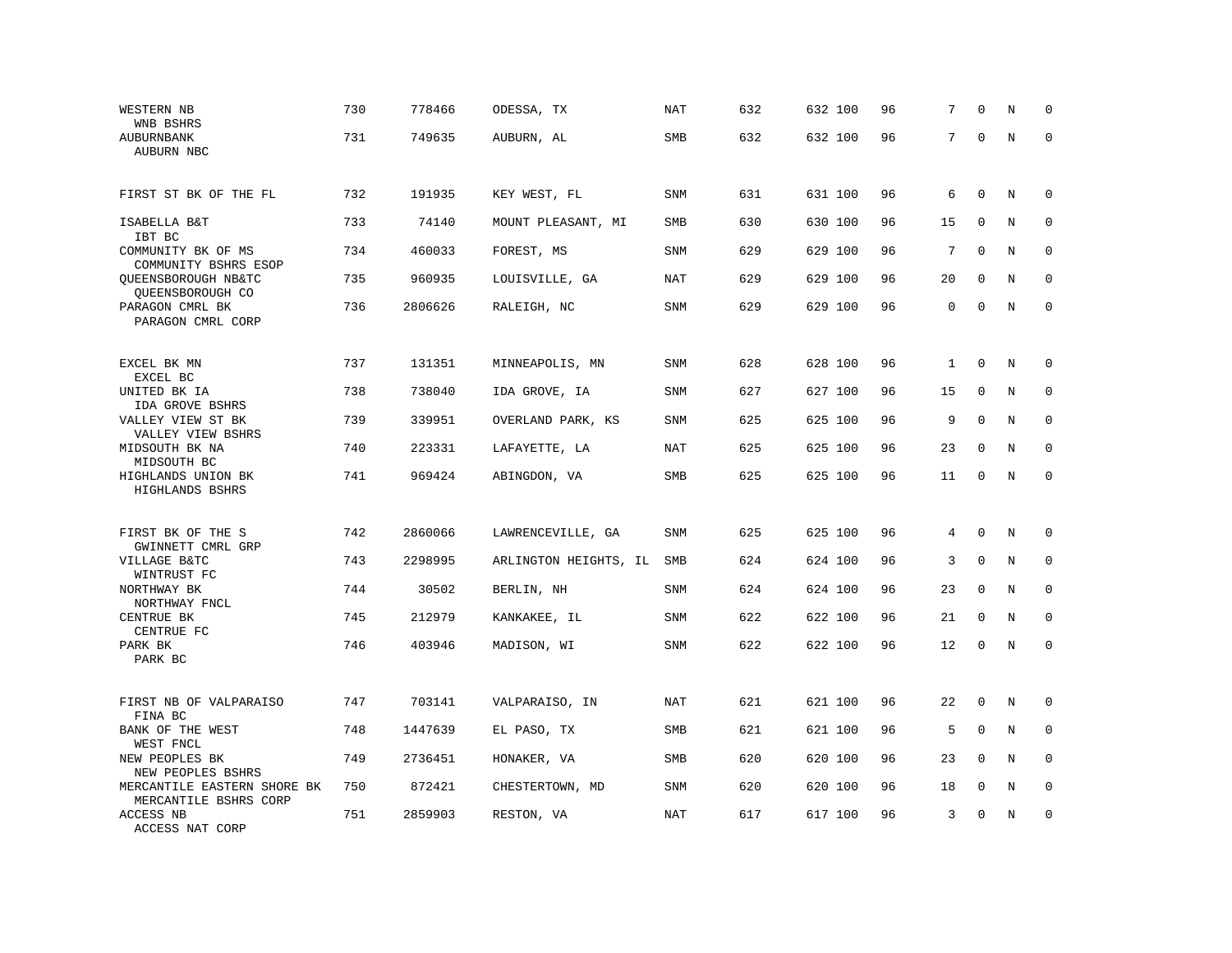| UNION BK<br>FIRST OLATHE BSHRS                 | 752 | 687858  | KANSAS CITY, MO   | <b>SNM</b> | 615 | 615 100 | 96 | 9  | $\Omega$     | N       | $\Omega$     |
|------------------------------------------------|-----|---------|-------------------|------------|-----|---------|----|----|--------------|---------|--------------|
| FIRSTBANK SW<br>FIRSTPERRYTON BC               | 753 | 840363  | AMARILLO, TX      | <b>SNM</b> | 615 | 615 100 | 96 | 9  | $\Omega$     | N       | $\mathbf 0$  |
| PATRIOT NB<br>PATRIOT NAT BC                   | 754 | 2236821 | STAMFORD, CT      | NAT        | 613 | 613 100 | 96 | 9  | $\Omega$     | N       | 0            |
| FIRST BUS BK<br>FIRST BUS FS                   | 755 | 537449  | MADISON, WI       | <b>SNM</b> | 613 | 613 100 | 96 | 0  | $\Omega$     | $\rm N$ | $\mathbf 0$  |
| FIRST NB&TC NEWTOWN<br>FNB BC                  | 756 | 1007417 | NEWTOWN, PA       | NAT        | 613 | 613 100 | 96 | 14 | $\mathbf 0$  | N       | $\mathbf{0}$ |
| UNITED CENTRAL BK<br>CENTRAL BC                | 757 | 259657  | GARLAND, TX       | <b>SNM</b> | 612 | 612 100 | 96 | 9  | $\Omega$     | N       | $\mathbf 0$  |
| BANKFIRST<br>MARSHALL BANKFIRST CORP           | 758 | 2352507 | SIOUX FALLS, SD   | SMB        | 611 | 611 100 | 96 | 4  | $\mathbf 0$  | N       | $\mathbf 0$  |
| CITIZENS NB<br>CNB BSHRS                       | 759 | 717737  | SEVIERVILLE, TN   | <b>NAT</b> | 609 | 609 100 | 96 | 17 | $\mathbf 0$  | N       | 0            |
| LANDMARK NB<br>LANDMARK BC INC                 | 760 | 481177  | MANHATTAN, KS     | <b>NAT</b> | 609 | 609 100 | 96 | 19 | $\Omega$     | N       | $\mathbf 0$  |
| BANK OF NY DE<br>BANK OF NY CO                 | 761 | 488318  | NEWARK, DE        | <b>SNM</b> | 608 | 607 100 | 96 | 0  | $\mathbf{1}$ | N       | $\mathbf 0$  |
| MERCANTILE T&SB<br>MERCANTILE BANCORP          | 762 | 481542  | OUINCY, IL        | <b>SNM</b> | 606 | 606 100 | 96 | 5  | $\mathbf 0$  | N       | 0            |
| CITIZENS 1ST BK                                | 763 | 869663  | TYLER, TX         | <b>SNM</b> | 606 | 606 100 | 96 | 6  | $\mathbf{0}$ | N       | $\mathbf 0$  |
| UNITED BK                                      | 764 | 37435   | ZEBULON, GA       | <b>SNM</b> | 605 | 605 100 | 96 | 12 | 0            | N       | 0            |
| UNITED BC<br>COMMUNITY TR BK                   | 765 | 667757  | CHOUDRANT, LA     | <b>SNM</b> | 605 | 605 100 | 96 | 12 | 0            | N       | $\mathbf 0$  |
| CTB FNCL CORP<br>TEAMBANK NA<br>TEAM FNCL ESOP | 766 | 181851  | PAOLA, KS         | <b>NAT</b> | 605 | 605 100 | 96 | 14 | $\mathbf 0$  | $\rm N$ | $\mathbf 0$  |
| BRIDGEHAMPTON NB<br>BRIDGE BC                  | 767 | 23504   | BRIDGEHAMPTON, NY | NAT        | 604 | 604 100 | 96 | 11 | 0            | N       | 0            |
| INDEPENDENCE BK OF KY<br>INDEPENDENCE BSHRS    | 768 | 648242  | OWENSBORO, KY     | <b>SNM</b> | 604 | 604 100 | 96 | 20 | $\mathbf 0$  | N       | 0            |
| CITIZENS BK<br>CITIZENS HC                     | 769 | 29636   | PHILADELPHIA, MS  | <b>SNM</b> | 602 | 602 100 | 96 | 18 | $\mathbf 0$  | N       | 0            |
| SLADES FERRY TC<br>SLADES FERRY BC             | 770 | 500407  | SOMERSET, MA      | SNM        | 601 | 601 100 | 96 | 10 | 0            | N       | 0            |
| UNITED CMNTY BK<br>UNITED CMNTY BC             | 771 | 439338  | CHATHAM, IL       | <b>SNM</b> | 601 | 601 100 | 96 | 13 | $\mathbf 0$  | N       | $\mathbf 0$  |
| SHINHAN BK AMER                                | 772 | 1494914 | NEW YORK, NY      | SNM        | 600 | 600 100 | 96 | 2  | 0            |         | N 100        |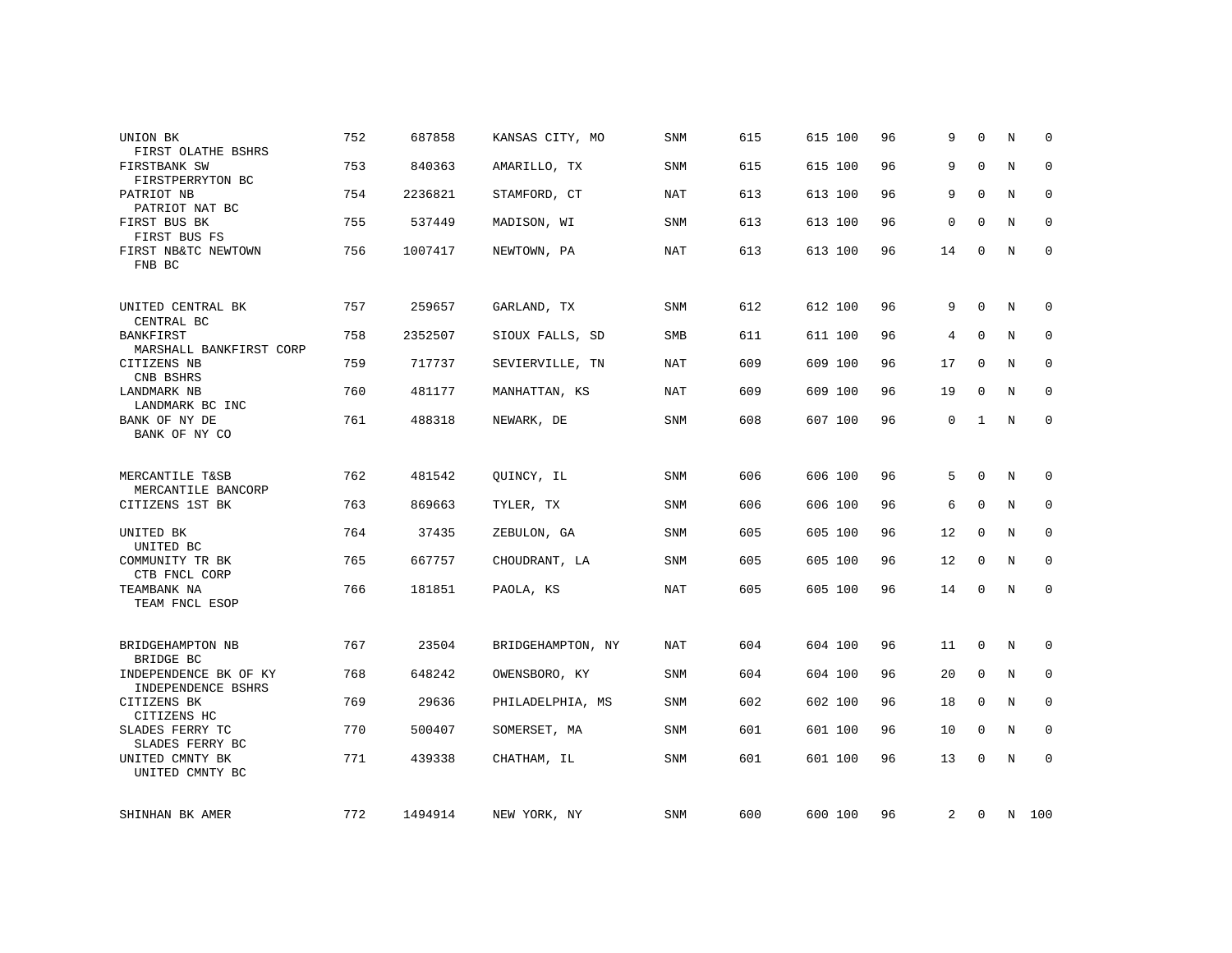| TORREY PINES BK<br>WESTERN ALLI BC             | 773 | 3179082 | SAN DIEGO, CA              | <b>SNM</b> | 599 | 599 100 | 96 | 4            | $\Omega$     | N           | $\mathbf 0$  |
|------------------------------------------------|-----|---------|----------------------------|------------|-----|---------|----|--------------|--------------|-------------|--------------|
| MARINE BK SPRINGFIELD<br>MARINE BC             | 774 | 258445  | SPRINGFIELD, IL            | <b>SNM</b> | 599 | 599 100 | 96 | 5            | $\Omega$     | N           | $\Omega$     |
| EAST CAROLINA BK<br>ECB BC                     | 775 | 580726  | ENGELHARD, NC              | <b>SNM</b> | 599 | 599 100 | 96 | 17           | $\mathbf 0$  | N           | $\mathbf 0$  |
| SAEHAN BK<br>SAEHAN BC                         | 776 | 1865680 | LOS ANGELES, CA            | <b>SNM</b> | 598 | 598 100 | 96 | 8            | $\Omega$     | N           | $\mathbf 0$  |
| EPHRATA NB<br>HIBSHMAN TR FOR EPHRATA NB STK   | 777 | 425911  | EPHRATA, PA                | NAT        | 597 | 597 100 | 96 | 5            | $\Omega$     | N           | $\Omega$     |
| FOUR OAKS B&TC<br>FOUR OAKS FINCORP            | 778 | 292524  | FOUR OAKS, NC              | SMB        | 597 | 597 100 | 96 | 13           | $\mathbf 0$  | N           | 0            |
| FIRST COLLINSVILLE BK<br>FIRST CO BANCORP      | 779 | 1459717 | COLLINSVILLE, IL           | <b>SNM</b> | 595 | 595 100 | 96 | 5            | $\Omega$     | N           | $\mathbf{0}$ |
| FIRST WASHINGTON ST BK<br>FULTON FNCL CORP     | 780 | 1412598 | WINDSOR, NJ                | <b>SNM</b> | 593 | 593 100 | 96 | 12           | $\mathbf 0$  | N           | $\mathbf 0$  |
| NATIONAL REPUBLIC BK CHICAGO                   | 781 | 215130  | CHICAGO, IL                | NAT        | 592 | 592 100 | 96 | $\mathbf{1}$ | $\Omega$     | N           | $\mathbf 0$  |
| SUBURBAN B&TC                                  | 782 | 591937  | ELMHURST, IL               | SNM        | 592 | 592 100 | 96 | 8            | $\mathbf{0}$ | N           | $\mathbf 0$  |
| SUBURBAN IL BC<br>FALCON INTL BK               | 783 | 564557  | LAREDO, TX                 | <b>SNM</b> | 592 | 591 100 | 96 | 10           | 1            | N           | $\mathbf 0$  |
| FALCON BSHRS INC                               | 784 |         |                            | SNM        | 591 |         | 96 | 10           | $\mathbf{0}$ | $\mathbf N$ | $\mathbf 0$  |
| AMERICAN RIVER BK<br>AMERICAN RIVER BSHRS      |     | 735768  | SACRAMENTO, CA             |            |     | 591 100 |    |              |              |             |              |
| JEFFERSON ST BK<br><b>JEFFERSON BSHRS</b>      | 785 | 45560   | SAN ANTONIO, TX            | SNM        | 590 | 590 100 | 96 | 10           | $\mathbf 0$  | N           | $\mathbf 0$  |
| <b>OUAKERTOWN NB</b><br>ONB CORP               | 786 | 852713  | QUAKERTOWN, PA             | <b>NAT</b> | 589 | 589 100 | 96 | 9            | $\Omega$     | $\rm N$     | $\mathbf 0$  |
| COMMUNITY ST BK NA                             | 787 | 790543  | ANKENY, IA                 | NAT        | 587 | 587 100 | 96 | 8            | $\mathbf{0}$ | N           | 0            |
| VAN DIEST INV CO<br>PEOPLES NB                 | 788 | 375043  | MOUNT VERNON, IL           | NAT        | 586 | 586 100 | 96 | 14           | $\mathbf 0$  | N           | 0            |
| MARKET STREET BSHRS<br>FIRST NB OF NORTHERN CA | 789 | 167060  | SOUTH SAN FRANCISCO, CANAT |            | 586 | 586 100 | 96 | 15           | $\mathbf{0}$ | N           | $\mathbf 0$  |
| FNB BC<br>CORNERSTONE BK<br>FIRST YORK BC      | 790 | 403151  | YORK, NE                   | SMB        | 586 | 586 100 | 96 | 26           | $\mathbf 0$  | N           | $\mathbf 0$  |
| BANK OF EAST ASIA USA NA<br>EAST ASIA HC       | 791 | 1015560 | NEW YORK, NY               | NAT        | 586 | 586 100 | 96 | 7            | $\mathbf{0}$ | N           | 100          |
| KANSAS ST BK OF MANHATTAN<br>MANHATTAN BC      | 792 | 160959  | MANHATTAN, KS              | <b>SNM</b> | 586 | 586 100 | 96 | 4            | $\Omega$     | N           | $\mathbf 0$  |
| NEW MEXICO B&TC<br>HEARTLAND FNCL USA          | 793 | 2649122 | ALBUQUERQUE, NM            | <b>SNM</b> | 585 | 585 100 | 96 | 11           | $\mathbf 0$  | N           | $\mathbf 0$  |
| NORTHSIDE CMNTY BK<br>ALIKAT INV               | 794 | 2533119 | GURNEE, IL                 | <b>SMB</b> | 585 | 585 100 | 96 | 4            | $\mathbf 0$  | N           | $\mathbf 0$  |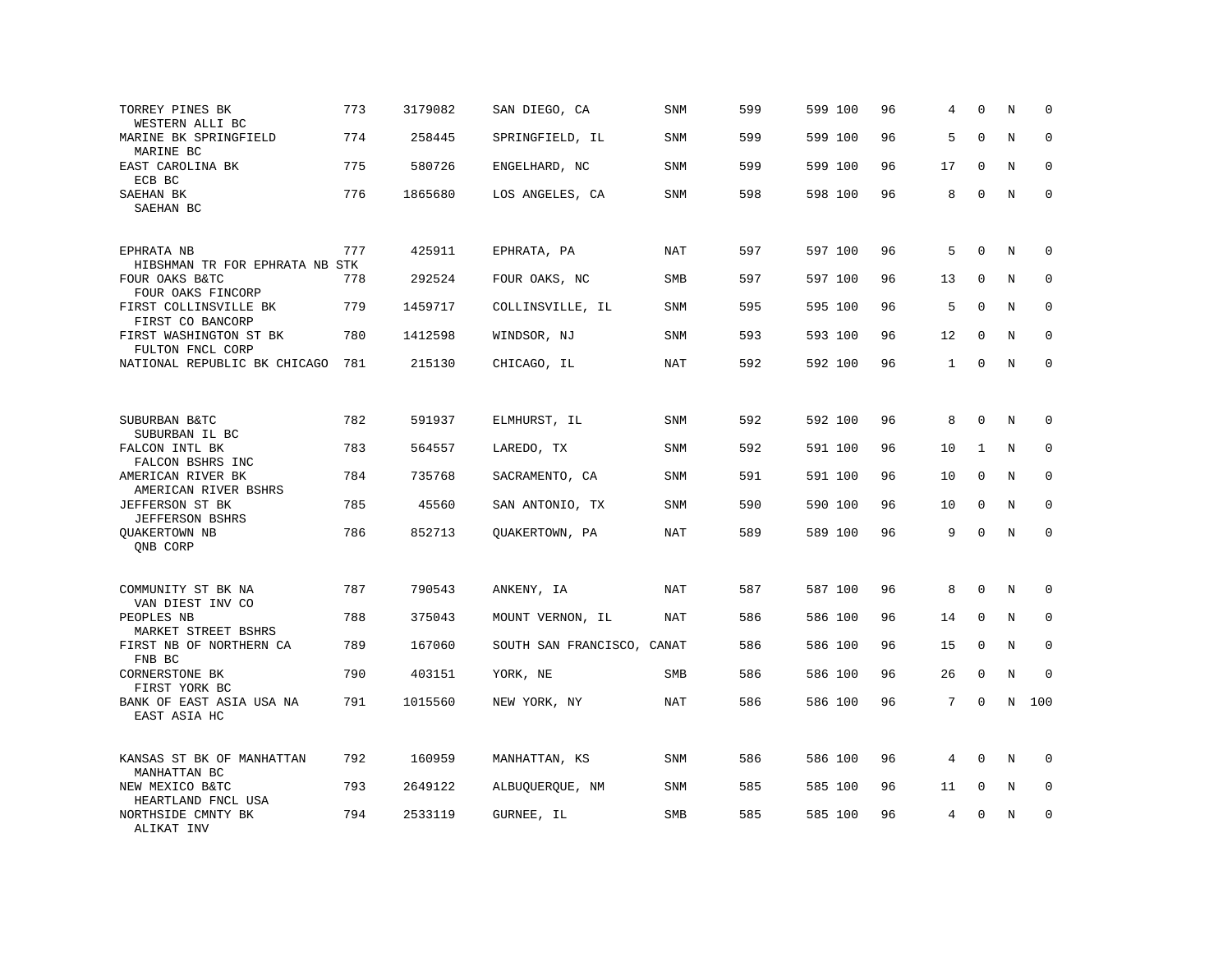| STATE BK THE LAKES<br>WINTRUST FC                           | 795 | 595430  | ANTIOCH, IL      | SMB        | 584 | 584 100 | 96 | 4           | 0            | N       | $\mathbf 0$ |
|-------------------------------------------------------------|-----|---------|------------------|------------|-----|---------|----|-------------|--------------|---------|-------------|
| AMERICAN FOUNDERS BK INC<br>AMERICAN FOUNDERS BC            | 796 | 3025134 | FRANKFORT, KY    | SNM        | 583 | 583 100 | 96 | 5           | $\Omega$     | $\rm N$ | $\mathbf 0$ |
| REDDING BK OF CMRC<br>BANK OF CMRC HOLD                     | 797 | 933863  | REDDING, CA      | SNM        | 581 | 581 100 | 96 | 3           | $\mathbf 0$  | N       | 0           |
| TRANSATLANTIC BK                                            | 798 | 972237  | MIAMI, FL        | SMB        | 580 | 580 100 | 96 | 6           | $\mathbf 0$  | N       | $\mathbf 0$ |
| SEE TR<br>SOMERSET VALLEY BK<br>FULTON FNCL CORP            | 799 | 1916612 | SOMERVILLE, NJ   | <b>SNM</b> | 579 | 579 100 | 96 | 10          | $\Omega$     | N       | $\mathbf 0$ |
| CITIZENS BK<br>CITCO CMNTY BSHRS                            | 800 | 778738  | ELIZABETHTON, TN | <b>SNM</b> | 578 | 578 100 | 96 | 13          | $\mathbf 0$  | N       | $\mathbf 0$ |
| BANK OF TN<br><b>BANCTENN CORP</b>                          | 801 | 340135  | KINGSPORT, TN    | <b>SNM</b> | 578 | 578 100 | 96 | 10          | $\mathbf 0$  | N       | $\mathbf 0$ |
| FIRST NAT B&TC                                              | 802 | 207845  | BELOIT, WI       | NAT        | 578 | 578 100 | 96 | 11          | 0            | N       | 0           |
| CENTRE 1 BC<br>FIRST B&TC EAST TX                           | 803 | 642259  | DIBOLL, TX       | <b>SNM</b> | 578 | 578 100 | 96 | 13          | $\mathbf 0$  | N       | 0           |
| DIBOLL ST BSHRS<br>CAMERON ST BK                            | 804 | 472335  | LAKE CHARLES, LA | <b>SNM</b> | 578 | 578 100 | 96 | 25          | 0            | N       | $\mathbf 0$ |
| CAMERON BSHRS<br>BANK OF CASTILE                            | 805 | 165806  | CASTILE, NY      | <b>SNM</b> | 576 | 576 100 | 96 | 12          | $\mathbf 0$  | N       | $\mathbf 0$ |
| TOMPKINS TRUSTCO<br>PEACHTREE BK<br>PB FNCL SVC CORP        | 806 | 2735913 | DULUTH, GA       | SMB        | 575 | 575 100 | 96 | 3           | $\mathbf 0$  | $\rm N$ | $\mathbf 0$ |
|                                                             |     |         |                  |            |     |         |    |             |              |         |             |
| RIVERSIDE BK OF THE GULF COA<br>RIVERSIDE GULF COAST BKG CO | 807 | 2616076 | CAPE CORAL, FL   | SMB        | 575 | 575 100 | 96 | 14          | $\mathbf 0$  | N       | $\mathbf 0$ |
| FIRST BK RICHMOND NA<br>FIRST MUTUAL RICHMOND               | 808 | 419675  | RICHMOND, IN     | NAT        | 575 | 575 100 | 96 | 7           | $\Omega$     | N       | $\mathbf 0$ |
| AMERICAN BK CMRC<br>AMERICO BSHRS                           | 809 | 215662  | WOLFFORTH, TX    | <b>SNM</b> | 574 | 574 100 | 96 | 10          | $\mathbf 0$  | N       | $\mathbf 0$ |
| TENNESSEE CMRC BK<br>TENNESSEE CMRC BC                      | 810 | 2874634 | FRANKLIN, TN     | <b>SNM</b> | 574 | 574 100 | 96 | $\mathbf 0$ | $\mathbf 0$  | N       | 0           |
| SKYLANDS CMNTY BK<br>FULTON FNCL CORP                       | 811 | 1484595 | HACKETTSTOWN, NJ | <b>SNM</b> | 574 | 574 100 | 96 | 11          | $\mathbf 0$  | N       | $\mathbf 0$ |
| <b>BANKWEST</b>                                             | 812 | 540551  | PIERRE, SD       | <b>SNM</b> | 574 | 574 100 | 96 | 11          | $\mathbf{0}$ | N       | $\mathbf 0$ |
| SOUTH DAKOTA BSHRS<br>BANK/FIRST CITIZENS BK                | 813 | 813732  | CLEVELAND, TN    | <b>SNM</b> | 573 | 573 100 | 96 | 9           | $\mathbf 0$  | N       | $\mathbf 0$ |
| BB&T CORP                                                   |     |         |                  |            |     |         |    |             |              |         |             |
| FIRST MORRIS B&TC                                           | 814 | 926203  | MORRISTOWN, NJ   | SNM        | 573 | 573 100 | 96 | 8           | $\Omega$     | N       | 0           |
| BANK OF NEW YORK TC NA<br>BANK OF NY CO                     | 815 | 398668  | LOS ANGELES, CA  | NAT        | 572 | 572 100 | 96 | 5           | $\mathbf 0$  | N       | $\mathbf 0$ |
| CITIZENS UNION BK<br>LEA M MCMULLAN TR                      | 816 | 65746   | SHELBYVILLE, KY  | <b>SNM</b> | 571 | 571 100 | 96 | 14          | $\mathbf{0}$ | N       | $\mathbf 0$ |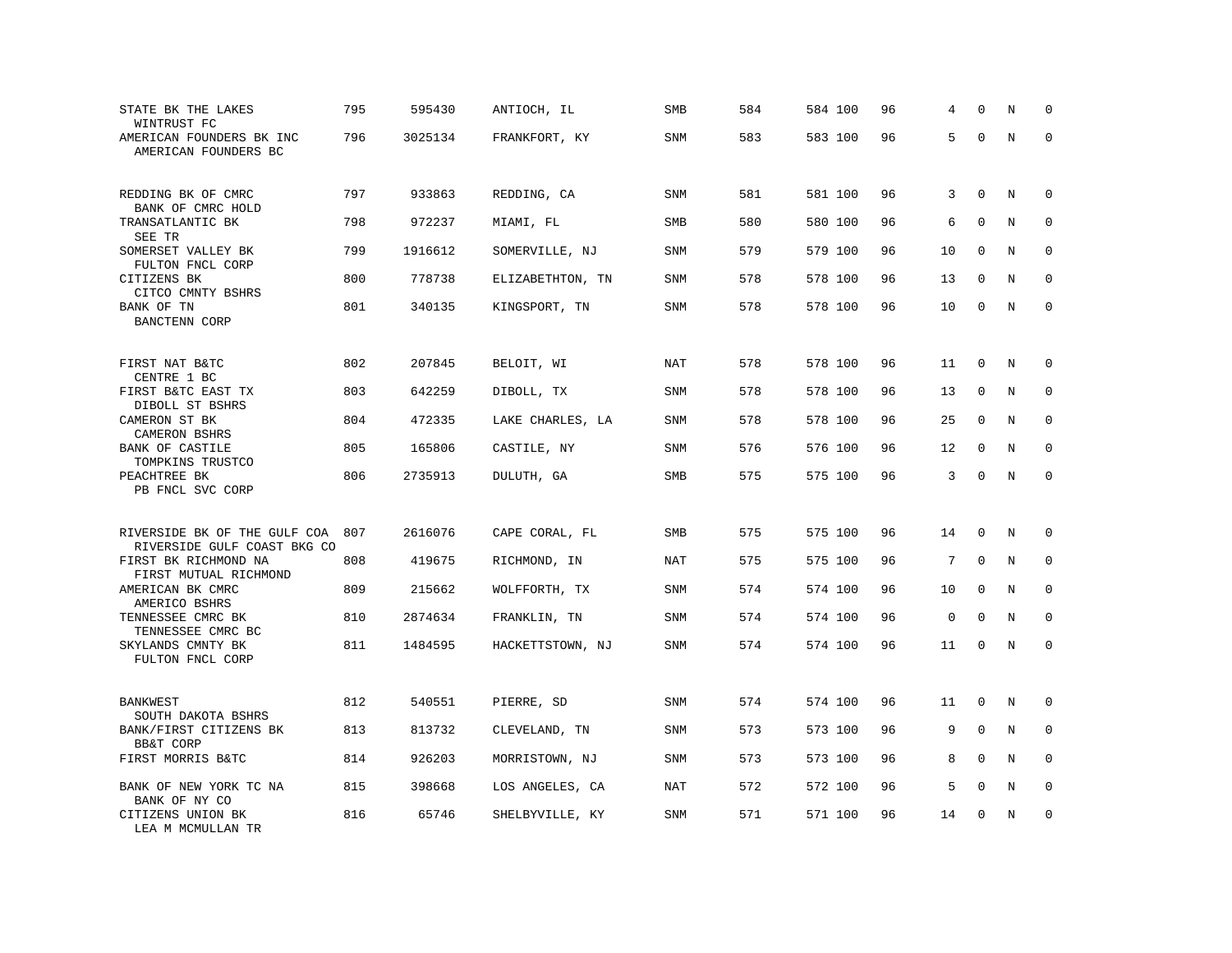| JERSEY SHORE ST BK<br>PENNS WOODS BC               | 817 | 732918  | JERSEY SHORE, PA      | SNM        | 571 | 571 100 | 96 | 13          | 0           | N | 0           |
|----------------------------------------------------|-----|---------|-----------------------|------------|-----|---------|----|-------------|-------------|---|-------------|
| FRONTIER ST BK                                     | 818 | 632858  | OKLAHOMA CITY, OK     | SNM        | 571 | 571 100 | 96 | $\mathbf 0$ | $\Omega$    | N | $\Omega$    |
| IDAHO INDEP BK                                     | 819 | 2110640 | COEUR D'ALENE, ID     | <b>SNM</b> | 571 | 571 100 | 96 | 10          | $\Omega$    | N | $\mathbf 0$ |
| BEACH CMNTY BK<br>BEACH CMNTY BSHRS                | 820 | 3022076 | FORT WALTON BEACH, FL | SNM        | 571 | 571 100 | 96 | 7           | $\Omega$    | N | $\Omega$    |
| PARTNERS MUNICIPAL BK                              | 821 | 516305  | UTICA, NY             | SNM        | 570 | 570 100 | 96 | $\Omega$    | $\Omega$    | N | $\Omega$    |
|                                                    |     |         |                       |            |     |         |    |             |             |   |             |
| COMMUNITY BK<br>COMMUNITY BSHRS                    | 822 | 594134  | BLOUNTSVILLE, AL      | SNM        | 570 | 570 100 | 96 | 19          | $\Omega$    | N | $\Omega$    |
| NATIONAL B&TC<br>ESOP NB&T FNCL GROUP              | 823 | 328423  | WILMINGTON, OH        | NAT        | 569 | 569 100 | 96 | 16          | $\mathbf 0$ | N | $\mathbf 0$ |
| SECURITY BK OF KANSAS CITY<br>VALLEY VIEW BSHRS    | 824 | 1009354 | KANSAS CITY, KS       | <b>SNM</b> | 568 | 568 100 | 96 | 8           | $\Omega$    | N | $\Omega$    |
| NORTHEAST BK<br>NORTHEAST BC                       | 825 | 468806  | LEWISTON, ME          | <b>SMB</b> | 567 | 567 100 | 96 | 9           | $\Omega$    | N | $\mathbf 0$ |
| COMMUNITY BK OF TRI-CTY<br>TRI-COUNTY FC           | 826 | 697978  | WALDORF, MD           | <b>SMB</b> | 565 | 565 100 | 96 | 8           | $\Omega$    | N | $\Omega$    |
|                                                    |     |         |                       |            |     |         |    |             |             |   |             |
| COASTAL BK OF GA<br>SYNOVUS FC                     | 827 | 300531  | BRUNSWICK, GA         | SNM        | 565 | 565 100 | 96 | 7           | $\Omega$    | N | $\Omega$    |
| SECURITY NB SIOUX CITY<br>SECURITY NAT CORP        | 828 | 418249  | SIOUX CITY, IA        | NAT        | 564 | 564 100 | 96 | 3           | $\Omega$    | N | $\mathbf 0$ |
| SEA ISLAND BK<br>SYNOVUS FC                        | 829 | 1632    | STATESBORO, GA        | SNM        | 564 | 564 100 | 96 | 7           | $\Omega$    | N | $\mathbf 0$ |
| VOYAGER BK<br>VOYAGER FS CORP                      | 830 | 430670  | EDEN PRAIRIE, MN      | <b>SNM</b> | 563 | 563 100 | 96 | 3           | $\Omega$    | N | $\mathbf 0$ |
| FIDELITY DEPOSIT & DISCOUNT<br>FIDELITY D&D BC INC | 831 | 1007819 | DUNMORE, PA           | SNM        | 562 | 562 100 | 96 | 11          | $\Omega$    | N | $\mathbf 0$ |
|                                                    |     |         |                       |            |     |         |    |             |             |   |             |
| NODAWAY VALLEY BK<br>NODAWAY VALLEY BSHRS          | 832 | 770657  | MARYVILLE, MO         | SNM        | 562 | 562 100 | 96 | 8           | 0           | N | 0           |
| CRYSTAL LAKE B&TC NA<br>WINTRUST FC                | 833 | 2624400 | CRYSTAL LAKE, IL      | NAT        | 561 | 561 100 | 96 | 4           | $\Omega$    | N | $\mathbf 0$ |
| FIRST CITIZENS NB<br>CITIZENS FNCL SVC             | 834 | 978118  | MANSFIELD, PA         | NAT        | 560 | 560 100 | 96 | 18          | $\Omega$    | N | $\mathbf 0$ |
| TENNESSEE ST BK<br>TENNESSEE ST BSHRS              | 835 | 479839  | PIGEON FORGE, TN      | SMB        | 560 | 560 100 | 96 | 12          | $\Omega$    | N | $\mathbf 0$ |
| DESERT CMNTY BK                                    | 836 | 155263  | VICTORVILLE, CA       | SMB        | 560 | 560 100 | 96 | $7^{\circ}$ | $\Omega$    | N | $\mathbf 0$ |
|                                                    |     |         |                       |            |     |         |    |             |             |   |             |
| BREMER BK NA<br>OTTO BREMER FOUNDATION             | 837 | 503453  | MENOMONIE, WI         | NAT        | 560 | 560 100 | 96 | 15          | $\Omega$    | N | $\Omega$    |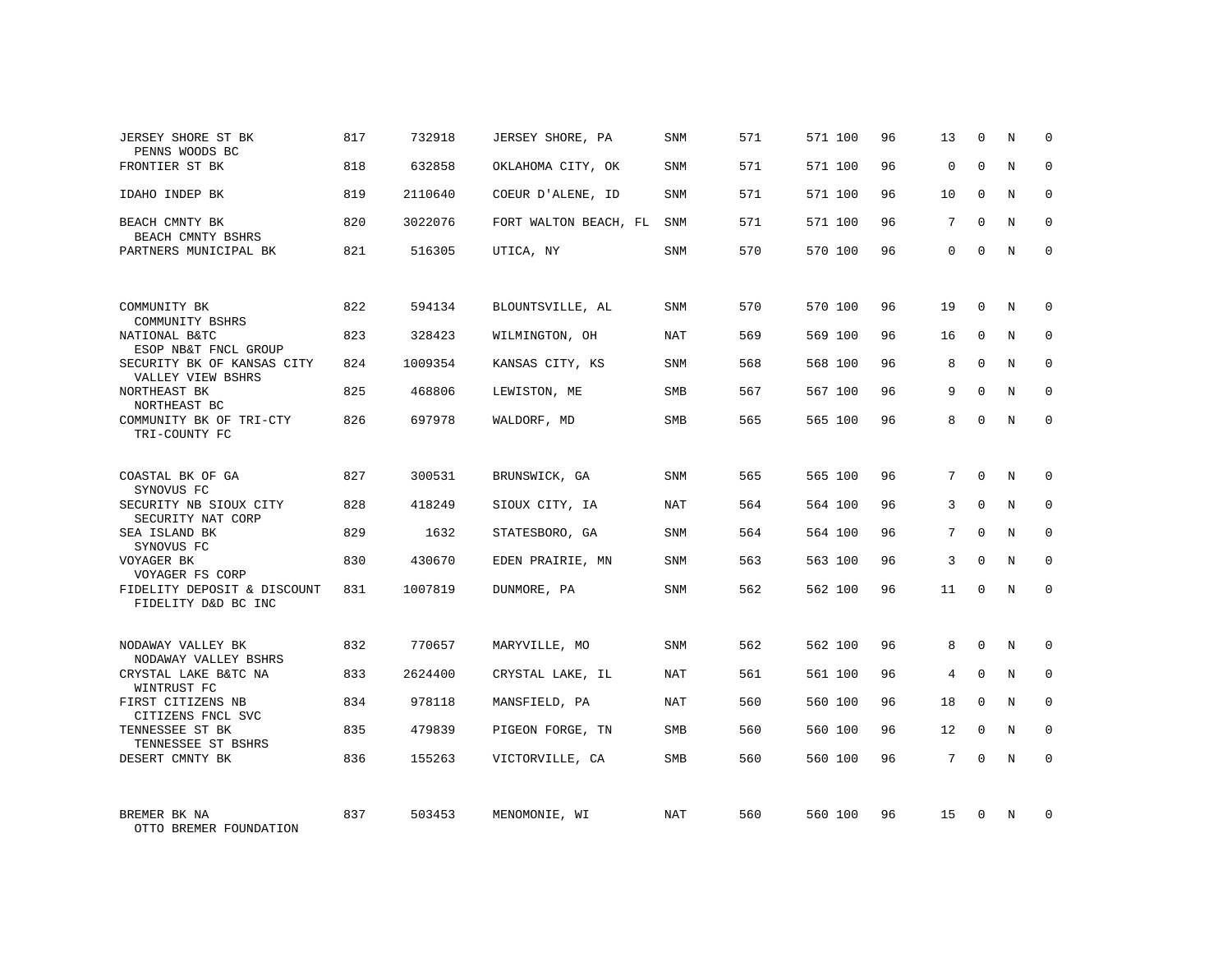| BREMER BK NA<br>OTTO BREMER FOUNDATION             | 838 | 268556  | ALEXANDRIA, MN       | NAT        | 559 | 559 100 | 96 | 7  | $\mathbf 0$  | N | $\mathbf 0$  |
|----------------------------------------------------|-----|---------|----------------------|------------|-----|---------|----|----|--------------|---|--------------|
| VALLEY BK<br>RIVER VALLEY BC                       | 839 | 2085177 | MOLINE, IL           | SNM        | 559 | 559 100 | 96 | 14 | $\mathbf 0$  | N | $\mathbf 0$  |
| ARCHER BK<br>METROPOLITAN BK GRP                   | 840 | 323035  | CHICAGO, IL          | SNM        | 558 | 558 100 | 96 | 12 | $\mathbf 0$  | N | $\mathbf 0$  |
| SAVANNAH BK NA<br>SAVANNAH BC                      | 841 | 1466489 | SAVANNAH, GA         | NAT        | 558 | 558 100 | 96 | 5  | $\mathbf 0$  | N | $\mathbf 0$  |
| PENN SECURITY B&TC<br>PENSECO FNCL SVC CORP        | 842 | 528616  | SCRANTON, PA         | SNM        | 558 | 558 100 | 96 | 8  | $\mathbf 0$  | N | 0            |
| SECURITY ST B&TC<br>SECURITY HC                    | 843 | 247355  | FREDERICKSBURG, TX   | SNM        | 558 | 558 100 | 96 | 12 | 0            | N | 0            |
| FIRST PENN BK<br>PSB BC                            | 844 | 833271  | PHILADELPHIA, PA     | SMB        | 557 | 557 100 | 96 | 12 | 0            | N | $\mathbf{0}$ |
| WEST GA NB<br>WGNB CORP                            | 845 | 147839  | CARROLLTON, GA       | NAT        | 557 | 557 100 | 96 | 8  | $\mathbf 0$  | N | $\mathbf 0$  |
| IOWA ST B&TC<br>ISB FC                             | 846 | 836843  | IOWA CITY, IA        | <b>SNM</b> | 556 | 556 100 | 96 | 9  | $\mathbf 0$  | N | $\mathbf 0$  |
| BARABOO NB<br>BARABOO BC                           | 847 | 24949   | BARABOO, WI          | NAT        | 556 | 556 100 | 96 | 12 | $\mathbf 0$  | N | 0            |
| MOUNTAIN WEST BK NA<br>MOUNTAIN WEST FC            | 848 | 1861927 | HELENA, MT           | <b>NAT</b> | 555 | 555 100 | 96 | 8  | $\mathbf 0$  | N | $\mathbf 0$  |
| FARMERS BK & CAPITAL TC<br>FARMERS CAPITAL BK CORP | 849 | 728742  | FRANKFORT, KY        | <b>SNM</b> | 555 | 555 100 | 96 | 4  | $\mathbf{0}$ | N | $\mathbf 0$  |
| VALLEY BK<br>VALLEY FC                             | 850 | 2303086 | ROANOKE, VA          | SMB        | 555 | 555 100 | 96 | 7  | $\mathbf 0$  | N | $\mathbf 0$  |
| GUARANTY BOND BK<br>GUARANTY BSHRS                 | 851 | 112163  | MOUNT PLEASANT, TX   | <b>SNM</b> | 555 | 555 100 | 96 | 10 | $\mathbf 0$  | N | $\mathbf 0$  |
| AMERICAN B&TC NA<br>AMBANK HOLD                    | 852 | 2733263 | DAVENPORT, IA        | <b>NAT</b> | 554 | 554 100 | 96 | 9  | $\mathbf{0}$ | N | 0            |
| PRIVATE BK<br>PRIVATEBANCORP                       | 853 | 1404463 | BLOOMFIELD HILLS, MI | SNM        | 554 | 554 100 | 96 | 2  | 0            | N | 0            |
| LABE BK<br>EGGEMEYER FAM TR                        | 854 | 686271  | CHICAGO, IL          | <b>SNM</b> | 553 | 553 100 | 96 | 5  | $\mathbf 0$  | N | $\mathbf 0$  |
| LABE BK<br>LEGIONS IV ADVIS CORP                   | 854 | 686271  | CHICAGO, IL          | SNM        |     |         |    |    |              |   |              |
| LABE BK<br>RUH CAP LLC                             | 854 | 686271  | CHICAGO, IL          | <b>SNM</b> |     |         |    |    |              |   |              |
| LABE BK<br>WILLIAM J RUH TR                        | 854 | 686271  | CHICAGO, IL          | <b>SNM</b> |     |         |    |    |              |   |              |
| LABE BK<br>EGGEMEYER CAP LLC                       | 854 | 686271  | CHICAGO, IL          | <b>SNM</b> |     |         |    |    |              |   |              |
| UNION TC<br>UNION BSHRS                            | 855 | 563907  | ELLSWORTH, ME        | SMB        | 553 | 553 100 | 96 | 11 | $\mathbf 0$  | N | $\mathbf 0$  |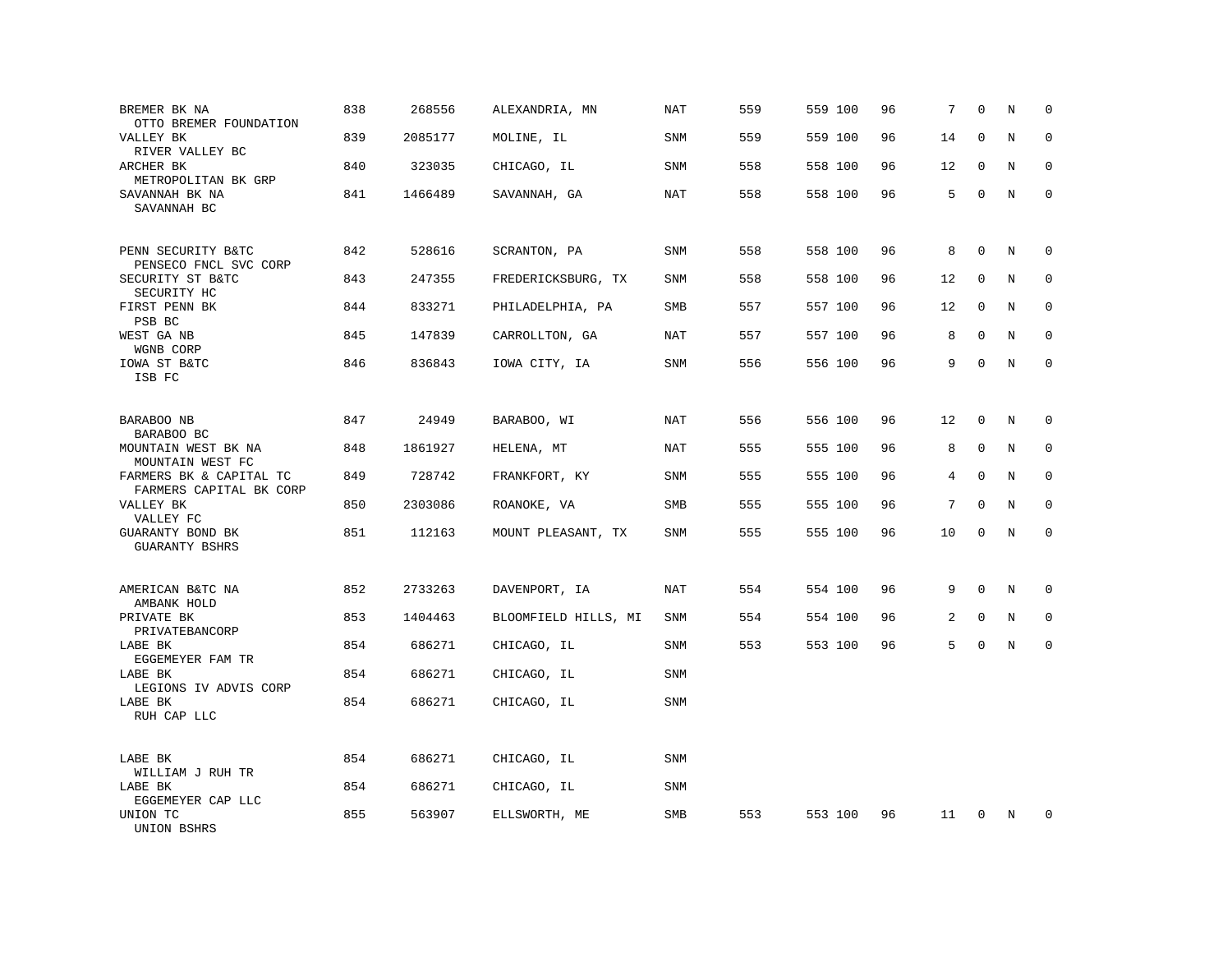| GRABILL BK<br>INDEPENDENT ALLI BK<br>SOUTH VALLEY B&TC     | 856 | 435349  | GRABILL, IN        | <b>SNM</b> | 552 | 552 100 | 96 | 6  | $\Omega$     | N           | $\mathbf 0$  |
|------------------------------------------------------------|-----|---------|--------------------|------------|-----|---------|----|----|--------------|-------------|--------------|
| SOUTH VALLEY BC                                            | 857 | 906063  | KLAMATH FALLS, OR  | SNM        | 552 | 552 100 | 96 | 10 | $\Omega$     | N           | $\Omega$     |
| PRAIRIE B&TC<br>PRAIRIE FC                                 | 858 | 1936320 | BRIDGEVIEW, IL     | <b>SMB</b> | 551 | 551 100 | 97 | 4  | $\mathbf 0$  | N           | 0            |
| METROPOLITAN NB<br>MARSHFIELD INV CO ESOP TR               | 859 | 294256  | SPRINGFIELD, MO    | <b>NAT</b> | 550 | 550 100 | 97 | 12 | $\mathbf 0$  | N           | $\mathbf 0$  |
| UNION BK CO<br>UNITED BSHRS                                | 860 | 780218  | COLUMBUS GROVE, OH | <b>SNM</b> | 550 | 550 100 | 97 | 13 | $\Omega$     | N           | $\Omega$     |
| MILLENNIUM BK NA<br>MILLENNIUM BSHRS CORP                  | 861 | 2767763 | RESTON, VA         | <b>NAT</b> | 549 | 549 100 | 97 | 6  | $\mathbf{0}$ | N           | $\mathbf 0$  |
| FARMERS & MRCH BK<br>F&M FC                                | 862 | 348720  | GRANITE QUARRY, NC | <b>SNM</b> | 549 | 549 100 | 97 | 10 | $\mathbf 0$  | N           | $\mathbf{0}$ |
| COMMUNITY B&TC                                             | 863 | 151818  | CLARKS SUMMIT, PA  | <b>SMB</b> | 548 | 548 100 | 97 | 16 | $\mathbf 0$  | N           | 0            |
| COMM BC<br>LEBANON CITIZENS NB                             | 864 | 785923  | LEBANON, OH        | NAT        | 546 | 546 100 | 97 | 22 | 0            | N           | 0            |
| LCNB CORP<br>BANKFIRST FINANCIAL SVC<br>BANKFIRST CAP CORP | 865 | 914648  | MACON, MS          | <b>SNM</b> | 546 | 546 100 | 97 | 12 | $\mathbf 0$  | N           | $\mathbf{0}$ |
| ATLANTIC SOUTHERN BK<br>ATLANTIC SOUTHERN FNCL GRP         | 866 | 3075278 | MACON, GA          | <b>SNM</b> | 546 | 546 100 | 97 | 4  | $\mathbf{0}$ | N           | $\mathbf 0$  |
| NORTHWEST GA BK<br>N W SVC CORP                            | 867 | 712031  | RINGGOLD, GA       | SNM        | 546 | 546 100 | 97 | 7  | $\mathbf 0$  | $\rm N$     | $\mathbf 0$  |
| FIRST FINANCIAL BK                                         | 868 | 48374   | EL DORADO, AR      | SMB        | 546 | 546 100 | 97 | 9  | $\Omega$     | N           | $\mathbf 0$  |
| FIRST FINANCIAL BANC CORP<br>PREMIER BK                    | 869 | 33259   | MAPLEWOOD, MN      | SNM        | 545 | 545 100 | 97 | 5  | $\mathbf 0$  | N           | $\mathbf 0$  |
| PREMIER BK<br>FULTON FNCL CORP                             | 870 | 1954294 | DOYLESTOWN, PA     | SMB        | 545 | 545 100 | 97 | 7  | $\mathbf 0$  | $\mathbf N$ | $\mathbf 0$  |
| SECURITY PACIFIC BK<br>SECURITY PACIFIC BC                 | 871 | 128164  | LOS ANGELES, CA    | SNM        | 545 | 545 100 | 97 | 3  | $\mathbf 0$  | N           | 0            |
| ARTHUR ST BK<br>JCO VENTURES LLC                           | 872 | 591320  | UNION, SC          | <b>SNM</b> | 544 | 544 100 | 97 | 48 | $\mathbf 0$  | N           | $\mathbf 0$  |
| ARTHUR ST BK                                               | 872 | 591320  | UNION, SC          | <b>SNM</b> |     |         |    |    |              |             |              |
| HAO MGMT CO LLC<br>ARTHUR ST BK<br>FOJ MGMT CO LLC         | 872 | 591320  | UNION, SC          | SNM        |     |         |    |    |              |             |              |
| FIRST FARMERS B&T<br>FIRST FARMERS FC                      | 873 | 139843  | CONVERSE, IN       | SMB        | 543 | 543 100 | 97 | 12 | $\mathbf 0$  | N           | $\Omega$     |
| STATE BK OF SOUTHERN UT<br>SOUTHERN UT BC                  | 874 | 656470  | CEDAR CITY, UT     | <b>SNM</b> | 543 | 543 100 | 97 | 12 | $\mathbf 0$  | N           | $\mathbf 0$  |
| BANK OF WALNUT CREEK<br>BWC FC                             | 875 | 18368   | WALNUT CREEK, CA   | <b>SNM</b> | 543 | 543 100 | 97 | 6  | $\mathbf 0$  | N           | $\mathbf 0$  |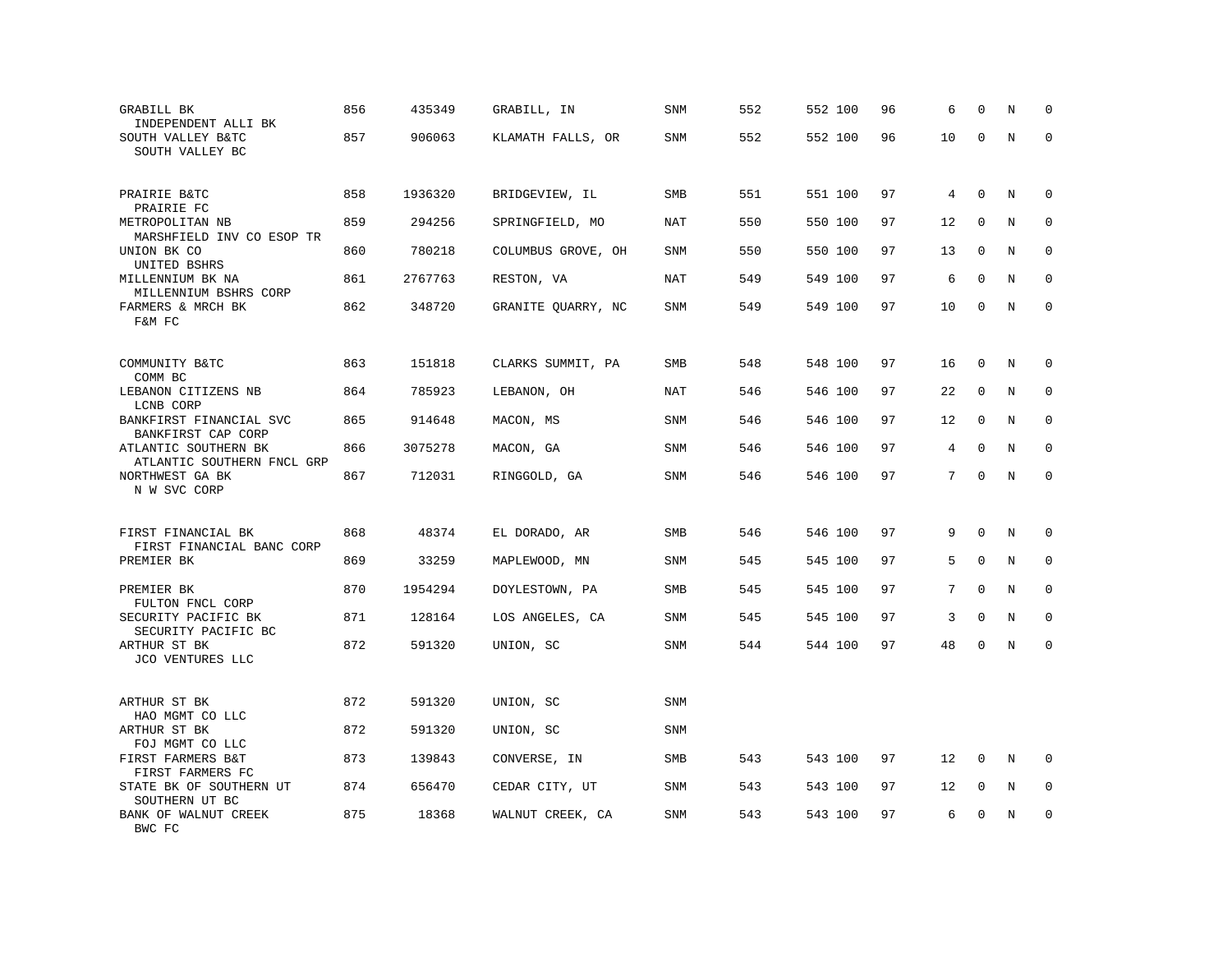| BANK OF THE PACIFIC<br>PACIFIC FC          | 876 | 307679  | ABERDEEN, WA    | <b>SNM</b> | 543 | 543 100 | 97 | 16              | $\mathbf 0$  | N           | $\Omega$     |
|--------------------------------------------|-----|---------|-----------------|------------|-----|---------|----|-----------------|--------------|-------------|--------------|
| HINSBROOK B&T<br>WINTRUST FC               | 877 | 428547  | WILLOWBROOK, IL | <b>SMB</b> | 542 | 542 100 | 97 | 6               | $\Omega$     | N           | $\Omega$     |
| OXFORD BK<br>OXFORD BK CORP                | 878 | 448040  | OXFORD, MI      | SNM        | 540 | 540 100 | 97 | 7               | $\Omega$     | N           | $\mathbf 0$  |
| FIRST NB OF PALMERTON<br>PALM BC           | 879 | 186717  | PALMERTON, PA   | NAT        | 540 | 540 100 | 97 | 8               | $\Omega$     | N           | $\Omega$     |
| CENTRAL BK<br>CENTRAL BC                   | 880 | 622774  | PROVO, UT       | <b>SNM</b> | 540 | 540 100 | 97 | 8               | $\mathbf 0$  | N           | $\Omega$     |
| AMERICAN BUS BK                            | 881 | 2734729 | LOS ANGELES, CA | SNM        | 540 | 540 100 | 97 | 0               | $\mathbf 0$  | N           | $\mathbf 0$  |
| FIRST NB OF JASPER<br>SYNOVUS FC           | 882 | 157838  | JASPER, AL      | NAT        | 540 | 540 100 | 97 | 8               | $\mathbf{0}$ | N           | $\mathbf 0$  |
| 1ST CENTENNIAL BK<br>1ST CENTENNIAL BC     | 883 | 1463705 | REDLANDS, CA    | <b>SNM</b> | 539 | 539 100 | 97 | 4               | $\mathbf{0}$ | N           | $\mathbf 0$  |
| FIRST UNITED BK<br>PLAINS BC               | 884 | 578255  | DIMMITT, TX     | SNM        | 538 | 538 100 | 97 | 10              | $\mathbf{0}$ | N           | $\mathbf 0$  |
| TRUST ONE BK<br>SYNOVUS FC                 | 885 | 2331838 | MEMPHIS, TN     | SNM        | 537 | 537 100 | 97 | 6               | $\mathbf 0$  | N           | $\mathbf 0$  |
| NATIONAL B&TC OF SYCAMORE<br>NI BSHRS CORP | 886 | 534345  | SYCAMORE, IL    | <b>NAT</b> | 536 | 536 100 | 97 | 6               | $\Omega$     | $\mathbf N$ | $\mathbf 0$  |
| FLAGSHIP B&TC<br>CHITTENDEN CORP           | 887 | 1162147 | WORCESTER, MA   | <b>SNM</b> | 534 | 534 100 | 97 | $7\phantom{.0}$ | $\mathbf{0}$ | N           | $\mathbf 0$  |
| SABINE ST B&TC<br>SABINE BSHRS             | 888 | 125855  | MANY, LA        | SNM        | 534 | 534 100 | 97 | 29              | $\Omega$     | N           | $\mathbf 0$  |
| HERITAGE OAKS BK<br>HERITAGE OAKS BC       | 889 | 797467  | PASO ROBLES, CA | <b>SNM</b> | 532 | 532 100 | 97 | 11              | 0            | N           | 0            |
| COMMONWEALTH B&TC<br>COMMONWEALTH BSHRS    | 890 | 189044  | LOUISVILLE, KY  | SNM        | 531 | 531 100 | 97 | 12              | $\Omega$     | N           | $\mathbf 0$  |
| FIRST CMNTY BK NA<br>FIRST CMNTY CORP      | 891 | 2328137 | LEXINGTON, SC   | NAT        | 531 | 531 100 | 97 | 9               | $\Omega$     | N           | $\mathbf 0$  |
| BUTTE CMNTY BK<br>COMMUNITY VALLEY BC      | 892 | 1821976 | CHICO, CA       | <b>SNM</b> | 530 | 530 100 | 97 | 11              | $\mathbf 0$  | N           | 0            |
| CAPITAL B&TC<br>CAPITAL BC                 | 893 | 2199252 | NASHVILLE, TN   | SNM        | 530 | 530 100 | 97 | 5               | $\Omega$     | N           | $\mathbf{0}$ |
| FIRST NB<br>CAPITOL BC                     | 894 | 355858  | FORT PIERRE, SD | <b>NAT</b> | 530 | 530 100 | 97 | 15              | $\mathbf 0$  | N           | 0            |
| F&M BK<br>F&M FC                           | 895 | 741330  | CLARKSVILLE, TN | <b>SNM</b> | 529 | 529 100 | 97 | 10              | $\Omega$     | N           | $\mathbf 0$  |
| FIRST ST BK<br>HOME BSHRS                  | 896 | 456045  | CONWAY, AR      | <b>SMB</b> | 527 | 527 100 | 97 | 9               | $\Omega$     | N           | $\mathbf 0$  |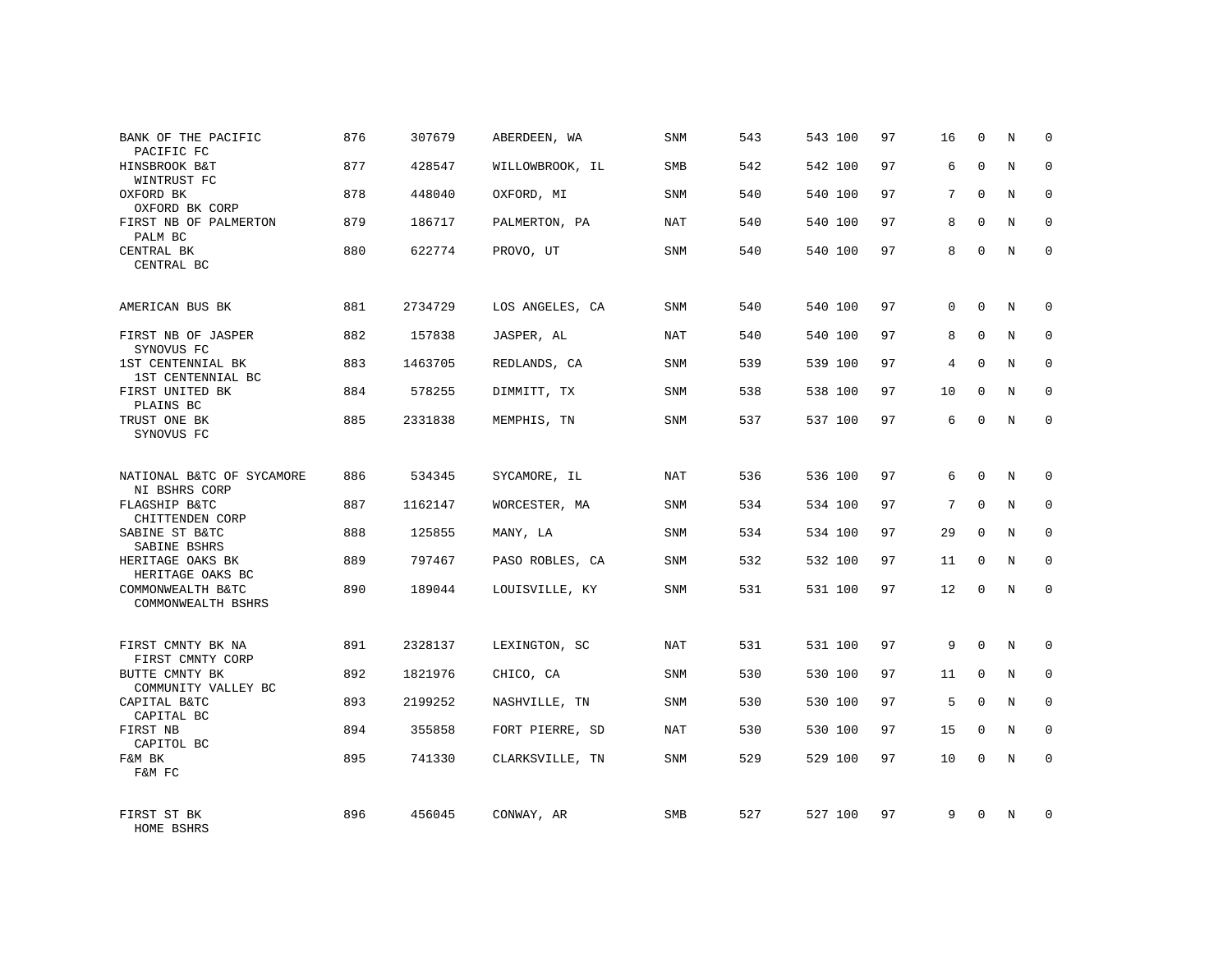| FIRST NB<br>FIRST PARAGOULD BSHRS                       | 897 | 42448   | PARAGOULD, AR      | <b>NAT</b> | 527 | 527 100 | 97 | 8            | $\Omega$     | N       | $\mathbf 0$ |
|---------------------------------------------------------|-----|---------|--------------------|------------|-----|---------|----|--------------|--------------|---------|-------------|
| MOUNT PROSPECT NB<br>NORTHWEST SUBURBAN BC              | 898 | 2578727 | MOUNT PROSPECT, IL | NAT        | 525 | 525 100 | 97 | 4            | $\Omega$     | N       | $\Omega$    |
| FLORIDA CHOICE BK<br>ALABAMA NBC                        | 899 | 2815262 | MOUNT DORA, FL     | <b>SNM</b> | 524 | 524 100 | 97 | $\mathbf{1}$ | $\mathbf{0}$ | N       | $\mathbf 0$ |
| WASHINGTON FIRST INTL BK<br>WASHINGTON FIRST FNCL GROUP | 900 | 1450620 | SEATTLE, WA        | <b>SNM</b> | 523 | 523 100 | 97 | 3            | $\mathbf{0}$ | N       | $\mathbf 0$ |
| INSOUTH BK<br>INDEPENDENT SO BSHRS ESOT                 | 901 | 329550  | BROWNSVILLE, TN    | <b>SNM</b> | 523 | 523 100 | 97 | 9            | $\Omega$     | N       | $\mathbf 0$ |
| INDEPENDENT BKR BK<br>BANKERS BC                        | 902 | 343341  | SPRINGFIELD, IL    | SMB        | 522 | 522 100 | 97 | 0            | $\Omega$     | N       | $\mathbf 0$ |
| EAGLE B&TC OF MISSOURI<br>JEFFERSON COUNTY BSHRS        | 903 | 846356  | HILLSBORO, MO      | SNM        | 522 | 522 100 | 97 | 8            | $\mathbf 0$  | N       | $\mathbf 0$ |
| AMERICAN HERITAGE BK<br>AMERICAN BC                     | 904 | 311050  | SAPULPA, OK        | <b>SMB</b> | 522 | 522 100 | 97 | 11           | $\Omega$     | N       | $\mathbf 0$ |
| FIRST GA BKG CO<br>FGBC BSHRS                           | 905 | 3219335 | FRANKLIN, GA       | SNM        | 522 | 522 100 | 97 | 9            | $\Omega$     | N       | $\Omega$    |
| BANK OF WHITMAN<br>BANK OF WHITMAN ESOP                 | 906 | 123178  | COLFAX, WA         | <b>SMB</b> | 521 | 521 100 | 97 | 17           | $\Omega$     | N       | 0           |
| HAGERSTOWN TC<br>FULTON FNCL CORP                       | 907 | 822529  | HAGERSTOWN, MD     | <b>SNM</b> | 521 | 521 100 | 97 | 11           | 0            | N       | 0           |
| SECURITY NB OF OMAHA<br>SECURITY NAT CORP               | 908 | 844053  | OMAHA, NE          | <b>NAT</b> | 521 | 521 100 | 97 | 10           | $\Omega$     | $\rm N$ | $\mathbf 0$ |
| FIRST BK<br>FIRST NAT CORP                              | 909 | 899428  | STRASBURG, VA      | SMB        | 520 | 520 100 | 97 | 11           | $\mathbf 0$  | N       | $\mathbf 0$ |
| COMMERCE BK<br>INTERNATIONAL BSHRS CORP                 | 910 | 625159  | LAREDO, TX         | <b>SNM</b> | 519 | 519 100 | 97 | 5            | $\mathbf 0$  | N       | $\mathbf 0$ |
| CITIZENS B&TC OF W GA<br>SYNOVUS FC                     | 911 | 557933  | CARROLLTON, GA     | SNM        | 519 | 519 100 | 97 | 10           | $\mathbf 0$  | N       | $\mathbf 0$ |
| FIRST NB OF BERWICK<br>FIRST KEYSTONE CORP              | 912 | 790918  | BERWICK, PA        | NAT        | 519 | 519 100 | 97 | 9            | $\Omega$     | N       | $\mathbf 0$ |
| PEOPLES BK A CODORUS VALLEY<br>CODORUS VALLEY BC        | 913 | 556815  | GLEN ROCK, PA      | <b>SNM</b> | 518 | 518 100 | 97 | 11           | $\mathbf 0$  | N       | 0           |
| MERCHANTS BK NA<br>MERCHANTS FNCL GROUP                 | 914 | 779351  | WINONA, MN         | <b>NAT</b> | 518 | 518 100 | 97 | 7            | $\mathbf 0$  | N       | $\Omega$    |
| SUMITOMO TR & BKG CO USA                                | 915 | 925411  | HOBOKEN, NJ        | <b>SNM</b> | 517 | 517 100 | 97 | 0            | $\mathbf 0$  |         | Y 100       |
| SKAGIT ST BK<br>SKAGIT ST BC                            | 916 | 227179  | BURLINGTON, WA     | <b>SNM</b> | 517 | 517 100 | 97 | 12           | 0            | N       | 0           |
| FIRST NB<br>BRYAN FAM MGMT TR                           | 917 | 113151  | BRYAN, TX          | <b>NAT</b> | 517 | 517 100 | 97 | 2            | $\mathbf 0$  | N       | $\mathbf 0$ |
| CENTRAL JERSEY BK NA<br>CENTRAL JERSEY BC               | 918 | 2718297 | LONG BRANCH, NJ    | <b>NAT</b> | 517 | 517 100 | 97 | 11           | $\Omega$     | N       | $\mathbf 0$ |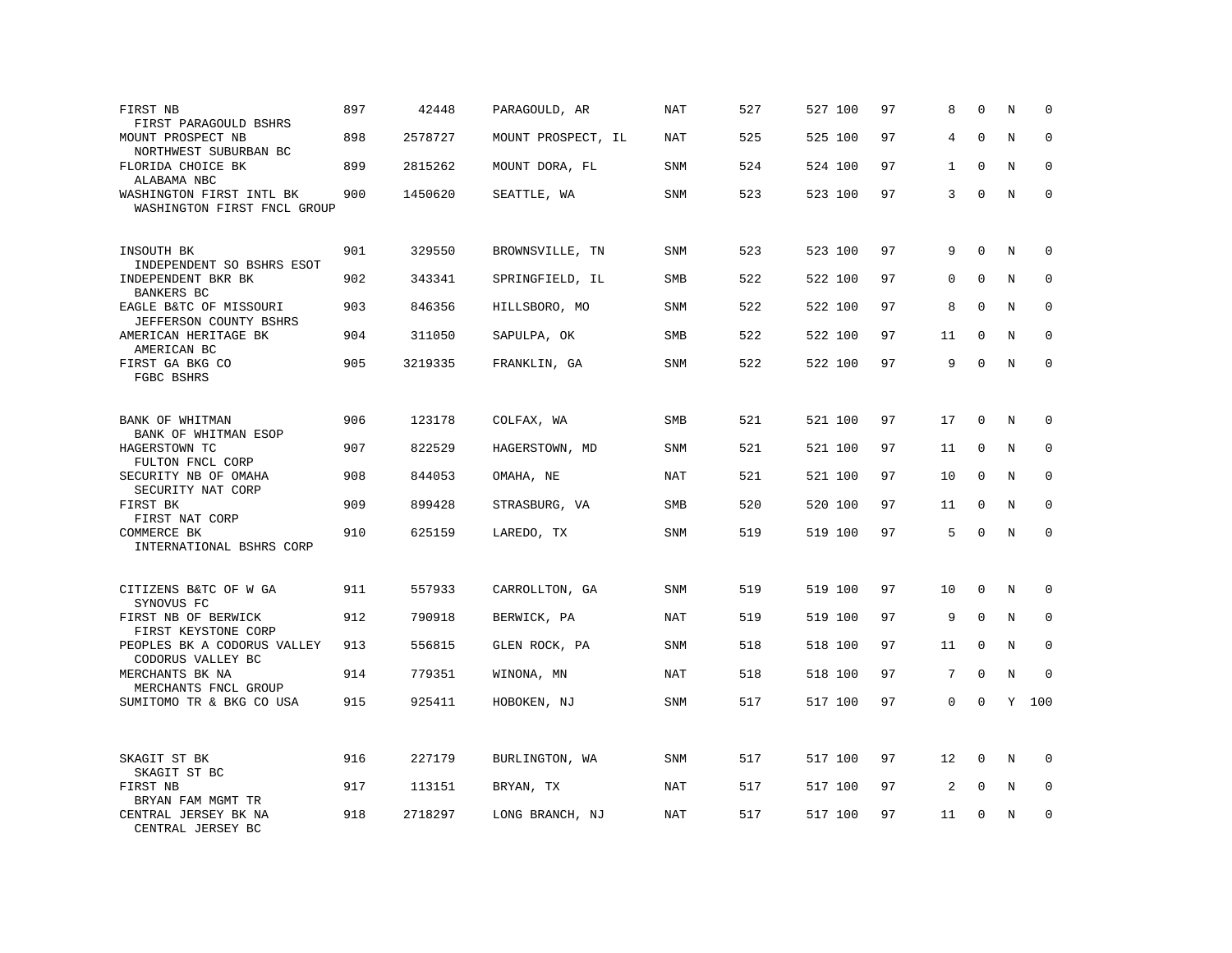| <b>GUARANTY BK</b><br>GUARANTY FEDERAL BSHRS              | 919 | 131173  | SPRINGFIELD, MO   | SNM        | 517 | 517 100 | 97 | 5           | $\Omega$    | N       | $\mathbf 0$ |
|-----------------------------------------------------------|-----|---------|-------------------|------------|-----|---------|----|-------------|-------------|---------|-------------|
| COMMUNITY CENTRAL BK<br>COMMUNITY CENTRAL BK CORP         | 920 | 2443535 | MOUNT CLEMENS, MI | <b>SNM</b> | 517 | 517 100 | 97 | 2           | $\Omega$    | $\rm N$ | $\mathbf 0$ |
| BUCKHEAD CMNTY BK<br>BUCKHEAD CMNTY BC                    | 921 | 2640594 | ATLANTA, GA       | <b>SNM</b> | 516 | 516 100 | 97 | 3           | $\mathbf 0$ | N       | $\mathbf 0$ |
| FIRST VOLUNTEER BK OF TENNES<br>FIRST VOLUNTEER CORP      | 922 | 234739  | CHATTANOOGA, TN   | SNM        | 516 | 516 100 | 97 | 19          | $\mathbf 0$ | N       | $\mathbf 0$ |
| FIRST NB OF SANTA FE<br>NEW MEXICO BANQUEST CORP          | 923 | 787253  | SANTA FE, NM      | <b>NAT</b> | 515 | 515 100 | 97 | 8           | $\Omega$    | N       | $\mathbf 0$ |
| TALBOT BK OF EASTON MD<br>SHORE BSHRS                     | 924 | 796125  | EASTON, MD        | SNM        | 515 | 515 100 | 97 | 5           | $\Omega$    | N       | $\mathbf 0$ |
| UMB NB OF AMER<br>UMB FC                                  | 925 | 597555  | SALINA, KS        | <b>NAT</b> | 515 | 515 100 | 97 | 9           | $\Omega$    | N       | $\mathbf 0$ |
| COMMUNITY B&TC<br>COMMUNITY BANC-CORP SHEBOYGAN           | 926 | 1393624 | SHEBOYGAN, WI     | SNM        | 515 | 515 100 | 97 | 10          | $\mathbf 0$ | N       | 0           |
| COMMERCE NB<br>FIRST MRCH CORP                            | 927 | 1866762 | COLUMBUS, OH      | NAT        | 513 | 513 100 | 97 | 4           | $\mathbf 0$ | N       | $\mathbf 0$ |
| AMERICAN BK<br>AMERICAN BK INC                            | 928 | 2580243 | ALLENTOWN, PA     | SMB        | 513 | 513 100 | 97 | $\mathbf 0$ | $\mathbf 0$ | N       | $\mathbf 0$ |
| NORTH CMNTY BK<br>METROPOLITAN BK GRP                     | 929 | 129732  | CHICAGO, IL       | <b>SNM</b> | 513 | 513 100 | 97 | 22          | $\mathbf 0$ | N       | $\Omega$    |
| COMMERCIAL BK<br>SYNOVUS FC                               | 930 | 438238  | THOMASVILLE, GA   | SNM        | 512 | 512 100 | 97 | 3           | $\mathbf 0$ | N       | $\mathbf 0$ |
| CENTRAL IL BK                                             | 931 | 340742  | CHAMPAIGN, IL     | SNM        | 511 | 511 100 | 97 | 16          | $\Omega$    | Ν       | 0           |
| CIB MARINE BSHRS<br>FARMERS B&TC NA<br><b>FARMERS ENT</b> | 932 | 482156  | GREAT BEND, KS    | NAT        | 510 | 510 100 | 97 | 6           | $\mathbf 0$ | N       | $\mathbf 0$ |
| UNION NAT CMNTY BK<br>UNION NAT FNCL CORP                 | 933 | 43511   | MOUNT JOY, PA     | NAT        | 510 | 510 100 | 97 | 9           | $\Omega$    | N       | $\mathbf 0$ |
| BAYONNE CMNTY BK<br>BCB BC                                | 934 | 2954059 | BAYONNE, NJ       | <b>SNM</b> | 510 | 510 100 | 97 | 2           | $\mathbf 0$ | N       | $\mathbf 0$ |
| RBS NAT BK<br>CITIZENS FNCL GROUP                         | 935 | 3295928 | BRIDGEPORT, CT    | <b>NAT</b> | 509 | 509 100 | 97 | 0           | $\Omega$    | N       | 80          |
| INDEPENDENT BK<br>INDEPENDENT HOLDINGS                    | 936 | 2666400 | MEMPHIS, TN       | SNM        | 509 | 509 100 | 97 | 4           | $\Omega$    | N       | 0           |
| DNB FIRST NA<br>DNB FNCL CORP                             | 937 | 71318   | DOWNINGTOWN, PA   | <b>NAT</b> | 508 | 508 100 | 97 | 11          | $\mathbf 0$ | N       | 0           |
| OXFORD B&T<br>OXFORD FC                                   | 938 | 647432  | ADDISON, IL       | SNM        | 508 | 508 100 | 97 | 6           | $\Omega$    | N       | $\mathbf 0$ |
| CITIZENS BK MUKWONAGO<br>CITIZENS BK HOLD                 | 939 | 783844  | MUKWONAGO, WI     | SNM        | 507 | 507 100 | 97 | 11          | $\mathbf 0$ | N       | 0           |
| CITIZENS BK<br>CITIZENS BSHRS                             | 940 | 856748  | BATESVILLE, AR    | <b>SMB</b> | 507 | 507 100 | 97 | 10          | $\mathbf 0$ | N       | $\mathbf 0$ |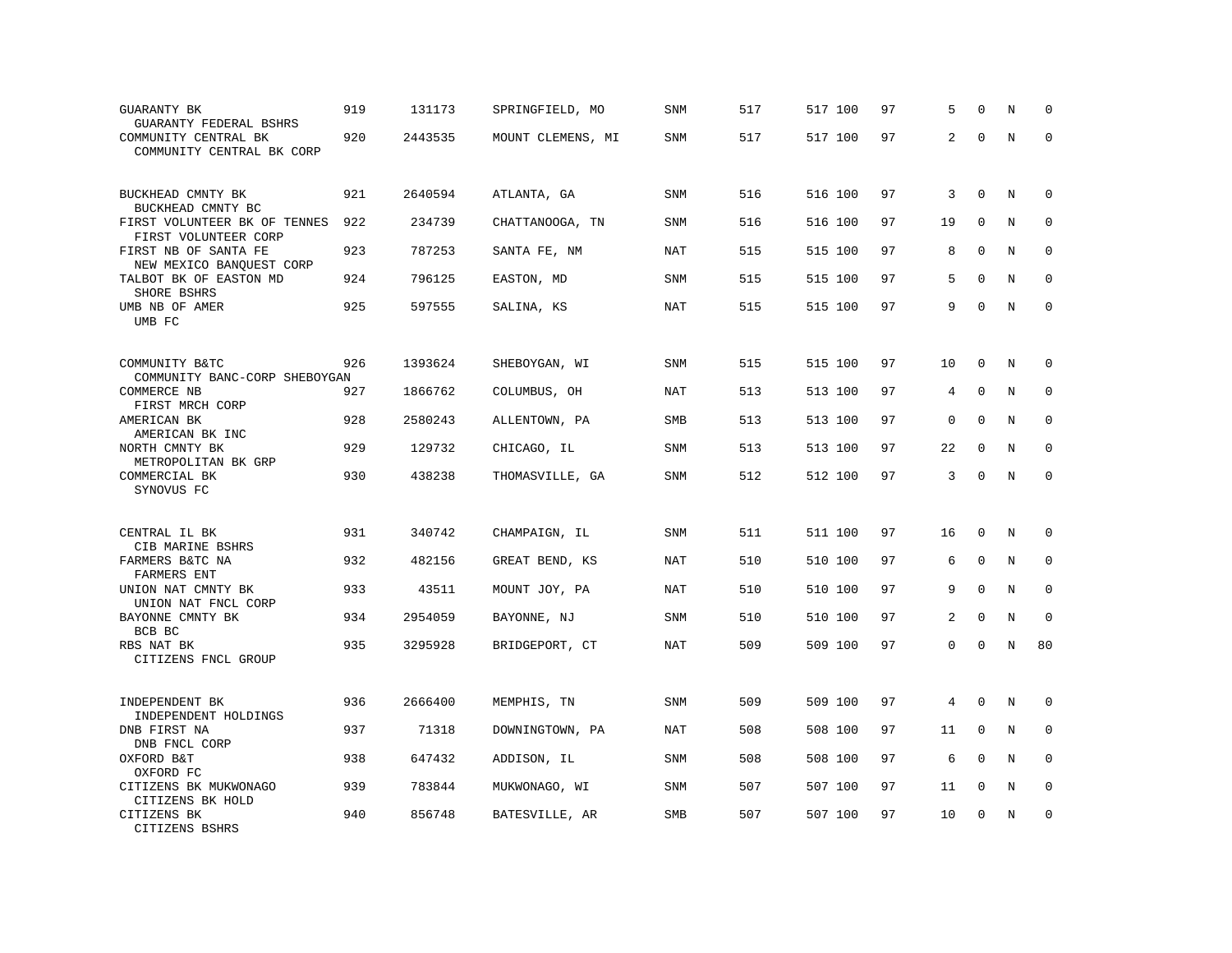| INDEPENDENT BK SOUTH MI<br>INDEPENDENT BK CORP       | 941 | 405744  | LESLIE, MI          | <b>SNM</b> | 507 | 507 100 | 97 | 17              | 0           | N           | $\Omega$    |
|------------------------------------------------------|-----|---------|---------------------|------------|-----|---------|----|-----------------|-------------|-------------|-------------|
| FIRST NB OF LITCHFIELD<br>FIRST LITCHFIELD FNCL CORP | 942 | 695705  | LITCHFIELD, CT      | <b>NAT</b> | 506 | 506 100 | 97 | 9               | $\Omega$    | N           | $\Omega$    |
| FIRST CMRL BK OF HUNTSVILLE<br>SYNOVUS FC            | 943 | 130635  | HUNTSVILLE, AL      | SNM        | 505 | 505 100 | 97 | 7               | $\Omega$    | N           | $\Omega$    |
| ATLANTIC STEWARDSHIP BK<br>STEWARDSHIP FNCL CORP     | 944 | 527507  | MIDLAND PARK, NJ    | SNM        | 505 | 505 100 | 97 | 5               | $\Omega$    | N           | $\Omega$    |
| RICHLAND TC<br>PARK NAT CORP                         | 945 | 695228  | MANSFIELD, OH       | SNM        | 504 | 504 100 | 97 | 12              | $\Omega$    | N           | $\Omega$    |
| FIRST NB<br>GREATBANC                                | 946 | 26233   | CHICAGO HEIGHTS, IL | NAT        | 504 | 504 100 | 97 | 5               | $\Omega$    | N           | $\Omega$    |
| SECURITY FIRST BK<br>STOCKMENS FC                    | 947 | 276850  | LINCOLN, NE         | SNM        | 503 | 503 100 | 97 | 19              | $\Omega$    | N           | $\Omega$    |
| BANK OF WASHINGTON<br>DIAMOND BANCORP                | 948 | 565750  | WASHINGTON, MO      | SNM        | 502 | 502 100 | 97 | 3               | $\Omega$    | N           | $\Omega$    |
| FIRST CA BK<br>FCB BC                                | 949 | 994565  | CAMARILLO, CA       | SNM        | 502 | 502 100 | 97 | 9               | $\Omega$    | N           | $\Omega$    |
| PULASKI B&TC<br>PULASKI INVESTMENT CORP              | 950 | 1146    | LITTLE ROCK, AR     | <b>SMB</b> | 502 | 502 100 | 97 | 12              | $\Omega$    | N           | $\Omega$    |
| STARION FNCL<br>STARION BC                           | 951 | 2009605 | BISMARCK, ND        | SNM        | 502 | 502 100 | 97 | $7\overline{ }$ | $\Omega$    | N           | $\mathbf 0$ |
| FIRST CMNTY BK<br>FIRST CMNTY BSHRS                  | 952 | 735852  | LEES SUMMIT, MO     | <b>SNM</b> | 502 | 502 100 | 97 | 14              | $\Omega$    | N           | $\Omega$    |
| PRIMETRUST BK<br>MID-AMER BSHRS                      | 953 | 3076163 | NASHVILLE, TN       | SNM        | 502 | 502 100 | 97 | 5               | $\Omega$    | N           | $\mathbf 0$ |
| FIRST NATION BK<br>SYNOVUS FC                        | 954 | 304034  | COVINGTON, GA       | SNM        | 501 | 501 100 | 97 | 10              | $\mathbf 0$ | $\mathbf N$ | $\mathbf 0$ |
| FIRST NB OF GREENCASTLE<br>TOWER BC                  | 955 | 275116  | GREENCASTLE, PA     | <b>NAT</b> | 501 | 501 100 | 97 | 11              | $\Omega$    | N           | $\Omega$    |
| STATE BK OF CROSS PLAINS<br>SBCP BC                  | 956 | 525549  | CROSS PLAINS, WI    | <b>SNM</b> | 501 | 501 100 | 97 | 5               | $\Omega$    | N           | $\mathbf 0$ |
| LEGACY BK<br>MIDSTATE BC                             | 957 | 320052  | HINTON, OK          | SNM        | 500 | 500 100 | 97 | 11              | $\mathbf 0$ | $\mathbf N$ | $\mathbf 0$ |
| PEOPLES ST BK<br>PSB HOLD                            | 958 | 340144  | WAUSAU, WI          | SNM        | 500 | 500 100 | 97 | 7               | $\Omega$    | N           | $\mathbf 0$ |
| RED RIVER BK<br>RED RIVER BSHRS                      | 959 | 2743244 | ALEXANDRIA, LA      | SNM        | 500 | 500 100 | 97 | 8               | $\mathbf 0$ | N           | $\mathbf 0$ |
| FARMERS B&TC<br>MAGNOLIA BKG CORP                    | 960 | 12946   | MAGNOLIA, AR        | SNM        | 499 | 499 100 | 97 | 11              | $\Omega$    | N           | $\mathbf 0$ |
| BANK OF BARTLETT<br>WEST TENNESSEE BSHRS             | 961 | 225559  | BARTLETT, TN        | <b>SMB</b> | 499 | 499 100 | 97 | 7               | $\Omega$    | N           | $\Omega$    |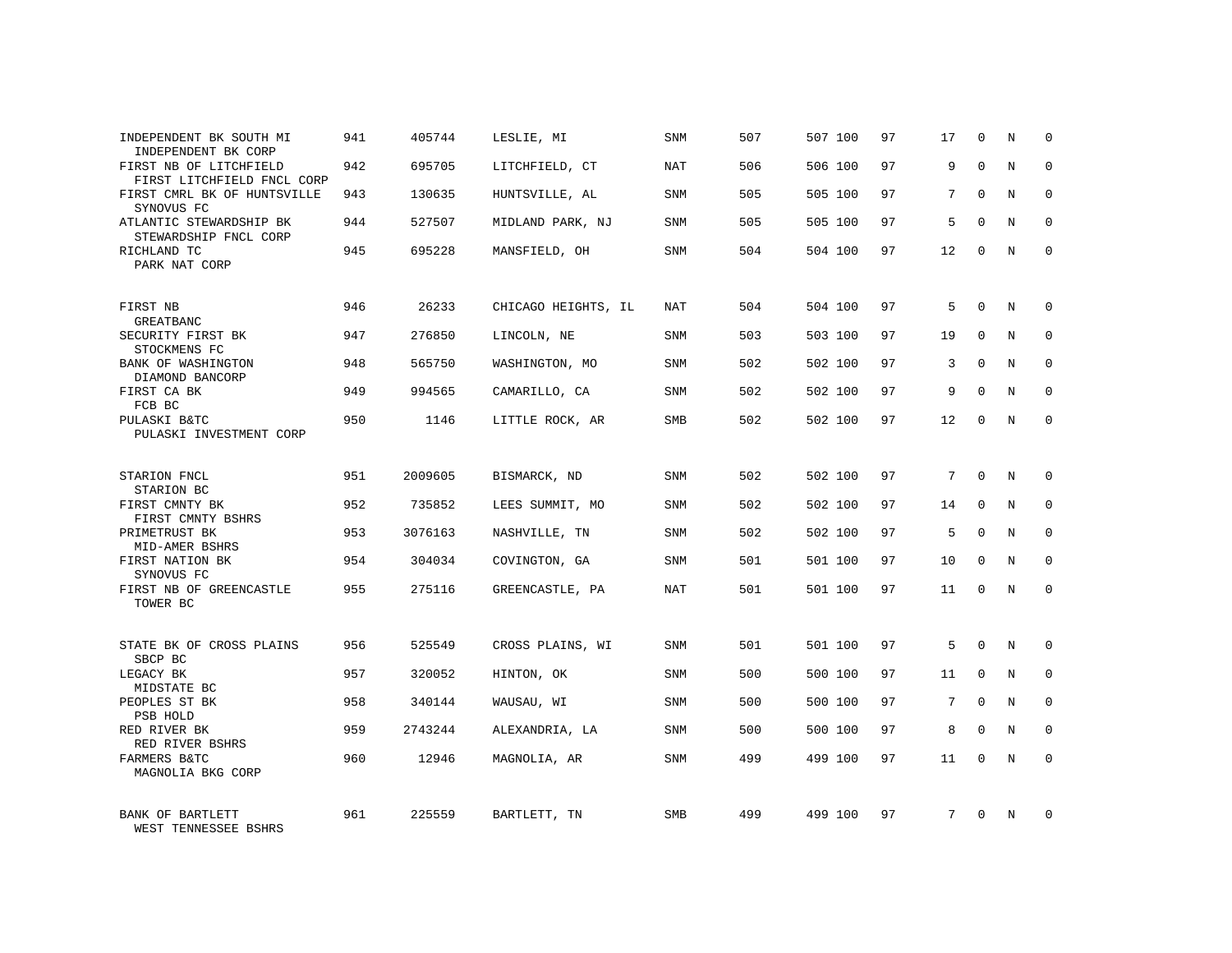| WAUCHULA ST BK<br>CREWS BKG CORP                   | 962 | 200435  | WAUCHULA, FL       | SNM        | 499 | 499 100 | 97 | 4  | $\Omega$    | N       | $\mathbf 0$  |
|----------------------------------------------------|-----|---------|--------------------|------------|-----|---------|----|----|-------------|---------|--------------|
| BPD BK<br>BPD HOLDING                              | 963 | 66015   | NEW YORK, NY       | <b>SMB</b> | 498 | 454 91  | 97 | 0  | $\Omega$    | Υ       | 98           |
| COMMUNITY WEST BK NA<br>COMMUNITY WEST BSHRS       | 964 | 1412712 | GOLETA, CA         | <b>NAT</b> | 498 | 498 100 | 97 | 3  | $\Omega$    | N       | $\mathbf 0$  |
| ALBANY B&TC NA<br>ALBANK CORP                      | 965 | 2732    | CHICAGO, IL        | NAT        | 498 | 498 100 | 97 | 3  | $\mathbf 0$ | N       | $\mathbf 0$  |
| FIRSTBANK OF SOUTH JEFFCO<br>FIRSTBANK HC          | 966 | 328553  | LITTLETON, CO      | <b>SNM</b> | 498 | 498 100 | 97 | 4  | $\mathbf 0$ | N       | 0            |
| UNITED B&T<br>UNITED BC                            | 967 | 401148  | TECUMSEH, MI       | SNM        | 497 | 497 100 | 97 | 14 | $\mathbf 0$ | N       | $\mathbf 0$  |
| BLUE RIDGE B&TC<br>BLUE RIDGE BSHRS                | 968 | 935250  | INDEPENDENCE, MO   | <b>SNM</b> | 497 | 497 100 | 97 | 10 | $\Omega$    | N       | $\mathbf{0}$ |
| PEOPLES ST BK<br>PSB GRP                           | 969 | 749046  | HAMTRAMCK, MI      | SNM        | 496 | 496 100 | 97 | 10 | $\mathbf 0$ | N       | $\mathbf 0$  |
| PALOS B&TC<br>PALOS BSHRS                          | 970 | 859945  | PALOS HEIGHTS, IL  | <b>SNM</b> | 496 | 496 100 | 97 | 3  | $\mathbf 0$ | N       | $\mathbf 0$  |
| HAPPY ST BK<br>HAPPY BSHRS                         | 971 | 466857  | HAPPY, TX          | <b>SNM</b> | 494 | 494 100 | 97 | 11 | $\mathbf 0$ | N       | $\mathbf 0$  |
| CITIZENS BK<br>EMPLOYEE STOCK BONUS TR EMPL        | 972 | 961259  | FARMINGTON, NM     | SNM        | 494 | 494 100 | 97 | 5  | $\mathbf 0$ | N       | $\mathbf 0$  |
| FAUOUIER BK<br>FAUQUIER BSHRS                      | 973 | 976226  | WARRENTON, VA      | SMB        | 494 | 494 100 | 97 | 7  | $\mathbf 0$ | $\rm N$ | $\mathbf 0$  |
| CRESCENT ST BK<br>CRESCENT FC                      | 974 | 2756785 | CARY, NC           | SNM        | 493 | 493 100 | 97 | 8  | $\mathbf 0$ | N       | $\mathbf 0$  |
| GREENVILLE FIRST BK NA<br>GREENVILLE FIRST BSHRS   | 975 | 2849801 | GREENVILLE, SC     | <b>NAT</b> | 493 | 493 100 | 97 | 2  | $\Omega$    | $\rm N$ | $\mathbf 0$  |
| EXCHANGE NB OF JEFFERSON CIT<br>EXCHANGE NAT BSHRS | 976 | 640451  | JEFFERSON CITY, MO | NAT        | 490 | 490 100 | 97 | 6  | $\mathbf 0$ | N       | 0            |
| FIRST ARKANSAS B&T<br>FIRST ARKANSAS BSHRS         | 977 | 466240  | JACKSONVILLE, AR   | SNM        | 490 | 490 100 | 97 | 25 | $\mathbf 0$ | N       | 0            |
| COMMERCIAL B&TC<br>COMMERCIAL HOLDING CO           | 978 | 467658  | PARIS, TN          | SNM        | 489 | 489 100 | 97 | 8  | $\mathbf 0$ | N       | $\mathbf 0$  |
| ALPINE BK IL<br>ALPINE BC                          | 979 | 813947  | ROCKFORD, IL       | SNM        | 489 | 489 100 | 97 | 6  | $\mathbf 0$ | N       | $\mathbf 0$  |
| UNITED PRAIRIE BK<br>FARMERS ST CORP               | 980 | 712059  | MOUNTAIN LAKE, MN  | <b>SNM</b> | 489 | 489 100 | 97 | 16 | $\mathbf 0$ | N       | $\mathbf 0$  |
| CHAMBERS BK<br>CHAMBERS BSHRS                      | 981 | 517049  | DANVILLE, AR       | SNM        | 489 | 489 100 | 97 | 12 | $\mathbf 0$ | N       | $\Omega$     |
| BUSINESS BK OF NV<br>BUSINESS BK CORP              | 982 | 2352815 | LAS VEGAS, NV      | <b>SMB</b> | 488 | 488 100 | 97 | 6  | $\mathbf 0$ | N       | $\mathbf 0$  |
| NEXTIER BK NA<br>NEXTIER INC                       | 983 | 315629  | BUTLER, PA         | NAT        | 488 | 488 100 | 97 | 18 | $\mathbf 0$ | N       | $\mathbf 0$  |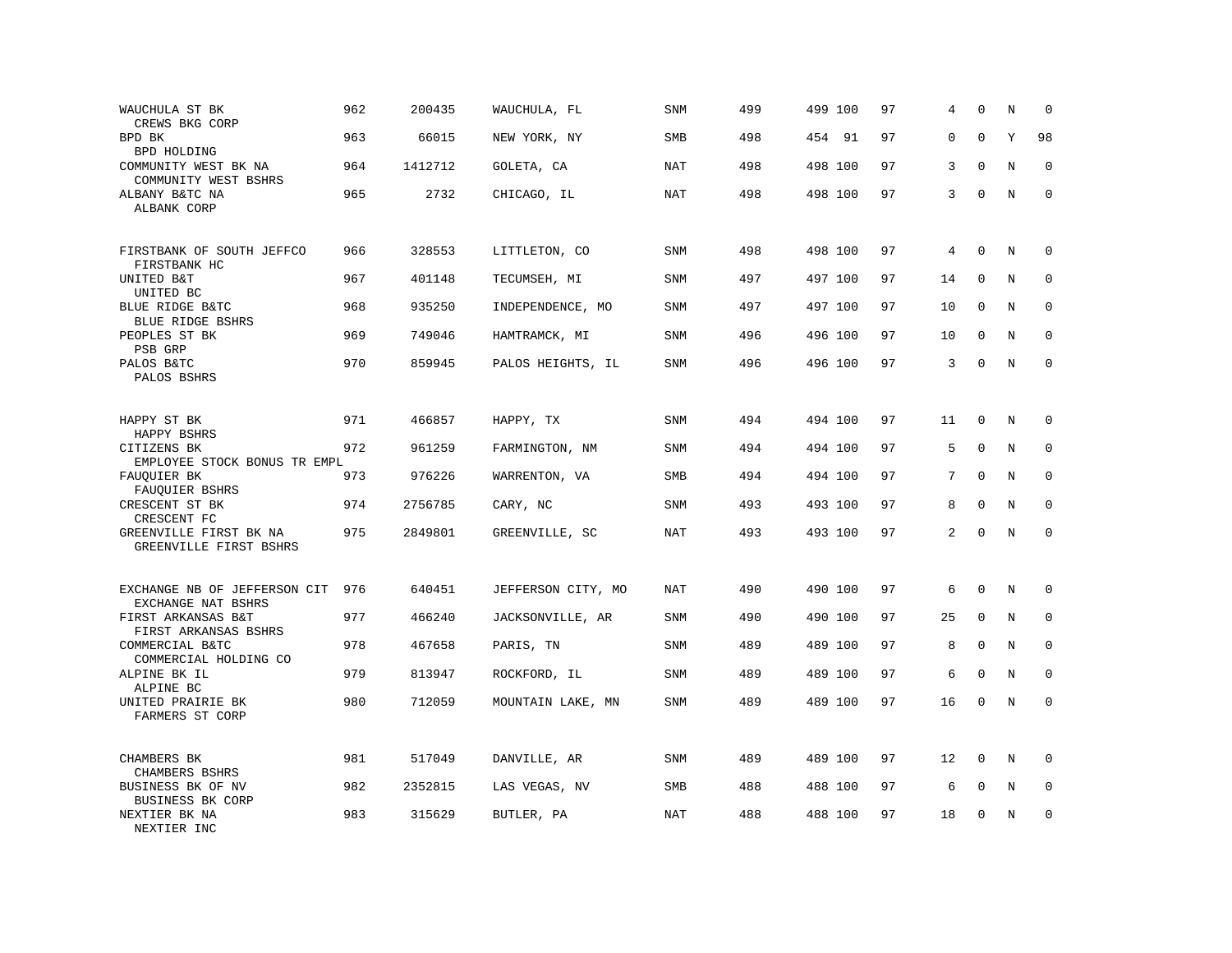| MERCHANTS & MARINE BK                                         | 984  | 94139   | PASCAGOULA, MS      | <b>SNM</b> | 487 | 487 100 | 97 | 10           | 0           | N | $\Omega$    |
|---------------------------------------------------------------|------|---------|---------------------|------------|-----|---------|----|--------------|-------------|---|-------------|
| BANK OF CLARKE CTY<br>EAGLE FNCL SVC                          | 985  | 753324  | BERRYVILLE, VA      | <b>SMB</b> | 487 | 487 100 | 97 | 11           | $\mathbf 0$ | N | $\mathbf 0$ |
| PLANTERS B&TC                                                 | 986  | 972648  | INDIANOLA, MS       | SNM        | 486 | 486 100 | 97 | 13           | $\mathbf 0$ | N | $\mathbf 0$ |
| PLANTERS HOLDING COMPANY<br>BEACH FIRST NB                    | 987  | 2391252 | MYRTLE BEACH, SC    | NAT        | 485 | 485 100 | 97 | 5            | $\mathbf 0$ | N | $\mathbf 0$ |
| BEACH FIRST NAT BSHRS<br>STERLING BK                          | 988  | 1366909 | MONTGOMERY, AL      | <b>SNM</b> | 483 | 483 100 | 97 | 3            | $\mathbf 0$ | N | $\mathbf 0$ |
| SYNOVUS FC<br>ANNAPOLIS BKG&TC                                | 989  | 809324  | ANNAPOLIS, MD       | SMB        | 483 | 483 100 | 97 | 10           | $\mathbf 0$ | N | $\Omega$    |
| MERCANTILE BSHRS CORP<br>ALLIANCE BK<br>ALLIANCE BSHRS        | 990  | 176464  | SULPHUR SPRINGS, TX | SNM        | 482 | 482 100 | 97 | 8            | $\mathbf 0$ | N | $\mathbf 0$ |
|                                                               |      |         |                     |            |     |         |    |              |             |   |             |
| LANDMARK BK NA<br>LANDRUM CO                                  | 991  | 864752  | ADA, OK             | NAT        | 482 | 482 100 | 97 | 17           | $\Omega$    | N | 0           |
| AMERICAN CMNTY BK<br>AMERICAN CMNTY BSHRS                     | 992  | 2745743 | MONROE, NC          | SNM        | 481 | 481 100 | 97 | 12           | 0           | N | $\mathbf 0$ |
| COUNTRY CLUB BK NA<br>CCB FNCL CORP                           | 993  | 625654  | SHAWNEE MISSION, KS | NAT        | 481 | 481 100 | 97 | 12           | $\mathbf 0$ | N | $\mathbf 0$ |
| FIRST PRIV BK TR                                              | 994  | 193461  | ENCINO, CA          | SNM        | 481 | 481 100 | 97 | 4            | $\Omega$    | N | $\Omega$    |
| BOSTON PRIVATE FNCL HOLD<br>AMERICAN BK NORTH<br>MESABA BSHRS | 995  | 716655  | NASHWAUK, MN        | SNM        | 481 | 481 100 | 97 | 14           | $\mathbf 0$ | N | $\mathbf 0$ |
|                                                               |      |         |                     |            |     |         |    |              |             |   |             |
| SOUTH SIDE T&SB PEORIA<br>MID IL BC                           | 996  | 662640  | PEORIA, IL          | SNM        | 480 | 480 100 | 97 | 10           | $\mathbf 0$ | N | $\mathbf 0$ |
| NATIONAL BK OF FREDERICKSBUR<br>MERCANTILE BSHRS CORP         | 997  | 246321  | FREDERICKSBURG, VA  | NAT        | 480 | 480 100 | 97 | 7            | $\mathbf 0$ | N | 0           |
| FIRST BK FNCL CENTRE<br>OCONOMOWOC BSHRS                      | 998  | 806846  | OCONOMOWOC, WI      | SNM        | 480 | 480 100 | 97 | 8            | $\mathbf 0$ | N | $\mathbf 0$ |
| FIRST WESTERN BK<br>FIRST WESTERN BC                          | 999  | 353751  | WALL, SD            | <b>SNM</b> | 479 | 479 100 | 97 | 9            | $\Omega$    | N | $\Omega$    |
| FARMERS ST BK<br>NEIGHBOR INS AGY                             | 1000 | 1006148 | MARION, IA          | SNM        | 477 | 477 100 | 97 | 7            | $\mathbf 0$ | N | $\mathbf 0$ |
|                                                               |      |         |                     |            |     |         |    |              |             |   |             |
| PLUMAS BK<br>PLUMAS BC                                        | 1001 | 670467  | QUINCY, CA          | SNM        | 477 | 477 100 | 97 | 14           | $\Omega$    | N | $\mathbf 0$ |
| SOUTHWEST MO BK<br>SOUTHWEST MO BC                            | 1002 | 760854  | CARTHAGE, MO        | <b>SNM</b> | 476 | 476 100 | 97 | 9            | $\mathbf 0$ | N | $\mathbf 0$ |
| LINCOLN ST BK                                                 | 1003 | 969349  | MILWAUKEE, WI       | SNM        | 476 | 476 100 | 97 | 19           | $\mathbf 0$ | N | $\mathbf 0$ |
| MERCHANTS & MFR BC<br>FIRST B&TC OF IL<br>HERSHENHORN BC      | 1004 | 646444  | PALATINE, IL        | <b>SNM</b> | 476 | 476 100 | 97 | $\mathbf{1}$ | $\Omega$    | N | $\Omega$    |
| FIRST NB OF TN                                                | 1005 | 283737  | LIVINGSTON, TN      | NAT        | 476 | 476 100 | 97 | 4            | $\mathbf 0$ | N | $\mathbf 0$ |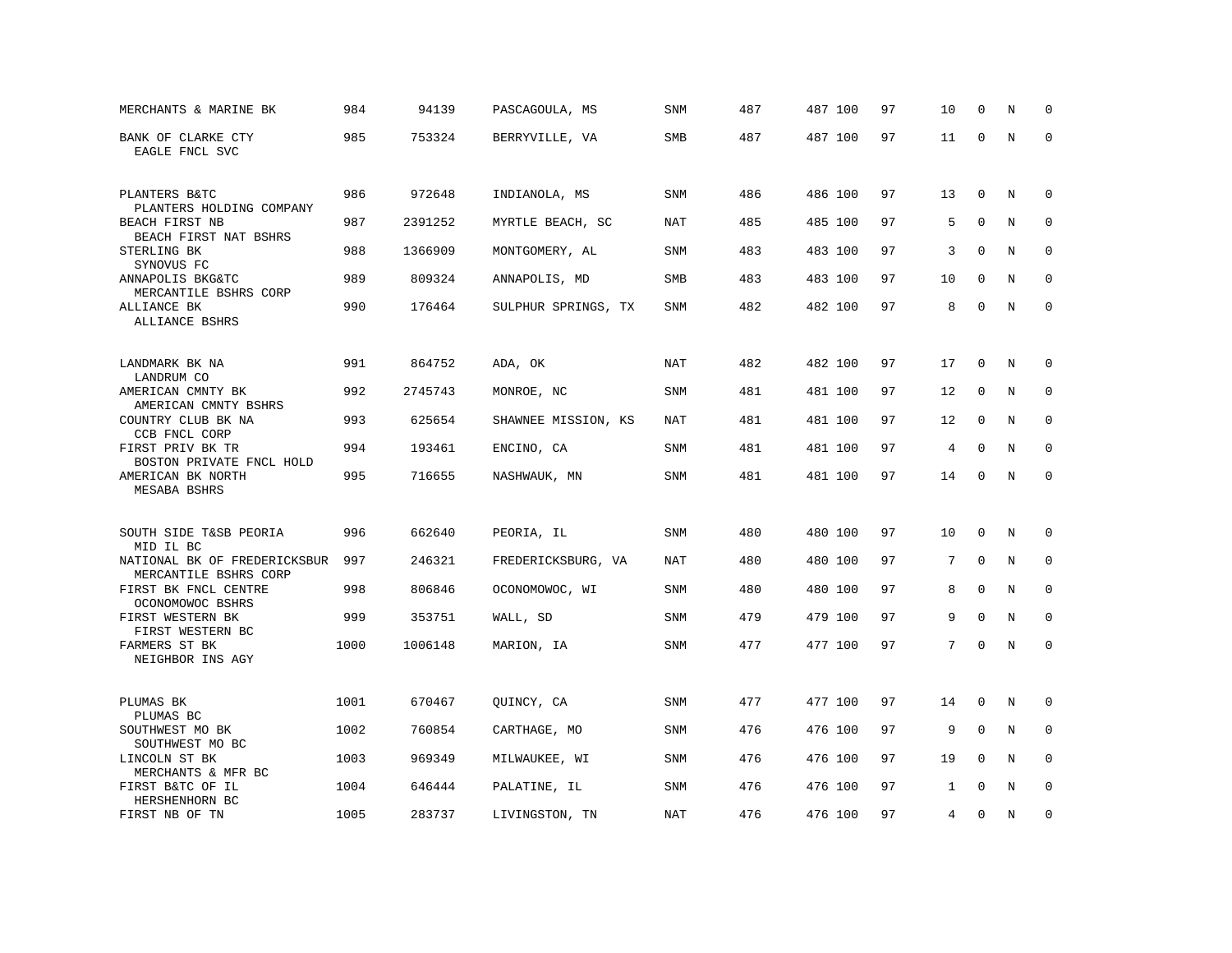| HABERSHAM BK<br>HABERSHAM BC                       | 1006 | 270335  | CLARKESVILLE, GA   | SNM        | 475 | 475 100 | 97 | 10           | $\mathbf 0$  | N | $\Omega$    |
|----------------------------------------------------|------|---------|--------------------|------------|-----|---------|----|--------------|--------------|---|-------------|
| ST JOSEPH CAP BK<br>ST JOSEPH CAP CORP             | 1007 | 2474940 | MISHAWAKA, IN      | <b>SNM</b> | 475 | 475 100 | 97 | $\mathbf{1}$ | $\Omega$     | N | $\Omega$    |
| TOWN BK<br>WINTRUST FC                             | 1008 | 2693264 | DELAFIELD, WI      | SMB        | 474 | 474 100 | 97 | 3            | $\Omega$     | N | $\mathbf 0$ |
| MAHOPAC NB<br>TOMPKINS TRUSTCO                     | 1009 | 521804  | MAHOPAC, NY        | NAT        | 474 | 474 100 | 97 | 6            | $\Omega$     | N | $\Omega$    |
| FIRST NB OF MO<br>CENTRAL BANCOMPANY               | 1010 | 704559  | LEES SUMMIT, MO    | NAT        | 473 | 473 100 | 97 | 10           | $\Omega$     | N | $\Omega$    |
| FIRST UNITED BK<br>CRETE BC                        | 1011 | 38535   | CRETE, IL          | SNM        | 473 | 473 100 | 97 | 4            | $\mathbf 0$  | N | $\mathbf 0$ |
| SOLVAY BK<br>SOLVAY BC                             | 1012 | 722816  | SOLVAY, NY         | <b>SMB</b> | 472 | 472 100 | 97 | 7            | $\Omega$     | N | $\mathbf 0$ |
| HOMESTAR BK<br>HOMESTAR FNCL GRP                   | 1013 | 300036  | MANTENO, IL        | SNM        | 471 | 471 100 | 97 | 5            | $\Omega$     | N | $\mathbf 0$ |
| CENTRAL VALLEY CMNTY BK<br>CENTRAL VALLEY CMNTY BC | 1014 | 703767  | CLOVIS, CA         | <b>SNM</b> | 470 | 470 100 | 97 | 9            | $\Omega$     | N | $\mathbf 0$ |
| METRO BK                                           | 1015 | 1394621 | PELL CITY, AL      | <b>SNM</b> | 469 | 469 100 | 97 | 5            | $\mathbf 0$  | N | $\mathbf 0$ |
| INDEPENDENT BK<br>INDEPENDENT BK GRP               | 1016 | 122854  | MCKINNEY, TX       | SNM        | 468 | 468 100 | 97 | 11           | $\Omega$     | N | $\Omega$    |
| AMERICAN CMNTY B&T<br>AMERICAN CMNTY FNCL          | 1017 | 2869162 | WOODSTOCK, IL      | <b>SNM</b> | 468 | 468 100 | 97 | 2            | $\mathbf{0}$ | N | $\mathbf 0$ |
| BROTHERHOOD B&TC<br>INTERNATIONAL BHOOD BOILERMKRS | 1018 | 246657  | KANSAS CITY, KS    | <b>SNM</b> | 467 | 467 100 | 97 | 7            | $\Omega$     | N | $\Omega$    |
| SOUTHCOAST CMNTY BK<br>SOUTHCOAST FC               | 1019 | 2713555 | MOUNT PLEASANT, SC | SNM        | 467 | 467 100 | 97 | 6            | $\mathbf{0}$ | N | 0           |
| FIRST NB OF PULASKI<br>FIRST PULASKI NAT CORP      | 1020 | 972732  | PULASKI, TN        | <b>NAT</b> | 466 | 466 100 | 97 | 8            | $\Omega$     | N | $\Omega$    |
| BANK ANN ARBOR<br>ARBOR BC                         | 1021 | 2390929 | ANN ARBOR, MI      | <b>SNM</b> | 466 | 466 100 | 97 | 4            | $\Omega$     | N | $\mathbf 0$ |
| COMMUNITY BK<br>TRIANGLE FNCL GRP                  | 1022 | 897433  | LOGANVILLE, GA     | SNM        | 466 | 466 100 | 97 | 2            | $\mathbf{0}$ | N | 0           |
| FIRST NB IN HOWELL<br>FNBH BC                      | 1023 | 755047  | HOWELL, MI         | NAT        | 466 | 466 100 | 97 | 7            | $\Omega$     | N | $\mathbf 0$ |
| STATE B&TC<br>RURBAN FNCL CORP                     | 1024 | 614313  | DEFIANCE, OH       | SMB        | 465 | 465 100 | 97 | 13           | $\mathbf 0$  | N | 0           |
| WEST AL B&TC<br>WEST AL CAP CORP                   | 1025 | 501132  | REFORM, AL         | SNM        | 465 | 465 100 | 97 | 14           | $\Omega$     | N | $\mathbf 0$ |
| COLUMBIAN B&TC<br>COLUMBIAN FC                     | 1026 | 422750  | TOPEKA, KS         | <b>SNM</b> | 464 | 464 100 | 97 | 7            | $\Omega$     | N | $\mathbf 0$ |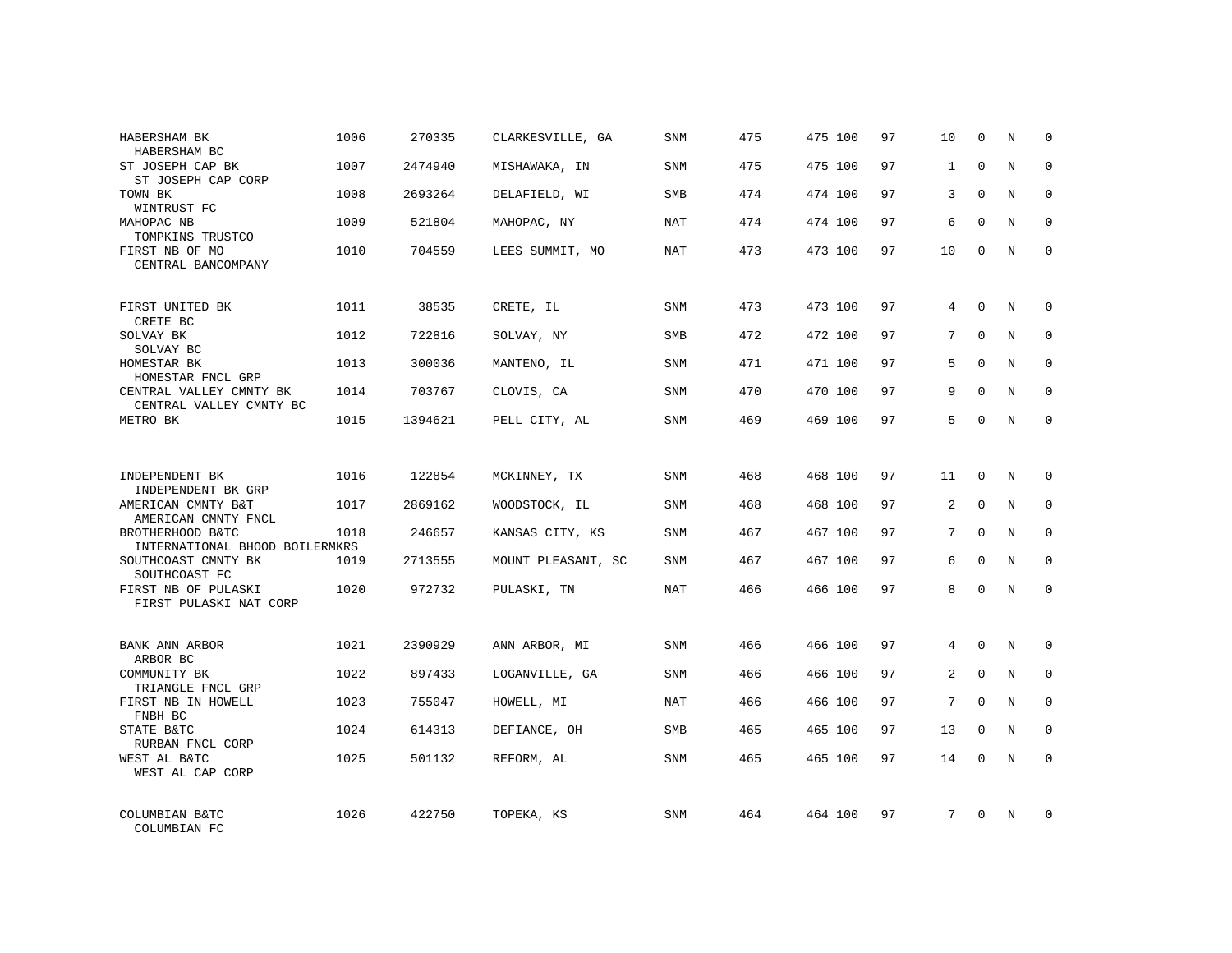| CITIZENS BK                                             | 1027 | 126834  | CARTHAGE, TN       | SNM        | 464 | 464 100 | 97 | 8  | $\mathbf 0$  | N       | $\mathbf 0$ |
|---------------------------------------------------------|------|---------|--------------------|------------|-----|---------|----|----|--------------|---------|-------------|
| COLORADO EAST B&TC<br>COLOEAST BSHRS                    | 1028 | 320155  | LAMAR, CO          | <b>SNM</b> | 464 | 464 100 | 97 | 11 | $\mathbf{0}$ | N       | $\mathbf 0$ |
| SHENANDOAH VALLEY NB<br>SUMMIT FNCL GROUP               | 1029 | 2777472 | WINCHESTER, VA     | <b>NAT</b> | 464 | 464 100 | 97 | 6  | $\mathbf{0}$ | N       | $\mathbf 0$ |
| MISSION BK<br>VALLEY VIEW BSHRS                         | 1030 | 170051  | MISSION, KS        | <b>SNM</b> | 464 | 464 100 | 97 | 4  | $\mathbf{0}$ | N       | $\mathbf 0$ |
| CORTLAND SVG & BKG CO<br>CORTLAND BC                    | 1031 | 846619  | CORTLAND, OH       | <b>SMB</b> | 463 | 463 100 | 97 | 13 | $\mathbf 0$  | N       | $\mathbf 0$ |
| FIRST SECURITY BK<br>SECURITY CAPITAL CORP              | 1032 | 718145  | BATESVILLE, MS     | SNM        | 463 | 463 100 | 97 | 15 | $\Omega$     | N       | $\mathbf 0$ |
| CB&T BK OF MIDDLE GA<br>SYNOVUS FC                      | 1033 | 23036   | WARNER ROBINS, GA  | SNM        | 463 | 463 100 | 98 | 5  | $\Omega$     | N       | $\mathbf 0$ |
| BLOOMINGDALE B&T<br>BB&T BSHRS CORP                     | 1034 | 1887516 | BLOOMINGDALE, IL   | <b>SMB</b> | 463 | 463 100 | 98 | 4  | $\Omega$     | N       | $\Omega$    |
| FIRST SECURITY BK<br>INTER-MOUNTAIN BC                  | 1035 | 633154  | BOZEMAN, MT        | SNM        | 462 | 462 100 | 98 | 5  | $\mathbf 0$  | N       | $\mathbf 0$ |
| CENTRAL BK LAKE OF THE OZARK 1036<br>CENTRAL BANCOMPANY |      | 1015243 | OSAGE BEACH, MO    | <b>SNM</b> | 461 | 461 100 | 98 | 7  | $\mathbf 0$  | N       | 0           |
| CENTRAL NB<br>CENTRABANC CORP                           | 1037 | 428060  | WACO, TX           | <b>NAT</b> | 461 | 461 100 | 98 | 2  | $\mathbf 0$  | N       | $\mathbf 0$ |
| MOUNTAIN 1ST BK & TR                                    | 1038 | 3261549 | HENDERSONVILLE, NC | <b>SNM</b> | 461 | 461 100 | 98 | 2  | $\mathbf 0$  | N       | 0           |
| FOSTER BK<br>FOSTER BSHRS                               | 1039 | 1362246 | CHICAGO, IL        | <b>SNM</b> | 461 | 461 100 | 98 | 4  | $\Omega$     | N       | $\mathbf 0$ |
| FIRST NB<br>WAUPACA BC                                  | 1040 | 466642  | WAUPACA, WI        | NAT        | 460 | 460 100 | 98 | 6  | $\Omega$     | $\rm N$ | $\Omega$    |
| GULFSTREAM BUS BK<br><b>GULFSTREAM BSHRS</b>            | 1041 | 2814210 | STUART, FL         | <b>SNM</b> | 460 | 460 100 | 98 | 0  | $\mathbf 0$  | N       | $\mathbf 0$ |
| CITIZENS NB<br>CITIZENS NBC                             | 1042 | 673132  | ATHENS, TN         | NAT        | 460 | 460 100 | 98 | 7  | $\mathbf 0$  | N       | $\mathbf 0$ |
| FIRST INTERNET BK IN<br>FIRST INTERNET BC               | 1043 | 2758613 | INDIANAPOLIS, IN   | <b>SNM</b> | 458 | 458 100 | 98 | 0  | $\mathbf 0$  | N       | $\mathbf 0$ |
| BANK OF HAMPTON ROADS<br>HAMPTON ROADS BSHRS            | 1044 | 1161029 | NORFOLK, VA        | <b>SMB</b> | 458 | 458 100 | 98 | 16 | $\mathbf 0$  | N       | $\mathbf 0$ |
| HOME ST BK<br>HOME ST BC                                | 1045 | 89751   | LOVELAND, CO       | SNM        | 458 | 458 100 | 98 | 5  | $\mathbf 0$  | N       | $\mathbf 0$ |
| NICOLET NB<br>NICOLET BSHRS                             | 1046 | 2941068 | GREEN BAY, WI      | <b>NAT</b> | 457 | 457 100 | 98 | 3  | $\Omega$     | N       | $\Omega$    |
| PUTNAM CTY BK<br>PUTNAM BSHRS                           | 1047 | 417626  | HURRICANE, WV      | SMB        | 457 | 457 100 | 98 | 2  | $\mathbf 0$  | Ν       | 0           |
| COASTAL BK<br>COASTAL BSHRS                             | 1048 | 224637  | SAVANNAH, GA       | <b>SNM</b> | 457 | 457 100 | 98 | 4  | $\mathbf 0$  | N       | $\mathbf 0$ |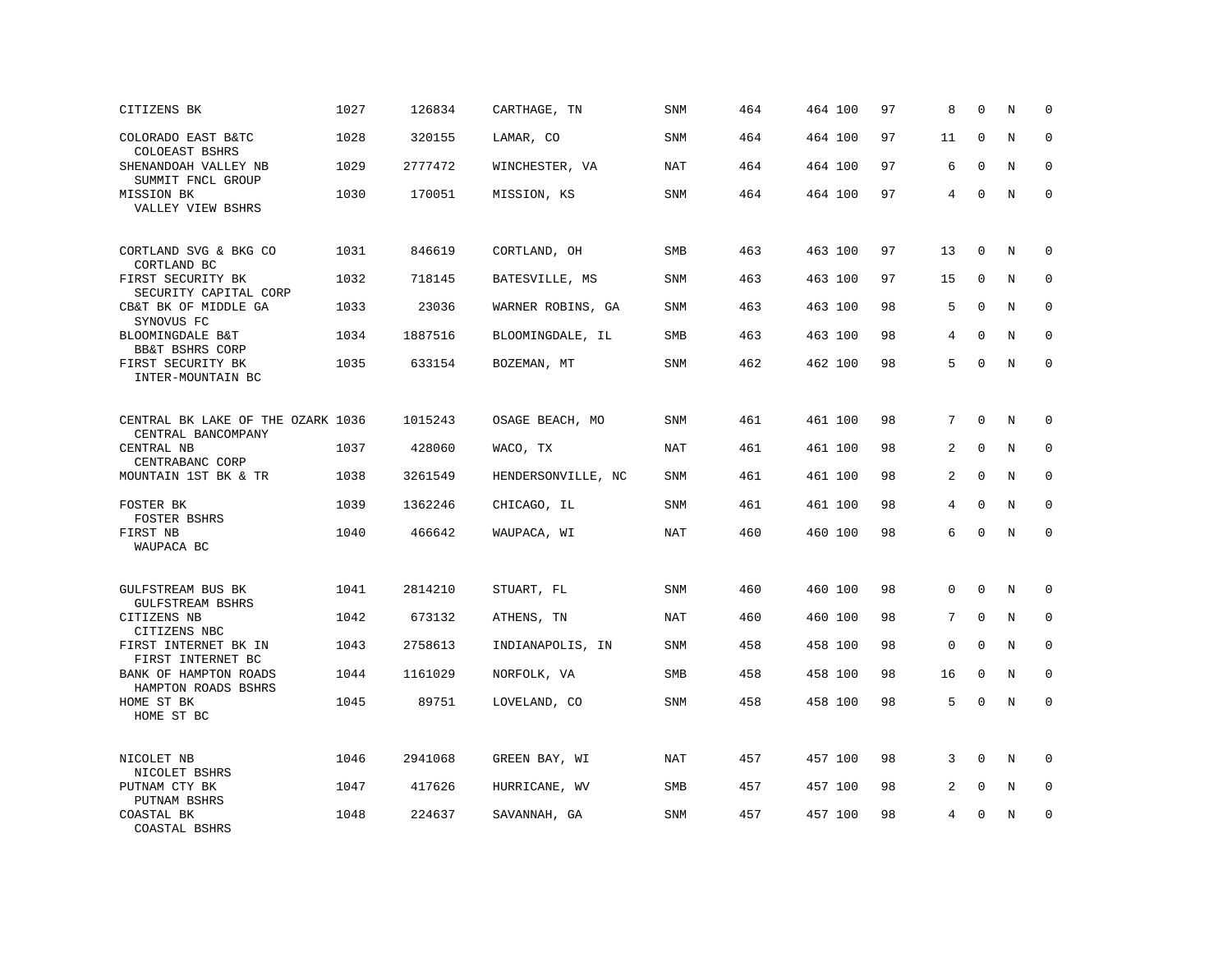| COWLITZ BK<br>COWLITZ BC                                           | 1049 | 547279  | LONGVIEW, WA       | SNM        | 456 | 456 100 | 98 | 7              | $\Omega$     | N       | $\mathbf 0$ |
|--------------------------------------------------------------------|------|---------|--------------------|------------|-----|---------|----|----------------|--------------|---------|-------------|
| MID PENN BK<br>MID PENN BC                                         | 1050 | 786612  | MILLERSBURG, PA    | SNM        | 456 | 456 100 | 98 | 13             | 0            | N       | $\Omega$    |
| BESSEMER TC                                                        | 1051 | 7009    | WOODBRIDGE, NJ     | SNM        | 455 | 455 100 | 98 | $\mathbf 0$    | $\mathbf 0$  | N       | $\mathbf 0$ |
| BESSEMER GROUP<br>SOMERSET TC                                      | 1052 | 212522  | SOMERSET, PA       | SMB        | 455 | 455 100 | 98 | 22             | $\mathbf 0$  | N       | $\mathbf 0$ |
| SOMERSET TR HC<br>SOMERSET TC<br>PNC FNCL SVC GROUP                | 1052 | 212522  | SOMERSET, PA       | SMB        |     |         |    |                |              |         |             |
| FIRST NB<br>LAURITZEN CORP                                         | 1053 | 181459  | NORTH PLATTE, NE   | <b>NAT</b> | 455 | 455 100 | 98 | 5              | $\Omega$     | N       | 0           |
| BANK OF ST PETERSBURG<br>FLORIDA BK GRP                            | 1054 | 704737  | TAMPA, FL          | SMB        | 455 | 455 100 | 98 | 5              | $\mathbf 0$  | N       | $\mathbf 0$ |
| BOARDWALK BK                                                       | 1055 | 2835626 | LINWOOD, NJ        | SNM        | 455 | 455 100 | 98 | 5              | $\Omega$     | N       | $\Omega$    |
| BOARDWALK BC INC<br>BREMER BK NA                                   | 1056 | 224655  | WILLMAR, MN        | <b>NAT</b> | 454 | 454 100 | 98 | 3              | $\mathbf 0$  | N       | $\mathbf 0$ |
| OTTO BREMER FOUNDATION<br>JEFFERSON BK OF MO<br>CENTRAL BANCOMPANY | 1057 | 854454  | JEFFERSON CITY, MO | <b>SNM</b> | 454 | 454 100 | 98 | 3              | $\Omega$     | N       | $\mathbf 0$ |
| WAYNE BK<br>NORWOOD FNCL                                           | 1058 | 59316   | HONESDALE, PA      | SNM        | 453 | 453 100 | 98 | 9              | $\mathbf 0$  | N       | $\mathbf 0$ |
| EVANS NB<br>EVANS BC                                               | 1059 | 292908  | ANGOLA, NY         | <b>NAT</b> | 453 | 453 100 | 98 | 9              | $\mathbf 0$  | $\rm N$ | $\mathbf 0$ |
| MID-WISCONSIN BK                                                   | 1060 | 645054  | MEDFORD, WI        | SNM        | 453 | 453 100 | 98 | 12             | $\mathbf 0$  | N       | $\mathbf 0$ |
| MID-WISCONSIN FNCL SVC<br>PARK CITIES BK                           | 1061 | 2955458 | DALLAS, TX         | SNM        | 452 | 452 100 | 98 | 1              | $\Omega$     | N       | $\Omega$    |
| NORTH TX BSHRS<br>FRONTENAC BK<br>FRONTENAC BSHRS                  | 1062 | 2724757 | EARTH CITY, MO     | SNM        | 452 | 452 100 | 98 | 2              | $\mathbf{0}$ | N       | $\mathbf 0$ |
| FIRST RELIANCE BK<br>FIRST RELIANCE BSHRS                          | 1063 | 2839790 | FLORENCE, SC       | SNM        | 451 | 451 100 | 98 | $\overline{a}$ | $\Omega$     | N       | $\mathbf 0$ |
| MINNWEST BK MV<br>MINNWEST CORP                                    | 1064 | 302656  | REDWOOD FALLS, MN  | SNM        | 450 | 450 100 | 98 | $7^{\circ}$    | $\mathbf 0$  | N       | $\mathbf 0$ |
| FIRST NB<br>FIRST ARTESIA BSHRS                                    | 1065 | 771458  | ARTESIA, NM        | NAT        | 450 | 450 100 | 98 | 2              | $\Omega$     | N       | $\mathbf 0$ |
| FLORIDA CAP BK NA<br>FLORIDA CAP GRP                               | 1066 | 188430  | TARPON SPRINGS, FL | <b>NAT</b> | 450 | 450 100 | 98 | 7              | $\mathbf 0$  | N       | 0           |
| HEARTLAND BK<br>HEARTLAND BC                                       | 1067 | 853112  | GAHANNA, OH        | <b>SMB</b> | 449 | 449 100 | 98 | 13             | 0            | N       | $\mathbf 0$ |
| TRUPOINT BK<br>MINERS & MRCH BC                                    | 1068 | 274829  | GRUNDY, VA         | SMB        | 449 | 449 100 | 98 | 9              | $\mathbf 0$  | N       | $\mathbf 0$ |
| AMERICAN BK<br>GUARANTY DEVELOPMENT CO                             | 1069 | 630555  | BOZEMAN, MT        | SMB        | 449 | 449 100 | 98 | 6              | $\mathbf{0}$ | N       | $\mathbf 0$ |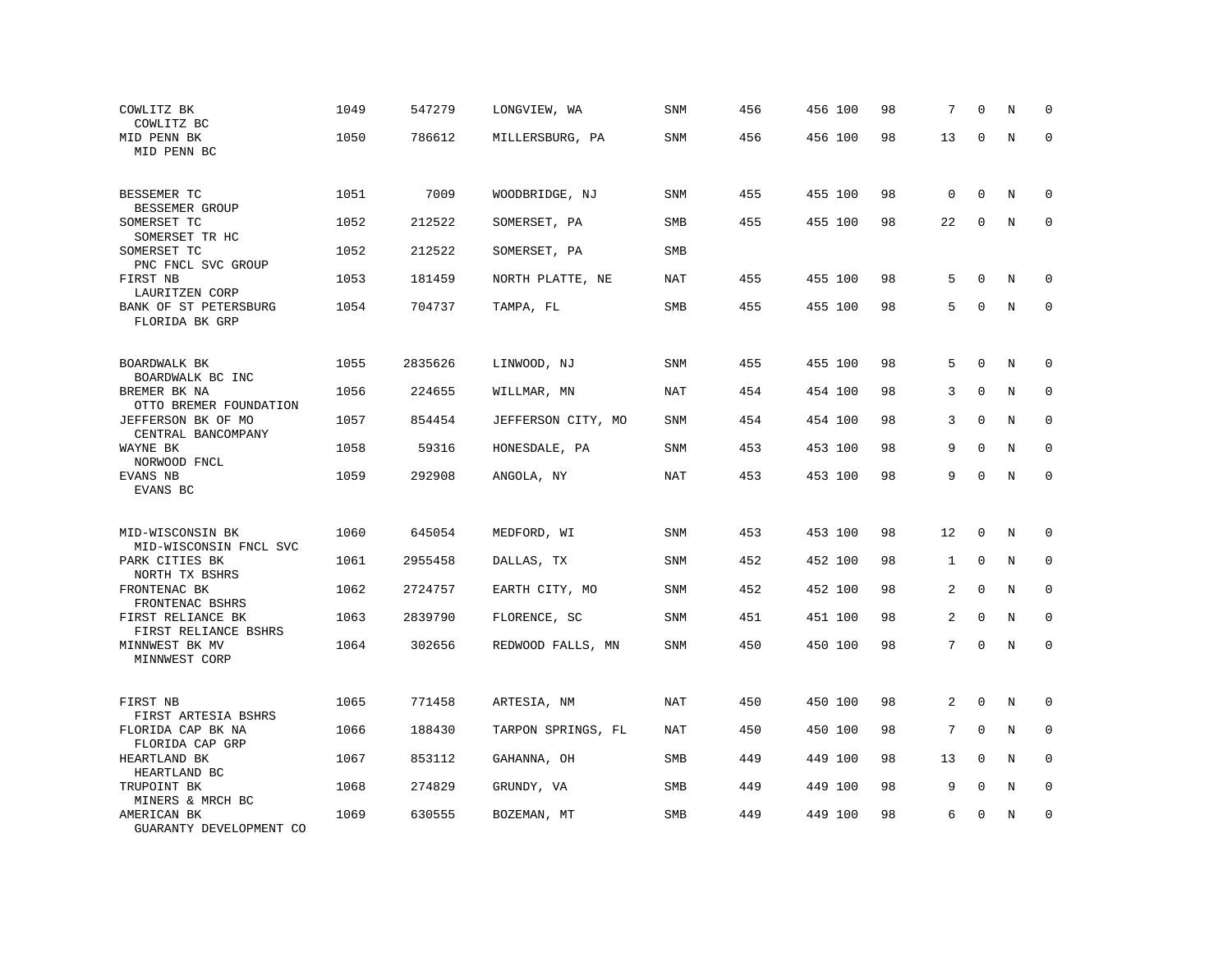| ORANGE CTY TC                                     | 1070 | 176101  | MIDDLETOWN, NY      | SMB        | 449 | 449 100 | 98 | 4               | $\mathbf 0$  | Ν | $\mathbf 0$ |
|---------------------------------------------------|------|---------|---------------------|------------|-----|---------|----|-----------------|--------------|---|-------------|
| HERITAGE BK<br>FRONT RANGE CAP CORP               | 1071 | 283054  | LOUISVILLE, CO      | <b>SMB</b> | 449 | 449 100 | 98 | 12              | $\mathbf{0}$ | N | $\mathbf 0$ |
| FIRST ST B&TC VALDOSTA<br>SYNOVUS FC              | 1072 | 103536  | VALDOSTA, GA        | SNM        | 448 | 448 100 | 98 | $\overline{4}$  | $\Omega$     | N | $\mathbf 0$ |
| <b>BUILDERS BK</b><br><b>BUILDERS FC</b>          | 1073 | 2595975 | CHICAGO, IL         | SNM        | 447 | 447 100 | 98 | $\mathbf{1}$    | $\mathbf 0$  | N | 0           |
| LUBBOCK NB<br>COMMERCE NAT FNCL SVC               | 1074 | 766258  | LUBBOCK, TX         | NAT        | 447 | 447 100 | 98 | 8               | $\mathbf 0$  | N | $\mathbf 0$ |
| MCINTOSH ST BK<br>MCINTOSH BSHRS                  | 1075 | 569534  | JACKSON, GA         | SNM        | 446 | 446 100 | 98 | $4\overline{ }$ | $\Omega$     | N | $\mathbf 0$ |
| GRAND B&TC OF FL<br><b>GRAND BSHRS</b>            | 1076 | 2765611 | WEST PALM BEACH, FL | <b>SNM</b> | 446 | 446 100 | 98 | $\mathbf{1}$    | $\Omega$     | N | $\mathbf 0$ |
| GEORGIA B&TC<br>SYNOVUS FC                        | 1077 | 1165540 | CALHOUN, GA         | SNM        | 446 | 446 100 | 98 | 3               | $\Omega$     | N | 0           |
| ADIRONDACK BK<br>ADIRONDACK BC                    | 1078 | 101671  | UTICA, NY           | <b>SMB</b> | 446 | 446 100 | 98 | 15              | $\mathbf 0$  | N | $\mathbf 0$ |
| EVANGELINE B&TC<br>EVANGELINE BSHRS               | 1079 | 372538  | VILLE PLATTE, LA    | SNM        | 446 | 446 100 | 98 | 8               | $\mathbf 0$  | N | $\mathbf 0$ |
| JEFF DAVIS B&TC<br>JEFF DAVIS BSHRS               | 1080 | 980531  | JENNINGS, LA        | <b>SNM</b> | 446 | 446 100 | 98 | 13              | $\Omega$     | N | $\mathbf 0$ |
| CROGHAN COLONIAL BK<br>CROGHAN BSHRS              | 1081 | 362717  | FREMONT, OH         | SMB        | 445 | 445 100 | 98 | 11              | $\mathbf 0$  | N | 0           |
| NORTH SIDE B&TC                                   | 1082 | 615217  | CINCINNATI, OH      | <b>SMB</b> | 445 | 445 100 | 98 | 6               | $\Omega$     | N | $\mathbf 0$ |
| SEVISFIRST BK                                     | 1083 | 3348888 | BIRMINGHAM, AL      | SNM        | 445 | 445 100 | 98 | 3               | $\mathbf 0$  | N | 0           |
| FIRST NB OF FL                                    | 1084 | 252836  | MILTON, FL          | <b>NAT</b> | 444 | 444 100 | 98 | 7               | $\Omega$     | N | $\mathbf 0$ |
| NORTH ST BK<br>NORTH STATE BC                     | 1085 | 2915461 | RALEIGH, NC         | SNM        | 444 | 444 100 | 98 | 2               | $\mathbf 0$  | N | $\mathbf 0$ |
| TRUMAN BK<br>TRUBANK SECTY TR                     | 1086 | 1213777 | SAINT LOUIS, MO     | <b>SMB</b> | 444 | 444 100 | 98 | 10              | $\Omega$     | N | $\mathbf 0$ |
| TRUMAN BK<br>TEMPLAR FUND                         | 1086 | 1213777 | SAINT LOUIS, MO     | SMB        |     |         |    |                 |              |   |             |
| BUSEY BK NA<br>FIRST BUSEY CORP                   | 1087 | 2623494 | PORT CHARLOTTE, FL  | <b>NAT</b> | 444 | 444 100 | 98 | 6               | $\mathbf 0$  | N | 0           |
| MERRILL MRCH BK<br>MERRILL MRCH BSHRS             | 1088 | 421203  | BANGOR, ME          | <b>SMB</b> | 443 | 443 100 | 98 | 10              | $\Omega$     | N | $\mathbf 0$ |
| BANK OF SOUTHSIDE VA<br>BANK OF SOUTHSIDE VA CORP | 1089 | 610128  | CARSON, VA          | <b>SNM</b> | 442 | 442 100 | 98 | 14              | $\Omega$     | N | $\mathbf 0$ |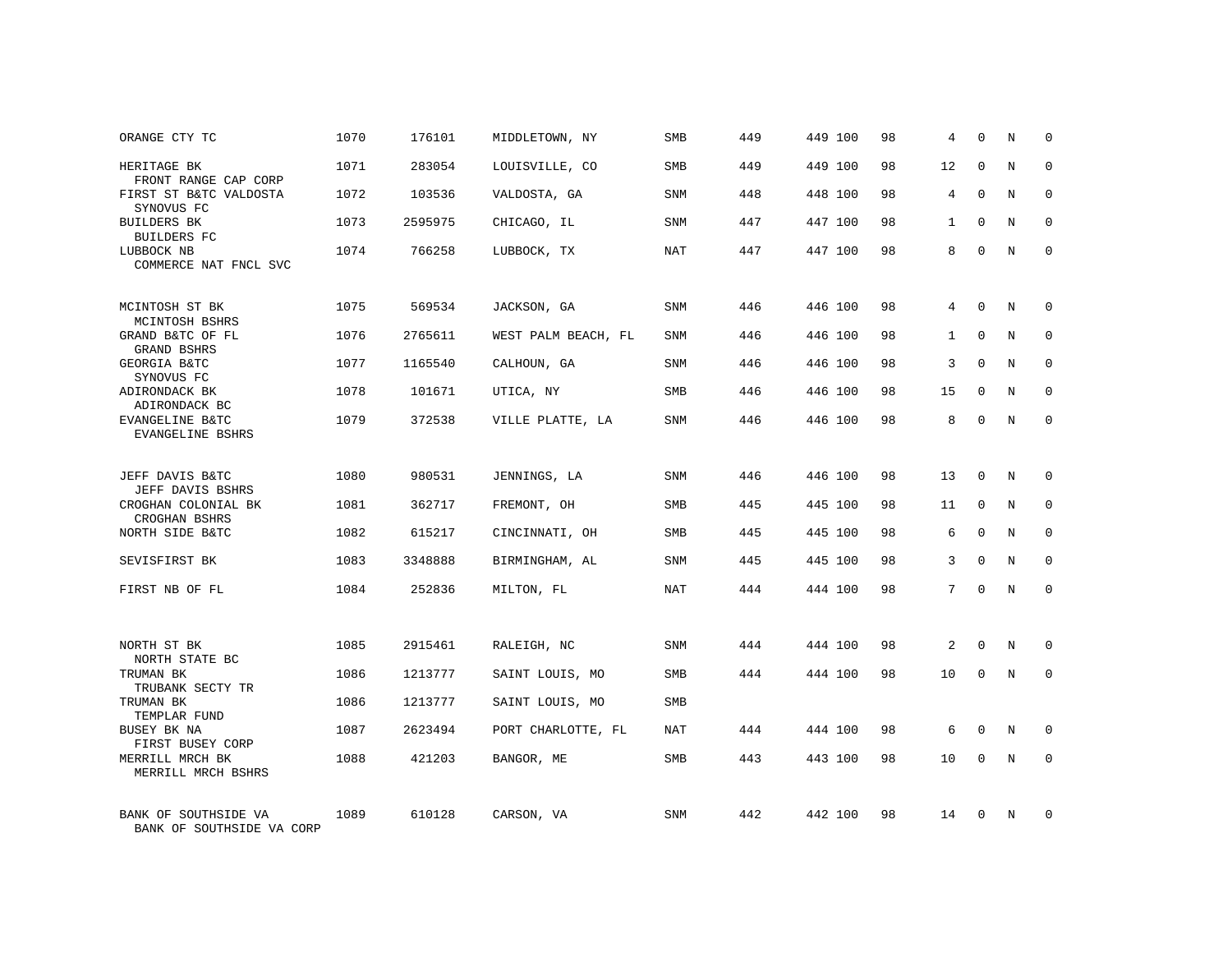| BEVERLY NB<br>BEVERLY NAT CORP                       | 1090 | 161107  | BEVERLY, MA           | NAT        | 442 | 442 100 | 98 | 8  | $\mathbf 0$  | Ν       | $\mathbf 0$ |
|------------------------------------------------------|------|---------|-----------------------|------------|-----|---------|----|----|--------------|---------|-------------|
| ROCKY MOUNTAIN BK<br>HEARTLAND FNCL USA              | 1091 | 663058  | BILLINGS, MT          | <b>SNM</b> | 442 | 442 100 | 98 | 7  | $\Omega$     | N       | $\mathbf 0$ |
| ADAMS B&TC<br>ADBANC                                 | 1092 | 463650  | OGALLALA, NE          | <b>SMB</b> | 441 | 441 100 | 98 | 14 | $\Omega$     | N       | $\mathbf 0$ |
| SOUTHERN NH B&TC                                     | 1093 | 113601  | SALEM, NH             | SNM        | 441 | 441 100 | 98 | 6  | $\Omega$     | N       | $\Omega$    |
|                                                      |      |         |                       |            |     |         |    |    |              |         |             |
| COMMUNITY FIRSTBANK<br>CAROLINA FC                   | 1094 | 2507802 | CHARLESTON, SC        | SNM        | 440 | 440 100 | 98 | 4  | $\mathbf{0}$ | N       | 0           |
| NEWFIELD NB<br>NEWFIELD BC                           | 1095 | 632410  | NEWFIELD, NJ          | NAT        | 439 | 439 100 | 98 | 7  | $\Omega$     | N       | 0           |
| CITIZENS NB OF PAINTSVILLE<br>CITIZENS NAT CORP      | 1096 | 495419  | PAINTSVILLE, KY       | <b>NAT</b> | 439 | 439 100 | 98 | 12 | $\mathbf 0$  | N       | $\mathbf 0$ |
| HAWAII NB<br>HAWAII NAT BSHRS                        | 1097 | 915065  | HONOLULU, HI          | NAT        | 438 | 438 100 | 98 | 15 | $\mathbf 0$  | N       | $\mathbf 0$ |
| WESTERN SCTY BK<br>GLACIER BC                        | 1098 | 2999845 | BILLINGS, MT          | SMB        | 438 | 438 100 | 98 | 8  | $\mathbf 0$  | $\rm N$ | $\mathbf 0$ |
|                                                      |      |         |                       |            |     |         |    |    |              |         |             |
| NORTHERN B&TC<br>NORTHERN BC                         | 1099 | 900306  | WOBURN, MA            | SNM        | 438 | 438 100 | 98 | 9  | $\mathbf 0$  | N       | 0           |
| FIRST ST BK<br>FIRST ST FNCL CORP                    | 1100 | 1219591 | SARASOTA, FL          | <b>SNM</b> | 438 | 438 100 | 98 | 5  | $\Omega$     | N       | $\mathbf 0$ |
| SOVEREIGN BK NA<br>SOVEREIGN BSHRS                   | 1101 | 3269590 | DALLAS, TX            | NAT        | 437 | 437 100 | 98 | 6  | $\Omega$     | N       | $\Omega$    |
| METROPOLITAN NB<br>PASL HOLD LLC                     | 1102 | 2705895 | NEW YORK, NY          | NAT        | 437 | 437 100 | 98 | 0  | $\Omega$     | N       | $\mathbf 0$ |
| SOUTHPORT BK<br>SOUTHPORT FC                         | 1103 | 2576143 | KENOSHA, WI           | SNM        | 437 | 437 100 | 98 | 4  | $\Omega$     | $\rm N$ | $\mathbf 0$ |
|                                                      |      |         |                       |            |     |         |    |    |              |         |             |
| NORTHSTAR BK OF TX<br>NORTHSTAR FC                   | 1104 | 998554  | DENTON, TX            | SNM        | 436 | 436 100 | 98 | 6  | $\mathbf 0$  | N       | 0           |
| PLAZA BK<br>METROPOLITAN BK GRP                      | 1105 | 724847  | NORRIDGE, IL          | <b>SNM</b> | 436 | 436 100 | 98 | 9  | $\mathbf{0}$ | N       | $\mathbf 0$ |
| WAKULLA BK<br>WAKULLA BC                             | 1106 | 16337   | CRAWFORDVILLE, FL     | <b>SNM</b> | 436 | 436 100 | 98 | 6  | $\Omega$     | N       | $\Omega$    |
| FIRSTBANK OF TECH CTR<br>FIRSTBANK HC                | 1107 | 271855  | GREENWOOD VILLAGE, CO | <b>SNM</b> | 436 | 436 100 | 98 | 3  | $\mathbf{0}$ | $\rm N$ | $\mathbf 0$ |
| CITIZENS NB<br>FIRST CITIZENS BSHRS                  | 1108 | 552161  | WAXAHACHIE, TX        | <b>NAT</b> | 436 | 436 100 | 98 | 12 | $\mathbf 0$  | N       | $\mathbf 0$ |
|                                                      |      |         |                       |            |     |         |    |    |              |         |             |
| CITIZENS TRI-CTY BK<br>SEOUATCHIE VALLEY BSHRS       | 1109 | 162337  | DUNLAP, TN            | SNM        | 436 | 436 100 | 98 | 19 | 0            | Ν       | 0           |
| CUMBERLAND VALLEY NB&TC<br>CUMBERLAND VALLEY FNCL CO | 1110 | 647218  | EAST BERNSTADT, KY    | NAT        | 435 | 435 100 | 98 | 19 | $\Omega$     | N       | $\Omega$    |
| COMMUNITY B&TC                                       | 1111 | 1463086 | WOLFEBORO, NH         | <b>SNM</b> | 435 | 435 100 | 98 | 5  | $\mathbf 0$  | N       | $\mathbf 0$ |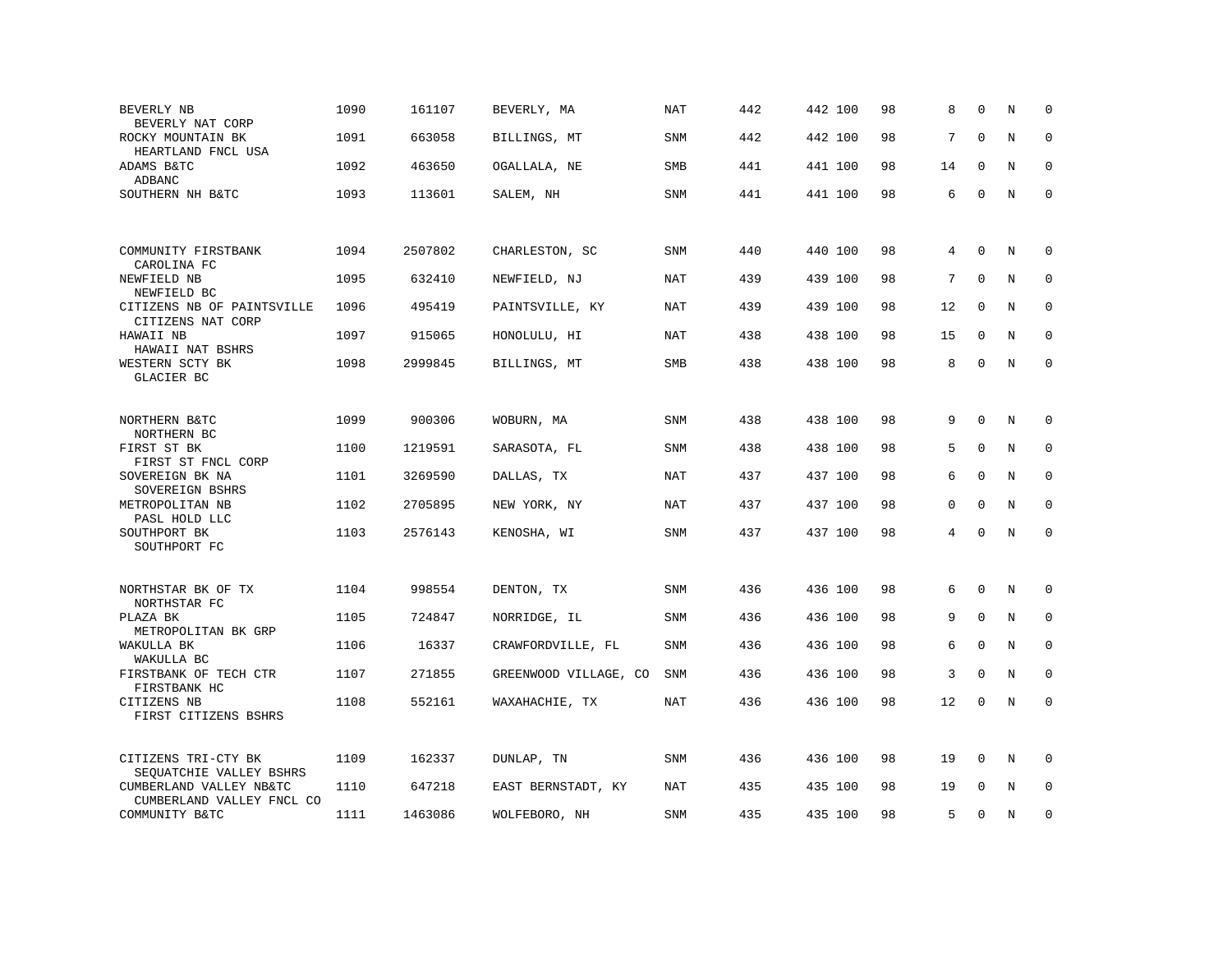| BANK OF MISSOURI<br>RELIABLE COMMUNITY BSHRS        | 1112 | 330855  | PERRYVILLE, MO   | SNM        | 434 | 434 100 | 98 | 7        | $\Omega$     | N | $\Omega$    |
|-----------------------------------------------------|------|---------|------------------|------------|-----|---------|----|----------|--------------|---|-------------|
| FIRSTBANK OF BOULDER<br>FIRSTBANK HC                | 1113 | 616755  | BOULDER, CO      | SNM        | 434 | 434 100 | 98 | 7        | $\Omega$     | N | $\Omega$    |
| BLACKHAWK ST BK                                     | 1114 | 27548   | BELOIT, WI       | SNM        | 434 | 434 100 | 98 | 9        | $\mathbf 0$  | N | 0           |
| BLACKHAWK BC<br>HELM BK                             | 1115 | 1414819 | MIAMI, FL        | <b>SNM</b> | 433 | 433 100 | 98 | $\Omega$ | $\mathbf 0$  | N | $\mathbf 0$ |
| CITIZENS NB                                         | 1116 | 738013  | BLUFFTON, OH     | NAT        | 433 | 433 100 | 98 | 7        | $\mathbf{0}$ | N | $\mathbf 0$ |
| CITIZENS BSHRS<br><b>BANK HOLLAND</b><br>LAKE MI FC | 1117 | 2721103 | HOLLAND, MI      | SNM        | 432 | 432 100 | 98 | 0        | $\mathbf 0$  | N | $\mathbf 0$ |
| FIVE POINTS BK<br>HOMETOWN BC                       | 1118 | 554857  | GRAND ISLAND, NE | SMB        | 432 | 432 100 | 98 | 7        | $\mathbf 0$  | N | $\mathbf 0$ |
| BANK OF THE CAROLINAS                               | 1119 | 2750699 | MOCKSVILLE, NC   | SNM        | 431 | 431 100 | 98 | 8        | $\Omega$     | N | 0           |
| BANK OF THE CAROLINAS CORP<br>1ST SUMMIT BK         | 1120 | 526519  | JOHNSTOWN, PA    | SNM        | 431 | 431 100 | 98 | 13       | $\mathbf{0}$ | N | $\mathbf 0$ |
| 1ST SUMMIT BC OF JOHNSTOWN<br>PREMIER VALLEY BK     | 1121 | 3028902 | FRESNO, CA       | SNM        | 430 | 430 100 | 98 | 5        | $\Omega$     | N | 0           |
| BANK MIDWEST MN IA NA                               | 1122 | 45551   | FAIRMONT, MN     | NAT        | 430 | 430 100 | 98 | 8        | $\Omega$     | N | $\Omega$    |
| GOODENOW BC<br>COMMERCIAL BK<br>ROBERTSON HC LP     | 1123 | 497039  | HARROGATE, TN    | <b>SMB</b> | 430 | 430 100 | 98 | 12       | $\mathbf 0$  | N | $\mathbf 0$ |
|                                                     |      |         |                  |            |     |         |    |          |              |   |             |
| KAW VALLEY ST B&TC<br>KAW VALLEY BC                 | 1124 | 485456  | TOPEKA, KS       | SNM        | 430 | 430 100 | 98 | 7        | $\mathbf 0$  | N | 0           |
| MOUNTAIN NB<br>MOUNTAIN NAT BSHRS                   | 1125 | 2747420 | SEVIERVILLE, TN  | NAT        | 430 | 430 100 | 98 | 6        | $\mathbf{0}$ | N | $\mathbf 0$ |
| COMMUNITY BK OF FL<br>COMMUNITY BK OF S FL          | 1126 | 999430  | HOMESTEAD, FL    | SNM        | 430 | 430 100 | 98 | 13       | $\mathbf 0$  | N | $\mathbf 0$ |
| SCOTT VALLEY BK<br>LEARNER FC                       | 1127 | 852263  | YREKA, CA        | <b>SNM</b> | 429 | 429 100 | 98 | 10       | $\mathbf{0}$ | N | $\mathbf 0$ |
| <b>MARATHON BK</b><br>PREMIER CMNTY BSHRS           | 1128 | 1229228 | WINCHESTER, VA   | SMB        | 429 | 429 100 | 98 | 9        | $\mathbf 0$  | N | $\mathbf 0$ |
| HARRIS BK NA                                        | 1129 | 528568  | SCOTTSDALE, AZ   | NAT        | 429 | 429 100 | 98 | 11       | $\Omega$     | N | 100         |
| HARRIS FC<br>AMERICAN SCTY BK                       | 1130 | 1471577 | SANTA ANA, CA    | SMB        | 429 | 429 100 | 98 | 6        | $\mathbf{0}$ | N | $\mathbf 0$ |
| AMERICA BSHRS<br>CITIZENS NB                        | 1131 | 870650  | MAPLEWOOD, MO    | <b>NAT</b> | 429 | 429 100 | 98 | 5        | $\mathbf 0$  | N | $\mathbf 0$ |
| CARDINAL BANCORP<br>CONCORDIA B&TC                  | 1132 | 819556  | VIDALIA, LA      | <b>SNM</b> | 429 | 429 100 | 98 | 5        | $\Omega$     | N | $\Omega$    |
| CONCORDIA CAP CORP<br>OAK VALLEY CMNTY BK           | 1133 | 1864197 | OAKDALE, CA      | SMB        | 429 | 429 100 | 98 | 11       | $\mathbf 0$  | N | $\mathbf 0$ |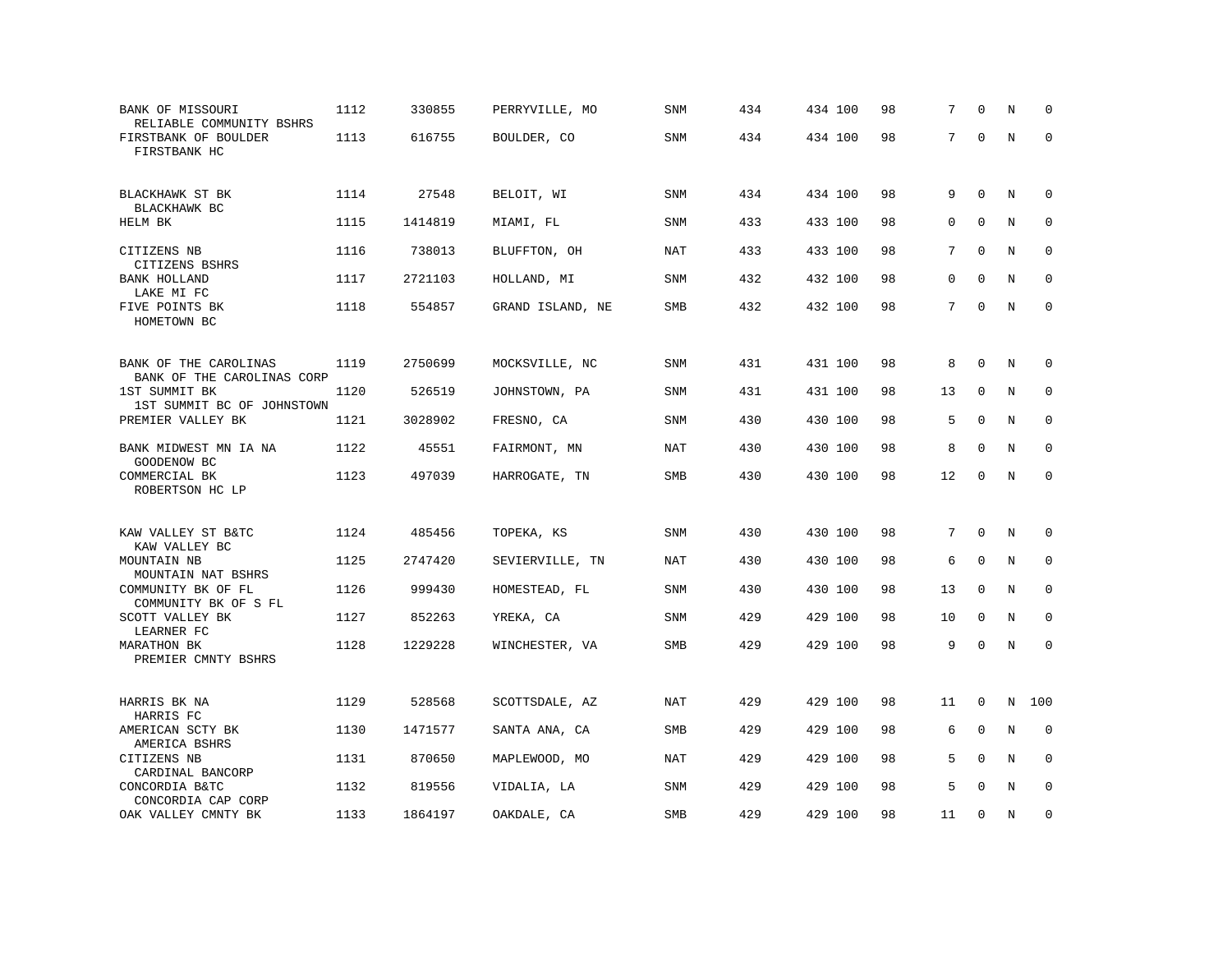| CHARTER BK EAU CLAIRE                                     | 1134 | 160650  | EAU CLAIRE, WI   | <b>SNM</b> | 428 | 428 100 | 98 | 0            | $\mathbf 0$  | N | $\mathbf 0$  |
|-----------------------------------------------------------|------|---------|------------------|------------|-----|---------|----|--------------|--------------|---|--------------|
| BANK OF TUSCALOOSA<br>SYNOVUS FC                          | 1135 | 1187029 | TUSCALOOSA, AL   | <b>SNM</b> | 428 | 428 100 | 98 | 6            | $\Omega$     | N | $\mathbf 0$  |
| FIRST NB&TC<br>LANDRUM CO                                 | 1136 | 103255  | COLUMBIA, MO     | <b>NAT</b> | 428 | 428 100 | 98 | 9            | $\Omega$     | N | $\mathbf 0$  |
| BANK OF HIAWASSEE<br>CHATUGE BK SHARES                    | 1137 | 506838  | HIAWASSEE, GA    | <b>SNM</b> | 428 | 428 100 | 98 | 5            | $\Omega$     | N | $\mathbf 0$  |
| COMMUNITY BK ELLISVILLE MISS 1138<br>COMMUNITY BSHRS ESOP |      | 517834  | ELLISVILLE, MS   | <b>SNM</b> | 427 | 427 100 | 98 | 7            | $\Omega$     | N | $\Omega$     |
| CORTRUST BK NA<br>HOPKINS FC                              | 1139 | 61355   | MITCHELL, SD     | NAT        | 427 | 427 100 | 98 | 20           | $\Omega$     | N | $\mathbf 0$  |
| NATIONAL BK<br>NATIONAL UNITED BSHRS                      | 1140 | 322056  | GATESVILLE, TX   | NAT        | 427 | 427 100 | 98 | 6            | $\mathbf{0}$ | N | $\mathbf 0$  |
| NEVADA SCTY BK<br><b>BANK HOLD</b>                        | 1141 | 3077629 | RENO, NV         | <b>SNM</b> | 427 | 427 100 | 98 | 3            | $\Omega$     | N | $\mathbf 0$  |
| SALISBURY B&TC<br>SALISBURY BC                            | 1142 | 821906  | LAKEVILLE, CT    | SNM        | 426 | 426 100 | 98 | 6            | $\mathbf{0}$ | N | 0            |
| BANK OF COWETA<br>SYNOVUS FC                              | 1143 | 810834  | NEWNAN, GA       | <b>SNM</b> | 426 | 426 100 | 98 | 6            | $\Omega$     | N | $\mathbf 0$  |
| ESPIRITO SANTO BK                                         | 1144 | 729132  | MIAMI, FL        | SNM        | 425 | 425 100 | 98 | 0            | $\Omega$     | Y | 16           |
| ILLINOIS NB<br>ILLINOIS NAT BC                            | 1145 | 925037  | SPRINGFIELD, IL  | NAT        | 425 | 425 100 | 98 | 8            | $\mathbf{0}$ | N | $\mathbf 0$  |
| FIRST NB CENT FL<br>FIRST BSHRS                           | 1146 | 605133  | WINTER PARK, FL  | <b>NAT</b> | 425 | 425 100 | 98 | 7            | $\Omega$     | N | $\mathbf 0$  |
| PRIORITYONE BK<br>PRIORITYONE CAP CORP                    | 1147 | 956938  | MAGEE, MS        | <b>SNM</b> | 425 | 425 100 | 98 | 11           | $\Omega$     | N | $\mathbf 0$  |
| FOCUS BK<br>SECURITY STATE BSHRS                          | 1148 | 498148  | CHARLESTON, MO   | SNM        | 424 | 424 100 | 98 | 10           | 0            | N | $\mathbf 0$  |
| PEOPLES BK OF N AL<br>ALTRUST FS                          | 1149 | 60330   | CULLMAN, AL      | SNM        | 424 | 424 100 | 98 | 28           | $\mathbf 0$  | N | 0            |
| VIKING CMNTY BK<br>VIKING FS CORP                         | 1150 | 1973129 | SEATTLE, WA      | SNM        | 424 | 424 100 | 98 | 5            | $\mathbf{0}$ | N | 0            |
| EAST PENN BK<br>EAST PENN FNCL CORP                       | 1151 | 1901243 | EMMAUS, PA       | <b>SMB</b> | 423 | 423 100 | 98 | 9            | $\Omega$     | N | $\mathbf{0}$ |
| BANK OF WILMINGTON<br>BANK OF WILMINGTON CORP             | 1152 | 2706016 | WILMINGTON, NC   | SNM        | 423 | 423 100 | 98 | $\mathbf{1}$ | $\Omega$     | N | 0            |
| ROCKINGHAM HERITAGE BK<br>PREMIER CMNTY BSHRS             | 1153 | 1495331 | HARRISONBURG, VA | <b>SMB</b> | 423 | 423 100 | 98 | 11           | $\Omega$     | N | $\mathbf 0$  |
| FARMERS ST BK<br>F S BC                                   | 1154 | 113441  | LAGRANGE, IN     | <b>SNM</b> | 422 | 422 100 | 98 | 14           | $\Omega$     | N | $\mathbf 0$  |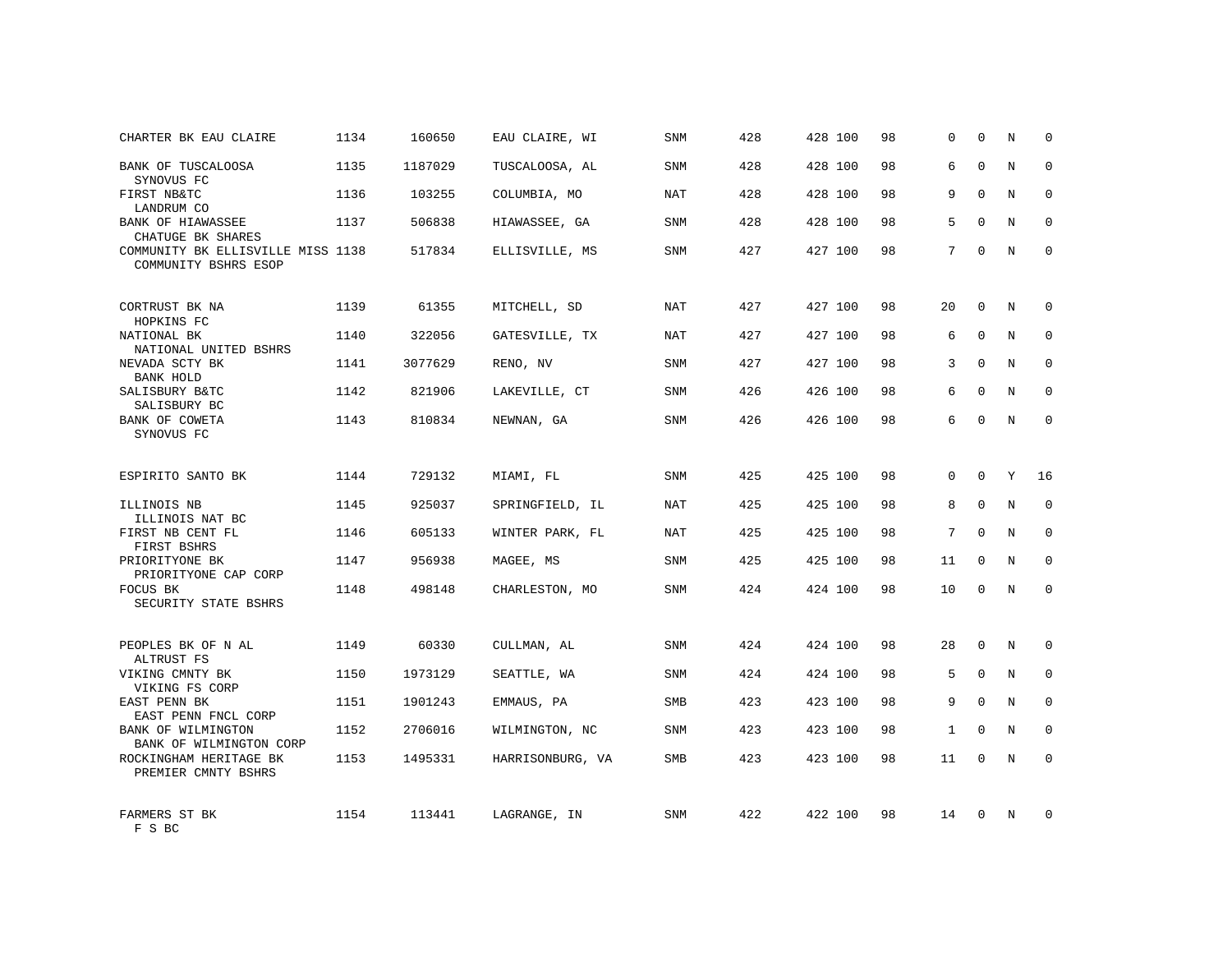| PINNACLE BK WY<br>PINNACLE BC               | 1155 | 561659  | TORRINGTON, WY    | <b>SNM</b> | 422 | 422 100 | 98 | 10 | $\mathbf 0$  | N       | $\mathbf 0$ |
|---------------------------------------------|------|---------|-------------------|------------|-----|---------|----|----|--------------|---------|-------------|
| HERITAGE BK<br>CCF HC                       | 1156 | 628178  | JONESBORO, GA     | SNM        | 421 | 421 100 | 98 | 3  | $\mathbf 0$  | N       | $\mathbf 0$ |
| SECOND B&TC<br>VIRGINIA FNCL GROUP          | 1157 | 831727  | CULPEPER, VA      | SMB        | 421 | 421 100 | 98 | 8  | $\mathbf{0}$ | N       | $\mathbf 0$ |
| BANK OF THE S<br>MID-AMER BSHRS             | 1158 | 3018538 | MOUNT JULIET, TN  | <b>SNM</b> | 421 | 421 100 | 98 | 4  | $\mathbf 0$  | N       | $\mathbf 0$ |
| UNION COLONY BK<br>LAURITZEN CORP           | 1159 | 440352  | GREELEY, CO       | <b>SMB</b> | 421 | 421 100 | 98 | 8  | $\mathbf 0$  | N       | $\mathbf 0$ |
| FIRST NB<br>MONEYTREE CORP                  | 1160 | 198831  | LENOIR CITY, TN   | NAT        | 421 | 421 100 | 98 | 8  | $\mathbf 0$  | N       | $\mathbf 0$ |
| WISCONSIN CMNTY BK<br>HEARTLAND FNCL USA    | 1161 | 463342  | COTTAGE GROVE, WI | SNM        | 420 | 420 100 | 98 | 6  | $\Omega$     | N       | $\mathbf 0$ |
| FAR WEST BK<br>FAR WEST BC                  | 1162 | 586175  | PROVO, UT         | <b>SNM</b> | 420 | 420 100 | 98 | 16 | $\Omega$     | N       | $\Omega$    |
| FIRST NB OF THE SOUTH<br>FIRST NAT BSHRS    | 1163 | 2859574 | SPARTANBURG, SC   | <b>NAT</b> | 420 | 420 100 | 98 | 4  | $\mathbf{0}$ | N       | $\mathbf 0$ |
| CITIZENS SECURITY B&TC<br>MABREY BC         | 1164 | 139553  | BIXBY, OK         | SMB        | 419 | 419 100 | 98 | 8  | $\mathbf{0}$ | N       | 0           |
| BANK OF CHOICE<br>BANK OF CHOICE HC         | 1165 | 2622161 | EVANS, CO         | <b>SNM</b> | 419 | 419 100 | 98 | 2  | $\mathbf{0}$ | N       | $\mathbf 0$ |
| MIDCAROLINA BK<br>MIDCAROLINA FC            | 1166 | 2602220 | BURLINGTON, NC    | SNM        | 419 | 419 100 | 98 | 4  | $\mathbf{0}$ | N       | 0           |
| SUN SCTY BK<br>SUN FNCL CORP                | 1167 | 564155  | ELLINGTON, MO     | <b>SNM</b> | 418 | 418 100 | 98 | 29 | $\Omega$     | N       | $\mathbf 0$ |
| FIRST NB&TC OF COLUMBUS<br>LAURITZEN CORP   | 1168 | 77758   | COLUMBUS, NE      | NAT        | 418 | 418 100 | 98 | 4  | $\Omega$     | $\rm N$ | $\mathbf 0$ |
| COMMUNITY NB<br>COMMUNITY BC                | 1169 | 923752  | CHANUTE, KS       | NAT        | 418 | 418 100 | 98 | 20 | $\mathbf 0$  | N       | $\mathbf 0$ |
| GEORGIA ST BK<br>ALABAMA NBC                | 1170 | 781130  | MABLETON, GA      | <b>SNM</b> | 418 | 418 100 | 98 | 10 | 0            | N       | $\mathbf 0$ |
| PUBLIC BK<br>ALABAMA NBC                    | 1171 | 881339  | SAINT CLOUD, FL   | SNM        | 417 | 417 100 | 98 | 6  | $\mathbf 0$  | N       | $\mathbf 0$ |
| PEOPLES B&TC                                | 1172 | 109136  | BUFORD, GA        | <b>SNM</b> | 416 | 416 100 | 98 | 3  | $\mathbf{0}$ | N       | $\mathbf 0$ |
| HERITAGE BK<br>UNITED FC                    | 1173 | 2721747 | GREAT FALLS, MT   | SNM        | 416 | 416 100 | 98 | 9  | $\mathbf{0}$ | N       | $\mathbf 0$ |
| ALLIANCE BK<br>ALLIANCE FS                  | 1174 | 166652  | NEW ULM, MN       | SNM        | 416 | 416 100 | 98 | 7  | $\Omega$     | N       | $\mathbf 0$ |
| COMMUNITY FIRST BK<br>COMMUNITY FIRST BSHRS | 1175 | 2619732 | HARRISON, AR      | SNM        | 416 | 416 100 | 98 | 4  | $\mathbf 0$  | Ν       | 0           |
| PADUCAH B&TC<br>PADUCAH BSHRS               | 1176 | 285740  | PADUCAH, KY       | SNM        | 416 | 416 100 | 98 | 7  | $\mathbf 0$  | N       | $\mathbf 0$ |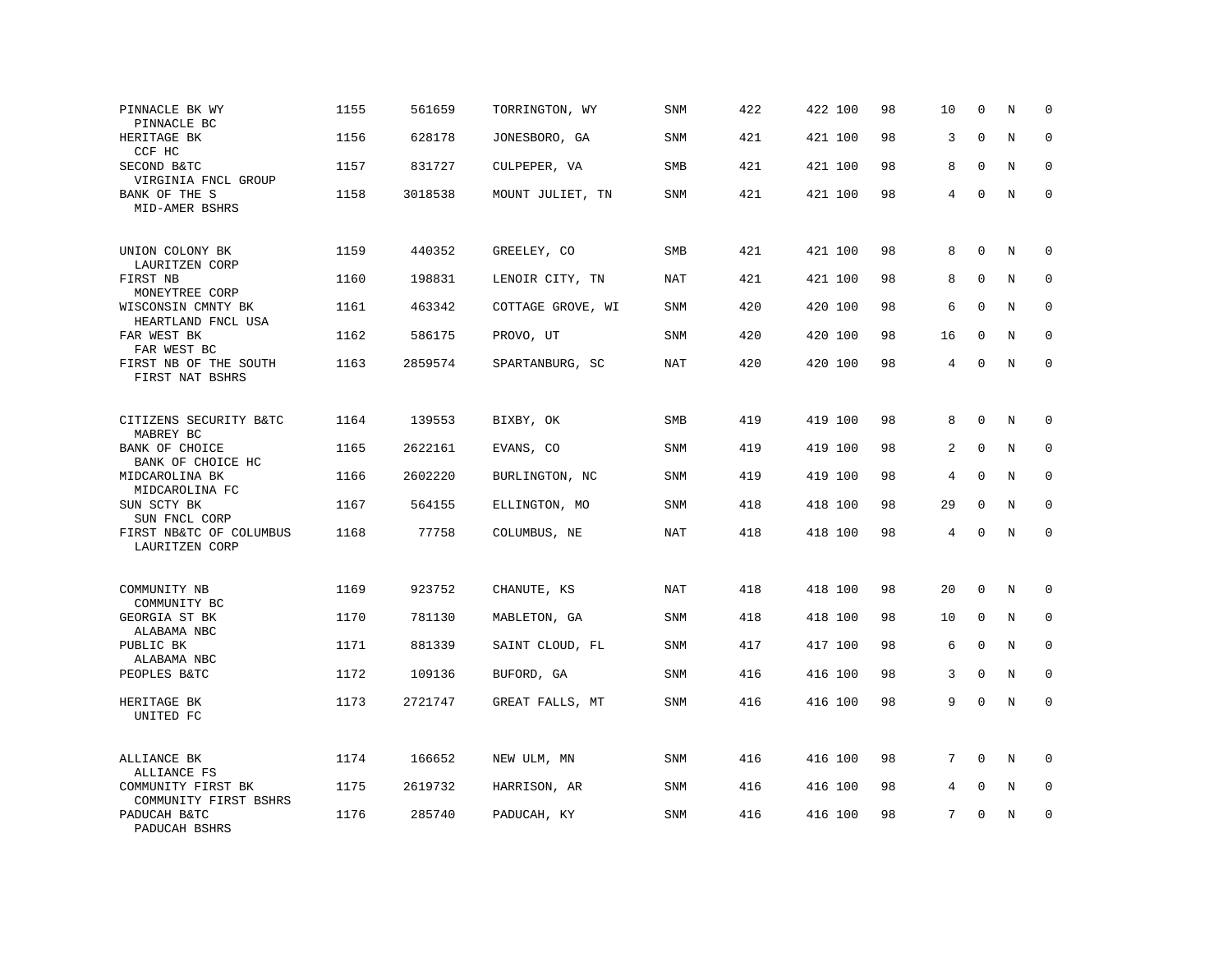| TOWN & COUNTRY BK<br>TOWN & COUNTRY BSHRS                     | 1177 | 487357  | SALEM, MO         | SNM        | 416 | 416 100 | 98 | 9           | $\mathbf 0$  | N       | $\mathbf 0$  |
|---------------------------------------------------------------|------|---------|-------------------|------------|-----|---------|----|-------------|--------------|---------|--------------|
| VISION BK<br>VISION BSHRS                                     | 1178 | 2877886 | GULF SHORES, AL   | SNM        | 416 | 416 100 | 98 | 6           | $\Omega$     | $\rm N$ | $\mathbf 0$  |
| CENTRAL VA BK                                                 | 1179 | 436823  | POWHATAN, VA      | SMB        | 415 | 415 100 | 98 | 8           | $\mathbf 0$  | N       | $\mathbf 0$  |
| CENTRAL VA BSHRS<br>MONTICELLO BKG CO<br>MONTICELLO BSHRS     | 1180 | 266945  | MONTICELLO, KY    | <b>SNM</b> | 415 | 415 100 | 98 | 9           | $\Omega$     | N       | $\mathbf 0$  |
| FIRST FL BK<br>SYNOVUS FC                                     | 1181 | 2808358 | NAPLES, FL        | SMB        | 415 | 415 100 | 98 | 3           | $\mathbf 0$  | N       | $\mathbf 0$  |
| INDEPENDENT BKR BK OF FL<br>BANKERS BC OF FL                  | 1182 | 190639  | LAKE MARY, FL     | <b>SMB</b> | 415 | 415 100 | 98 | $\mathbf 0$ | $\Omega$     | N       | $\mathbf 0$  |
| FIRST BKR TC NA<br>FIRST BKR TRUSTSHARES                      | 1183 | 344647  | QUINCY, IL        | <b>NAT</b> | 414 | 414 100 | 98 | 10          | $\mathbf 0$  | N       | $\mathbf 0$  |
| JUNIATA VALLEY BK                                             | 1184 | 215710  | MIFFLINTOWN, PA   | SNM        | 414 | 414 100 | 98 | 10          | 0            | N       | $\mathbf 0$  |
| JUNIATA VALLEY FNCL CORP<br>FIRST NB AMES IA<br>AMES NAT CORP | 1185 | 820048  | AMES, IA          | <b>NAT</b> | 413 | 413 100 | 98 | 3           | $\mathbf 0$  | N       | $\mathbf 0$  |
| FIRST CMNTY BK<br>FIRST COMMUNITY BSHRS                       | 1186 | 2596646 | BATESVILLE, AR    | SNM        | 413 | 413 100 | 98 | 5           | $\Omega$     | N       | $\mathbf 0$  |
| INTERCREDIT BK NA                                             | 1187 | 44433   | MIAMI, FL         | <b>NAT</b> | 413 | 413 100 | 98 | 4           | $\mathbf 0$  | N       | $\mathbf 0$  |
| BANK OF KIRKSVILLE<br>ROCKHOLD BANCORP                        | 1188 | 796451  | KIRKSVILLE, MO    | <b>SNM</b> | 413 | 413 100 | 98 | 6           | $\mathbf 0$  | N       | $\mathbf 0$  |
| UNION BK NA                                                   | 1189 | 1187001 | OKLAHOMA CITY, OK | <b>NAT</b> | 412 | 412 100 | 98 | 5           | $\mathbf{0}$ | N       | $\mathbf 0$  |
| M B FNCL<br>HORICON BK<br>SWORD FC                            | 1190 | 528849  | HORICON, WI       | <b>SNM</b> | 412 | 412 100 | 98 | 9           | $\Omega$     | N       | $\mathbf 0$  |
| ASIA BK NA<br>ASIA BSHRS                                      | 1191 | 810900  | FLUSHING, NY      | NAT        | 412 | 412 100 | 98 | 4           | $\mathbf 0$  | Y       | $\mathbf 0$  |
| <b>BUSINESS BK</b><br><b>BUSINESS BSHRS</b>                   | 1192 | 3076220 | CLAYTON, MO       | SNM        | 411 | 411 100 | 98 | 0           | $\mathbf 0$  | N       | $\mathbf{0}$ |
| KISHACOQUILLAS VALLEY NB<br>KISH BC                           | 1193 | 600419  | BELLEVILLE, PA    | <b>NAT</b> | 411 | 411 100 | 98 | 9           | $\Omega$     | N       | $\Omega$     |
| ATLANTIC CENTRAL BKR BK                                       | 1194 | 959715  | CAMP HILL, PA     | <b>SMB</b> | 411 | 411 100 | 98 | 1           | $\Omega$     | N       | 0            |
| OLD SECOND BK KANE CTY<br>OLD SECOND BC                       | 1195 | 582234  | ELBURN, IL        | SMB        | 411 | 411 100 | 98 | 6           | $\mathbf{0}$ | N       | 0            |
| FIRST CENTURY BK NA<br>FIRST CENTURY BSHRS                    | 1196 | 569422  | BLUEFIELD, WV     | NAT        | 410 | 410 100 | 98 | 11          | $\Omega$     | N       | $\Omega$     |
| CHESAPEAKE BK<br>CHESAPEAKE FNCL SHARES                       | 1197 | 214722  | KILMARNOCK, VA    | SMB        | 410 | 410 100 | 98 | 10          | $\mathbf{0}$ | N       | 0            |
| MORRILL & JANES B&TC<br>MORRILL BSHRS                         | 1198 | 680354  | MERRIAM, KS       | SNM        | 410 | 410 100 | 98 | 6           | $\mathbf{0}$ | N       | $\mathbf 0$  |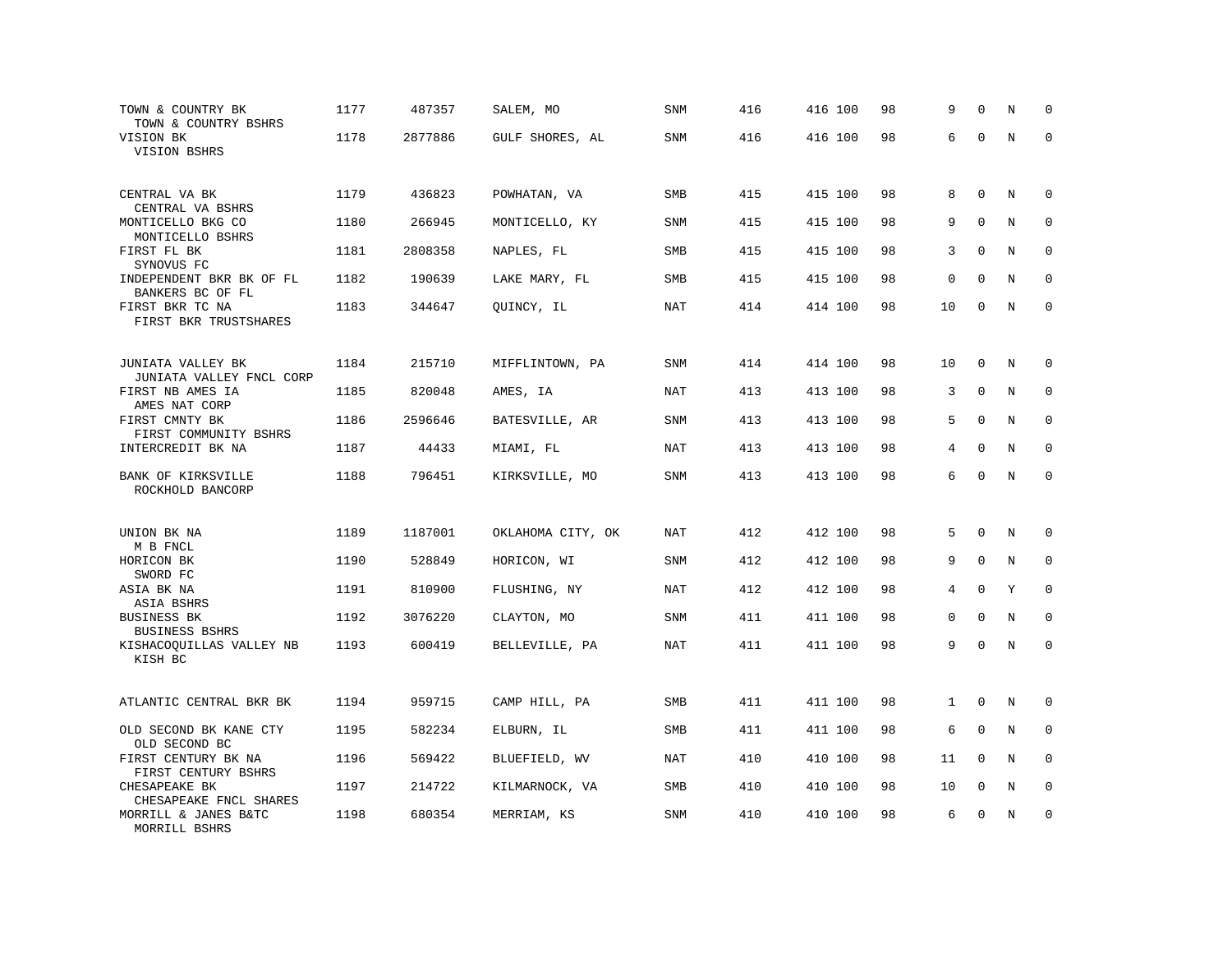| CENTRAL NB&TC<br>CENTRAL SVC CORP                  | 1199 | 278555  | ENID, OK              | NAT        | 409 | 409 100 | 98 | 9              | $\Omega$     | N          | $\Omega$    |
|----------------------------------------------------|------|---------|-----------------------|------------|-----|---------|----|----------------|--------------|------------|-------------|
| FIRST WESTERN B&TC<br>WESTBRAND                    | 1200 | 687951  | MINOT, ND             | <b>SMB</b> | 409 | 409 100 | 98 | $\overline{a}$ | $\Omega$     | N          | $\Omega$    |
| PINNACLE BK<br>PINNACLE FC                         | 1201 | 366238  | ELBERTON, GA          | SNM        | 409 | 409 100 | 98 | 8              | $\Omega$     | N          | $\Omega$    |
| FIRST NB SD<br>LAURITZEN CORP                      | 1202 | 379359  | YANKTON, SD           | NAT        | 409 | 409 100 | 98 | 6              | $\Omega$     | N          | $\Omega$    |
| PEOPLES NB<br>PEOPLES FNCL SVC CORP                | 1203 | 278818  | HALLSTEAD, PA         | NAT        | 408 | 408 100 | 98 | 11             | $\Omega$     | N          | $\Omega$    |
|                                                    |      |         |                       |            |     |         |    |                |              |            |             |
| S&C BK<br>S&C BANCO                                | 1204 | 25852   | NEW RICHMOND, WI      | <b>SNM</b> | 408 | 408 100 | 98 | 20             | $\mathbf 0$  | N          | $\mathbf 0$ |
| HERITAGE BK<br>HERITAGE GROUP                      | 1205 | 666554  | WOOD RIVER, NE        | SNM        | 408 | 408 100 | 98 | 11             | $\Omega$     | N          | $\mathbf 0$ |
| VISION BK NA<br>VISION BSHRS                       | 1206 | 241157  | ADA, OK               | <b>NAT</b> | 408 | 408 100 | 98 | 5              | $\Omega$     | N          | $\mathbf 0$ |
| UNITED BK MI                                       | 1207 | 150044  | GRAND RAPIDS, MI      | SNM        | 408 | 408 100 | 98 | 14             | $\Omega$     | N          | $\mathbf 0$ |
| UNITED CMNTY FC<br>DELAWARE NB<br>FULTON FNCL CORP | 1208 | 26916   | GEORGETOWN, DE        | <b>NAT</b> | 408 | 408 100 | 98 | 14             | $\mathbf{0}$ | N          | $\mathbf 0$ |
|                                                    |      |         |                       |            |     |         |    |                |              |            |             |
| FIRST BK OF GA<br>GEORGIA-CAROLINA BSHRS           | 1209 | 1356852 | AUGUSTA, GA           | SNM        | 407 | 407 100 | 98 | 6              | $\Omega$     | $_{\rm N}$ | $\Omega$    |
| COMMUNITY BK OF NAPLES NA<br>ALABAMA NBC           | 1210 | 2746348 | NAPLES, FL            | NAT        | 407 | 407 100 | 98 | 4              | $\mathbf 0$  | N          | $\mathbf 0$ |
| VALLEY BK<br>VALLEY BC                             | 1211 | 2737038 | LAS VEGAS, NV         | SNM        | 407 | 407 100 | 98 | 4              | $\Omega$     | N          | $\mathbf 0$ |
| PEOPLESSOUTH BK<br>PEOPLESSOUTH BSHRS              | 1212 | 518037  | COLQUITT, GA          | <b>SNM</b> | 407 | 407 100 | 98 | 13             | $\mathbf 0$  | N          | 0           |
| MIDLAND ST BK<br>MIDLAND STATES BANCORP            | 1213 | 773247  | EFFINGHAM, IL         | SMB        | 406 | 406 100 | 98 | 8              | $\Omega$     | N          | $\Omega$    |
|                                                    |      |         |                       |            |     |         |    |                |              |            |             |
| SOUTHERN COMMERCIAL BK<br>SOUTHERN BSHRS CORP      | 1214 | 420457  | SAINT LOUIS, MO       | <b>SMB</b> | 406 | 406 100 | 98 | 9              | $\Omega$     | N          | $\mathbf 0$ |
| F&M BK                                             | 1215 | 496171  | SPOKANE, WA           | SMB        | 406 | 406 100 | 98 | 16             | $\mathbf{0}$ | N          | 0           |
| FIRST NIAGARA CMRL BK                              | 1216 | 2905163 | LOCKPORT, NY          | SNM        | 405 | 405 100 | 98 | $\mathbf{1}$   | $\Omega$     | N          | $\mathbf 0$ |
| FIRST GUARANTY B&TC JACKSONV 1217                  |      | 895831  | JACKSONVILLE, FL      | SNM        | 405 | 405 100 | 98 | 4              | $\mathbf 0$  | N          | 0           |
| FIRST NB&TC<br>SOUTHERN NB                         | 1218 | 697231  | FORT WALTON BEACH, FL | NAT        | 405 | 405 100 | 98 | 13             | $\Omega$     | N          | $\mathbf 0$ |
| FIRST BK OF MO<br>VALLEY VIEW BSHRS                | 1219 | 954457  | GLADSTONE, MO         | SNM        | 403 | 403 100 | 98 | 9              | $\Omega$     | N          | $\Omega$    |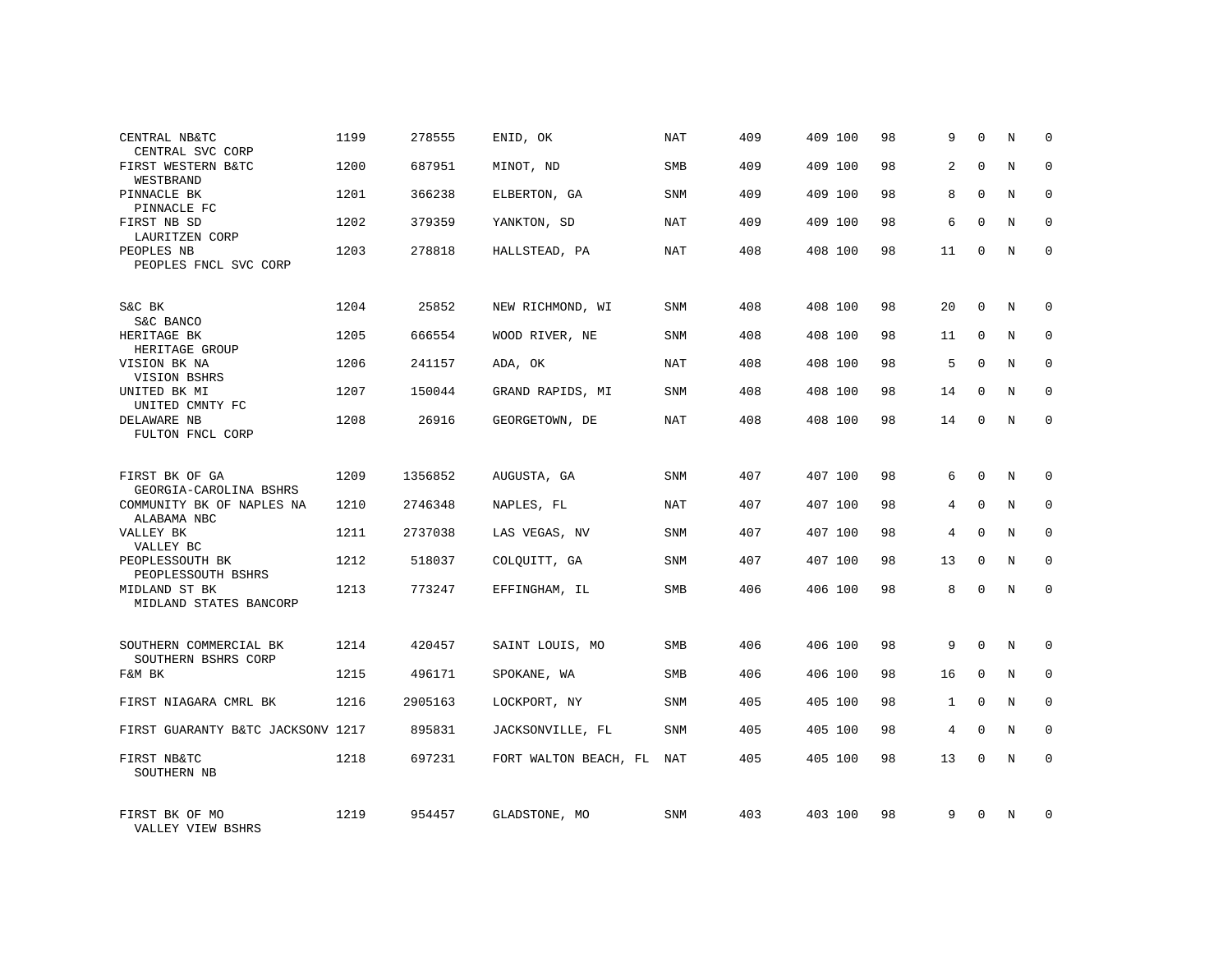| BANK OF SPRINGFIELD<br>SPRING BC                   | 1220 | 248240  | SPRINGFIELD, IL    | SNM        | 403 | 403 100 | 98 | 3            | $\Omega$     | N       | $\Omega$    |
|----------------------------------------------------|------|---------|--------------------|------------|-----|---------|----|--------------|--------------|---------|-------------|
| BANK OF AGRI & CMRC<br>BAC FNCL                    | 1221 | 5461    | STOCKTON, CA       | <b>SNM</b> | 403 | 403 100 | 98 | 6            | $\Omega$     | N       | $\mathbf 0$ |
| CAPITALSOUTH BK<br>CAPITALSOUTH BC                 | 1222 | 567231  | BIRMINGHAM, AL     | <b>SMB</b> | 402 | 402 100 | 98 | 6            | $\Omega$     | N       | $\mathbf 0$ |
| MIDAMERICA NB<br>MIDAMERICA NAT BSHRS              | 1223 | 510938  | CANTON, IL         | NAT        | 402 | 402 100 | 98 | 11           | $\mathbf 0$  | $\rm N$ | $\mathbf 0$ |
| FIRST INDEPT BK OF NV<br>FIRST INDEP CAP OF NV     | 1224 | 2849829 | RENO, NV           | <b>SNM</b> | 402 | 402 100 | 98 | 3            | $\mathbf 0$  | N       | $\mathbf 0$ |
| FIRST NB OF IPSWICH<br>FIRST IPSWICH BC            | 1225 | 442806  | IPSWICH, MA        | <b>NAT</b> | 402 | 402 100 | 98 | 12           | $\mathbf{0}$ | N       | 0           |
| PACIFIC COAST BKR BK<br>PACIFIC COAST BKR BSHRS    | 1226 | 2451240 | SAN FRANCISCO, CA  | <b>SMB</b> | 402 | 402 100 | 98 | 0            | $\Omega$     | N       | $\mathbf 0$ |
| HILLTOP NB<br>MIDLAND FC                           | 1227 | 1454    | CASPER, WY         | NAT        | 402 | 402 100 | 98 | 5            | $\Omega$     | N       | $\mathbf 0$ |
| COMMUNITY NB<br>MIDLAND BSHRS                      | 1228 | 293053  | MIDLAND, TX        | <b>NAT</b> | 400 | 400 100 | 98 | 9            | $\mathbf 0$  | N       | $\mathbf 0$ |
| FIRST NB<br>FIRST NATIONAL SECURITY CO             | 1229 | 324649  | HOT SPRINGS, AR    | NAT        | 399 | 399 100 | 98 | 17           | $\mathbf 0$  | N       | 0           |
| WORTH NB<br>WORTH BC                               | 1230 | 793151  | LAKE WORTH, TX     | NAT        | 399 | 399 100 | 98 | 3            | $\mathbf 0$  | N       | $\mathbf 0$ |
| LINCOLN SVG BK<br>LINCOLN BC                       | 1231 | 589943  | CEDAR FALLS, IA    | <b>SNM</b> | 399 | 399 100 | 98 | 12           | $\mathbf{0}$ | N       | $\mathbf 0$ |
| CAROLINA BK<br>CAROLINA BK HOLD                    | 1232 | 2516626 | GREENSBORO, NC     | SNM        | 399 | 399 100 | 98 | 3            | $\mathbf{0}$ | N       | $\mathbf 0$ |
| ONB B&TC<br>TWENTY FIRST CENTURY FNCL SVC          | 1233 | 2826316 | TULSA, OK          | SNM        | 399 | 399 100 | 98 | 4            | $\Omega$     | N       | $\mathbf 0$ |
| BANK OF FAYETTEVILLE<br>BANKSHARES OF FAYETTEVILLE | 1234 | 308443  | FAYETTEVILLE, AR   | SMB        | 399 | 399 100 | 98 | 8            | $\mathbf 0$  | N       | $\mathbf 0$ |
| SQUARE 1 BK<br>SQUARE 1 FNCL INC                   | 1235 | 3345449 | DURHAM, NC         | SNM        | 398 | 398 100 | 98 | 0            | $\mathbf 0$  | N       | $\mathbf 0$ |
| GWINNETT BKG CO<br>GBC BC                          | 1236 | 2529644 | LAWRENCEVILLE, GA  | <b>SNM</b> | 398 | 398 100 | 98 | $\mathbf{1}$ | $\mathbf 0$  | N       | $\mathbf 0$ |
| FIRST NB OF JEFFERSONVILLE<br>JEFFERSONVILLE BC    | 1237 | 306908  | JEFFERSONVILLE, NY | <b>NAT</b> | 398 | 398 100 | 98 | 9            | $\mathbf{0}$ | N       | $\mathbf 0$ |
| SECOND NB<br>PARK NAT CORP                         | 1238 | 236519  | GREENVILLE, OH     | <b>NAT</b> | 398 | 398 100 | 98 | 9            | $\Omega$     | N       | $\mathbf 0$ |
| FIRST NB OF BEMIDJI<br>FIRST NB BEMIDJI ESOP & TR  | 1239 | 363657  | BEMIDJI, MN        | NAT        | 398 | 398 100 | 98 | 4            | $\mathbf 0$  | N       | $\mathbf 0$ |
| BANK OF HEMET<br>HEMET BC                          | 1240 | 183668  | RIVERSIDE, CA      | <b>SNM</b> | 396 | 396 100 | 98 | 6            | $\Omega$     | N       | $\Omega$    |
| PATRICK HENRY NB                                   | 1241 | 988229  | BASSETT, VA        | NAT        | 396 | 396 100 | 99 | 19           | $\mathbf 0$  | N       | $\mathbf 0$ |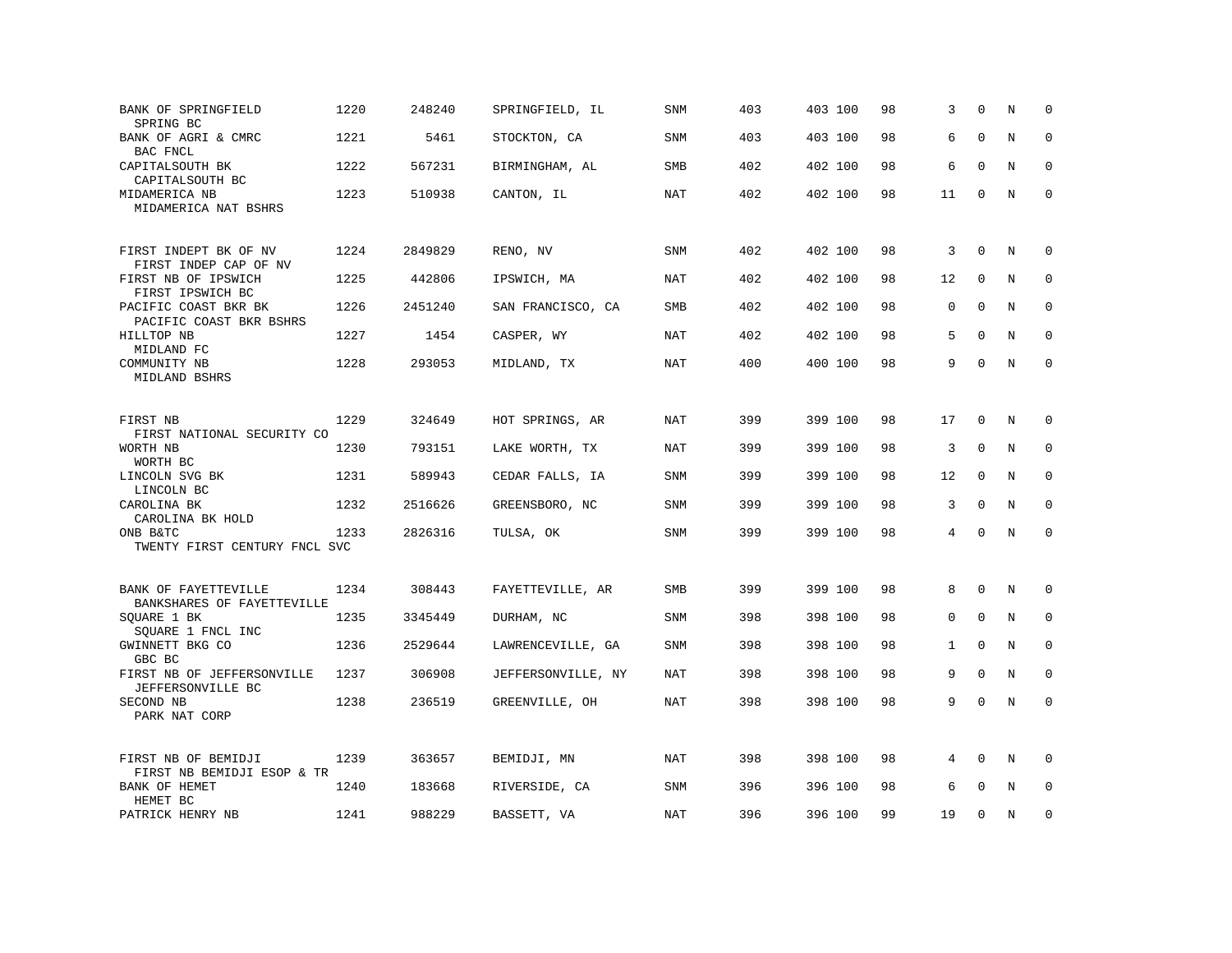| WOOD & HUSTON BK<br>WOOD & HUSTON BC                      | 1242 | 671558  | MARSHALL, MO      | SNM        | 396 | 396 100 | 99 | 8           | $\Omega$     | N       | $\mathbf 0$  |
|-----------------------------------------------------------|------|---------|-------------------|------------|-----|---------|----|-------------|--------------|---------|--------------|
| HIGHLAND BK<br>HIGHLAND BSHRS                             | 1243 | 764058  | SAINT MICHAEL, MN | SNM        | 396 | 396 100 | 99 | 7           | $\mathbf 0$  | $\rm N$ | $\mathbf 0$  |
| STONEBRIDGE BK<br>STONEBRIDGE FNCL CORP                   | 1244 | 2754389 | WEST CHESTER, PA  | <b>SNM</b> | 396 | 396 100 | 99 | 3           | $\mathbf 0$  | N       | $\mathbf 0$  |
| DESERT HILLS BK<br>DESERT HILLS CAP CORP                  | 1245 | 2960434 | PHOENIX, AZ       | SNM        | 396 | 396 100 | 99 | $\mathbf 0$ | $\mathbf 0$  | N       | $\mathbf 0$  |
| F&M BK-IA<br>CITIZENS BKG CORP                            | 1246 | 689740  | MARSHALLTOWN, IA  | SMB        | 395 | 395 100 | 99 | 10          | $\mathbf 0$  | N       | $\mathbf 0$  |
| ROSE ROCK BK<br>OLNEY BSHRS OF TX                         | 1247 | 3338656 | OKLAHOMA CITY, OK | <b>SNM</b> | 393 | 393 100 | 99 | 6           | $\mathbf{0}$ | N       | $\mathbf 0$  |
| COMMUNITY FIRST B&TC<br>COMMUNITY FIRST                   | 1248 | 2810007 | COLUMBIA, TN      | <b>SNM</b> | 393 | 393 100 | 99 | 3           | $\Omega$     | N       | $\mathbf 0$  |
| FIRST ST BK                                               | 1249 | 273662  | UVALDE, TX        | SNM        | 393 | 393 100 | 99 | 6           | $\mathbf 0$  | N       | $\mathbf 0$  |
| BRISCOE RANCH<br>FIRST NB OF HUTCHINSON<br>FIRST KS BSHRS | 1250 | 754853  | HUTCHINSON, KS    | NAT        | 392 | 392 100 | 99 | 5           | $\mathbf 0$  | N       | 0            |
| INVESTORS CMNTY BK<br>COUNTY BC                           | 1251 | 2524797 | MANITOWOC, WI     | SNM        | 392 | 392 100 | 99 | $\mathbf 0$ | $\mathbf 0$  | N       | $\mathbf{0}$ |
| SOUTHEASTERN BK<br>SOUTHEASTERN BKG CORP                  | 1252 | 210238  | DARIEN, GA        | SNM        | 392 | 392 100 | 99 | 15          | $\mathbf 0$  | N       | $\Omega$     |
| FARMERS NB OF DANVILLE<br>BOYLE BANCORP                   | 1253 | 785147  | DANVILLE, KY      | <b>NAT</b> | 392 | 392 100 | 99 | 11          | $\mathbf 0$  | N       | $\mathbf 0$  |
| PLANTERSFIRST                                             | 1254 | 300933  | CORDELE, GA       | <b>SNM</b> | 392 | 392 100 | 99 | 8           | $\mathbf 0$  | N       | $\mathbf 0$  |
| MID ST BK<br>GIRARD NB<br><b>GN BSHRS</b>                 | 1255 | 928056  | GIRARD, KS        | NAT        | 391 | 391 100 | 99 | 13          | $\mathbf 0$  | N       | $\mathbf 0$  |
| FIRST NB OF HUDSON<br>CHARTER 95 CORP                     | 1256 | 395555  | WOODBURY, MN      | NAT        | 391 | 391 100 | 99 | 8           | $\mathbf 0$  | N       | $\mathbf 0$  |
| 1ST CONSTITUTION BK<br>1ST CONSTITUTION BC                | 1257 | 1412619 | CRANBURY, NJ      | SNM        | 391 | 391 100 | 99 | 9           | $\Omega$     | N       | 0            |
| ARMSTRONG BK<br>ARMSTRONG BSHRS                           | 1258 | 470452  | MUSKOGEE, OK      | SNM        | 390 | 390 100 | 99 | 12          | $\mathbf 0$  | N       | $\mathbf 0$  |
| DOUGLAS CTY BK<br>THORNTON HC                             | 1259 | 201638  | DOUGLASVILLE, GA  | SNM        | 390 | 390 100 | 99 | 2           | $\mathbf 0$  | N       | 0            |
| MONARCH BK<br>MONARCH FNCL HOLD                           | 1260 | 2718345 | CHESAPEAKE, VA    | SMB        | 390 | 390 100 | 99 | 7           | $\mathbf{0}$ | N       | $\mathbf 0$  |
| HONESDALE NB<br>HONAT BC                                  | 1261 | 465618  | HONESDALE, PA     | NAT        | 390 | 390 100 | 99 | 7           | $\Omega$     | N       | $\mathbf 0$  |
| DIME BK<br>DIMECO                                         | 1262 | 56717   | HONESDALE, PA     | SNM        | 390 | 390 100 | 99 | 4           | $\mathbf 0$  | N       | $\mathbf 0$  |
| STATE BK<br>FENTURA FNCL                                  | 1263 | 602048  | FENTON, MI        | SNM        | 389 | 389 100 | 99 | 10          | $\mathbf{0}$ | N       | $\mathbf 0$  |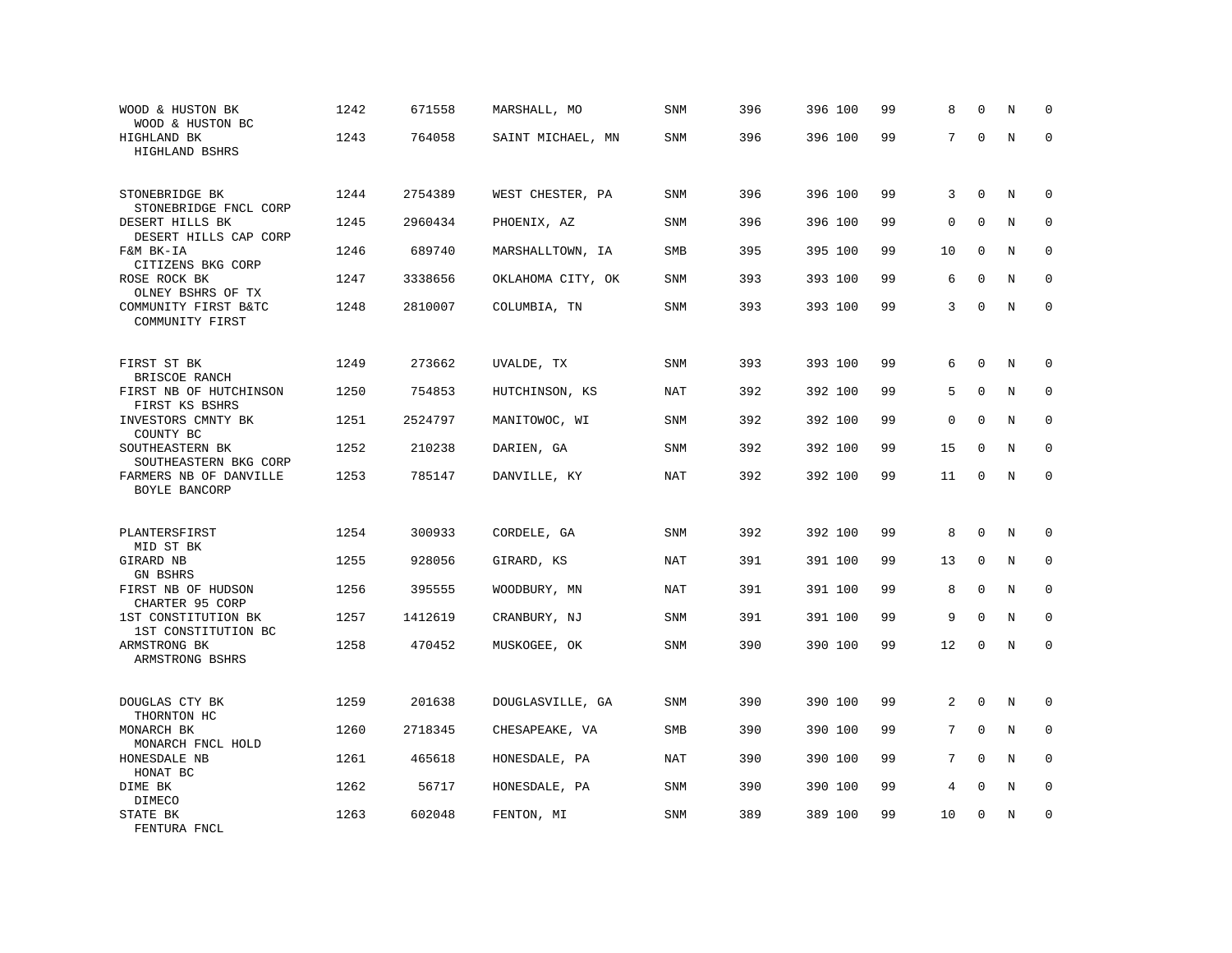| CENTERSTATE BK OF FL NA<br>CENTERSTATE BK OF FL            | 1264 | 1929247 | WINTER HAVEN, FL | NAT        | 389 | 389 100 | 99 | 11 | 0           | N | 0            |
|------------------------------------------------------------|------|---------|------------------|------------|-----|---------|----|----|-------------|---|--------------|
| <b>MALVERN NB</b><br>MNB BSHRS                             | 1265 | 906241  | MALVERN, AR      | <b>NAT</b> | 389 | 389 100 | 99 | 10 | $\Omega$    | N | $\Omega$     |
| TROY B&TC<br>TRUST NO 3 UNDER THE WILL OF                  | 1266 | 134437  | TROY, AL         | SNM        | 389 | 389 100 | 99 | 4  | $\mathbf 0$ | N | $\mathbf 0$  |
| FARMERS & MRCH BK<br>FMB BSHRS                             | 1267 | 763930  | LAKELAND, GA     | SNM        | 389 | 389 100 | 99 | 4  | $\Omega$    | N | $\mathbf 0$  |
| FIRST COUNTY BK<br>FIRST CO BANCORP                        | 1268 | 327949  | NEW BADEN, IL    | SNM        | 388 | 388 100 | 99 | 3  | $\Omega$    | N | $\Omega$     |
| OLD SECOND BK YORKVILLE<br>OLD SECOND BC                   | 1269 | 289542  | YORKVILLE, IL    | <b>SMB</b> | 388 | 388 100 | 99 | 5  | $\Omega$    | N | $\mathbf 0$  |
| FIRST AMER INTL BK<br>FIRST AMER INTL CORP                 | 1270 | 2857794 | BROOKLYN, NY     | SNM        | 387 | 387 100 | 99 | 7  | $\mathbf 0$ | N | $\mathbf 0$  |
| CAPITAL CITY BK<br>CAPITAL CITY BSHRS                      | 1271 | 348551  | TOPEKA, KS       | SNM        | 387 | 387 100 | 99 | 9  | $\Omega$    | N | $\mathbf 0$  |
| FIRST WESTERN BK STURGIS<br>FIRST WESTERN BC               | 1272 | 495352  | STURGIS, SD      | SNM        | 387 | 387 100 | 99 | 5  | $\mathbf 0$ | N | 0            |
| WEST TX NB<br>FIRST-WEST TX BSHRS                          | 1273 | 237066  | MIDLAND, TX      | NAT        | 386 | 386 100 | 99 | 9  | $\Omega$    | N | $\mathbf 0$  |
| PATRIOT BK<br>PATRIOT BSHRS                                | 1274 | 78858   | HOUSTON, TX      | <b>SNM</b> | 386 | 386 100 | 99 | 4  | $\Omega$    | N | 0            |
| BANK OF ELK RIVER<br>METRO NORTH BSHRS                     | 1275 | 10250   | ELK RIVER, MN    | SNM        | 385 | 385 100 | 99 | 5  | $\Omega$    | N | $\mathbf 0$  |
| PEOPLES BK<br>PEOPLES HC                                   | 1276 | 454434  | WINDER, GA       | SNM        | 385 | 385 100 | 99 | 5  | $\Omega$    | N | $\mathbf 0$  |
| KATAHDIN TC<br>KATAHDIN BSHRS CORP                         | 1277 | 327305  | PATTEN, ME       | SNM        | 385 | 385 100 | 99 | 12 | $\Omega$    | N | $\mathbf 0$  |
| FIDELITY & TR BK<br>FIDELITY & TR FC                       | 1278 | 3211768 | BETHESDA, MD     | <b>SMB</b> | 384 | 384 100 | 99 | 2  | 0           | N | $\mathbf 0$  |
| BANKIOWA<br>FIDELITY BAN CORP                              | 1279 | 737548  | CEDAR RAPIDS, IA | SNM        | 384 | 384 100 | 99 | 8  | $\mathbf 0$ | N | 0            |
| FIRST NB AMER<br>FIRST NAT BSHRS                           | 1280 | 413141  | EAST LANSING, MI | NAT        | 384 | 384 100 | 99 | 0  | $\mathbf 0$ | N | 0            |
| CALVIN B TAYLOR BKG CO BERLI 1281<br>CALVIN B TAYLOR BSHRS |      | 39327   | BERLIN, MD       | SNM        | 384 | 384 100 | 99 | 9  | $\Omega$    | N | $\mathbf{0}$ |
| PLATTE VALLEY ST B&TC<br>LAURITZEN CORP                    | 1282 | 10858   | KEARNEY, NE      | SMB        | 383 | 383 100 | 99 | 4  | $\Omega$    | N | 0            |
| FIRST BK OF BERNE<br>FIRST BERNE FC                        | 1283 | 312244  | BERNE, IN        | <b>SMB</b> | 383 | 383 100 | 99 | 6  | $\Omega$    | N | $\mathbf 0$  |
| UNITED BK<br>UNITED BC OF AL                               | 1284 | 994435  | ATMORE, AL       | <b>SNM</b> | 383 | 383 100 | 99 | 14 | $\Omega$    | N | $\mathbf 0$  |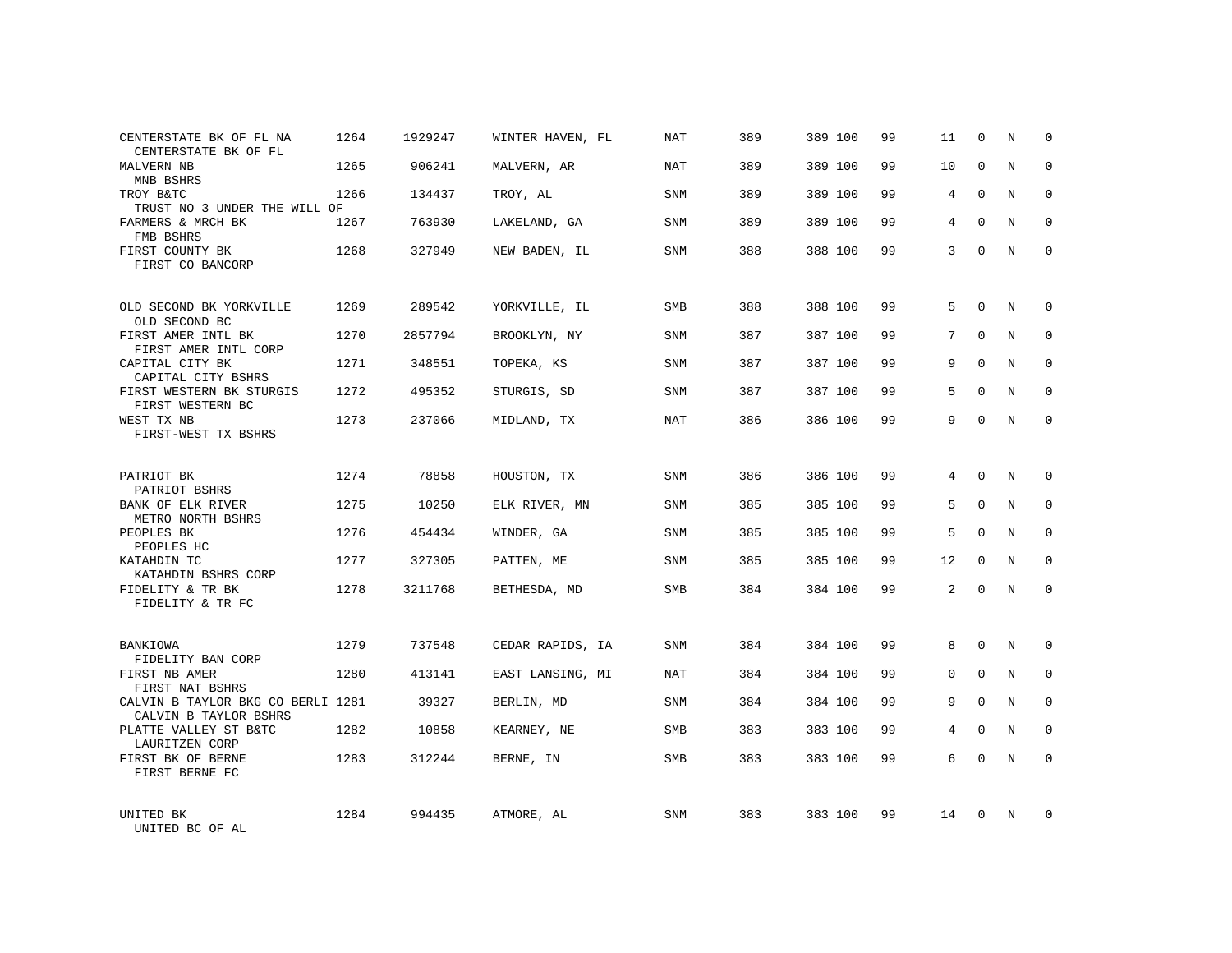| MIRAE BK<br>MIRAE BC                                | 1285 | 3125016 | LOS ANGELES, CA       | SNM        | 383 | 383 100 | 99 | 3            | $\mathbf 0$  | N | $\mathbf 0$ |
|-----------------------------------------------------|------|---------|-----------------------|------------|-----|---------|----|--------------|--------------|---|-------------|
| SHOSHONE FIRST BK<br>UNITED BC OF WY                | 1286 | 884059  | CODY, WY              | <b>SMB</b> | 383 | 383 100 | 99 | 4            | $\Omega$     | N | $\Omega$    |
| SOUTHERN CMNTY BK<br>SOUTHERN CMNTY BSHRS           | 1287 | 2916365 | FAYETTEVILLE, GA      | SNM        | 382 | 382 100 | 99 | 5            | $\mathbf{0}$ | N | $\mathbf 0$ |
| COMMUNITY BK<br>COMMUNITY BKR                       | 1288 | 268257  | GRANBURY, TX          | <b>SMB</b> | 382 | 382 100 | 99 | 8            | $\mathbf 0$  | N | $\mathbf 0$ |
| NATIONAL BK OF CMRC<br>NATCOM BSHRS                 | 1289 | 775456  | SUPERIOR, WI          | NAT        | 382 | 382 100 | 99 | 4            | $\Omega$     | N | $\Omega$    |
| NEW CENTURY BK<br>NCB HOLD                          | 1290 | 2713461 | CHICAGO, IL           | SNM        | 382 | 382 100 | 99 | $\mathbf{1}$ | $\mathbf{0}$ | N | 0           |
| FARMERS & MRCH BK<br>FMB BKG CORP                   | 1291 | 271631  | MONTICELLO, FL        | <b>SNM</b> | 381 | 381 100 | 99 | 6            | $\Omega$     | N | $\mathbf 0$ |
| MARINE BK<br>CIB MARINE BSHRS                       | 1292 | 998974  | WAUWATOSA, WI         | SNM        | 381 | 381 100 | 99 | 11           | $\mathbf 0$  | N | $\mathbf 0$ |
| GRAND BK                                            | 1293 | 3117431 | DALLAS, TX            | <b>SNM</b> | 381 | 381 100 | 99 | 1            | $\Omega$     | N | $\mathbf 0$ |
|                                                     | 1294 |         |                       |            | 380 |         | 99 | 12           | $\mathbf{0}$ |   |             |
| UNITED B&TC<br><b>UBT BSHRS</b>                     |      | 990352  | MARYSVILLE, KS        | <b>SMB</b> |     | 380 100 |    |              |              | N | 0           |
| EASTERN NB                                          | 1295 | 171133  | MIAMI, FL             | <b>NAT</b> | 380 | 372 98  | 99 | 5            | $\mathbf{0}$ | Υ | $\mathbf 0$ |
| FARMERS BK<br>FIRST FARMERS BSHRS                   | 1296 | 901938  | PORTLAND, TN          | SNM        | 380 | 380 100 | 99 | 9            | $\mathbf 0$  | N | $\mathbf 0$ |
| FIRST BK<br>FIRST BC                                | 1297 | 451068  | KETCHIKAN, AK         | SNM        | 379 | 379 100 | 99 | 8            | $\mathbf 0$  | N | $\mathbf 0$ |
| AMERICAN MARINE BK<br>AMB FS CORP ESOP 401K         | 1298 | 691079  | BAINBRIDGE ISLAND, WA | SNM        | 379 | 379 100 | 99 | 11           | $\mathbf 0$  | N | $\mathbf 0$ |
| FIRST CMRL BK USA                                   | 1299 | 2332910 | ALHAMBRA, CA          | SNM        | 379 | 379 100 | 99 | 4            | $\mathbf{0}$ | N | 7           |
| FIRST B&T<br>FIRST EVANSTON BC                      | 1300 | 2333298 | EVANSTON, IL          | SMB        | 379 | 379 100 | 99 | 2            | $\mathbf 0$  | N | 0           |
| FARMERS BK FRANKFORT IN<br>FARMERS BC               | 1301 | 423449  | FRANKFORT, IN         | SNM        | 378 | 378 100 | 99 | 9            | $\mathbf 0$  | N | $\mathbf 0$ |
| SECURITY B&TC OF ALBANY<br>SYNOVUS FC               | 1302 | 2938    | ALBANY, GA            | SNM        | 378 | 378 100 | 99 | 6            | $\mathbf 0$  | N | $\mathbf 0$ |
| CENTRAL BK<br>CENTRAL BSHRS                         | 1303 | 1189041 | STILLWATER, MN        | SNM        | 378 | 378 100 | 99 | 6            | $\mathbf{0}$ | N | $\mathbf 0$ |
| ITASCA B&TC<br>ITASCA BC                            | 1304 | 812436  | ITASCA, IL            | SNM        | 377 | 377 100 | 99 | 0            | $\Omega$     | N | $\mathbf 0$ |
| BRITTON & KOONTZ BK NA<br>BRITTON & KOONTZ CAP CORP | 1305 | 539939  | NATCHEZ, MS           | NAT        | 377 | 377 100 | 99 | 5            | $\mathbf 0$  | N | $\mathbf 0$ |
| <b>GUARANTY B&amp;TC</b><br>GUARANTY CAPITAL CORP   | 1306 | 84541   | BELZONI, MS           | <b>SNM</b> | 376 | 376 100 | 99 | 11           | $\mathbf 0$  | N | $\mathbf 0$ |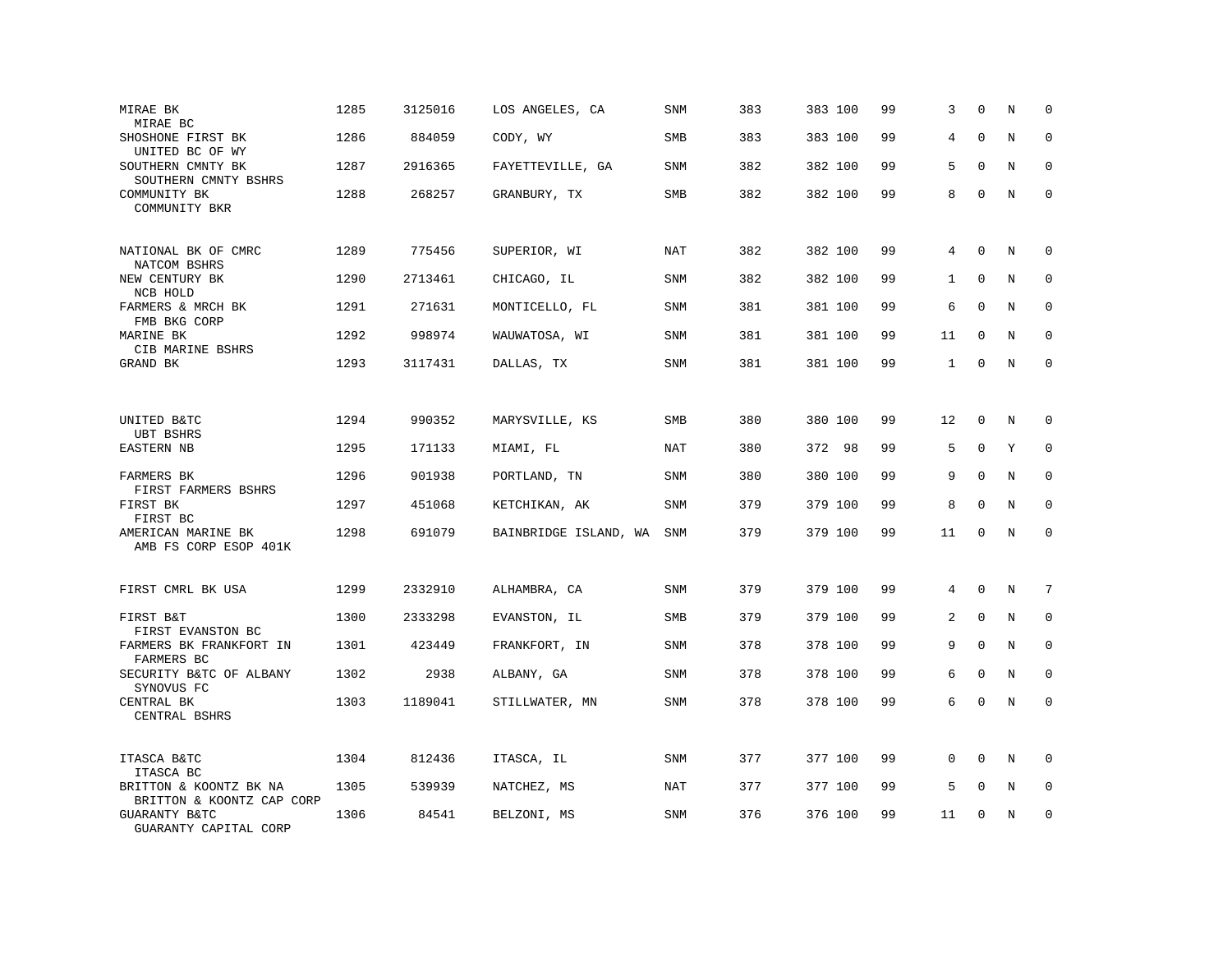| COMMUNITY SOUTH BK<br>TENNESSEE CENTRAL BSHRS  | 1307 | 590855  | PARSONS, TN          | SNM        | 376 | 376 100 | 99 | 11           | $\mathbf 0$  | N       | $\Omega$     |
|------------------------------------------------|------|---------|----------------------|------------|-----|---------|----|--------------|--------------|---------|--------------|
| PREMIER BK<br>PREMIER BHC                      | 1308 | 2286554 | TALLAHASSEE, FL      | SNM        | 376 | 376 100 | 99 | 2            | $\Omega$     | $\rm N$ | $\mathbf 0$  |
| TOMATOBANK NA<br>TFC HC                        | 1309 | 2943389 | CITY OF INDUSTRY, CA | NAT        | 375 | 375 100 | 99 | 2            | $\mathbf 0$  | N       | $\mathbf 0$  |
| UNION BK                                       | 1310 | 333203  | MORRISVILLE, VT      | <b>SNM</b> | 375 | 375 100 | 99 | 13           | $\Omega$     | N       | $\mathbf 0$  |
| UNION BSHRS<br>MAINE B&TC<br>CHITTENDEN CORP   | 1311 | 1904673 | PORTLAND, ME         | SNM        | 375 | 375 100 | 99 | 11           | $\mathbf{0}$ | N       | $\mathbf 0$  |
| KIRKPATRICK BK<br>AMERICAN BC OF OK            | 1312 | 67151   | EDMOND, OK           | <b>SNM</b> | 374 | 374 100 | 99 | 4            | $\Omega$     | N       | $\mathbf 0$  |
| BANK OF FL SE<br>BANCSHARES OF FL              | 1313 | 3116274 | FORT LAUDERDALE, FL  | SNM        | 374 | 374 100 | 99 | $\mathbf{1}$ | $\Omega$     | N       | $\mathbf 0$  |
| BLOOMFIELD ST BK                               | 1314 | 64543   | BLOOMFIELD, IN       | <b>SNM</b> | 374 | 374 100 | 99 | 12           | $\Omega$     | N       | $\mathbf 0$  |
| UNIVERSAL BANCORP<br>HERITAGE BK CENTRAL IL    | 1315 | 181347  | TRIVOLI, IL          | SNM        | 374 | 374 100 | 99 | 4            | $\mathbf{0}$ | N       | $\mathbf 0$  |
| TRIVOLI BC<br>COUNTRY BK<br>COUNTRY BK HOLD CO | 1316 | 1191482 | NEW YORK, NY         | <b>SNM</b> | 374 | 374 100 | 99 | 4            | $\Omega$     | N       | $\mathbf 0$  |
| NATIONAL BK OF COMMERCE<br>COMMERCE BC         | 1317 | 442039  | BERKELEY, IL         | <b>NAT</b> | 374 | 374 100 | 99 | $\mathbf{1}$ | $\mathbf{0}$ | N       | $\mathbf 0$  |
| MAINSTREET BK<br>BANCMIDWEST CORP              | 1318 | 371353  | FOREST LAKE, MN      | SNM        | 373 | 373 100 | 99 | 8            | $\Omega$     | N       | $\mathbf 0$  |
| FIRSTBANK OF LITTLETON<br>FIRSTBANK HC         | 1319 | 297453  | LITTLETON, CO        | SNM        | 373 | 373 100 | 99 | 6            | $\mathbf 0$  | N       | $\mathbf 0$  |
| PROVIDENT CMNTY BK NA<br>PROVIDENT CMNTY BSHRS | 1320 | 937674  | UNION, SC            | NAT        | 372 | 372 100 | 99 | 8            | $\Omega$     | N       | $\mathbf 0$  |
| FIRST S BK<br>FIRST SOUTHERN BC                | 1321 | 279338  | BOCA RATON, FL       | SMB        | 371 | 371 100 | 99 | 6            | $\mathbf{0}$ | N       | $\mathbf 0$  |
| SEVIER CTY BK<br>SEVIER CTY BSHRS              | 1322 | 982937  | SEVIERVILLE, TN      | <b>SNM</b> | 371 | 371 100 | 99 | 5            | $\mathbf{0}$ | N       | $\mathbf{0}$ |
| HERITAGE BK<br>LIBERTY SHARES                  | 1323 | 507330  | HINESVILLE, GA       | SNM        | 371 | 371 100 | 99 | 26           | 0            | N       | $\Omega$     |
| 21ST CENTURY BK<br>DOLPHIN FAMILY MGMT CO      | 1324 | 340256  | LORETTO, MN          | SNM        | 371 | 371 100 | 99 | 4            | $\Omega$     | N       | 0            |
| FIRST SOUTH BK<br>HARDEMAN COUNTY INVESTMENT   | 1325 | 327453  | BOLIVAR, TN          | SNM        | 371 | 371 100 | 99 | 9            | $\mathbf 0$  | N       | $\mathbf 0$  |
| CITY NB OF NJ<br>CITY NAT BSHRS CORP           | 1326 | 567905  | NEWARK, NJ           | NAT        | 370 | 370 100 | 99 | 9            | $\Omega$     | N       | $\Omega$     |
| FIDELITY BK<br>FIDELITY HC                     | 1327 | 9357    | EDINA, MN            | SNM        | 370 | 370 100 | 99 | $\mathbf{1}$ | $\mathbf{0}$ | N       | 0            |
| WACCAMAW BK<br>WACCAMAW BSHRS                  | 1328 | 2607449 | WHITEVILLE, NC       | <b>SMB</b> | 370 | 370 100 | 99 | 9            | $\mathbf 0$  | N       | $\mathbf 0$  |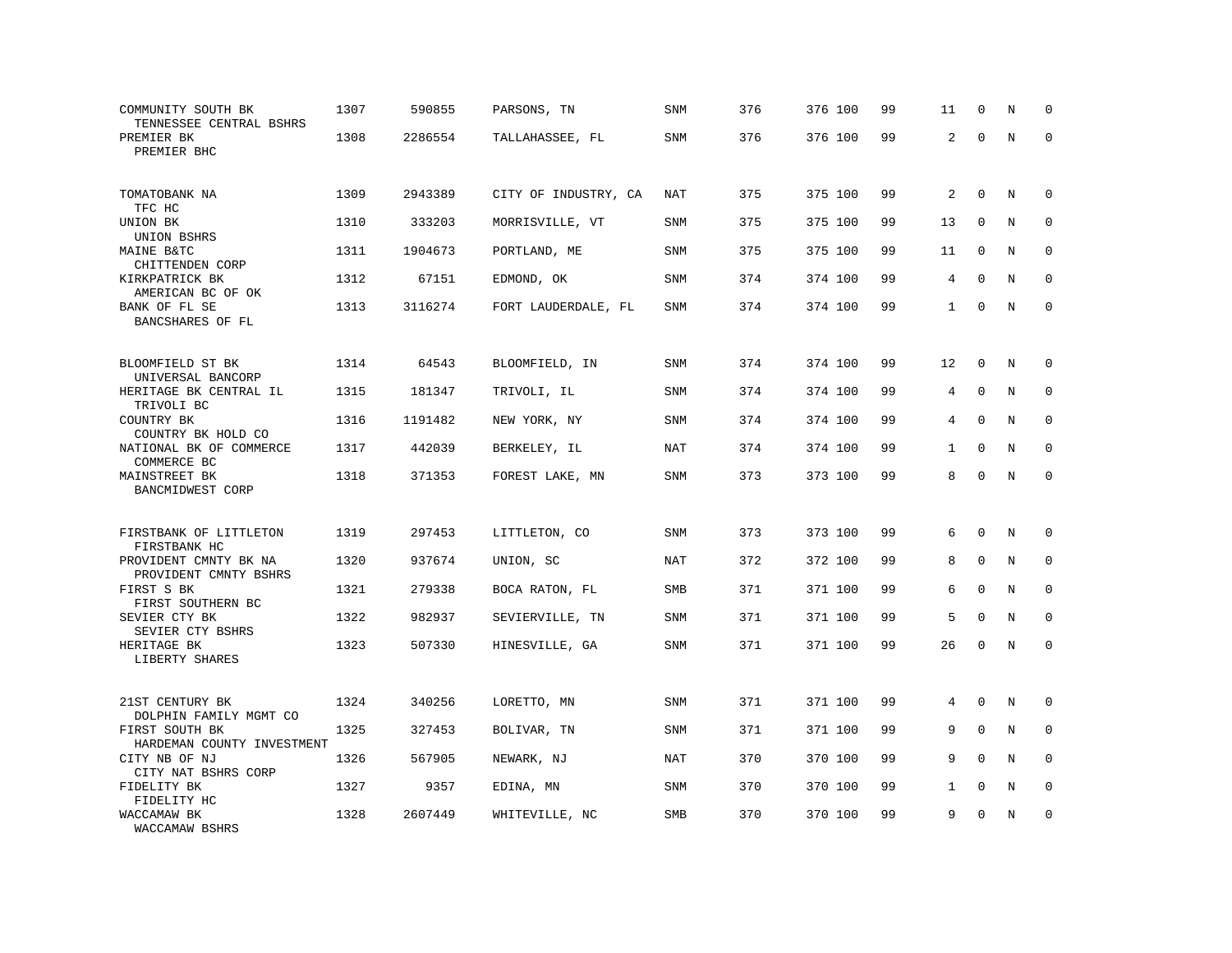| UNITED S BK<br>UNISOUTH                             | 1329 | 327435  | UMATILLA, FL        | <b>SNM</b> | 370 | 370 100 | 99 | 10           | $\mathbf 0$ | N | $\Omega$     |
|-----------------------------------------------------|------|---------|---------------------|------------|-----|---------|----|--------------|-------------|---|--------------|
| SUN WEST BK<br>SUN WEST CAP CORP                    | 1330 | 2714570 | LAS VEGAS, NV       | <b>SNM</b> | 369 | 369 100 | 99 | 4            | $\Omega$    | N | $\Omega$     |
| INTERNATIONAL BK CMRC<br>INTERNATIONAL BSHRS CORP   | 1331 | 382069  | ZAPATA, TX          | SNM        | 369 | 369 100 | 99 | 7            | $\Omega$    | N | $\mathbf 0$  |
| CLEARFIELD B&TC<br>CBT FNCL CORP                    | 1332 | 975911  | CLEARFIELD, PA      | <b>SNM</b> | 369 | 369 100 | 99 | 12           | $\Omega$    | N | $\mathbf 0$  |
| FIRST MN BK<br>MCLEOD BSHRS                         | 1333 | 75053   | MINNETONKA, MN      | <b>SNM</b> | 369 | 369 100 | 99 | 9            | $\Omega$    | N | $\Omega$     |
| COLORADO CMNTY BK<br>WASHINGTON INV CO              | 1334 | 132853  | YUMA, CO            | <b>SMB</b> | 369 | 369 100 | 99 | 14           | $\Omega$    | N | $\Omega$     |
| BANKERS BK OF THE WEST<br>BANKERS BK OF THE WEST BC | 1335 | 732758  | DENVER, CO          | <b>SMB</b> | 369 | 369 100 | 99 | 0            | $\mathbf 0$ | N | $\mathbf 0$  |
| FIRST NB IL<br>FIRST LANSING BC                     | 1336 | 1017032 | LANSING, IL         | NAT        | 368 | 368 100 | 99 | $7^{\circ}$  | $\Omega$    | N | $\mathbf 0$  |
| INFIBANK NA<br>LAURITZEN CORP                       | 1337 | 2689191 | ATLANTA, GA         | NAT        | 368 | 368 100 | 99 | 0            | $\Omega$    | N | 0            |
| BANK OF FL SW<br>BANCSHARES OF FL                   | 1338 | 2796615 | NAPLES, FL          | <b>SNM</b> | 367 | 367 100 | 99 | $\mathbf{1}$ | $\Omega$    | N | $\mathbf 0$  |
| NORTHEAST BK<br>NORTHEAST SECURITIES CORP           | 1339 | 689357  | MINNEAPOLIS, MN     | SNM        | 367 | 367 100 | 99 | 2            | $\Omega$    | N | 0            |
| MERCHANTS NB<br>MERCHANTS BC                        | 1340 | 701222  | HILLSBORO, OH       | NAT        | 367 | 367 100 | 99 | 5            | $\Omega$    | N | $\mathbf 0$  |
| FIRST NB OF THE ROCKIES<br>FNBR HC                  | 1341 | 338758  | GRAND JUNCTION, CO  | NAT        | 367 | 367 100 | 99 | 8            | $\Omega$    | N | $\mathbf 0$  |
| FIRST NB IN STAUNTON<br>FIRST STAUNTON BSHRS        | 1342 | 126740  | STAUNTON, IL        | NAT        | 366 | 366 100 | 99 | 12           | $\Omega$    | N | $\mathbf 0$  |
| FIRST NAT BKG CO<br>FNBC BC                         | 1343 | 100843  | ASH FLAT, AR        | <b>NAT</b> | 366 | 366 100 | 99 | 12           | 0           | N | $\mathbf 0$  |
| ALLEGHENY VALLEY BK<br>ALLEGHENY VALLEY BC          | 1344 | 1829    | PITTSBURGH, PA      | SNM        | 366 | 366 100 | 99 | 10           | $\mathbf 0$ | N | $\mathbf 0$  |
| BAKER BOYER NB<br>BAKER BOYER BC                    | 1345 | 69678   | WALLA WALLA, WA     | NAT        | 365 | 365 100 | 99 | 8            | $\mathbf 0$ | N | $\mathbf 0$  |
| PARK AVENUE BANK<br>PARK AVE BC                     | 1346 | 1160152 | NEW YORK, NY        | <b>SNM</b> | 365 | 365 100 | 99 | $\Omega$     | $\Omega$    | N | $\mathbf{0}$ |
| STOCKMANS BK<br>STOCKMANS FNCL GROUP                | 1347 | 1852381 | ELK GROVE, CA       | SNM        | 364 | 364 100 | 99 | 3            | $\Omega$    | N | $\mathbf 0$  |
| FIRST NB&TC<br>FIRST OF MCALESTER CORP              | 1348 | 830355  | MCALESTER, OK       | <b>NAT</b> | 364 | 364 100 | 99 | 3            | $\Omega$    | N | $\Omega$     |
| ROYAL BK MO<br>ROYAL BSHRS                          | 1349 | 501459  | UNIVERSITY CITY, MO | <b>SNM</b> | 364 | 364 100 | 99 | 4            | $\Omega$    | N | $\Omega$     |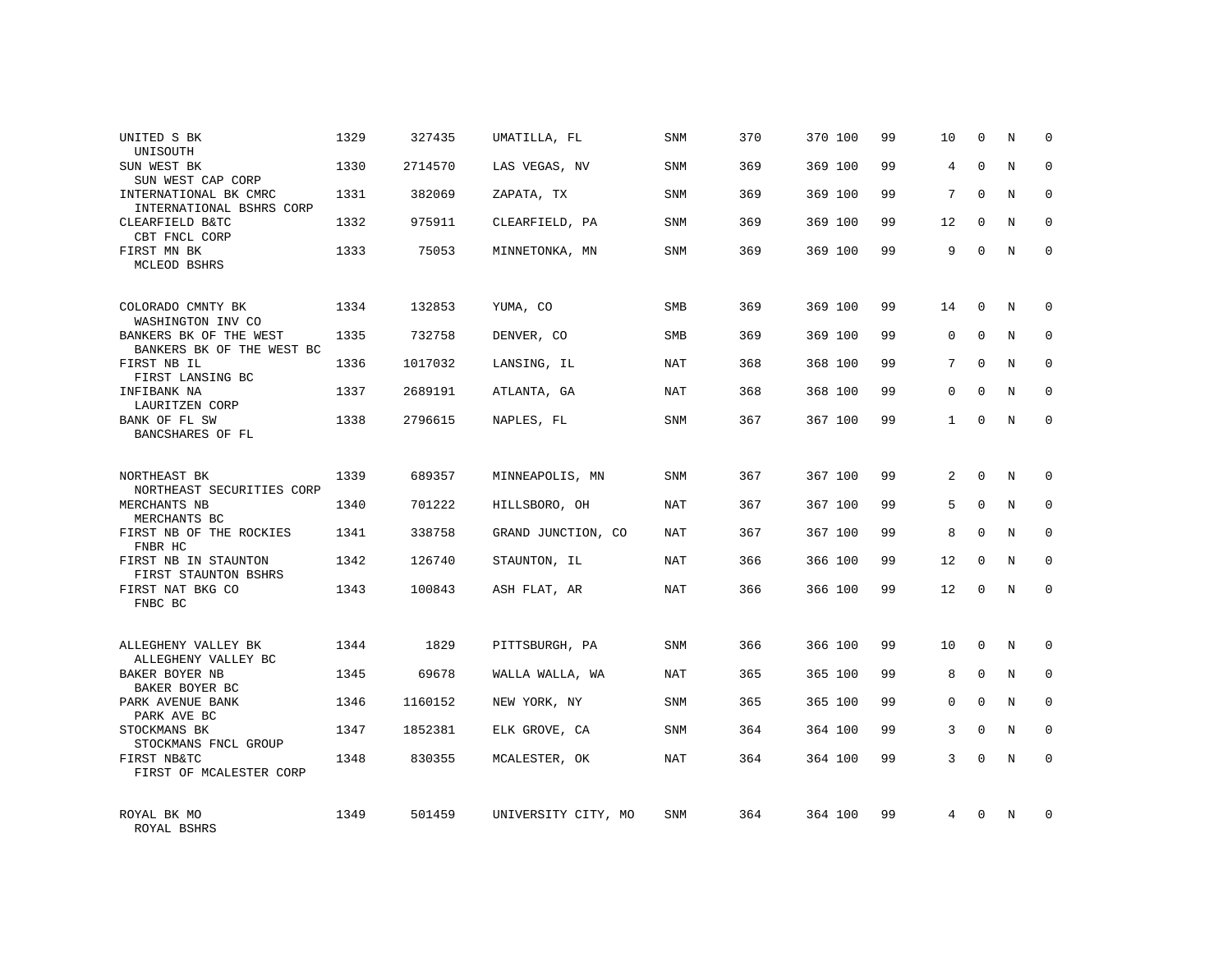| YELLOWSTONE BK<br>YELLOWSTONE HC                      | 1350 | 680457  | LAUREL, MT           | SMB        | 363 | 363 100 | 99 | 6            | $\mathbf 0$  | N       | $\mathbf 0$  |
|-------------------------------------------------------|------|---------|----------------------|------------|-----|---------|----|--------------|--------------|---------|--------------|
| PEOPLES NB                                            | 1351 | 168320  | DANVILLE, VA         | NAT        | 363 | 363 100 | 99 | 19           | $\Omega$     | N       | $\mathbf 0$  |
| PEOPLES ST BK<br>PSB FC                               | 1352 | 939753  | MANY, LA             | SNM        | 363 | 363 100 | 99 | 12           | $\mathbf{0}$ | N       | $\mathbf 0$  |
| LEGEND BK NA<br>LEGEND BC                             | 1353 | 100357  | BOWIE, TX            | NAT        | 362 | 362 100 | 99 | 5            | $\mathbf 0$  | N       | $\mathbf 0$  |
| WESTERN BK<br>WESTERN BSHRS                           | 1354 | 829256  | SAINT PAUL, MN       | <b>SNM</b> | 362 | 362 100 | 99 | 5            | $\mathbf 0$  | N       | 0            |
| <b>MBANK</b><br>MACKINAC FC                           | 1355 | 132554  | MANISTIQUE, MI       | <b>SNM</b> | 362 | 362 100 | 99 | 33           | $\mathbf 0$  | N       | $\mathbf 0$  |
| STERLING BK<br>STERLING BANCGROUP                     | 1356 | 147174  | LANTANA, FL          | <b>SMB</b> | 362 | 362 100 | 99 | 1            | $\Omega$     | N       | $\mathbf{0}$ |
| GREATBANK<br><b>GREATBANC</b>                         | 1357 | 2307271 | ALGONQUIN, IL        | SNM        | 361 | 361 100 | 99 | $\mathbf{1}$ | $\mathbf 0$  | N       | $\mathbf 0$  |
| UNION NB<br>ELGIN BSHRS                               | 1358 | 963730  | ELGIN, IL            | NAT        | 361 | 361 100 | 99 | 2            | $\mathbf 0$  | $\rm N$ | $\mathbf 0$  |
| FIRSTBANK OF AVON<br>FIRSTBANK HC                     | 1359 | 943059  | AVON, CO             | <b>SNM</b> | 361 | 361 100 | 99 | 3            | $\mathbf{0}$ | N       | $\mathbf 0$  |
| FIRST SECURITY BK OF CONWAY<br>FIRST SECURITY BANCORP | 1360 | 1890374 | CONWAY, AR           | SMB        | 361 | 361 100 | 99 | 8            | $\mathbf 0$  | N       | $\mathbf 0$  |
| FIRST NAT BKG ASSN<br>FIRST BSHRS                     | 1361 | 2385514 | HATTIESBURG, MS      | <b>NAT</b> | 360 | 360 100 | 99 | 7            | $\Omega$     | $\rm N$ | $\mathbf 0$  |
| UNITED BKR BK<br>UNITED BKR BC                        | 1362 | 930358  | BLOOMINGTON, MN      | SMB        | 360 | 360 100 | 99 | 0            | $\mathbf 0$  | N       | $\mathbf 0$  |
| COMMUNITY BK OF THE S<br>CBS FC                       | 1363 | 2837200 | SMYRNA, GA           | <b>SNM</b> | 360 | 360 100 | 99 | 3            | $\Omega$     | $\rm N$ | $\mathbf 0$  |
| ANCHOR BK WEST ST PAUL NA<br>ANCHOR BC                | 1364 | 900454  | WEST SAINT PAUL, MN  | <b>NAT</b> | 360 | 360 100 | 99 | 4            | $\mathbf{0}$ | N       | 0            |
| PUTNAM FIDUCIARY TC                                   | 1365 | 913203  | BOSTON, MA           | SNM        | 360 | 360 100 | 99 | 0            | $\mathbf 0$  | N       | 0            |
| DENMARK ST BK<br>DENMARK BSHRS                        | 1366 | 222446  | DENMARK, WI          | SNM        | 359 | 359 100 | 99 | 6            | $\mathbf 0$  | N       | $\mathbf 0$  |
| ROCKWOOD BK<br>ROCKWOOD BSHRS                         | 1367 | 1439456 | EUREKA, MO           | SNM        | 359 | 359 100 | 99 | 4            | $\mathbf 0$  | N       | $\mathbf 0$  |
| FIRST NB OF DURANGO<br>FIRST BC                       | 1368 | 68859   | DURANGO, CO          | <b>NAT</b> | 359 | 359 100 | 99 | 2            | $\mathbf 0$  | N       | $\mathbf 0$  |
| <b>BANKTRUST</b><br>BANCTRUST FNCL GRP                | 1369 | 913034  | SANTA ROSA BEACH, FL | SNM        | 359 | 359 100 | 99 | 2            | $\Omega$     | N       | $\mathbf 0$  |
| COMMUNITY NB<br>COMMUNITY BC                          | 1370 | 270504  | DERBY, VT            | NAT        | 358 | 358 100 | 99 | 8            | $\mathbf 0$  | N       | $\mathbf 0$  |
| OLD FT BKG CO<br>GILLMOR FNCL SVC                     | 1371 | 564324  | OLD FORT, OH         | SNM        | 357 | 357 100 | 99 | 4            | $\mathbf 0$  | N       | $\mathbf 0$  |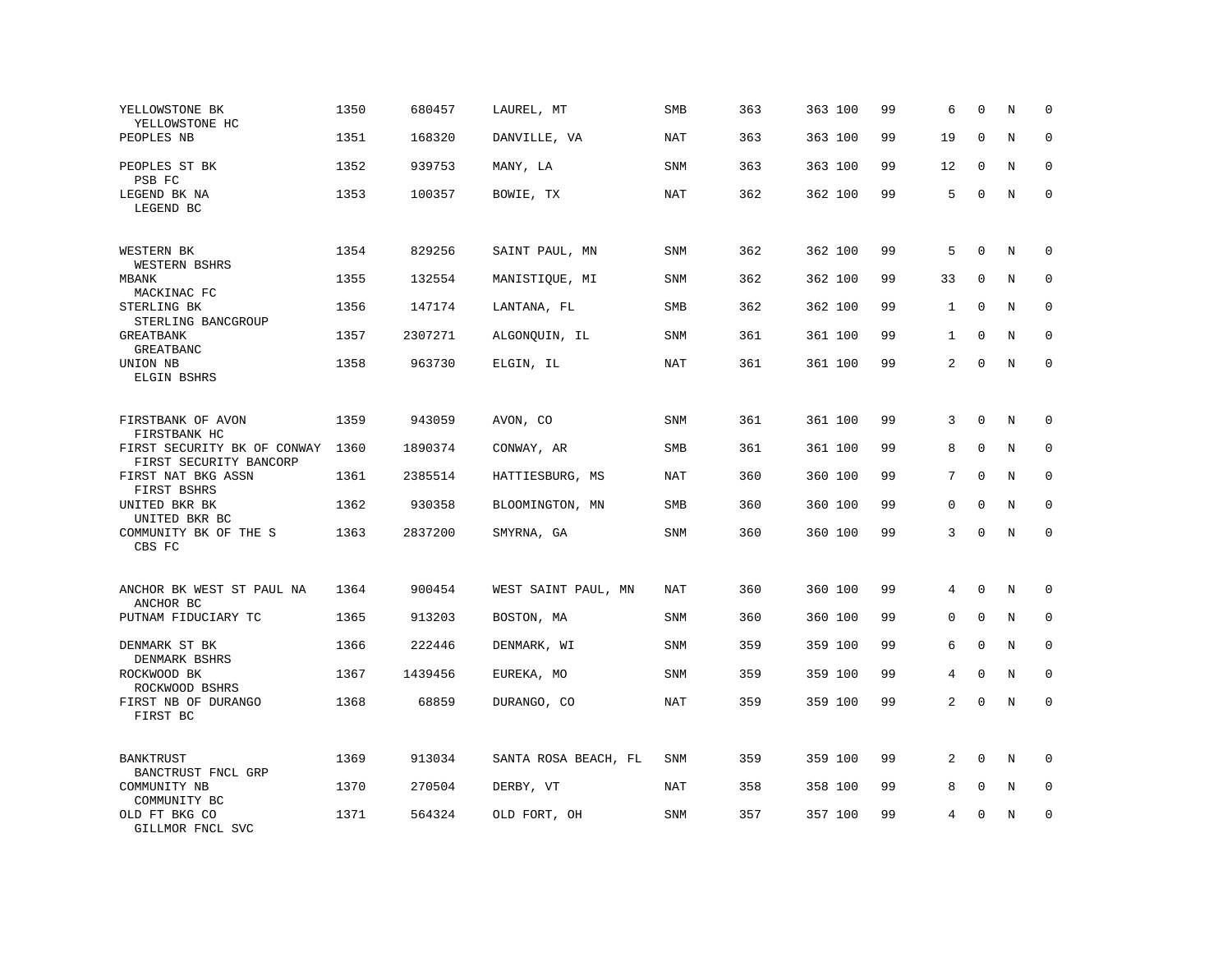| SOUTHERN MO B&TC<br>SOUTHERN MO BANCORP                                  | 1372 | 272272  | POPLAR BLUFF, MO   | SNM        | 357 | 357 100 | 99 | 7            | $\Omega$     | N       | $\mathbf 0$ |
|--------------------------------------------------------------------------|------|---------|--------------------|------------|-----|---------|----|--------------|--------------|---------|-------------|
| HAMLIN B&TC                                                              | 1373 | 291611  | SMETHPORT, PA      | SNM        | 357 | 357 100 | 99 | 6            | $\Omega$     | N       | $\Omega$    |
|                                                                          |      |         |                    |            |     |         |    |              |              |         |             |
| CRESCENT BK<br>CAROLINA FC                                               | 1374 | 3013823 | MYRTLE BEACH, SC   | <b>SNM</b> | 356 | 356 100 | 99 | 3            | $\mathbf{0}$ | N       | 0           |
| WELLS FARGO BK<br>WELLS FARGO & CO                                       | 1375 | 167565  | LOS ANGELES, CA    | SNM        | 356 | 356 100 | 99 | 0            | $\mathbf 0$  | N       | $\mathbf 0$ |
| TRADERS & FARMERS BK                                                     | 1376 | 390336  | HALEYVILLE, AL     | SNM        | 356 | 356 100 | 99 | 6            | $\mathbf 0$  | N       | $\mathbf 0$ |
| SECURITY ST BK<br>SECURITY ST CORP                                       | 1377 | 111979  | CENTRALIA, WA      | <b>SNM</b> | 356 | 356 100 | 99 | 12           | $\Omega$     | N       | $\mathbf 0$ |
| CHOICE FNCL GRP<br>CHOICE FNCL HOLD                                      | 1378 | 826956  | GRAFTON, ND        | SNM        | 356 | 356 100 | 99 | 6            | $\mathbf 0$  | N       | $\mathbf 0$ |
| LEADERS BK                                                               | 1379 | 2855978 | OAK BROOK, IL      | SNM        | 356 | 356 100 | 99 | $\Omega$     | $\Omega$     | N       | $\Omega$    |
| LEADERS GRP<br>JACKSON COUNTY BK                                         | 1380 | 884442  | SEYMOUR, IN        | SNM        | 355 | 355 100 | 99 | 11           | $\mathbf{0}$ | N       | $\mathbf 0$ |
| BANCORP OF SOUTHERN IN<br>BANK OF TRAVELERS REST<br>TRAVELERS REST BSHRS | 1381 | 589523  | TRAVELERS REST, SC | <b>SNM</b> | 355 | 355 100 | 99 | 5            | $\Omega$     | N       | $\mathbf 0$ |
| AMERICAN ST BK<br>AMBANK CO                                              | 1382 | 735441  | SIOUX CENTER, IA   | SNM        | 355 | 355 100 | 99 | 5            | $\mathbf 0$  | N       | $\mathbf 0$ |
| SECURITY ST BK<br>BRISCOE RANCH                                          | 1383 | 839068  | PEARSALL, TX       | SNM        | 355 | 355 100 | 99 | $\mathbf{1}$ | $\mathbf 0$  | $\rm N$ | $\mathbf 0$ |
| CORNERSTONE CMNTY BK                                                     | 1384 | 2398596 | HIXSON, TN         | SNM        | 355 | 355 100 | 99 | 6            | $\mathbf 0$  | N       | $\mathbf 0$ |
| <b>CORNERSTONE BSHRS</b><br>AMERICAN FNB                                 | 1385 | 2694681 | HOUSTON, TX        | NAT        | 355 | 355 100 | 99 | 5            | $\Omega$     | N       | $\Omega$    |
| COMMUNITY BK<br>HOME BSHRS                                               | 1386 | 35244   | CABOT, AR          | SMB        | 355 | 355 100 | 99 | 10           | $\mathbf 0$  | N       | $\mathbf 0$ |
| FIRST CHATHAM BK<br>FCB FNCL CORP                                        | 1387 | 3075474 | SAVANNAH, GA       | SNM        | 354 | 354 100 | 99 | 5            | $\Omega$     | N       | $\mathbf 0$ |
| HYDE PARK B&TC<br>HPK FC                                                 | 1388 | 5331    | CHICAGO, IL        | SNM        | 353 | 353 100 | 99 | $\mathbf{1}$ | $\mathsf 0$  | N       | $\mathbf 0$ |
| FARMERS & MERCHANTS BK<br>F&M BK CORP                                    | 1389 | 713926  | TIMBERVILLE, VA    | SMB        | 353 | 353 100 | 99 | 9            | $\Omega$     | N       | $\mathbf 0$ |
| FIRST NB&TC<br>MOUNTAIN HOME BSHRS                                       | 1390 | 26242   | MOUNTAIN HOME, AR  | <b>NAT</b> | 353 | 353 100 | 99 | 7            | $\mathbf 0$  | N       | 0           |
| CARROLLTON BK<br>CARROLLTON BC                                           | 1391 | 854520  | BALTIMORE, MD      | <b>SNM</b> | 352 | 352 100 | 99 | 10           | $\Omega$     | N       | $\mathbf 0$ |
| HEBRON SVG BK<br>HSB BANCORP                                             | 1392 | 780722  | HEBRON, MD         | SNM        | 351 | 351 100 | 99 | 8            | $\mathbf 0$  | N       | $\mathbf 0$ |
| FIRSTBANK OF AURORA<br>FIRSTBANK HC                                      | 1393 | 939155  | AURORA, CO         | SNM        | 351 | 351 100 | 99 | 8            | $\mathbf 0$  | N       | $\mathbf 0$ |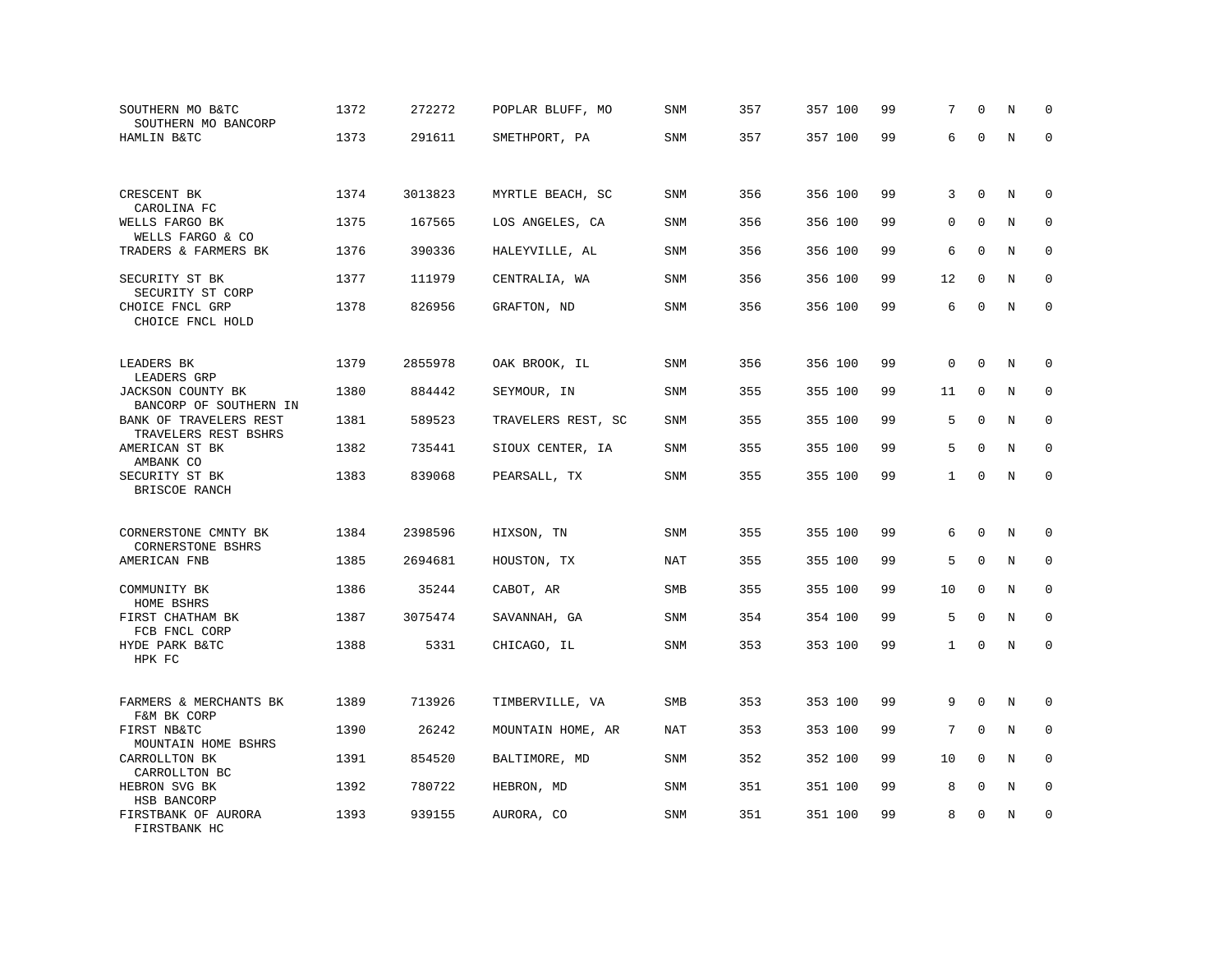| QUEENSTOWN BK OF MD<br>OUEENSTOWN BC OF MD         | 1394 | 429021  | QUEENSTOWN, MD  | <b>SNM</b> | 351 | 351 100 | 99 | 6              | $\mathbf 0$  | N | $\mathbf 0$ |
|----------------------------------------------------|------|---------|-----------------|------------|-----|---------|----|----------------|--------------|---|-------------|
| PUEBLO B&TC<br>PUEBLO BC                           | 1395 | 106452  | PUEBLO, CO      | SNM        | 351 | 351 100 | 99 | 9              | $\Omega$     | N | $\Omega$    |
| FIRST NB<br>FIRST NAT BSHRS ESOP & 401 K T         | 1396 | 805250  | GOODLAND, KS    | <b>NAT</b> | 351 | 351 100 | 99 | 9              | $\mathbf 0$  | N | $\mathbf 0$ |
| PEOPLES B&TC<br>LINCOLN COUNTY BANCORP             | 1397 | 909055  | TROY, MO        | <b>SMB</b> | 351 | 351 100 | 99 | 5              | $\Omega$     | N | $\mathbf 0$ |
| HORRY CTY ST BK<br>HCSB FC                         | 1398 | 1162530 | LORIS, SC       | SNM        | 350 | 350 100 | 99 | 8              | $\Omega$     | N | $\Omega$    |
| FIRST ST BK<br>FIRST ST CORP                       | 1399 | 924236  | WAYNESBORO, MS  | SNM        | 349 | 349 100 | 99 | 10             | $\Omega$     | N | $\mathbf 0$ |
| PREMIER AMER BK                                    | 1400 | 3048067 | MIAMI, FL       | SNM        | 348 | 348 100 | 99 | $\mathsf 0$    | $\mathbf 0$  | N | $\mathbf 0$ |
| FIRST NB OF DE QUEEN<br>FIRST NATIONAL SECURITY CO | 1401 | 703347  | DE OUEEN, AR    | NAT        | 348 | 348 100 | 99 | 11             | $\Omega$     | N | $\mathbf 0$ |
| INDUSTRIAL BK NA<br>IBW FC                         | 1402 | 536527  | OXON HILL, MD   | <b>NAT</b> | 348 | 348 100 | 99 | 7              | $\mathbf 0$  | N | 0           |
| FIRST HOPE BK A NAT BKG ASSN 1403                  |      | 434203  | HOPE, NJ        | NAT        | 348 | 348 100 | 99 | 4              | $\Omega$     | N | $\mathbf 0$ |
|                                                    |      |         |                 |            |     |         |    |                |              |   |             |
| FIRST SOUTH BK<br>FIRST SOUTH BC                   | 1404 | 2491291 | SPARTANBURG, SC | SNM        | 348 | 348 100 | 99 | 4              | $\Omega$     | N | $\mathbf 0$ |
| TEXAS FIRST NB                                     | 1405 | 536059  | HOUSTON, TX     | NAT        | 347 | 347 100 | 99 | 3              | $\mathbf 0$  | N | $\mathbf 0$ |
| SEAWAY NB CHICAGO<br>SEAWAY BSHRS                  | 1406 | 673431  | CHICAGO, IL     | <b>NAT</b> | 347 | 347 100 | 99 | 7              | $\Omega$     | N | $\mathbf 0$ |
| FIRST ST FNCL<br>FIRST ST BSHRS                    | 1407 | 961811  | PINEVILLE, KY   | <b>SNM</b> | 347 | 347 100 | 99 | 7              | $\Omega$     | N | $\mathbf 0$ |
| MILFORD NB&TC<br>MNB BC                            | 1408 | 879000  | MILFORD, MA     | <b>NAT</b> | 346 | 346 100 | 99 | 6              | $\mathbf 0$  | N | $\mathbf 0$ |
|                                                    |      |         |                 |            |     |         |    |                |              |   |             |
| CRESCENT B&TC<br>CB&T HC                           | 1409 | 1885932 | NEW ORLEANS, LA | SNM        | 346 | 346 100 | 99 | 4              | $\mathbf 0$  | N | 0           |
| SOUTHERN NB<br>SOUTHERN BC                         | 1410 | 2698492 | MARIETTA, GA    | <b>NAT</b> | 346 | 346 100 | 99 | $\mathbf{1}$   | $\mathbf 0$  | N | 0           |
| FREMONT NB&TC<br>LAURITZEN CORP                    | 1411 | 264558  | FREMONT, NE     | NAT        | 346 | 346 100 | 99 | $\overline{a}$ | $\Omega$     | N | $\mathbf 0$ |
| PARKE BK<br>PARKE BC                               | 1412 | 2764212 | SEWELL, NJ      | SNM        | 345 | 345 100 | 99 | 2              | $\mathbf{0}$ | N | 0           |
| FIRST NB OF ELK RIVER<br>FIRST NAT FS              | 1413 | 970055  | ELK RIVER, MN   | <b>NAT</b> | 345 | 345 100 | 99 | 6              | $\Omega$     | N | $\mathbf 0$ |
| BANKERS' BK<br>BANKERS' BC                         | 1414 | 408642  | MADISON, WI     | <b>SMB</b> | 345 | 345 100 | 99 | $\Omega$       | $\Omega$     | N | $\mathbf 0$ |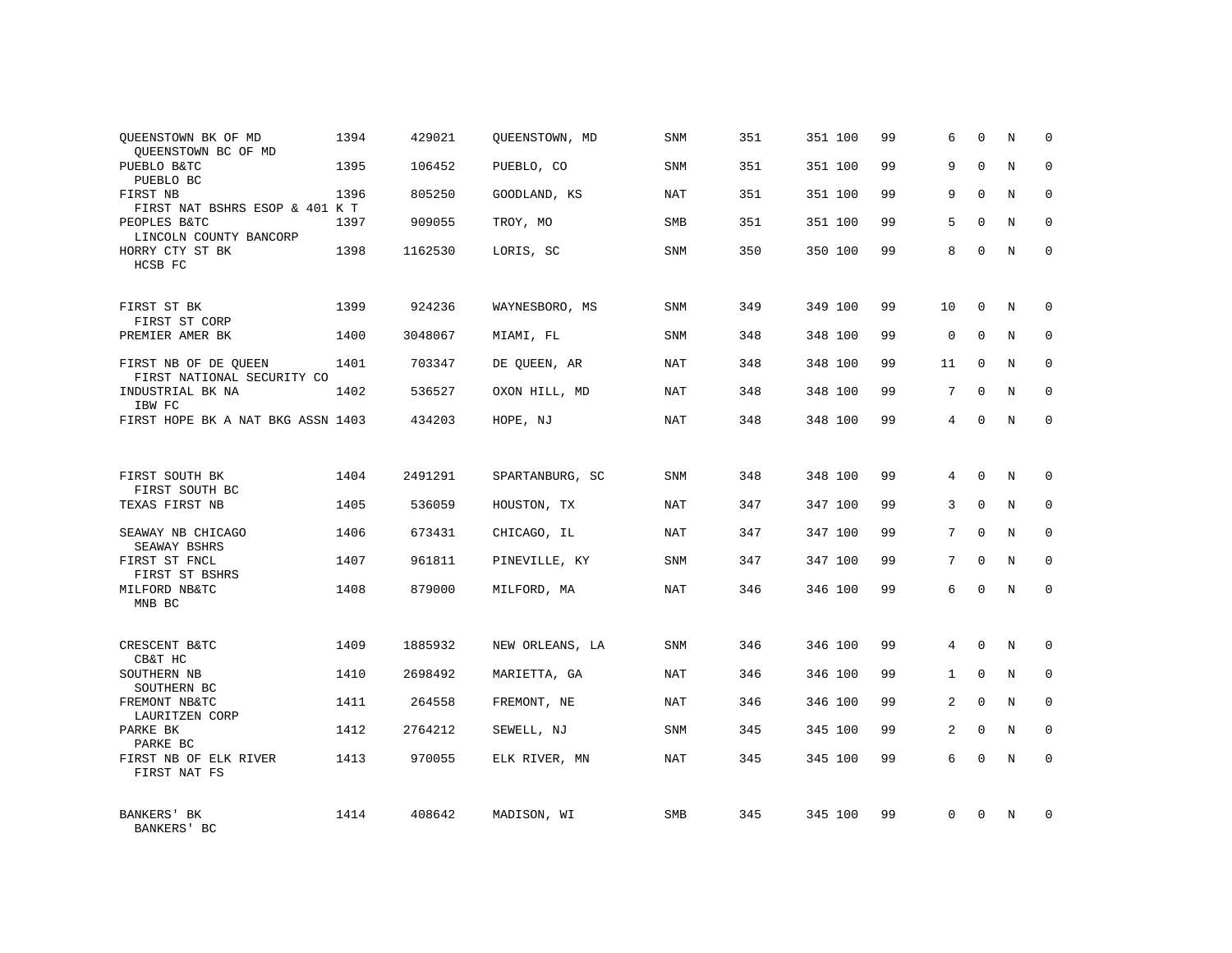| CITIZENS BK<br>CITIZENS BC                           | 1415 | 98463   | CORVALLIS, OR      | SNM        | 345 | 345 100 | 99 | 11              | $\mathbf 0$  | N           | $\mathbf 0$ |
|------------------------------------------------------|------|---------|--------------------|------------|-----|---------|----|-----------------|--------------|-------------|-------------|
| PEOPLES B&TC OF MADISON CTY 1416<br>WHITAKER BC      |      | 746513  | BEREA, KY          | <b>SMB</b> | 344 | 344 100 | 99 | 11              | $\mathbf 0$  | N           | $\Omega$    |
| NEW CENTURY BK<br>NEW CENTURY BC                     | 1417 | 2913887 | DUNN, NC           | SNM        | 344 | 344 100 | 99 | 2               | $\Omega$     | N           | $\mathbf 0$ |
| SUSSEX BK<br>SUSSEX BC                               | 1418 | 403106  | FRANKLIN, NJ       | <b>SNM</b> | 344 | 344 100 | 99 | 8               | $\mathbf 0$  | N           | $\mathbf 0$ |
| OUAIL CREEK BK NA<br>QUAIL CREEK BSHRS               | 1419 | 507152  | OKLAHOMA CITY, OK  | NAT        | 343 | 343 100 | 99 | $\Omega$        | $\Omega$     | N           | $\Omega$    |
| FIRSTBANK DENVER<br>FIRSTBANK HC                     | 1420 | 1187494 | DENVER, CO         | <b>SNM</b> | 343 | 343 100 | 99 | 4               | $\mathbf{0}$ | N           | $\mathbf 0$ |
| FIRSTBANK OF LONGMONT<br>FIRSTBANK HC                | 1421 | 365651  | LONGMONT, CO       | <b>SNM</b> | 342 | 342 100 | 99 | 5               | $\Omega$     | N           | $\Omega$    |
| METAIRIE B&TC<br>ALBERT J ORTTE FAM LP               | 1422 | 55336   | METAIRIE, LA       | SNM        | 342 | 342 100 | 99 | 5               | $\Omega$     | N           | $\mathbf 0$ |
| COMMERCIAL BK & TR OF PA<br>COMMERCIAL NAT FNCL CORP | 1423 | 945026  | LATROBE, PA        | SNM        | 342 | 342 100 | 99 | 10              | $\Omega$     | N           | $\mathbf 0$ |
| PACIFIC CITY BK                                      | 1424 | 3212402 | LOS ANGELES, CA    | SNM        | 342 | 342 100 | 99 | 0               | $\mathbf 0$  | N           | $\mathbf 0$ |
| BARTOW CTY BK<br><b>BARTOW BSHRS</b>                 | 1425 | 152235  | CARTERSVILLE, GA   | SNM        | 342 | 342 100 | 99 | 4               | $\mathbf{0}$ | N           | $\mathbf 0$ |
| FARMERS NB<br>FARMERS BC                             | 1426 | 307062  | BUHL, ID           | <b>NAT</b> | 342 | 342 100 | 99 | 4               | $\Omega$     | $\mathbf N$ | $\mathbf 0$ |
| COUNTY BK                                            | 1427 | 1459735 | REHOBOTH BEACH, DE | SNM        | 341 | 341 100 | 99 | 6               | $\Omega$     | N           | $\mathbf 0$ |
| FIRST TR BK                                          | 1428 | 2761912 | CHARLOTTE, NC      | SNM        | 341 | 341 100 | 99 | $\overline{a}$  | $\Omega$     | $\rm N$     | $\mathbf 0$ |
| ADVANTAGE BK<br>ADVANTAGE BC                         | 1429 | 2927615 | LOVELAND, CO       | <b>SNM</b> | 341 | 341 100 | 99 | 3               | $\mathbf{0}$ | N           | 0           |
| FIRST ST BK MIDDLEBURY<br>CRYSTAL VALLEY FC          | 1430 | 967046  | MIDDLEBURY, IN     | SNM        | 341 | 341 100 | 99 | 4               | $\mathbf 0$  | N           | 0           |
| PACIFIC ST BK<br>PACIFIC ST BC                       | 1431 | 1158832 | STOCKTON, CA       | SMB        | 341 | 341 100 | 99 | $7\overline{ }$ | $\mathbf{0}$ | N           | $\mathbf 0$ |
| CENTRAL BK<br>COMMERCIAL FC                          | 1432 | 546544  | STORM LAKE, IA     | SMB        | 340 | 340 100 | 99 | 7               | $\mathbf{0}$ | N           | $\mathbf 0$ |
| BANK OF MARION<br>SOUTHWEST VA BSHRS                 | 1433 | 858528  | MARION, VA         | SMB        | 340 | 340 100 | 99 | 14              | $\mathbf{0}$ | N           | $\mathbf 0$ |
| TALLAHASSEE ST BK<br>SYNOVUS FC                      | 1434 | 149235  | TALLAHASSEE, FL    | SNM        | 340 | 340 100 | 99 | 3               | $\Omega$     | N           | $\Omega$    |
| CONNECTICUT CMNTY BK NA<br>ASSOCIATED CMNTY BC       | 1435 | 2756909 | WESTPORT, CT       | NAT        | 340 | 340 100 | 99 | 6               | $\mathbf{0}$ | N           | $\mathbf 0$ |
| CLAYTON B&TC<br>CLAYTON BC                           | 1436 | 146654  | HENDERSON, TN      | <b>SNM</b> | 339 | 339 100 | 99 | 6               | $\mathbf 0$  | N           | $\mathbf 0$ |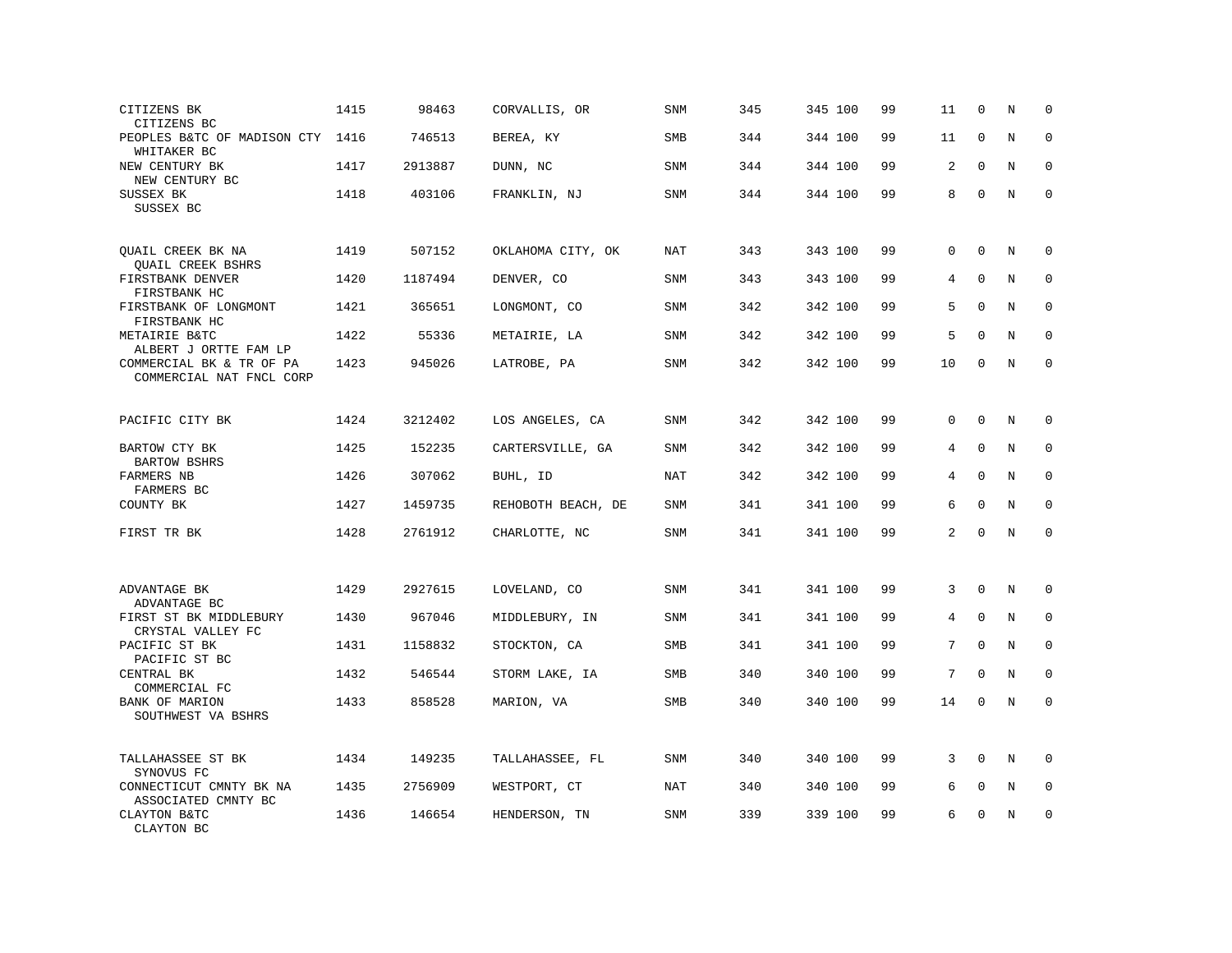| ANDERSON BROS BK<br>ANDERSON BSHRS                            | 1437 | 6329    | MULLINS, SC           | SNM        | 339 | 339 100 | 99 | 12             | $\mathbf 0$  | N           | $\mathbf 0$  |
|---------------------------------------------------------------|------|---------|-----------------------|------------|-----|---------|----|----------------|--------------|-------------|--------------|
| MARINE BK<br>HOME BSHRS                                       | 1438 | 2289537 | MARATHON, FL          | <b>SMB</b> | 339 | 339 100 | 99 | 1              | $\mathbf 0$  | N           | $\Omega$     |
| HAVEN TR BK<br>HAVEN TR BC                                    | 1439 | 2876889 | DULUTH, GA            | <b>SNM</b> | 339 | 339 100 | 99 | 3              | $\mathbf 0$  | N           | $\mathbf 0$  |
| ANCHOR BK NA<br>ANCHOR BC                                     | 1440 | 776350  | WAYZATA, MN           | <b>NAT</b> | 339 | 339 100 | 99 | 3              | $\mathbf{0}$ | N           | $\mathbf 0$  |
| ISB CMNTY BK<br>IXONIA BSHRS                                  | 1441 | 529341  | IXONIA, WI            | <b>SNM</b> | 339 | 339 100 | 99 | 5              | $\Omega$     | N           | $\Omega$     |
| GREER ST BK<br>GREER BSHRS                                    | 1442 | 1356526 | GREER, SC             | <b>SNM</b> | 339 | 339 100 | 99 | 3              | $\mathbf 0$  | N           | $\mathbf 0$  |
| MAUCH CHUNK TC<br>MAUCH CHUNK TR FC                           | 1443 | 857811  | JIM THORPE, PA        | <b>SNM</b> | 338 | 338 100 | 99 | 5              | $\mathbf{0}$ | N           | $\mathbf{0}$ |
| FIDELITY BK OF FL NA                                          | 1444 | 1516423 | MERRITT ISLAND, FL    | NAT        | 338 | 338 100 | 99 | $\mathbf{1}$   | $\mathbf{0}$ | N           | 0            |
| BANK OF NEW ALBANY<br>BNA BSHRS                               | 1445 | 916745  | NEW ALBANY, MS        | SNM        | 338 | 338 100 | 99 | 4              | $\mathbf 0$  | N           | 0            |
| GWINNETT CMNTY BK<br>COMMUNITY FHC                            | 1446 | 2853358 | DULUTH, GA            | <b>SNM</b> | 338 | 338 100 | 99 | 2              | $\mathbf{0}$ | N           | $\mathbf 0$  |
| FACTORY POINT NB OF MANCHEST 1447<br>FACTORY POINT BC         |      | 172804  | MANCHESTER CENTER, VT | <b>NAT</b> | 338 | 338 100 | 99 | 6              | $\mathbf 0$  | N           | $\mathbf 0$  |
| SECURITY ST BK OF ND<br>SECURITY ST BHC                       | 1448 | 812557  | HANNAFORD, ND         | <b>SNM</b> | 338 | 338 100 | 99 | 9              | $\Omega$     | $\rm N$     | $\mathbf 0$  |
| WESTSOUND BK                                                  | 1449 | 2791003 | BREMERTON, WA         | <b>SNM</b> | 338 | 338 100 | 99 | 6              | $\mathbf 0$  | N           | $\mathbf 0$  |
| WSB FNCL GRP<br>LYONS NB<br>LYONS BC                          | 1450 | 323204  | LYONS, NY             | NAT        | 337 | 337 100 | 99 | 7              | $\mathbf{0}$ | N           | $\mathbf 0$  |
| 1ST INDEPENDENCE BK<br>1ST INDEPENDENCE FNCL GROUP            | 1451 | 234645  | LOUISVILLE, KY        | SNM        | 337 | 337 100 | 99 | 6              | $\mathbf{0}$ | $\mathbf N$ | $\mathbf 0$  |
| VERMILLION ST BK<br>VERMILLION BSHRS                          | 1452 | 208057  | VERMILLION, MN        | SNM        | 337 | 337 100 | 99 | 4              | $\mathbf 0$  | N           | 0            |
| FIRSTBANK CHERRY CREEK<br>FIRSTBANK HC                        | 1453 | 662453  | DENVER, CO            | SNM        | 337 | 337 100 | 99 | $\overline{4}$ | $\mathbf 0$  | N           | $\mathbf 0$  |
| NORTHUMBERLAND NB                                             | 1454 | 70414   | NORTHUMBERLAND, PA    | <b>NAT</b> | 336 | 336 100 | 99 | 4              | $\mathbf 0$  | N           | $\mathbf 0$  |
| NORTHUMBERLAND BC<br>COMMUNITY FIRST BK<br>COMMUNITY FIRST BC | 1455 | 1440117 | WALHALLA, SC          | SNM        | 336 | 336 100 | 99 | 4              | $\Omega$     | $\rm N$     | 0            |
| PEOPLES BK<br>WINTER TR OF $12/3/74$                          | 1456 | 177957  | LAWRENCE, KS          | SMB        | 336 | 336 100 | 99 | 13             | $\Omega$     | N           | $\mathbf 0$  |
| BANK NA<br>NBM CORP                                           | 1457 | 829050  | MCALESTER, OK         | NAT        | 336 | 336 100 | 99 | 7              | $\Omega$     | N           | $\mathbf 0$  |
| HERRING BK<br>HERRING BC                                      | 1458 | 610164  | AMARILLO, TX          | <b>SNM</b> | 336 | 336 100 | 99 | 6              | $\mathbf 0$  | N           | $\mathbf 0$  |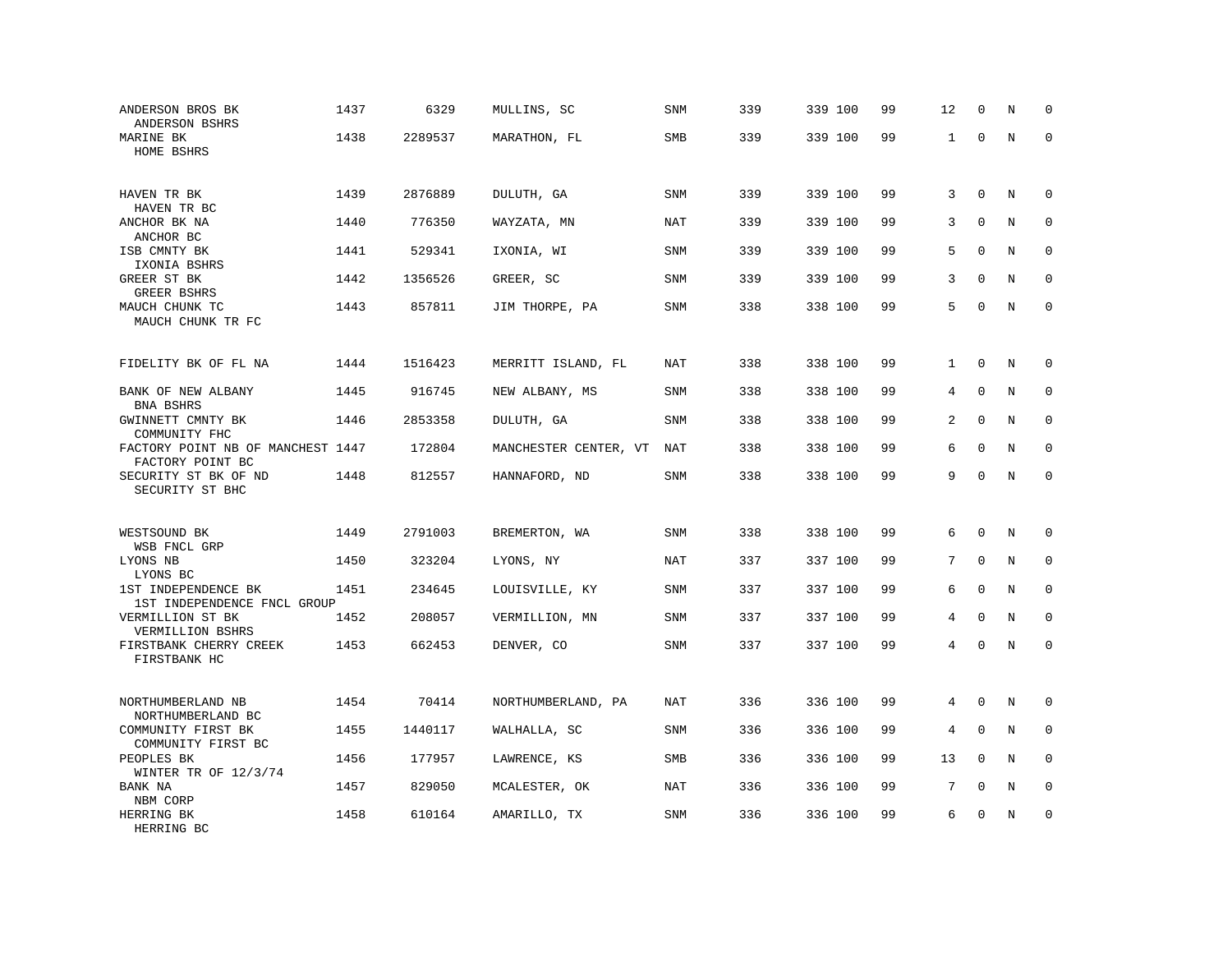| COMMUNITY BK NA<br>CB FNCL SERV INC                 | 1459 | 371924  | CARMICHAELS, PA  | NAT        | 335 | 335 100   | 99 | 11           | $\mathbf 0$ | N          | $\Omega$    |
|-----------------------------------------------------|------|---------|------------------|------------|-----|-----------|----|--------------|-------------|------------|-------------|
| PACIFIC NB                                          | 1460 | 577137  | MIAMI, FL        | NAT        | 335 | 318<br>95 | 99 | $\Omega$     | $\Omega$    | Y          | 99          |
| COMMUNITY B&TC OF FL<br>FLORIDA CMTY BSHRS          | 1461 | 2655495 | OCALA, FL        | SNM        | 335 | 335 100   | 99 | 0            | $\Omega$    | N          | $\Omega$    |
| MITSUBISHI UFJ TR&BKG CORP U 1462                   |      | 128511  | NEW YORK, NY     | <b>SNM</b> | 335 | 226<br>67 | 99 | $\Omega$     | $\Omega$    | Y          | 100         |
| FIRST CMRL BK<br>METROPOLITAN BK GRP                | 1463 | 48730   | CHICAGO, IL      | SNM        | 335 | 335 100   | 99 | 6            | $\Omega$    | N          | $\Omega$    |
| STERLING BK                                         | 1464 | 1819366 | MOUNT LAUREL, NJ | <b>SMB</b> | 335 | 335 100   | 99 | 6            | $\mathbf 0$ | N          | $\mathbf 0$ |
| ONE B&T NA<br>ONEFINANCIAL CORP                     | 1465 | 568144  | LITTLE ROCK, AR  | NAT        | 335 | 335 100   | 99 | 9            | $\Omega$    | N          | $\mathbf 0$ |
| FARMERS & MERCHANTS BK<br>FARMERS & MERCHANTS BSHRS | 1466 | 677644  | STUTTGART, AR    | <b>SMB</b> | 334 | 334 100   | 99 | 8            | $\Omega$    | N          | $\mathbf 0$ |
| FIRST NB OF GRIFFIN                                 | 1467 | 563233  | GRIFFIN, GA      | NAT        | 334 | 334 100   | 99 | 5            | $\Omega$    | N          | $\mathbf 0$ |
| FOUNDERS B&TC<br>FOUNDERS FC                        | 1468 | 1933927 | GRAND RAPIDS, MI | <b>SNM</b> | 334 | 334 100   | 99 | $\mathbf{1}$ | $\Omega$    | N          | $\mathbf 0$ |
| CHAMBERS BK OF N AR<br>CHAMBERS BSHRS               | 1469 | 649548  | FAYETTEVILLE, AR | SNM        | 334 | 334 100   | 99 | 8            | $\Omega$    | $_{\rm N}$ | $\Omega$    |
| BANK OF ELMWOOD<br>BANK ELMWOOD ESOP & 401K PLAN    | 1470 | 264941  | RACINE, WI       | <b>SMB</b> | 334 | 334 100   | 99 | 4            | $\mathbf 0$ | N          | $\mathbf 0$ |
| <b>BANK OF BENTON</b><br>COMMUNITY FNCL SVC ESOP    | 1471 | 698144  | BENTON, KY       | SNM        | 334 | 334 100   | 99 | 5            | $\Omega$    | N          | $\Omega$    |
| PRIMESOUTH BK<br><b>JONES BSHRS</b>                 | 1472 | 1011638 | BLACKSHEAR, GA   | <b>SNM</b> | 334 | 334 100   | 99 | 2            | $\Omega$    | N          | 0           |
| BALLSTON SPA NB<br>BALLSTON SPA BC                  | 1473 | 505     | BALLSTON SPA, NY | <b>NAT</b> | 334 | 334 100   | 99 | 8            | $\Omega$    | N          | $\Omega$    |
| ENTERPRISE BK OF SC                                 | 1474 | 457426  | EHRHARDT, SC     | SNM        | 333 | 333 100   | 99 | 12           | $\mathbf 0$ | N          | $\mathbf 0$ |
| HABIB AMER BK<br>MAHAM BETEILIGUNGSGESELLSCHAFT     | 1475 | 245016  | NEW YORK, NY     | <b>SNM</b> | 333 | 260 78    | 99 | 4            | $\mathbf 0$ | Y          | 25          |
| AMERICAN GATEWAY BK<br>AMERICAN GATEWAY FNCL CORP   | 1476 | 893538  | BATON ROUGE, LA  | SNM        | 333 | 333 100   | 99 | 13           | $\Omega$    | N          | $\mathbf 0$ |
| BANKANNAPOLIS<br>ANNAPOLIS BC                       | 1477 | 1434826 | ANNAPOLIS, MD    | SMB        | 332 | 332 100   | 99 | 6            | $\mathbf 0$ | N          | 0           |
| BANKFIRST<br>BANKFIRST BC                           | 1478 | 1401686 | WINTER PARK, FL  | SNM        | 332 | 332 100   | 99 | 5            | $\Omega$    | N          | $\mathbf 0$ |
| COLONY BK OF ASHBURN<br>COLONY BC                   | 1479 | 22235   | ASHBURN, GA      | SNM        | 332 | 332 100   | 99 | 10           | $\Omega$    | N          | $\mathbf 0$ |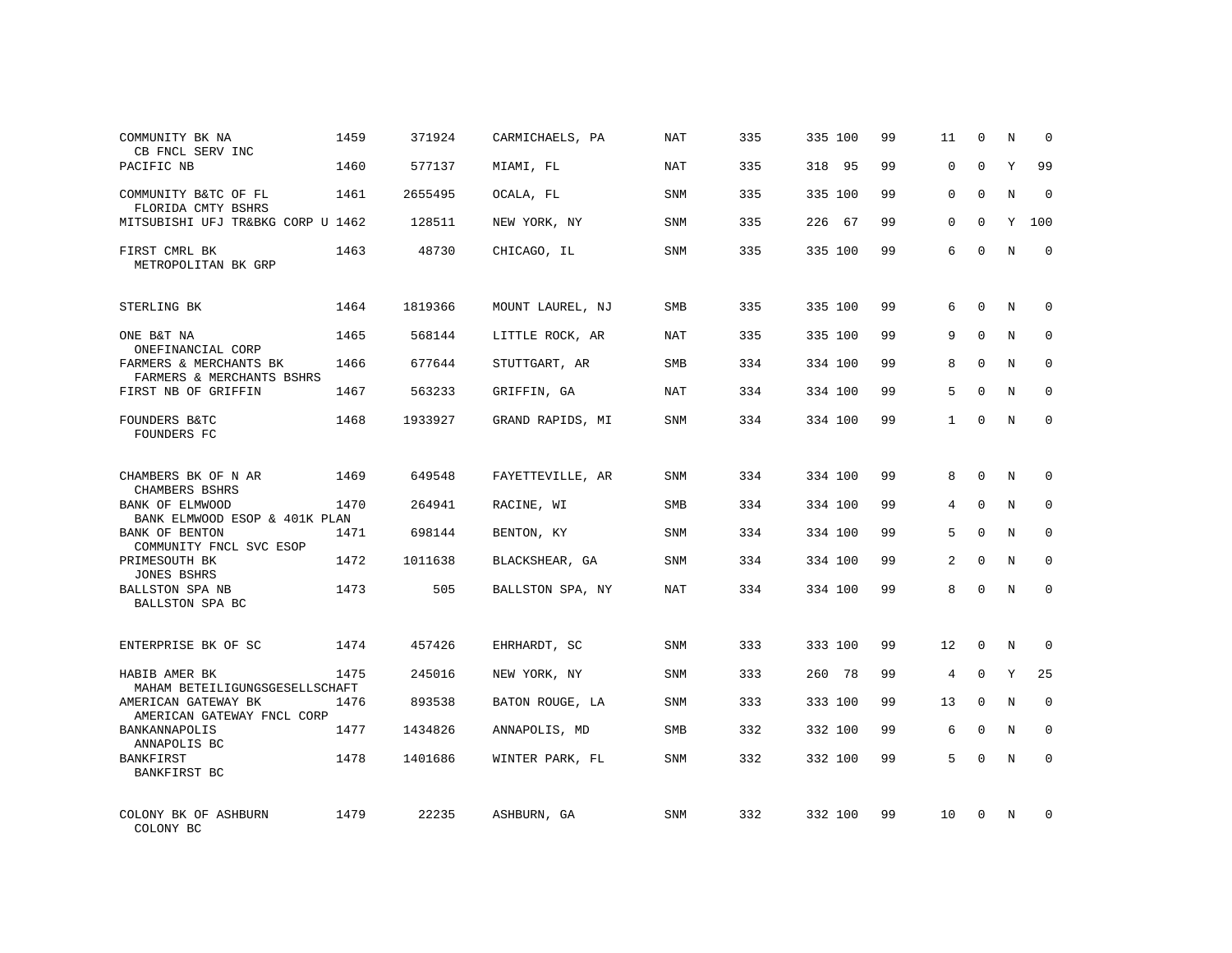| BANK OF CMRC<br>BANK OF CMRC HOLD                  | 1480 | 2938143 | SARASOTA, FL         | SNM        | 332 | 332 100 | 99  | 0            | $\mathbf 0$  | N | $\mathbf 0$  |
|----------------------------------------------------|------|---------|----------------------|------------|-----|---------|-----|--------------|--------------|---|--------------|
| MOHAVE ST BK<br>STATE BK CORP                      | 1481 | 1897270 | LAKE HAVASU CITY, AZ | <b>SNM</b> | 332 | 332 100 | 99  | 3            | $\Omega$     | N | $\Omega$     |
| SUN AMER BK<br>SUN AMER BC                         | 1482 | 1160732 | BOCA RATON, FL       | SMB        | 331 | 331 100 | 99  | 6            | $\Omega$     | Y | 8            |
| NORTHERN NECK ST BK<br>UNION BSHRS                 | 1483 | 550327  | WARSAW, VA           | <b>SMB</b> | 331 | 331 100 | 99  | 8            | $\Omega$     | N | $\mathbf 0$  |
| FIRST B&TC<br>FIRST BK LUBBOCK BSHRS               | 1484 | 294564  | LUBBOCK, TX          | <b>SNM</b> | 330 | 330 100 | 99  | 2            | $\Omega$     | N | $\Omega$     |
| FIRST NB IN GREEN FOREST<br>FIRST NATIONAL BANCORP | 1485 | 261940  | GREEN FOREST, AR     | <b>NAT</b> | 330 | 330 100 | 99  | 7            | $\mathbf{0}$ | N | 0            |
| CITIZENS UNION ST B&TC<br>EXCHANGE NAT BSHRS       | 1486 | 508346  | CLINTON, MO          | <b>SNM</b> | 330 | 330 100 | 99  | 10           | $\Omega$     | N | $\mathbf{0}$ |
| INVESTORSBANK<br>INVESTORSBANCORP                  | 1487 | 2517182 | PEWAUKEE, WI         | <b>SNM</b> | 330 | 330 100 | 99  | $\mathbf 0$  | $\Omega$     | N | $\mathbf 0$  |
| UNION ST BK<br>UNION BSHRS                         | 1488 | 467733  | PELL CITY, AL        | <b>SNM</b> | 329 | 329 100 | 100 | 13           | $\Omega$     | N | $\mathbf 0$  |
| SIGNATURE BK<br>COMMUNITY FIRST BSHRS              | 1489 | 3350724 | FAYETTEVILLE, AR     | <b>SNM</b> | 329 | 329 100 | 100 | 0            | $\mathbf 0$  | N | $\Omega$     |
| SIGNATURE BK<br>HOME BSHRS                         | 1489 | 3350724 | FAYETTEVILLE, AR     | <b>SNM</b> |     |         |     |              |              |   |              |
| BESSEMER TC NA<br>BESSEMER GROUP                   | 1490 | 976703  | NEW YORK, NY         | <b>NAT</b> | 329 | 329 100 | 100 | 0            | $\Omega$     | N | $\mathbf 0$  |
| NORTHPOINTE BK<br>NORTHPOINTE BSHRS                | 1491 | 2737980 | GRAND RAPIDS, MI     | SNM        | 329 | 329 100 | 100 | 0            | $\Omega$     | N | $\mathbf 0$  |
| CITIZENS TR BK<br>CITIZENS BSHRS CORP              | 1492 | 680130  | ATLANTA, GA          | SMB        | 328 | 328 100 | 100 | 14           | $\mathbf 0$  | N | $\mathbf 0$  |
| FRONTIER BK<br>FRONTIER NAT CORP                   | 1493 | 255136  | LA GRANGE, GA        | <b>SNM</b> | 327 | 327 100 | 100 | 11           | $\mathbf{0}$ | N | 0            |
| SAINT JOHNS B&TC<br>UNITY BSHRS                    | 1494 | 173557  | SAINT JOHN, MO       | SNM        | 327 | 327 100 | 100 | 6            | $\mathbf 0$  | N | 0            |
| EDMONTON ST BK<br>EDMONTON BSHRS                   | 1495 | 845247  | GLASGOW, KY          | <b>SNM</b> | 327 | 327 100 | 100 | 9            | $\Omega$     | N | $\mathbf 0$  |
| SOUTHERN MI B&TC<br>SOUTHERN MI BC                 | 1496 | 822042  | COLDWATER, MI        | <b>SNM</b> | 327 | 327 100 | 100 | 13           | $\mathbf 0$  | N | $\mathbf 0$  |
| CEDAR RAPIDS B&TC<br>OCR HOLD                      | 1497 | 3029589 | CEDAR RAPIDS, IA     | SMB        | 327 | 327 100 | 100 | $\mathbf{1}$ | $\mathbf{0}$ | N | $\mathbf 0$  |
| TRADITION BK<br>TRADITION BSHRS                    | 1498 | 468954  | HOUSTON, TX          | SMB        | 326 | 326 100 | 100 | 3            | $\Omega$     | N | $\Omega$     |
| FIRST CHEROKEE ST BK<br>FIRST CHEROKEE BSHRS       | 1499 | 1407530 | WOODSTOCK, GA        | <b>SNM</b> | 326 | 326 100 | 100 | 3            | $\mathbf 0$  | N | $\mathbf 0$  |
| BREMER BK NA<br>OTTO BREMER FOUNDATION             | 1500 | 275750  | BRAINERD, MN         | <b>NAT</b> | 326 | 326 100 | 100 | 4            | $\mathbf 0$  | N | $\mathbf 0$  |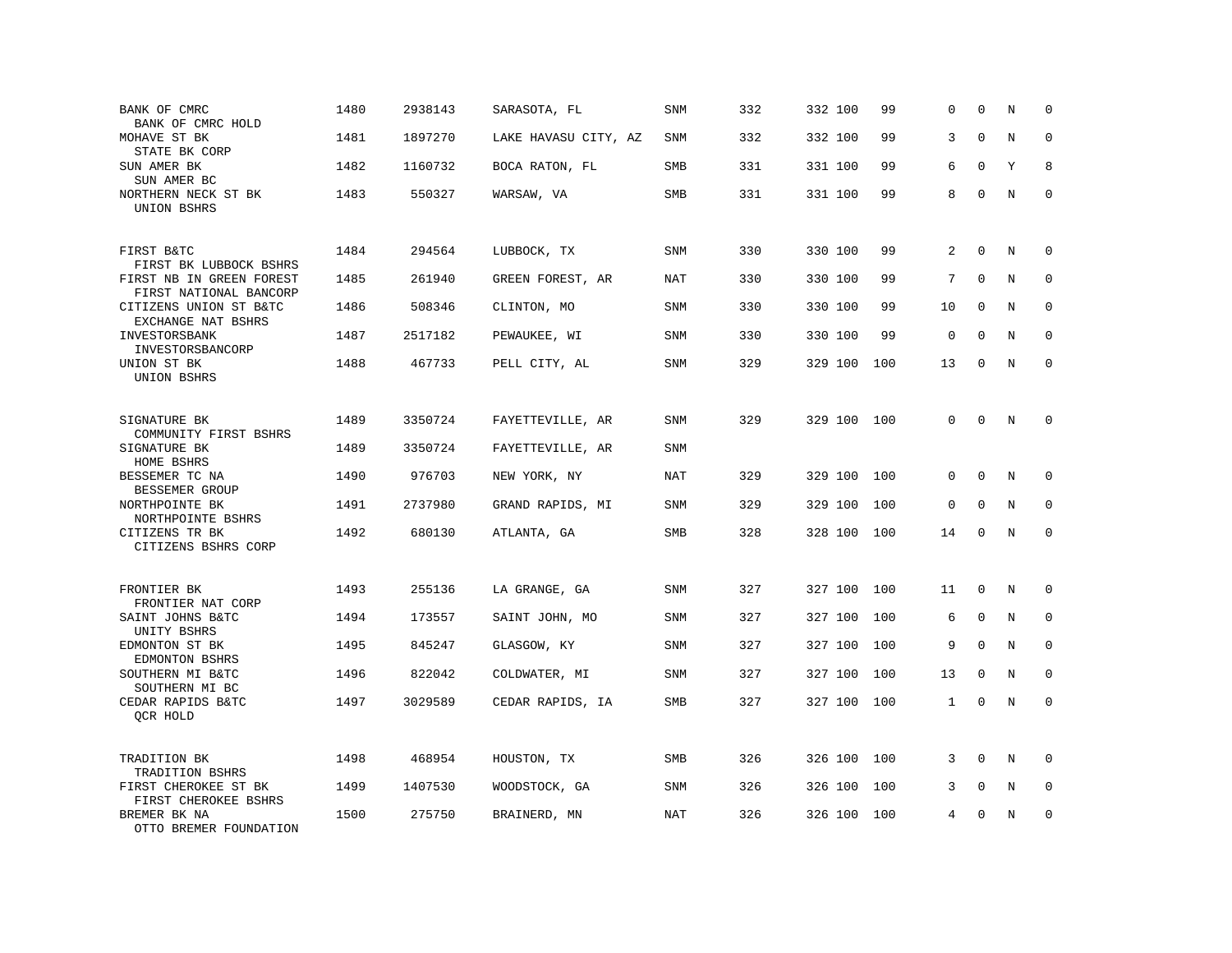| AMERICAN NB<br>AMERIBANCSHARES                           | 1501 | 498362  | WICHITA FALLS, TX    | NAT        | 325 | 325 100 | 100 | 4              | $\Omega$     | N           | $\Omega$    |
|----------------------------------------------------------|------|---------|----------------------|------------|-----|---------|-----|----------------|--------------|-------------|-------------|
| MIDDLEFIELD BKG CO<br>MIDDLEFIELD BC                     | 1502 | 177920  | MIDDLEFIELD, OH      | SNM        | 324 | 324 100 | 100 | 5              | $\Omega$     | N           | $\Omega$    |
| FIRST NB CENTRAL TX<br>FCT BSHRS                         | 1503 | 369659  | WACO, TX             | <b>NAT</b> | 323 | 323 100 | 100 | 3              | $\mathbf{0}$ | N           | 0           |
| COMMUNITY TR BK<br><b>GB&amp;T BSHRS</b>                 | 1504 | 1164347 | HIRAM, GA            | <b>SNM</b> | 323 | 323 100 | 100 | 8              | $\Omega$     | N           | $\mathbf 0$ |
| PEOPLES CMNTY BK OF THE WEST 1505<br>PEOPLES CMNTY BSHRS |      | 2851028 | SARASOTA, FL         | <b>SNM</b> | 323 | 323 100 | 100 | 0              | $\mathbf 0$  | N           | $\mathbf 0$ |
| MIDWEST INDEPENDENT BK<br>MIDWEST INDEPENDENT BSHRS      | 1506 | 977250  | JEFFERSON CITY, MO   | SMB        | 322 | 322 100 | 100 | 0              | $\mathbf{0}$ | $\mathbf N$ | $\mathbf 0$ |
| COMMUNITY NB<br>COMMUNITY NBC                            | 1507 | 2577243 | WATERLOO, IA         | <b>NAT</b> | 322 | 322 100 | 100 | 6              | $\mathbf 0$  | N           | $\mathbf 0$ |
| BANK OF GLEN BURNIE                                      | 1508 | 628123  | GLEN BURNIE, MD      | SNM        | 322 | 322 100 | 100 | 7              | $\Omega$     | N           | 0           |
| GLEN BURNIE BC                                           |      |         |                      |            |     |         |     |                |              |             |             |
| BANK OF JACKSON HOLE<br>BANCSHARES OF JACKSON HOLE       | 1509 | 898458  | JACKSON, WY          | SMB        | 322 | 322 100 | 100 | 9              | $\Omega$     | N           | $\mathbf 0$ |
| AMERICAN ENT BK<br>A E BC                                | 1510 | 2339535 | BUFFALO GROVE, IL    | SNM        | 322 | 322 100 | 100 | 2              | $\mathbf 0$  | N           | $\mathbf 0$ |
| CHINESE AMER BK<br>CAB HOLD LLC                          | 1511 | 714811  | NEW YORK, NY         | SNM        | 322 | 322 100 | 100 | $\overline{a}$ | $\Omega$     | Y           | $\Omega$    |
| CAMBRIDGE BK<br>CAMBANK                                  | 1512 | 2450711 | LAKE ZURICH, IL      | SNM        | 321 | 321 100 | 100 | $\overline{2}$ | $\Omega$     | N           | $\Omega$    |
| FLORIDA GULF BK                                          | 1513 | 2986304 | FORT MYERS, FL       | <b>SNM</b> | 321 | 321 100 | 100 | 0              | $\mathbf 0$  | N           | 0           |
| CENTREVILLE NB OF MD<br>SHORE BSHRS                      | 1514 | 933023  | CENTREVILLE, MD      | NAT        | 321 | 321 100 | 100 | 7              | $\mathbf 0$  | N           | $\mathbf 0$ |
| WEST SHORE BK<br>WEST SHORE BK CORP                      | 1515 | 832546  | LUDINGTON, MI        | <b>SNM</b> | 321 | 321 100 | 100 | 6              | $\mathbf 0$  | N           | $\mathbf 0$ |
| ANN ARBOR COMMERCE BK<br>CAPITOL BC                      | 1516 | 1478222 | ANN ARBOR, MI        | <b>SNM</b> | 321 | 321 100 | 100 | 0              | $\mathbf{0}$ | N           | $\mathbf 0$ |
| HERITAGE BK<br>HERITAGE ESOP                             | 1517 | 27838   | FRANKFORT, IL        | <b>SNM</b> | 321 | 321 100 | 100 | 4              | $\mathbf 0$  | N           | $\mathbf 0$ |
| PEOPLES BK OF CMRC<br>DUKE FNCL GROUP                    | 1518 | 151751  | CAMBRIDGE, MN        | SNM        | 321 | 321 100 | 100 | 4              | $\Omega$     | N           | 0           |
| RIVERBANK                                                | 1519 | 30258   | OSCEOLA, WI          | <b>SNM</b> | 320 | 320 100 | 100 | 4              | $\mathbf 0$  | N           | $\mathbf 0$ |
| OSCEOLA BC<br>SECURITY BK                                | 1520 | 516855  | PAWNEE, OK           | SMB        | 320 | 320 100 | 100 | $\mathbf{1}$   | $\mathbf{0}$ | N           | $\mathbf 0$ |
| PAWNEE HC<br>HERITAGE COMM BK                            | 1521 | 621432  | GLENWOOD, IL         | <b>SNM</b> | 320 | 320 100 | 100 | 4              | $\Omega$     | N           | $\Omega$    |
| HERITAGE CMNTY BC<br>EVERTRUST BK                        | 1522 | 2297998 | CITY OF INDUSTRY, CA | SNM        | 320 | 320 100 | 100 | 3              | $\mathbf 0$  | N           | $\mathbf 0$ |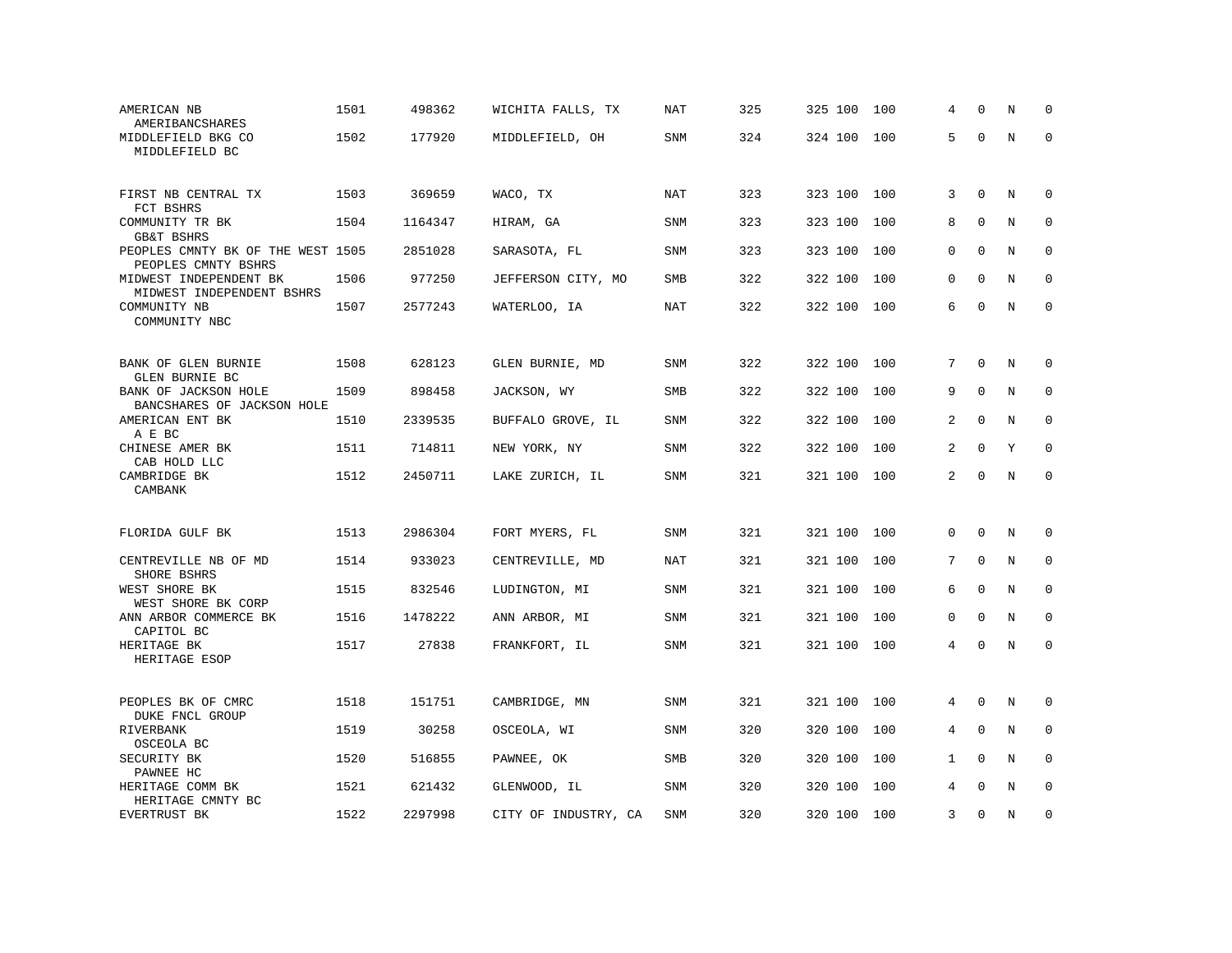| N<br>N<br>N<br>N<br>N<br>N<br>N<br>N<br>N | $\Omega$<br>$\mathbf 0$<br>$\Omega$<br>$\Omega$<br>$\Omega$<br>$\mathbf 0$<br>$\Omega$<br>$\mathbf 0$<br>$\Omega$ |
|-------------------------------------------|-------------------------------------------------------------------------------------------------------------------|
|                                           |                                                                                                                   |
|                                           |                                                                                                                   |
|                                           |                                                                                                                   |
|                                           |                                                                                                                   |
|                                           |                                                                                                                   |
|                                           |                                                                                                                   |
|                                           |                                                                                                                   |
|                                           |                                                                                                                   |
|                                           |                                                                                                                   |
|                                           |                                                                                                                   |
|                                           |                                                                                                                   |
| N                                         | $\Omega$                                                                                                          |
| N                                         | $\mathbf 0$                                                                                                       |
| N                                         | $\mathbf 0$                                                                                                       |
| N                                         | $\mathbf 0$                                                                                                       |
| N                                         | $\mathbf 0$                                                                                                       |
|                                           |                                                                                                                   |
| N                                         | $\mathbf 0$                                                                                                       |
| N                                         | $\mathbf 0$                                                                                                       |
| N                                         | $\mathbf 0$                                                                                                       |
| N                                         | $\mathbf 0$                                                                                                       |
| N                                         | $\mathbf 0$                                                                                                       |
| N                                         | $\mathbf 0$                                                                                                       |
|                                           |                                                                                                                   |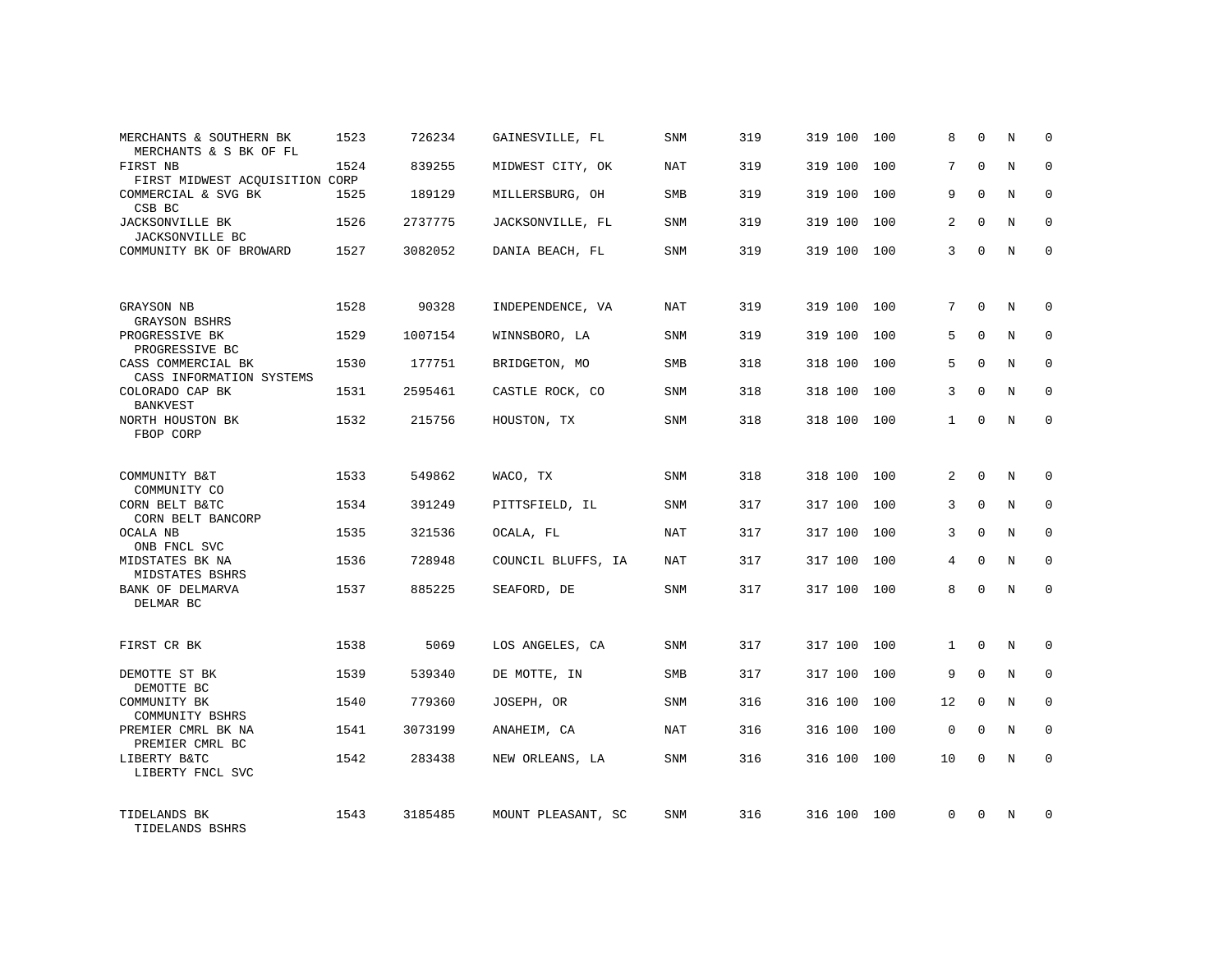| LANDMARK BK NA<br>GIANT HOLD                      | 1544 | 2721765 | FORT LAUDERDALE, FL | NAT        | 316 | 316 100 | 100 | 1            | $\Omega$     | N       | $\Omega$    |
|---------------------------------------------------|------|---------|---------------------|------------|-----|---------|-----|--------------|--------------|---------|-------------|
| GREATBANK CHICAGO<br>GREATBANC                    | 1545 | 970233  | SKOKIE, IL          | SNM        | 316 | 316 100 | 100 | 3            | $\Omega$     | N       | $\Omega$    |
| APPLIED CARD BK                                   | 1546 | 2467670 | WILMINGTON, DE      | SNM        | 315 | 315 100 | 100 | $\Omega$     | $\Omega$     | N       | $\Omega$    |
| FIRST METRO BK<br>FIRST METRO BC                  | 1547 | 1222519 | MUSCLE SHOALS, AL   | SNM        | 315 | 315 100 | 100 | 7            | $\Omega$     | $\rm N$ | $\mathbf 0$ |
| NORTHWESTERN BK<br>NW BSHRS                       | 1548 | 153054  | CHIPPEWA FALLS, WI  | <b>SMB</b> | 315 | 315 100 | 100 | 6            | 0            | N       | 0           |
| FIRST NB OF MCMINNVILLE<br>FIRST MCMINNVILLE CORP | 1549 | 87234   | MCMINNVILLE, TN     | <b>NAT</b> | 315 | 315 100 | 100 | 4            | $\mathbf 0$  | N       | $\mathbf 0$ |
| UNITED CMNTY NB<br>FIRST MRCH CORP                | 1550 | 816144  | WINCHESTER, IN      | NAT        | 315 | 315 100 | 100 | $7^{\circ}$  | $\Omega$     | N       | $\mathbf 0$ |
| FIRST ST B&TC<br>TONGANOXIE BSHRS                 | 1551 | 605656  | TONGANOXIE, KS      | SNM        | 315 | 315 100 | 100 | 7            | $\Omega$     | N       | $\mathbf 0$ |
| WEST POINTE BK<br>WEST POINTE BSHRS               | 1552 | 2371816 | OSHKOSH, WI         | SNM        | 315 | 315 100 | 100 | 0            | $\mathbf{0}$ | N       | $\mathbf 0$ |
| BANK OF LANCASTER                                 | 1553 | 34425   | KILMARNOCK, VA      | <b>SMB</b> | 314 | 314 100 | 100 | 6            | $\Omega$     | N       | 0           |
| BAY BK OF VA<br>FIRST ST BK<br>TRI-CTY FNCL GRP   | 1554 | 887340  | MENDOTA, IL         | SNM        | 314 | 314 100 | 100 | 7            | $\Omega$     | N       | $\mathbf 0$ |
| STEUBEN TC<br>STEUBEN TR CORP                     | 1555 | 929802  | HORNELL, NY         | SNM        | 313 | 313 100 | 100 | 10           | $\mathbf 0$  | N       | $\mathbf 0$ |
| CITIZENS NB<br>CITIZENS CENT BC                   | 1556 | 295637  | MACOMB, IL          | NAT        | 313 | 313 100 | 100 | 7            | $\Omega$     | N       | $\mathbf 0$ |
| SOUTHWEST NB<br>REPUBLIC FC                       | 1557 | 499855  | WICHITA, KS         | NAT        | 313 | 313 100 | 100 | 5            | $\Omega$     | N       | $\mathbf 0$ |
| CECILIAN BK<br>FIRST CECILIAN BANCORP             | 1558 | 982142  | CECILIA, KY         | SNM        | 313 | 313 100 | 100 | 6            | $\mathbf 0$  | N       | 0           |
| CENTRIX B&TC                                      | 1559 | 2816474 | BEDFORD, NH         | SNM        | 312 | 312 100 | 100 | 5            | $\mathbf 0$  | N       | $\mathbf 0$ |
| MIDWEST BK WESTERN IL<br>WESTERN IL BSHRS         | 1560 | 709143  | MONMOUTH, IL        | <b>SMB</b> | 312 | 312 100 | 100 | 5            | $\Omega$     | N       | $\mathbf 0$ |
| FIRST WESTERN BK<br>FIRST WESTERN BSHRS ESOT      | 1561 | 34742   | BOONEVILLE, AR      | SNM        | 312 | 312 100 | 100 | 9            | $\Omega$     | N       | $\mathbf 0$ |
| SECURITY BK OF JONES CTY<br>SECURITY BK CORP      | 1562 | 622831  | GRAY, GA            | SNM        | 312 | 312 100 | 100 | $\mathbf{1}$ | $\mathbf 0$  | N       | $\mathbf 0$ |
| DELAWARE PLACE BK<br>CHICAGO SHORE CORP           | 1563 | 352035  | CHICAGO, IL         | SNM        | 312 | 312 100 | 100 | 2            | $\mathbf 0$  | N       | $\mathbf 0$ |
| CECIL FED BK<br>CECIL BC                          | 1564 | 813572  | ELKTON, MD          | <b>SMB</b> | 312 | 312 100 | 100 | 8            | $\Omega$     | N       | $\Omega$    |
| PLATINUM BK                                       | 1565 | 2631314 | BRANDON, FL         | SNM        | 312 | 312 100 | 100 | $\mathbf{1}$ | $\mathbf 0$  | N       | $\mathbf 0$ |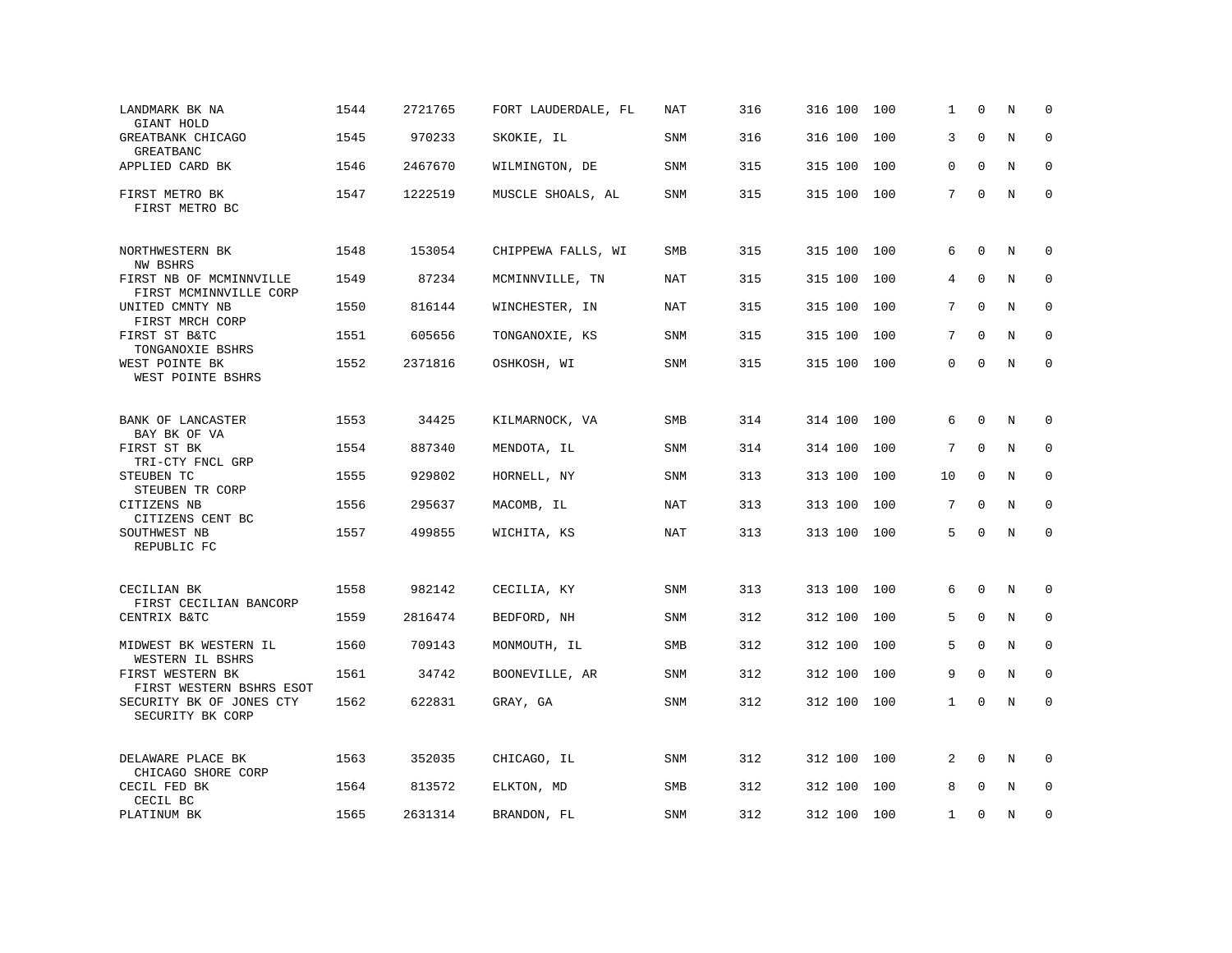| FIRST ST BK<br>FIRST ST BSHRS                      | 1566 | 801047  | NEW LONDON, WI      | <b>SNM</b> | 312 | 312 100 | 100 | 6  | $\Omega$    | N | $\mathbf 0$  |
|----------------------------------------------------|------|---------|---------------------|------------|-----|---------|-----|----|-------------|---|--------------|
| PEOPLES BK<br>PEOPLES SERVICE CO                   | 1567 | 417149  | NIXA, MO            | <b>SNM</b> | 311 | 311 100 | 100 | 12 | $\mathbf 0$ | N | $\mathbf 0$  |
| TERRABANK NA                                       | 1568 | 238737  | MIAMI, FL           | NAT        | 311 | 311 100 | 100 | 2  | $\mathbf 0$ | N | $\mathbf 0$  |
| BENCHMARK CMNTY BK                                 | 1569 | 94522   | KENBRIDGE, VA       | SMB        | 311 | 311 100 | 100 | 10 | $\mathbf 0$ | N | $\mathbf 0$  |
| BENCHMARK BSHRS<br>FIRSTBANK NORTH<br>FIRSTBANK HC | 1570 | 538352  | WESTMINSTER, CO     | <b>SNM</b> | 311 | 311 100 | 100 | 5  | $\Omega$    | N | $\mathbf 0$  |
| OUACHITA INDP BK<br>OUACHITA BSHRS CORP            | 1571 | 2454607 | MONROE, LA          | <b>SNM</b> | 310 | 310 100 | 100 | 9  | $\Omega$    | N | $\mathbf 0$  |
| CITIZENS BK<br>AMADOR BSHRS                        | 1572 | 1016857 | LAS CRUCES, NM      | SNM        | 310 | 310 100 | 100 | 5  | $\Omega$    | N | $\mathbf 0$  |
|                                                    |      |         |                     |            |     |         |     |    |             |   |              |
| BORDER ST BK<br>BORDER BSHRS                       | 1573 | 977951  | GREENBUSH, MN       | SNM        | 310 | 310 100 | 100 | 6  | $\mathbf 0$ | N | 0            |
| SUTTON BK<br>SUTTON BSHRS                          | 1574 | 110413  | ATTICA, OH          | <b>SNM</b> | 310 | 310 100 | 100 | 7  | $\mathbf 0$ | N | $\mathbf 0$  |
| INDEPENDENCE BK<br>MONTANA SECURITY                | 1575 | 606653  | HAVRE, MT           | SNM        | 309 | 309 100 | 100 | 4  | $\mathbf 0$ | N | $\mathbf 0$  |
| BANK OF WI DELLS<br>DELLS BSHRS                    | 1576 | 894348  | WISCONSIN DELLS, WI | SNM        | 309 | 309 100 | 100 | 2  | $\Omega$    | N | $\Omega$     |
| LEDYARD NB                                         | 1577 | 1863097 | NORWICH, VT         | <b>NAT</b> | 309 | 309 100 | 100 | 6  | $\mathbf 0$ | N | $\mathbf 0$  |
|                                                    |      |         |                     |            |     |         |     |    |             |   |              |
| 1ST UNITED BK<br>1ST UNITED BC                     | 1578 | 2860440 | BOCA RATON, FL      | SMB        | 309 | 309 100 | 100 | 5  | $\Omega$    | Ν | 0            |
| PORT WASHINGTON ST BK<br>PORT BSHRS                | 1579 | 937740  | PORT WASHINGTON, WI | <b>SNM</b> | 309 | 309 100 | 100 | 6  | $\Omega$    | N | $\mathbf 0$  |
| RAVENSWOOD BK<br>CBR HOLD                          | 1580 | 2435615 | CHICAGO, IL         | <b>SNM</b> | 309 | 309 100 | 100 | 0  | $\Omega$    | N | $\mathbf 0$  |
| PEOPLES BK WI<br>HAYWARD BSHRS                     | 1581 | 456157  | HAYWARD, WI         | <b>SMB</b> | 309 | 309 100 | 100 | 2  | $\mathbf 0$ | N | $\mathbf{0}$ |
| TEXAS CMNTY BK NA<br>VISION BSHRS                  | 1582 | 528960  | SOMERSET, TX        | <b>NAT</b> | 308 | 308 100 | 100 | 3  | $\mathbf 0$ | N | $\mathbf 0$  |
| BANK OF CLARK CTY                                  | 1583 | 2769383 | VANCOUVER, WA       | SNM        | 308 | 308 100 | 100 | 0  | $\Omega$    | N | 0            |
| CLARK CTY BC<br><b>EVERGREENBANK</b>               | 1584 | 942874  | SEATTLE, WA         | SNM        | 308 | 308 100 | 100 | 5  | $\mathbf 0$ | N | 0            |
| EVERGREENBANCORP<br>INLAND B&TC                    | 1585 | 1978535 | HILLSIDE, IL        | SNM        | 308 | 308 100 | 100 | 2  | $\Omega$    | N | $\Omega$     |
| INLAND BC HC<br>SOUTHWEST GA BK<br>SOUTHWEST GA FC | 1586 | 699534  | MOULTRIE, GA        | SNM        | 308 | 308 100 | 100 | 4  | $\mathbf 0$ | Ν | 0            |
| OLD FL BK<br>OLD FL BSHRS                          | 1587 | 2729314 | FORT MYERS, FL      | <b>SNM</b> | 308 | 308 100 | 100 | 2  | $\mathbf 0$ | N | $\mathbf 0$  |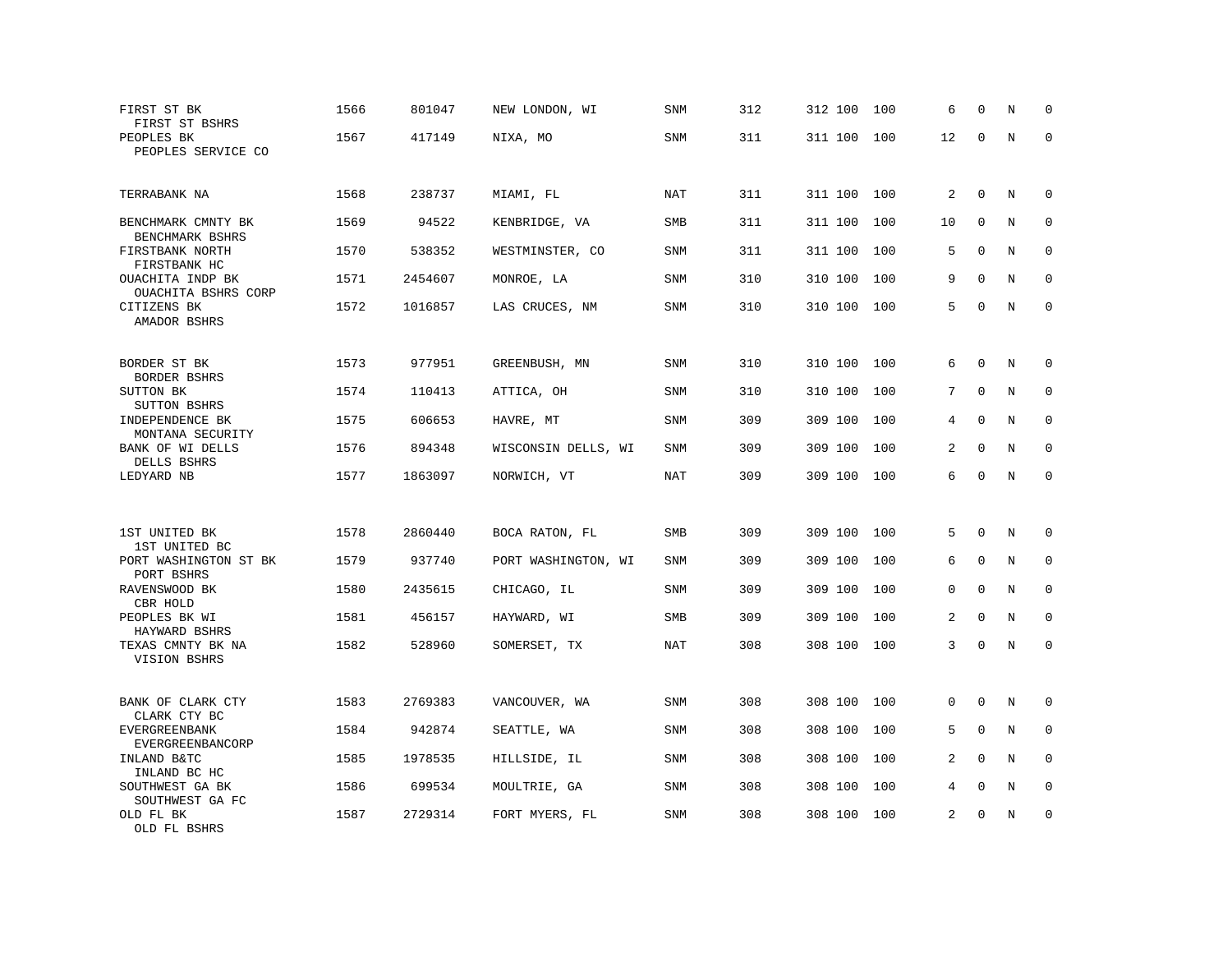| FIRST DUPAGE BK<br>FIRST DUPAGE BC                   | 1588 | 2755733 | WESTMONT, IL       | <b>SNM</b> | 307 | 307 100 | 100 | 0            | $\mathbf 0$ | N | 0            |
|------------------------------------------------------|------|---------|--------------------|------------|-----|---------|-----|--------------|-------------|---|--------------|
| SUPERIOR NB&TC<br>KEWEENAW FC                        | 1589 | 245557  | HANCOCK, MI        | NAT        | 307 | 307 100 | 100 | 8            | $\Omega$    | N | $\Omega$     |
| FIRST NB S<br>FIRST BSHRS OF THE SE                  | 1590 | 12030   | ALMA, GA           | <b>NAT</b> | 307 | 307 100 | 100 | 4            | $\Omega$    | N | $\mathbf 0$  |
| PIONEER B&TC<br>BELLE FOURCHE BSHRS                  | 1591 | 65559   | BELLE FOURCHE, SD  | <b>SMB</b> | 307 | 307 100 | 100 | 4            | $\Omega$    | N | $\mathbf 0$  |
| CITIZENS NB SPRINGFIELD<br>CITIZENS NATIONAL BANCORP | 1592 | 1367858 | SPRINGFIELD, MO    | <b>NAT</b> | 307 | 307 100 | 100 | 3            | $\Omega$    | N | $\Omega$     |
| MARYLAND B&TC NA<br>MARYLAND BC                      | 1593 | 33727   | LEXINGTON PARK, MD | NAT        | 307 | 307 100 | 100 | 10           | $\Omega$    | N | $\Omega$     |
| SECURITY BK OF GWINNETT CTY 1594<br>SECURITY BK CORP |      | 3172038 | SUWANEE, GA        | SNM        | 307 | 307 100 | 100 | 0            | $\mathbf 0$ | N | $\mathbf 0$  |
| CITIZENS SVG BK<br>UNITED BC                         | 1595 | 584724  | MARTINS FERRY, OH  | <b>SNM</b> | 306 | 306 100 | 100 | 8            | $\Omega$    | N | $\mathbf 0$  |
| FIRST NB OF BROOKFIELD<br>1ST BROOKFIELD ESOP        | 1596 | 465038  | BROOKFIELD, IL     | NAT        | 306 | 306 100 | 100 | $\mathbf{1}$ | $\Omega$    | N | $\mathbf 0$  |
| EXECUTIVE NB<br>EXECUTIVE BKG CORP                   | 1597 | 1002430 | MIAMI, FL          | NAT        | 306 | 306 100 | 100 | 5.           | $\Omega$    | N | $\mathbf 0$  |
| BAY CITIES BK<br>FLORIDA BUS BANCGROUP               | 1598 | 2805441 | TAMPA, FL          | <b>SNM</b> | 306 | 306 100 | 100 | $\Omega$     | $\Omega$    | N | 0            |
| BANK OF SACRAMENTO<br>GREATER SACRAMENTO BC          | 1599 | 2714217 | SACRAMENTO, CA     | <b>SMB</b> | 305 | 305 100 | 100 | $\mathbf{1}$ | $\Omega$    | N | $\mathbf 0$  |
| ADAMS NB<br>ABIGAIL ADAMS NAT BC                     | 1600 | 659622  | WASHINGTON, DC     | <b>NAT</b> | 305 | 305 100 | 100 | 6            | $\Omega$    | N | $\mathbf 0$  |
| FIRST NB<br>FNB BC                                   | 1601 | 745570  | LAYTON, UT         | NAT        | 305 | 305 100 | 100 | 6            | $\Omega$    | N | $\mathbf 0$  |
| IRON & GLASS BK<br>IRON & GLASS BC                   | 1602 | 38526   | PITTSBURGH, PA     | SMB        | 304 | 304 100 | 100 | 8            | $\Omega$    | N | $\mathbf 0$  |
| FIRST NB<br>NATIONAL BSHRS CORP                      | 1603 | 217620  | ORRVILLE, OH       | <b>NAT</b> | 304 | 304 100 | 100 | 12           | 0           | N | $\mathbf 0$  |
| NORTHEAST GA BK<br>FIRST SCTY BSHRS                  | 1604 | 888833  | LAVONIA, GA        | SNM        | 304 | 304 100 | 100 | 12           | 0           | N | $\mathbf 0$  |
| FIRSTBANK OF ARAPAHOE CTY<br>FIRSTBANK HC            | 1605 | 1216974 | CENTENNIAL, CO     | SNM        | 304 | 304 100 | 100 | 3            | $\Omega$    | N | $\mathbf{0}$ |
| CITIZENS NB OF SOMERSET<br>CITIZENS BSHRS            | 1606 | 410917  | SOMERSET, KY       | NAT        | 304 | 304 100 | 100 | 8            | $\mathbf 0$ | N | $\mathbf 0$  |
| WORLDS FOREMOST BK                                   | 1607 | 2931603 | SIDNEY, NE         | SNM        | 304 | 304 100 | 100 | $\Omega$     | $\Omega$    | N | $\Omega$     |
| FIRST KENTUCKY BK INC<br>EXCHANGE BSHRS              | 1608 | 263243  | MAYFIELD, KY       | SNM        | 304 | 304 100 | 100 | 8            | $\Omega$    | N | $\Omega$     |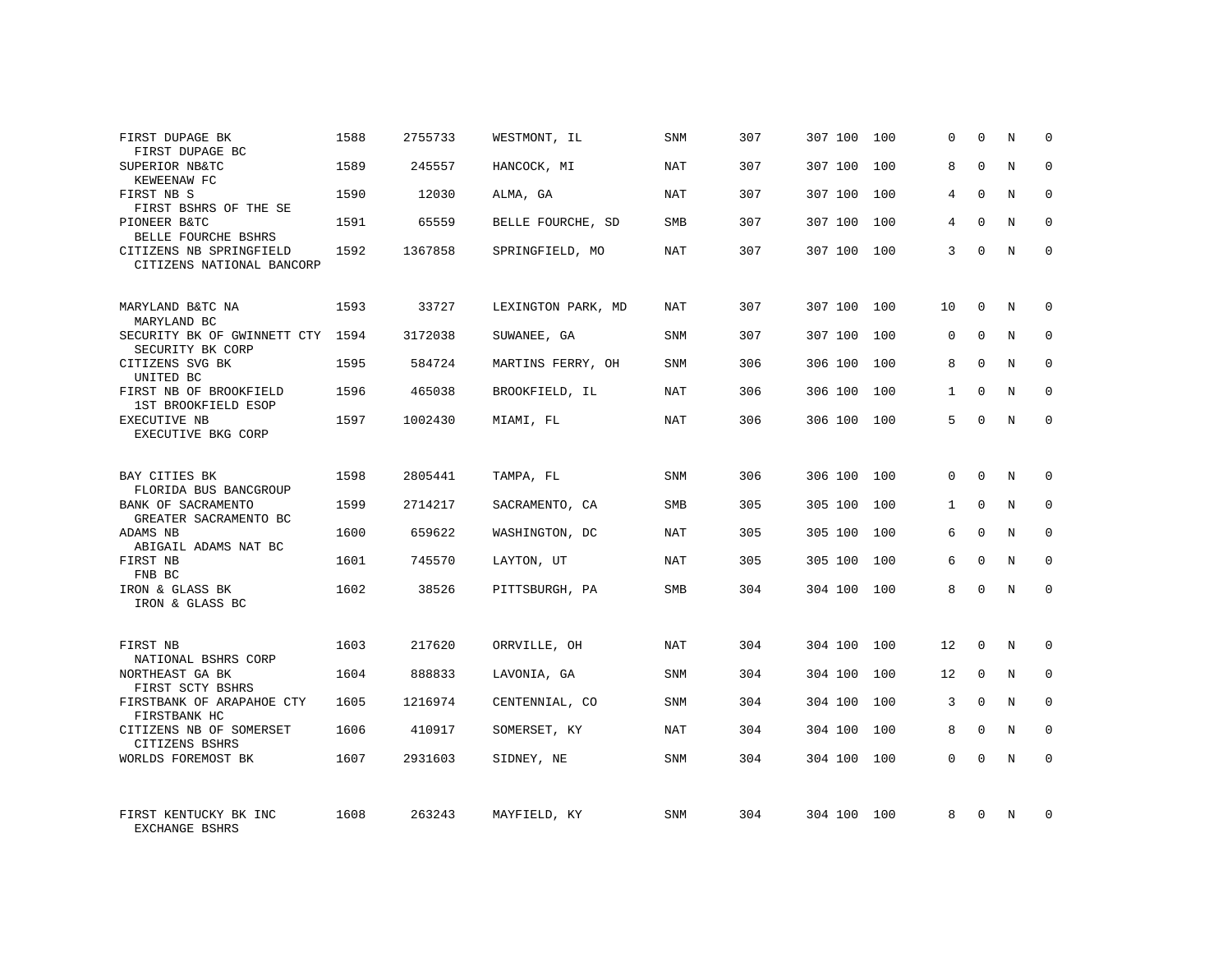| OMNIBANK NA<br><b>BANCSHARES</b>        | 1609 | 26859   | HOUSTON, TX       | NAT        | 304 | 304 100 | 100 | 6            | $\mathbf 0$  | N | 0            |
|-----------------------------------------|------|---------|-------------------|------------|-----|---------|-----|--------------|--------------|---|--------------|
| SUMMIT ST BK                            | 1610 | 561574  | SANTA ROSA, CA    | <b>SNM</b> | 304 | 304 100 | 100 | 3            | $\Omega$     | N | $\mathbf 0$  |
| PEOPLES BK<br>PEOPLES CORP              | 1611 | 593249  | RIPLEY, MS        | <b>SNM</b> | 303 | 303 100 | 100 | 6            | $\mathbf{0}$ | N | $\mathbf{0}$ |
| AMERICAN NB OF MN<br>AMERICAN BC MN     | 1612 | 306159  | BAXTER, MN        | <b>NAT</b> | 303 | 303 100 | 100 | 9            | $\mathbf 0$  | N | $\mathbf 0$  |
| CYPRESS COQUINA BK<br>ALABAMA NBC       | 1613 | 2849605 | ORMOND BEACH, FL  | SNM        | 302 | 302 100 | 100 | 3            | $\mathbf 0$  | N | 0            |
| FNB BK NA<br>FULTON FNCL CORP           | 1614 | 131418  | DANVILLE, PA      | NAT        | 302 | 302 100 | 100 | 7            | $\Omega$     | N | $\mathbf 0$  |
| SOUTHWEST BK<br>SWB BSHRS               | 1615 | 423458  | FORT WORTH, TX    | <b>SNM</b> | 302 | 302 100 | 100 | 5            | $\mathbf 0$  | N | $\mathbf 0$  |
| FIRST FNCL BK NA<br>FIRST FNCL BSHRS    | 1616 | 2562838 | STEPHENVILLE, TX  | NAT        | 302 | 302 100 | 100 | 5            | $\Omega$     | N | $\mathbf 0$  |
| KILLBUCK SVG BK CO<br>KILLBUCK BSHRS    | 1617 | 1017425 | KILLBUCK, OH      | SMB        | 302 | 302 100 | 100 | 10           | $\Omega$     | N | $\Omega$     |
| FIRST BREMEN BK<br>COMMUNITY BSHRS      | 1618 | 873914  | BREMEN, OH        | SNM        | 302 | 302 100 | 100 | 3            | $\mathbf 0$  | N | $\mathbf 0$  |
| FIRST EAGLE NB<br>FIRST EAGLE BSHRS     | 1619 | 759045  | HANOVER PARK, IL  | <b>NAT</b> | 301 | 301 100 | 100 | $\mathbf{1}$ | $\Omega$     | N | $\mathbf 0$  |
| MONONA ST BK<br>MONONA BSHRS            | 1620 | 1872996 | MONONA, WI        | SNM        | 301 | 301 100 | 100 | $\mathbf{1}$ | $\mathbf 0$  | N | $\mathbf 0$  |
| COMMERCIAL BK<br>NACOGDOCHES CMRL BSHRS | 1621 | 885869  | NACOGDOCHES, TX   | <b>NAT</b> | 301 | 301 100 | 100 | 12           | $\Omega$     | N | $\mathbf 0$  |
| FIRST NB                                | 1622 | 93628   | ROCKY MOUNT, VA   | NAT        | 301 | 301 100 | 100 | 11           | $\mathbf 0$  | N | $\mathbf 0$  |
| COMMUNITY B&TC OF SE AL<br>SYNOVUS FC   | 1623 | 313531  | ENTERPRISE, AL    | SNM        | 301 | 301 100 | 100 | 5            | $\mathbf 0$  | N | $\mathbf 0$  |
| FIRST NB OF MARENGO<br>FIRST MARENGO FC | 1624 | 421838  | MARENGO, IL       | NAT        | 301 | 301 100 | 100 | 4            | $\Omega$     | N | $\mathbf 0$  |
| FIRST SCTY BK<br>FIRST SECURITY BANCORP | 1625 | 556945  | MOUNTAIN HOME, AR | SNM        | 301 | 301 100 | 100 | 6            | $\Omega$     | N | $\Omega$     |
| COASTAL CMNTY BK<br>COASTAL CMNTY INV   | 1626 | 296438  | APALACHICOLA, FL  | SNM        | 300 | 300 100 | 100 | 5            | $\Omega$     | N | $\mathbf 0$  |
| PEOPLES NB<br>PEOPLES BC                | 1627 | 698322  | EASLEY, SC        | <b>NAT</b> | 300 | 300 100 | 100 | 3            | $\Omega$     | N | $\Omega$     |
| CITIZENS BK<br>CITIZENS CORP            | 1628 | 514132  | COLUMBIA, MS      | SNM        | 300 | 300 100 | 100 | 5            | 0            | N | $\mathbf 0$  |
| GRANDSOUTH BK<br>GRANDSOUTH BC          | 1629 | 2728661 | GREENVILLE, SC    | <b>SNM</b> | 300 | 300 100 | 100 | 2            | $\Omega$     | N | $\Omega$     |

Summary: